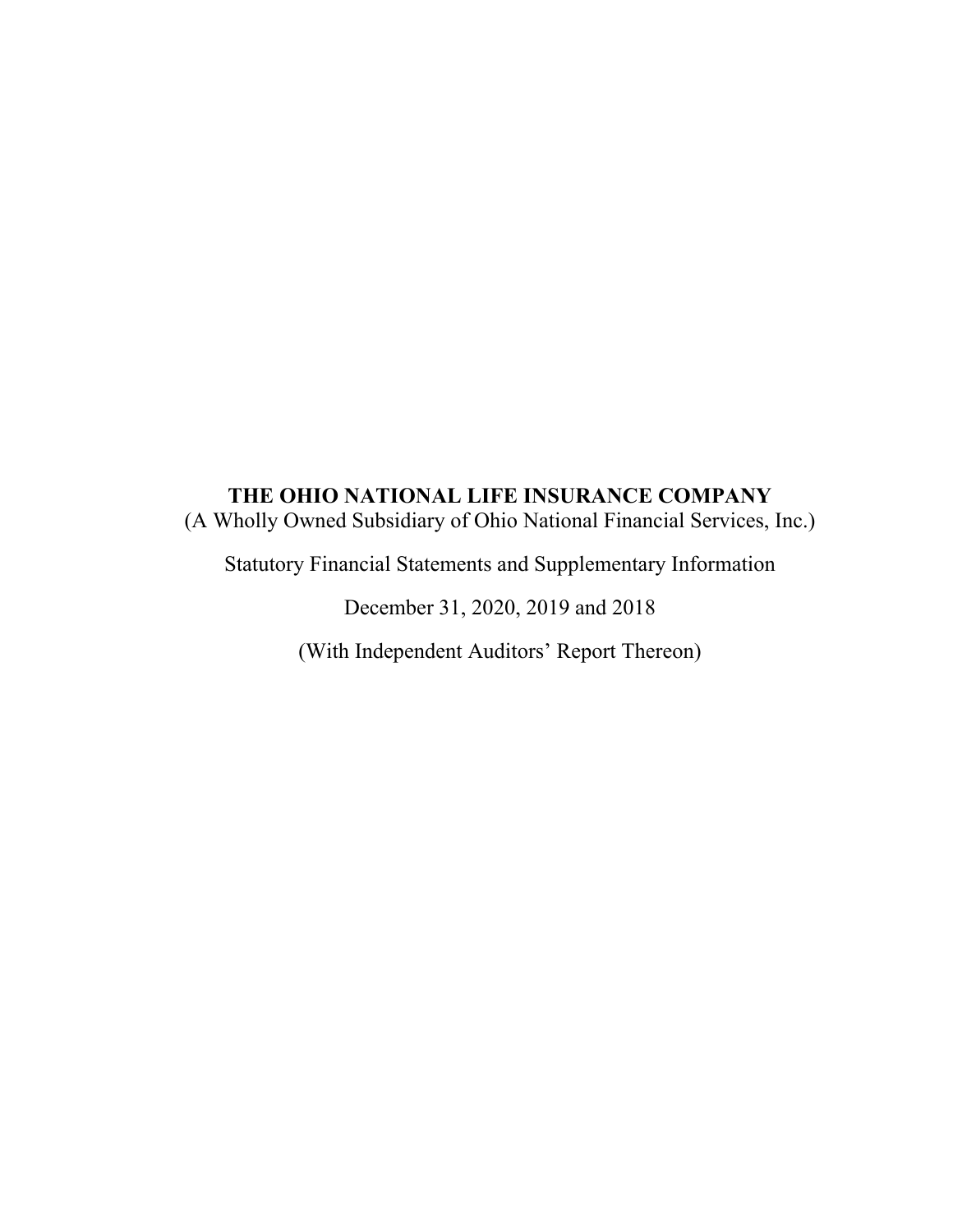

KPMG LLP Suite 3400 312 Walnut Street Cincinnati, OH 45202

#### **Independent Auditors' Report**

The Board of Directors The Ohio National Life Insurance Company:

We have audited the accompanying financial statements of The Ohio National Life Insurance Company (a wholly owned subsidiary of Ohio National Financial Services, Inc.) (the Company), which comprise the statutory statements of admitted assets, liabilities, and capital and surplus as of December 31, 2020 and 2019, and the related statutory statements of operations, changes in capital and surplus, and cash flow for each of the years in the three-year period ended December 31, 2020, and the related notes to the statutory financial statements.

#### *Management's Responsibility for the Financial Statements*

Management is responsible for the preparation and fair presentation of these financial statements in accordance with statutory accounting practices prescribed or permitted by the Ohio Department of Insurance (the Department). Management is also responsible for the design, implementation, and maintenance of internal control relevant to the preparation and fair presentation of financial statements that are free from material misstatement, whether due to fraud or error.

#### *Auditors' Responsibility*

Our responsibility is to express an opinion on these financial statements based on our audits. We conducted our audits in accordance with auditing standards generally accepted in the United States of America. Those standards require that we plan and perform the audit to obtain reasonable assurance about whether the financial statements are free from material misstatement.

An audit involves performing procedures to obtain audit evidence about the amounts and disclosures in the financial statements. The procedures selected depend on the auditors' judgment, including the assessment of the risks of material misstatement of the financial statements, whether due to fraud or error. In making those risk assessments, the auditor considers internal control relevant to the entity's preparation and fair presentation of the financial statements in order to design audit procedures that are appropriate in the circumstances, but not for the purpose of expressing an opinion on the effectiveness of the entity's internal control. Accordingly, we express no such opinion. An audit also includes evaluating the appropriateness of accounting policies used and the reasonableness of significant accounting estimates made by management, as well as evaluating the overall presentation of the financial statements.

We believe that the audit evidence we have obtained is sufficient and appropriate to provide a basis for our audit opinions.

#### *Basis for Adverse Opinion on U.S. Generally Accepted Accounting Principles*

As described in Note 2 to the financial statements, the financial statements are prepared by the Company using statutory accounting practices prescribed or permitted by the Department which is a basis of accounting other than U.S. generally accepted accounting principles. Accordingly, the financial statements are not intended to be presented in accordance with U.S. generally accepted accounting principles.

The effects on the financial statements of the variances between the statutory accounting practices described in Note 2 and U.S. generally accepted accounting principles, although not reasonably determinable, are presumed to be material.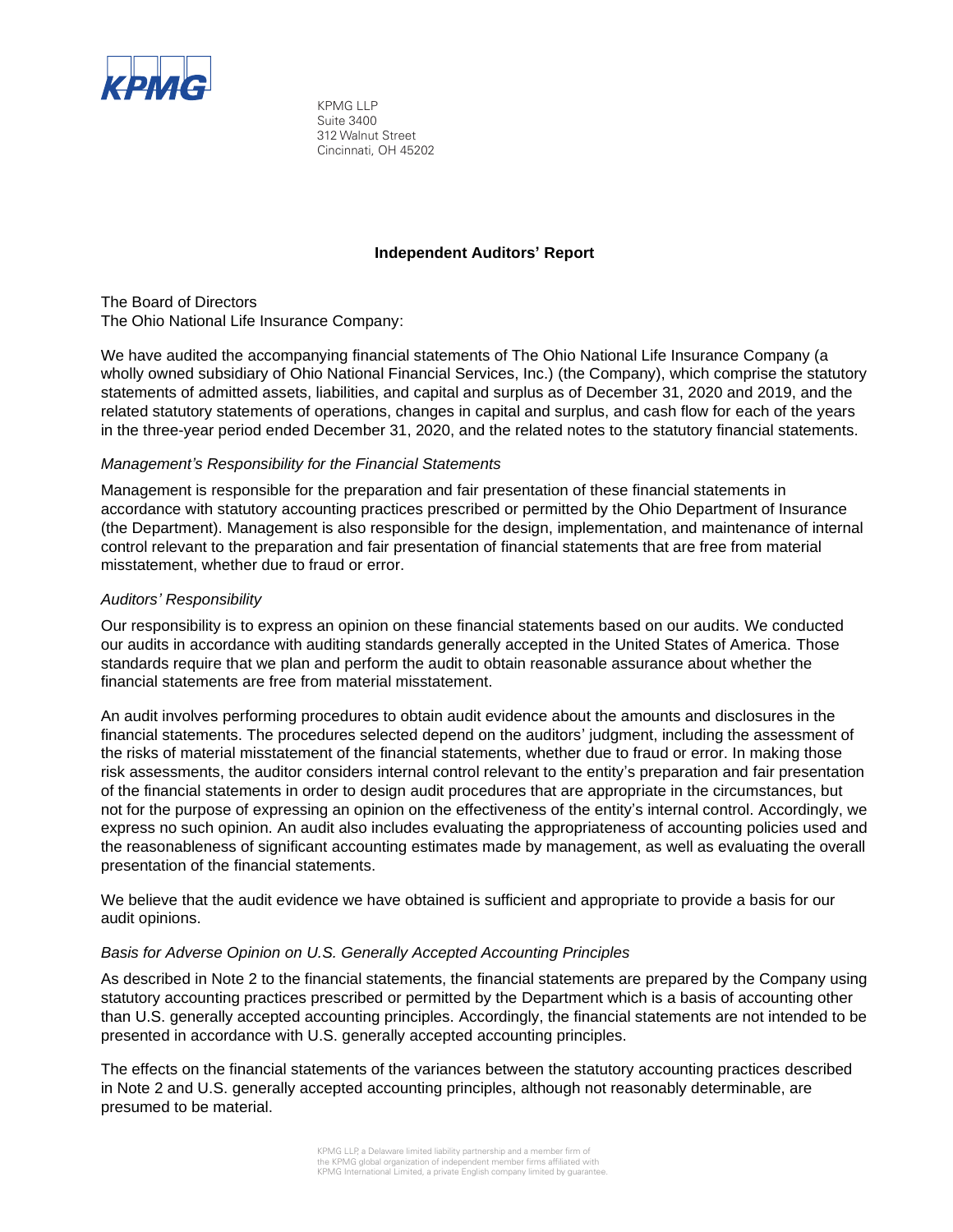

#### *Adverse Opinion on U.S. Generally Accepted Accounting Principles*

In our opinion, because of the significance of the variances between statutory accounting practices and U.S. generally accepted accounting principles discussed in the Basis for Adverse Opinion on U.S. Generally Accepted Accounting Principles paragraph, the financial statements referred to above do not present fairly, in accordance with U.S. generally accepted accounting principles, the financial position of the Company as of December 31, 2020 and 2019, or the results of its operations or its cash flows for each of the years in the three-year period ended December 31, 2020.

#### *Opinion on Statutory Basis of Accounting*

In our opinion, the financial statements referred to above present fairly, in all material respects, the admitted assets, liabilities, and capital and surplus of the Company as of December 31, 2020 and 2019, and the results of its operations and its cash flow for each of the years in the three-year period ended December 31, 2020, in accordance with statutory accounting practices prescribed or permitted by the Department described in Note 2.

#### *Emphasis of Matter*

As discussed in Note 3 to the financial statements, effective January 1, 2020, the Company adopted new accounting guidance pursuant to section 21 of the Valuation Manual (VM-21), which revised the valuation of variable annuity and other contracts. Our opinion is not modified with respect to this matter.

#### *Other Matter*

Our audits were conducted for the purpose of forming an opinion on the financial statements as a whole. The supplementary information included in *Schedule 1 Supplemental Insurance Information, Schedule 2 Investment Risk Interrogatories, Schedule 3 Summary of Investments* and *Schedule 4 Reinsurance Risk Interrogatories* is presented for purposes of additional analysis and is not a required part of the financial statements but is supplementary information required by the Department. Such information is the responsibility of management and was derived from and relates directly to the underlying accounting and other records used to prepare the financial statements. The information has been subjected to the auditing procedures applied in the audits of the financial statements and certain additional procedures, including comparing and reconciling such information directly to the underlying accounting and other records used to prepare the financial statements or to the financial statements themselves, and other additional procedures in accordance with auditing standards generally accepted in the United States of America. In our opinion, the information is fairly stated in all material respects in relation to the financial statements as a whole.

KPMG LLP

Cincinnati, Ohio March 26, 2021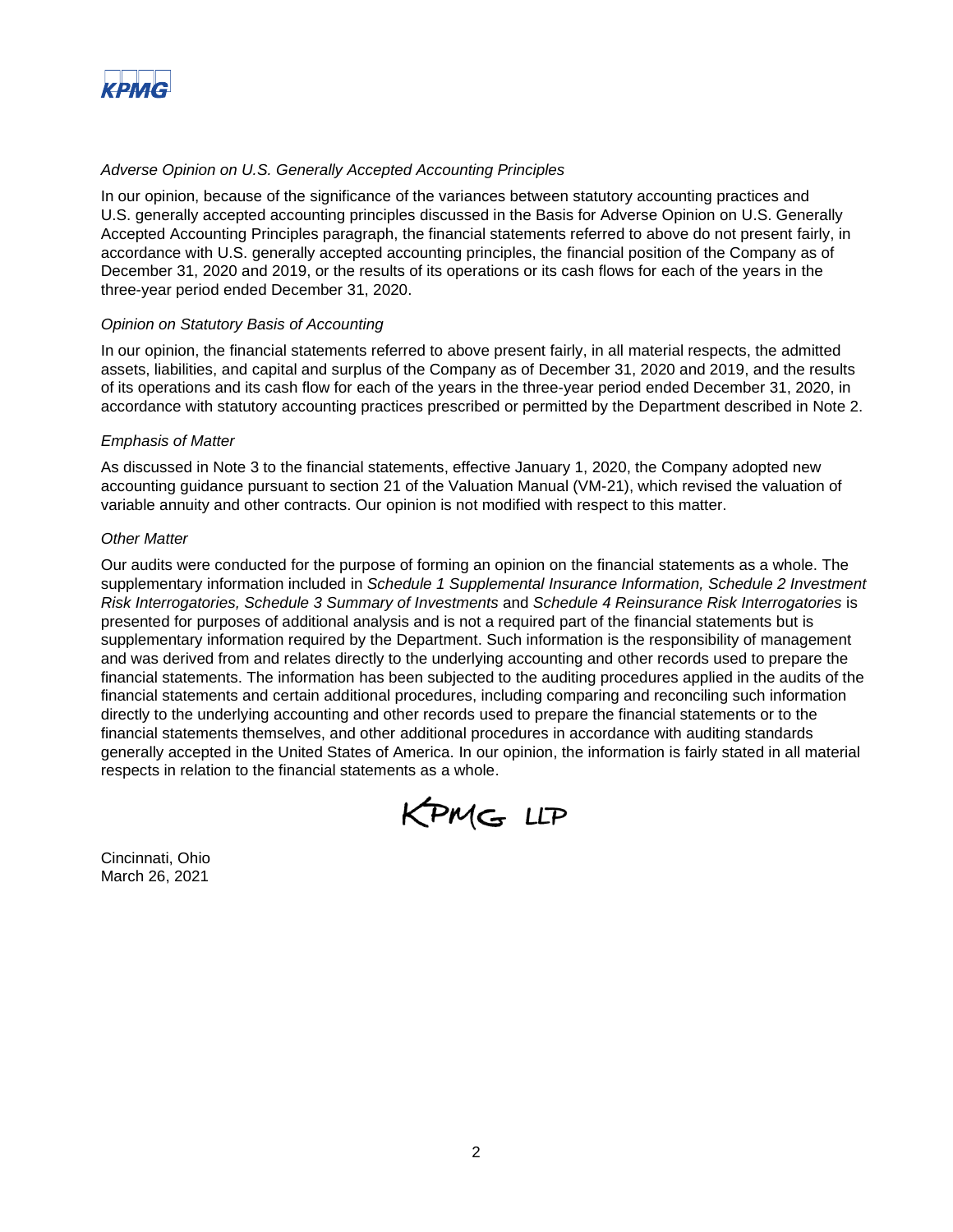#### **The Ohio National Life Insurance Company**

(A Wholly Owned Subsidiary of Ohio National Financial Services, Inc.)

Statutory Statements of Admitted Assets, Liabilities, and Capital and Surplus

#### December 31, 2020 and 2019

(Dollars in thousands, except share amounts)

| Investments:<br><b>Bonds</b><br>\$<br>5,398,199<br>5,382,681<br>Preferred stocks<br>7,101<br>5,101<br>Common stocks at fair value (cost $$45,931$ in 2020 and $$42,492$ in 2019)<br>45,414<br>41,721<br>Common stock of unconsolidated life insurance subsidiaries at statutory equity<br>(cost \$181,082 in 2020 and 2019)<br>302,363<br>323,640<br>Common stocks of nonlife insurance subsidiaries at statutory equity<br>(cost \$10,830 in 2020 and 2019)<br>8,979<br>9,049<br>Mortgage loans on real estate<br>970,773<br>930,632<br>Real estate, at cost less accumulated depreciation<br>24,757<br>25,758<br>Contract loans<br>835,945<br>744,593<br>Cash, cash equivalents and short-term investments<br>648,526<br>397,382<br>Receivables for securities<br>510<br>528<br>Derivatives<br>115,488<br>111,721<br>Other invested assets<br>489,176<br>251,659<br>Securities lending reinvested collateral assets<br>281,976<br>172,498<br>Receivable for collateral<br>1,200<br>26,000<br>Total investments<br>9,130,407<br>8,422,963<br>Premiums and other considerations deferred and uncollected<br>97,259<br>90,293<br>Accrued investment income<br>49,473<br>48,870<br>Current federal income tax recoverable<br>7,813<br>Deferred tax asset, net<br>111,546<br>121,096<br>Other assets<br>210,015<br>285,765<br>Separate Account assets<br>18,793,793<br>19,255,771<br>Total admitted assets<br>28,224,758<br>S<br>28,400,306<br>Liabilities and Capital and Surplus<br>Reserves for future policy benefits:<br>\$<br>Life policies and contracts<br>6,438,887<br>5,884,659<br>Accident and health policies<br>26,793<br>27,437<br>658,260<br>663,946<br>Annuity and other deposit funds<br>Contract claims<br>23,562<br>19,593<br>Other policyholders' funds:<br>Policyholders' dividend accumulations<br>32,964<br>31,680<br>Provision for policyholders' dividends payable in following year<br>101,828<br>109,863<br>Other<br>1,575<br>1,498<br>Current federal income taxes<br>4,072<br>155,195<br>Payable to parent, subsidiaries and affiliates<br>202,678<br>Interest maintenance reserve<br>19,457<br>20,020<br>Asset valuation reserve<br>52,098<br>40,774<br>Transfers to Separate Accounts due or accrued, net<br>(109, 994)<br>(123,076)<br>Payable for securities<br>9,027<br>4,556<br>Payable for securities lending<br>281,976<br>172,498<br>Reinsurance funds withheld due to affiliate, net<br>481,935<br>492,467<br>Other liabilities<br>355,728<br>395,175<br>18,793,792<br>Separate Account liabilities<br>19,255,771<br>Total liabilities<br>27,321,799<br>27,204,895<br>Capital and surplus:<br>Class A common stock, $$1$ par value. Authorized, issued, and outstanding $10,000,000$ shares<br>10,000<br>10,000<br>309,851<br>309,775<br>Surplus notes<br>Gross paid in and contributed surplus<br>283,297<br>283,297<br>Aggregate write-ins for special surplus funds<br>35,826<br>35,826<br>439,533<br>380,965<br>Unassigned surplus<br>1,019,863<br>Total capital and surplus<br>1,078,507<br>Total liabilities and capital and surplus<br>\$<br>28,400,306<br>28,224,758 | <b>Admitted Assets</b> | 2020 | 2019 |
|------------------------------------------------------------------------------------------------------------------------------------------------------------------------------------------------------------------------------------------------------------------------------------------------------------------------------------------------------------------------------------------------------------------------------------------------------------------------------------------------------------------------------------------------------------------------------------------------------------------------------------------------------------------------------------------------------------------------------------------------------------------------------------------------------------------------------------------------------------------------------------------------------------------------------------------------------------------------------------------------------------------------------------------------------------------------------------------------------------------------------------------------------------------------------------------------------------------------------------------------------------------------------------------------------------------------------------------------------------------------------------------------------------------------------------------------------------------------------------------------------------------------------------------------------------------------------------------------------------------------------------------------------------------------------------------------------------------------------------------------------------------------------------------------------------------------------------------------------------------------------------------------------------------------------------------------------------------------------------------------------------------------------------------------------------------------------------------------------------------------------------------------------------------------------------------------------------------------------------------------------------------------------------------------------------------------------------------------------------------------------------------------------------------------------------------------------------------------------------------------------------------------------------------------------------------------------------------------------------------------------------------------------------------------------------------------------------------------------------------------------------------------------------------------------------------------------------------------------------------------------------------------------------------------------------------------------------------------------------------------------------------------------------------------------------------------------------------------------------------|------------------------|------|------|
|                                                                                                                                                                                                                                                                                                                                                                                                                                                                                                                                                                                                                                                                                                                                                                                                                                                                                                                                                                                                                                                                                                                                                                                                                                                                                                                                                                                                                                                                                                                                                                                                                                                                                                                                                                                                                                                                                                                                                                                                                                                                                                                                                                                                                                                                                                                                                                                                                                                                                                                                                                                                                                                                                                                                                                                                                                                                                                                                                                                                                                                                                                                  |                        |      |      |
|                                                                                                                                                                                                                                                                                                                                                                                                                                                                                                                                                                                                                                                                                                                                                                                                                                                                                                                                                                                                                                                                                                                                                                                                                                                                                                                                                                                                                                                                                                                                                                                                                                                                                                                                                                                                                                                                                                                                                                                                                                                                                                                                                                                                                                                                                                                                                                                                                                                                                                                                                                                                                                                                                                                                                                                                                                                                                                                                                                                                                                                                                                                  |                        |      |      |
|                                                                                                                                                                                                                                                                                                                                                                                                                                                                                                                                                                                                                                                                                                                                                                                                                                                                                                                                                                                                                                                                                                                                                                                                                                                                                                                                                                                                                                                                                                                                                                                                                                                                                                                                                                                                                                                                                                                                                                                                                                                                                                                                                                                                                                                                                                                                                                                                                                                                                                                                                                                                                                                                                                                                                                                                                                                                                                                                                                                                                                                                                                                  |                        |      |      |
|                                                                                                                                                                                                                                                                                                                                                                                                                                                                                                                                                                                                                                                                                                                                                                                                                                                                                                                                                                                                                                                                                                                                                                                                                                                                                                                                                                                                                                                                                                                                                                                                                                                                                                                                                                                                                                                                                                                                                                                                                                                                                                                                                                                                                                                                                                                                                                                                                                                                                                                                                                                                                                                                                                                                                                                                                                                                                                                                                                                                                                                                                                                  |                        |      |      |
|                                                                                                                                                                                                                                                                                                                                                                                                                                                                                                                                                                                                                                                                                                                                                                                                                                                                                                                                                                                                                                                                                                                                                                                                                                                                                                                                                                                                                                                                                                                                                                                                                                                                                                                                                                                                                                                                                                                                                                                                                                                                                                                                                                                                                                                                                                                                                                                                                                                                                                                                                                                                                                                                                                                                                                                                                                                                                                                                                                                                                                                                                                                  |                        |      |      |
|                                                                                                                                                                                                                                                                                                                                                                                                                                                                                                                                                                                                                                                                                                                                                                                                                                                                                                                                                                                                                                                                                                                                                                                                                                                                                                                                                                                                                                                                                                                                                                                                                                                                                                                                                                                                                                                                                                                                                                                                                                                                                                                                                                                                                                                                                                                                                                                                                                                                                                                                                                                                                                                                                                                                                                                                                                                                                                                                                                                                                                                                                                                  |                        |      |      |
|                                                                                                                                                                                                                                                                                                                                                                                                                                                                                                                                                                                                                                                                                                                                                                                                                                                                                                                                                                                                                                                                                                                                                                                                                                                                                                                                                                                                                                                                                                                                                                                                                                                                                                                                                                                                                                                                                                                                                                                                                                                                                                                                                                                                                                                                                                                                                                                                                                                                                                                                                                                                                                                                                                                                                                                                                                                                                                                                                                                                                                                                                                                  |                        |      |      |
|                                                                                                                                                                                                                                                                                                                                                                                                                                                                                                                                                                                                                                                                                                                                                                                                                                                                                                                                                                                                                                                                                                                                                                                                                                                                                                                                                                                                                                                                                                                                                                                                                                                                                                                                                                                                                                                                                                                                                                                                                                                                                                                                                                                                                                                                                                                                                                                                                                                                                                                                                                                                                                                                                                                                                                                                                                                                                                                                                                                                                                                                                                                  |                        |      |      |
|                                                                                                                                                                                                                                                                                                                                                                                                                                                                                                                                                                                                                                                                                                                                                                                                                                                                                                                                                                                                                                                                                                                                                                                                                                                                                                                                                                                                                                                                                                                                                                                                                                                                                                                                                                                                                                                                                                                                                                                                                                                                                                                                                                                                                                                                                                                                                                                                                                                                                                                                                                                                                                                                                                                                                                                                                                                                                                                                                                                                                                                                                                                  |                        |      |      |
|                                                                                                                                                                                                                                                                                                                                                                                                                                                                                                                                                                                                                                                                                                                                                                                                                                                                                                                                                                                                                                                                                                                                                                                                                                                                                                                                                                                                                                                                                                                                                                                                                                                                                                                                                                                                                                                                                                                                                                                                                                                                                                                                                                                                                                                                                                                                                                                                                                                                                                                                                                                                                                                                                                                                                                                                                                                                                                                                                                                                                                                                                                                  |                        |      |      |
|                                                                                                                                                                                                                                                                                                                                                                                                                                                                                                                                                                                                                                                                                                                                                                                                                                                                                                                                                                                                                                                                                                                                                                                                                                                                                                                                                                                                                                                                                                                                                                                                                                                                                                                                                                                                                                                                                                                                                                                                                                                                                                                                                                                                                                                                                                                                                                                                                                                                                                                                                                                                                                                                                                                                                                                                                                                                                                                                                                                                                                                                                                                  |                        |      |      |
|                                                                                                                                                                                                                                                                                                                                                                                                                                                                                                                                                                                                                                                                                                                                                                                                                                                                                                                                                                                                                                                                                                                                                                                                                                                                                                                                                                                                                                                                                                                                                                                                                                                                                                                                                                                                                                                                                                                                                                                                                                                                                                                                                                                                                                                                                                                                                                                                                                                                                                                                                                                                                                                                                                                                                                                                                                                                                                                                                                                                                                                                                                                  |                        |      |      |
|                                                                                                                                                                                                                                                                                                                                                                                                                                                                                                                                                                                                                                                                                                                                                                                                                                                                                                                                                                                                                                                                                                                                                                                                                                                                                                                                                                                                                                                                                                                                                                                                                                                                                                                                                                                                                                                                                                                                                                                                                                                                                                                                                                                                                                                                                                                                                                                                                                                                                                                                                                                                                                                                                                                                                                                                                                                                                                                                                                                                                                                                                                                  |                        |      |      |
|                                                                                                                                                                                                                                                                                                                                                                                                                                                                                                                                                                                                                                                                                                                                                                                                                                                                                                                                                                                                                                                                                                                                                                                                                                                                                                                                                                                                                                                                                                                                                                                                                                                                                                                                                                                                                                                                                                                                                                                                                                                                                                                                                                                                                                                                                                                                                                                                                                                                                                                                                                                                                                                                                                                                                                                                                                                                                                                                                                                                                                                                                                                  |                        |      |      |
|                                                                                                                                                                                                                                                                                                                                                                                                                                                                                                                                                                                                                                                                                                                                                                                                                                                                                                                                                                                                                                                                                                                                                                                                                                                                                                                                                                                                                                                                                                                                                                                                                                                                                                                                                                                                                                                                                                                                                                                                                                                                                                                                                                                                                                                                                                                                                                                                                                                                                                                                                                                                                                                                                                                                                                                                                                                                                                                                                                                                                                                                                                                  |                        |      |      |
|                                                                                                                                                                                                                                                                                                                                                                                                                                                                                                                                                                                                                                                                                                                                                                                                                                                                                                                                                                                                                                                                                                                                                                                                                                                                                                                                                                                                                                                                                                                                                                                                                                                                                                                                                                                                                                                                                                                                                                                                                                                                                                                                                                                                                                                                                                                                                                                                                                                                                                                                                                                                                                                                                                                                                                                                                                                                                                                                                                                                                                                                                                                  |                        |      |      |
|                                                                                                                                                                                                                                                                                                                                                                                                                                                                                                                                                                                                                                                                                                                                                                                                                                                                                                                                                                                                                                                                                                                                                                                                                                                                                                                                                                                                                                                                                                                                                                                                                                                                                                                                                                                                                                                                                                                                                                                                                                                                                                                                                                                                                                                                                                                                                                                                                                                                                                                                                                                                                                                                                                                                                                                                                                                                                                                                                                                                                                                                                                                  |                        |      |      |
|                                                                                                                                                                                                                                                                                                                                                                                                                                                                                                                                                                                                                                                                                                                                                                                                                                                                                                                                                                                                                                                                                                                                                                                                                                                                                                                                                                                                                                                                                                                                                                                                                                                                                                                                                                                                                                                                                                                                                                                                                                                                                                                                                                                                                                                                                                                                                                                                                                                                                                                                                                                                                                                                                                                                                                                                                                                                                                                                                                                                                                                                                                                  |                        |      |      |
|                                                                                                                                                                                                                                                                                                                                                                                                                                                                                                                                                                                                                                                                                                                                                                                                                                                                                                                                                                                                                                                                                                                                                                                                                                                                                                                                                                                                                                                                                                                                                                                                                                                                                                                                                                                                                                                                                                                                                                                                                                                                                                                                                                                                                                                                                                                                                                                                                                                                                                                                                                                                                                                                                                                                                                                                                                                                                                                                                                                                                                                                                                                  |                        |      |      |
|                                                                                                                                                                                                                                                                                                                                                                                                                                                                                                                                                                                                                                                                                                                                                                                                                                                                                                                                                                                                                                                                                                                                                                                                                                                                                                                                                                                                                                                                                                                                                                                                                                                                                                                                                                                                                                                                                                                                                                                                                                                                                                                                                                                                                                                                                                                                                                                                                                                                                                                                                                                                                                                                                                                                                                                                                                                                                                                                                                                                                                                                                                                  |                        |      |      |
|                                                                                                                                                                                                                                                                                                                                                                                                                                                                                                                                                                                                                                                                                                                                                                                                                                                                                                                                                                                                                                                                                                                                                                                                                                                                                                                                                                                                                                                                                                                                                                                                                                                                                                                                                                                                                                                                                                                                                                                                                                                                                                                                                                                                                                                                                                                                                                                                                                                                                                                                                                                                                                                                                                                                                                                                                                                                                                                                                                                                                                                                                                                  |                        |      |      |
|                                                                                                                                                                                                                                                                                                                                                                                                                                                                                                                                                                                                                                                                                                                                                                                                                                                                                                                                                                                                                                                                                                                                                                                                                                                                                                                                                                                                                                                                                                                                                                                                                                                                                                                                                                                                                                                                                                                                                                                                                                                                                                                                                                                                                                                                                                                                                                                                                                                                                                                                                                                                                                                                                                                                                                                                                                                                                                                                                                                                                                                                                                                  |                        |      |      |
|                                                                                                                                                                                                                                                                                                                                                                                                                                                                                                                                                                                                                                                                                                                                                                                                                                                                                                                                                                                                                                                                                                                                                                                                                                                                                                                                                                                                                                                                                                                                                                                                                                                                                                                                                                                                                                                                                                                                                                                                                                                                                                                                                                                                                                                                                                                                                                                                                                                                                                                                                                                                                                                                                                                                                                                                                                                                                                                                                                                                                                                                                                                  |                        |      |      |
|                                                                                                                                                                                                                                                                                                                                                                                                                                                                                                                                                                                                                                                                                                                                                                                                                                                                                                                                                                                                                                                                                                                                                                                                                                                                                                                                                                                                                                                                                                                                                                                                                                                                                                                                                                                                                                                                                                                                                                                                                                                                                                                                                                                                                                                                                                                                                                                                                                                                                                                                                                                                                                                                                                                                                                                                                                                                                                                                                                                                                                                                                                                  |                        |      |      |
|                                                                                                                                                                                                                                                                                                                                                                                                                                                                                                                                                                                                                                                                                                                                                                                                                                                                                                                                                                                                                                                                                                                                                                                                                                                                                                                                                                                                                                                                                                                                                                                                                                                                                                                                                                                                                                                                                                                                                                                                                                                                                                                                                                                                                                                                                                                                                                                                                                                                                                                                                                                                                                                                                                                                                                                                                                                                                                                                                                                                                                                                                                                  |                        |      |      |
|                                                                                                                                                                                                                                                                                                                                                                                                                                                                                                                                                                                                                                                                                                                                                                                                                                                                                                                                                                                                                                                                                                                                                                                                                                                                                                                                                                                                                                                                                                                                                                                                                                                                                                                                                                                                                                                                                                                                                                                                                                                                                                                                                                                                                                                                                                                                                                                                                                                                                                                                                                                                                                                                                                                                                                                                                                                                                                                                                                                                                                                                                                                  |                        |      |      |
|                                                                                                                                                                                                                                                                                                                                                                                                                                                                                                                                                                                                                                                                                                                                                                                                                                                                                                                                                                                                                                                                                                                                                                                                                                                                                                                                                                                                                                                                                                                                                                                                                                                                                                                                                                                                                                                                                                                                                                                                                                                                                                                                                                                                                                                                                                                                                                                                                                                                                                                                                                                                                                                                                                                                                                                                                                                                                                                                                                                                                                                                                                                  |                        |      |      |
|                                                                                                                                                                                                                                                                                                                                                                                                                                                                                                                                                                                                                                                                                                                                                                                                                                                                                                                                                                                                                                                                                                                                                                                                                                                                                                                                                                                                                                                                                                                                                                                                                                                                                                                                                                                                                                                                                                                                                                                                                                                                                                                                                                                                                                                                                                                                                                                                                                                                                                                                                                                                                                                                                                                                                                                                                                                                                                                                                                                                                                                                                                                  |                        |      |      |
|                                                                                                                                                                                                                                                                                                                                                                                                                                                                                                                                                                                                                                                                                                                                                                                                                                                                                                                                                                                                                                                                                                                                                                                                                                                                                                                                                                                                                                                                                                                                                                                                                                                                                                                                                                                                                                                                                                                                                                                                                                                                                                                                                                                                                                                                                                                                                                                                                                                                                                                                                                                                                                                                                                                                                                                                                                                                                                                                                                                                                                                                                                                  |                        |      |      |
|                                                                                                                                                                                                                                                                                                                                                                                                                                                                                                                                                                                                                                                                                                                                                                                                                                                                                                                                                                                                                                                                                                                                                                                                                                                                                                                                                                                                                                                                                                                                                                                                                                                                                                                                                                                                                                                                                                                                                                                                                                                                                                                                                                                                                                                                                                                                                                                                                                                                                                                                                                                                                                                                                                                                                                                                                                                                                                                                                                                                                                                                                                                  |                        |      |      |
|                                                                                                                                                                                                                                                                                                                                                                                                                                                                                                                                                                                                                                                                                                                                                                                                                                                                                                                                                                                                                                                                                                                                                                                                                                                                                                                                                                                                                                                                                                                                                                                                                                                                                                                                                                                                                                                                                                                                                                                                                                                                                                                                                                                                                                                                                                                                                                                                                                                                                                                                                                                                                                                                                                                                                                                                                                                                                                                                                                                                                                                                                                                  |                        |      |      |
|                                                                                                                                                                                                                                                                                                                                                                                                                                                                                                                                                                                                                                                                                                                                                                                                                                                                                                                                                                                                                                                                                                                                                                                                                                                                                                                                                                                                                                                                                                                                                                                                                                                                                                                                                                                                                                                                                                                                                                                                                                                                                                                                                                                                                                                                                                                                                                                                                                                                                                                                                                                                                                                                                                                                                                                                                                                                                                                                                                                                                                                                                                                  |                        |      |      |
|                                                                                                                                                                                                                                                                                                                                                                                                                                                                                                                                                                                                                                                                                                                                                                                                                                                                                                                                                                                                                                                                                                                                                                                                                                                                                                                                                                                                                                                                                                                                                                                                                                                                                                                                                                                                                                                                                                                                                                                                                                                                                                                                                                                                                                                                                                                                                                                                                                                                                                                                                                                                                                                                                                                                                                                                                                                                                                                                                                                                                                                                                                                  |                        |      |      |
|                                                                                                                                                                                                                                                                                                                                                                                                                                                                                                                                                                                                                                                                                                                                                                                                                                                                                                                                                                                                                                                                                                                                                                                                                                                                                                                                                                                                                                                                                                                                                                                                                                                                                                                                                                                                                                                                                                                                                                                                                                                                                                                                                                                                                                                                                                                                                                                                                                                                                                                                                                                                                                                                                                                                                                                                                                                                                                                                                                                                                                                                                                                  |                        |      |      |
|                                                                                                                                                                                                                                                                                                                                                                                                                                                                                                                                                                                                                                                                                                                                                                                                                                                                                                                                                                                                                                                                                                                                                                                                                                                                                                                                                                                                                                                                                                                                                                                                                                                                                                                                                                                                                                                                                                                                                                                                                                                                                                                                                                                                                                                                                                                                                                                                                                                                                                                                                                                                                                                                                                                                                                                                                                                                                                                                                                                                                                                                                                                  |                        |      |      |
|                                                                                                                                                                                                                                                                                                                                                                                                                                                                                                                                                                                                                                                                                                                                                                                                                                                                                                                                                                                                                                                                                                                                                                                                                                                                                                                                                                                                                                                                                                                                                                                                                                                                                                                                                                                                                                                                                                                                                                                                                                                                                                                                                                                                                                                                                                                                                                                                                                                                                                                                                                                                                                                                                                                                                                                                                                                                                                                                                                                                                                                                                                                  |                        |      |      |
|                                                                                                                                                                                                                                                                                                                                                                                                                                                                                                                                                                                                                                                                                                                                                                                                                                                                                                                                                                                                                                                                                                                                                                                                                                                                                                                                                                                                                                                                                                                                                                                                                                                                                                                                                                                                                                                                                                                                                                                                                                                                                                                                                                                                                                                                                                                                                                                                                                                                                                                                                                                                                                                                                                                                                                                                                                                                                                                                                                                                                                                                                                                  |                        |      |      |
|                                                                                                                                                                                                                                                                                                                                                                                                                                                                                                                                                                                                                                                                                                                                                                                                                                                                                                                                                                                                                                                                                                                                                                                                                                                                                                                                                                                                                                                                                                                                                                                                                                                                                                                                                                                                                                                                                                                                                                                                                                                                                                                                                                                                                                                                                                                                                                                                                                                                                                                                                                                                                                                                                                                                                                                                                                                                                                                                                                                                                                                                                                                  |                        |      |      |
|                                                                                                                                                                                                                                                                                                                                                                                                                                                                                                                                                                                                                                                                                                                                                                                                                                                                                                                                                                                                                                                                                                                                                                                                                                                                                                                                                                                                                                                                                                                                                                                                                                                                                                                                                                                                                                                                                                                                                                                                                                                                                                                                                                                                                                                                                                                                                                                                                                                                                                                                                                                                                                                                                                                                                                                                                                                                                                                                                                                                                                                                                                                  |                        |      |      |
|                                                                                                                                                                                                                                                                                                                                                                                                                                                                                                                                                                                                                                                                                                                                                                                                                                                                                                                                                                                                                                                                                                                                                                                                                                                                                                                                                                                                                                                                                                                                                                                                                                                                                                                                                                                                                                                                                                                                                                                                                                                                                                                                                                                                                                                                                                                                                                                                                                                                                                                                                                                                                                                                                                                                                                                                                                                                                                                                                                                                                                                                                                                  |                        |      |      |
|                                                                                                                                                                                                                                                                                                                                                                                                                                                                                                                                                                                                                                                                                                                                                                                                                                                                                                                                                                                                                                                                                                                                                                                                                                                                                                                                                                                                                                                                                                                                                                                                                                                                                                                                                                                                                                                                                                                                                                                                                                                                                                                                                                                                                                                                                                                                                                                                                                                                                                                                                                                                                                                                                                                                                                                                                                                                                                                                                                                                                                                                                                                  |                        |      |      |
|                                                                                                                                                                                                                                                                                                                                                                                                                                                                                                                                                                                                                                                                                                                                                                                                                                                                                                                                                                                                                                                                                                                                                                                                                                                                                                                                                                                                                                                                                                                                                                                                                                                                                                                                                                                                                                                                                                                                                                                                                                                                                                                                                                                                                                                                                                                                                                                                                                                                                                                                                                                                                                                                                                                                                                                                                                                                                                                                                                                                                                                                                                                  |                        |      |      |
|                                                                                                                                                                                                                                                                                                                                                                                                                                                                                                                                                                                                                                                                                                                                                                                                                                                                                                                                                                                                                                                                                                                                                                                                                                                                                                                                                                                                                                                                                                                                                                                                                                                                                                                                                                                                                                                                                                                                                                                                                                                                                                                                                                                                                                                                                                                                                                                                                                                                                                                                                                                                                                                                                                                                                                                                                                                                                                                                                                                                                                                                                                                  |                        |      |      |
|                                                                                                                                                                                                                                                                                                                                                                                                                                                                                                                                                                                                                                                                                                                                                                                                                                                                                                                                                                                                                                                                                                                                                                                                                                                                                                                                                                                                                                                                                                                                                                                                                                                                                                                                                                                                                                                                                                                                                                                                                                                                                                                                                                                                                                                                                                                                                                                                                                                                                                                                                                                                                                                                                                                                                                                                                                                                                                                                                                                                                                                                                                                  |                        |      |      |
|                                                                                                                                                                                                                                                                                                                                                                                                                                                                                                                                                                                                                                                                                                                                                                                                                                                                                                                                                                                                                                                                                                                                                                                                                                                                                                                                                                                                                                                                                                                                                                                                                                                                                                                                                                                                                                                                                                                                                                                                                                                                                                                                                                                                                                                                                                                                                                                                                                                                                                                                                                                                                                                                                                                                                                                                                                                                                                                                                                                                                                                                                                                  |                        |      |      |
|                                                                                                                                                                                                                                                                                                                                                                                                                                                                                                                                                                                                                                                                                                                                                                                                                                                                                                                                                                                                                                                                                                                                                                                                                                                                                                                                                                                                                                                                                                                                                                                                                                                                                                                                                                                                                                                                                                                                                                                                                                                                                                                                                                                                                                                                                                                                                                                                                                                                                                                                                                                                                                                                                                                                                                                                                                                                                                                                                                                                                                                                                                                  |                        |      |      |
|                                                                                                                                                                                                                                                                                                                                                                                                                                                                                                                                                                                                                                                                                                                                                                                                                                                                                                                                                                                                                                                                                                                                                                                                                                                                                                                                                                                                                                                                                                                                                                                                                                                                                                                                                                                                                                                                                                                                                                                                                                                                                                                                                                                                                                                                                                                                                                                                                                                                                                                                                                                                                                                                                                                                                                                                                                                                                                                                                                                                                                                                                                                  |                        |      |      |
|                                                                                                                                                                                                                                                                                                                                                                                                                                                                                                                                                                                                                                                                                                                                                                                                                                                                                                                                                                                                                                                                                                                                                                                                                                                                                                                                                                                                                                                                                                                                                                                                                                                                                                                                                                                                                                                                                                                                                                                                                                                                                                                                                                                                                                                                                                                                                                                                                                                                                                                                                                                                                                                                                                                                                                                                                                                                                                                                                                                                                                                                                                                  |                        |      |      |
|                                                                                                                                                                                                                                                                                                                                                                                                                                                                                                                                                                                                                                                                                                                                                                                                                                                                                                                                                                                                                                                                                                                                                                                                                                                                                                                                                                                                                                                                                                                                                                                                                                                                                                                                                                                                                                                                                                                                                                                                                                                                                                                                                                                                                                                                                                                                                                                                                                                                                                                                                                                                                                                                                                                                                                                                                                                                                                                                                                                                                                                                                                                  |                        |      |      |
|                                                                                                                                                                                                                                                                                                                                                                                                                                                                                                                                                                                                                                                                                                                                                                                                                                                                                                                                                                                                                                                                                                                                                                                                                                                                                                                                                                                                                                                                                                                                                                                                                                                                                                                                                                                                                                                                                                                                                                                                                                                                                                                                                                                                                                                                                                                                                                                                                                                                                                                                                                                                                                                                                                                                                                                                                                                                                                                                                                                                                                                                                                                  |                        |      |      |
|                                                                                                                                                                                                                                                                                                                                                                                                                                                                                                                                                                                                                                                                                                                                                                                                                                                                                                                                                                                                                                                                                                                                                                                                                                                                                                                                                                                                                                                                                                                                                                                                                                                                                                                                                                                                                                                                                                                                                                                                                                                                                                                                                                                                                                                                                                                                                                                                                                                                                                                                                                                                                                                                                                                                                                                                                                                                                                                                                                                                                                                                                                                  |                        |      |      |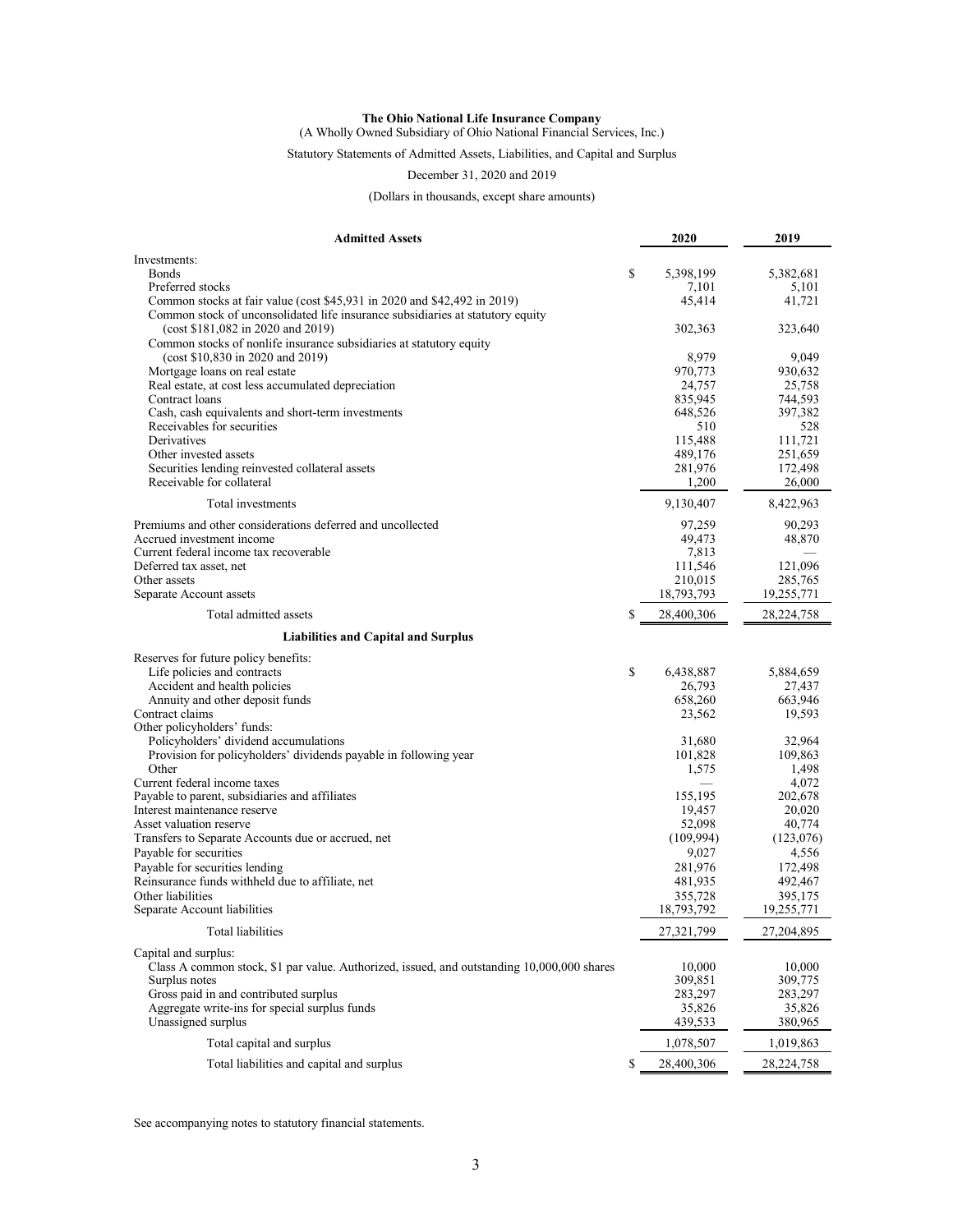(A Wholly Owned Subsidiary of Ohio National Financial Services, Inc.)

#### Statutory Statements of Operations

#### Years ended December 31, 2020, 2019 and 2018

(Dollars in thousands)

|                                                                                                                                         |    | 2020                  | 2019                  | 2018                  |
|-----------------------------------------------------------------------------------------------------------------------------------------|----|-----------------------|-----------------------|-----------------------|
| Premiums and other considerations:                                                                                                      |    |                       |                       |                       |
| Life and annuity                                                                                                                        | \$ | 1,308,065             | 1,047,377             | 2,222,765             |
| Accident and health                                                                                                                     |    | 5,373                 | 5,773                 | 5,981                 |
| Total premiums and other considerations                                                                                                 |    | 1,313,438             | 1,053,150             | 2,228,746             |
| Investment income:                                                                                                                      |    |                       |                       |                       |
| Interest on bonds                                                                                                                       |    | 221,515               | 264,249               | 284,323               |
| Dividends on stocks                                                                                                                     |    | 1,317                 | 2,734                 | 3,380                 |
| Dividends from subsidiaries                                                                                                             |    | 18.950                | 112,750               | 31,924                |
| Interest on mortgage loans<br>Real estate income                                                                                        |    | 45,344<br>2,016       | 44,104<br>1,829       | 41,426<br>1,932       |
| Interest on contract loans                                                                                                              |    | 35,553                | 32,065                | 27,261                |
| Other income                                                                                                                            |    | 15,327                | 14,700                | 15,702                |
| Total investment income                                                                                                                 |    | 340,022               | 472,431               | 405,948               |
| Less investment expenses                                                                                                                |    | 32,339                | 32,235                | 33,856                |
| Net investment income                                                                                                                   |    | 307,683               | 440,196               | 372,092               |
| Total income                                                                                                                            |    | 1,621,121             | 1,493,346             | 2,600,838             |
| Death and other benefits:                                                                                                               |    |                       |                       |                       |
| Death benefits                                                                                                                          |    | 62,313                | 45,566                | 98,072                |
| Accident and health benefits                                                                                                            |    | 1,732                 | 1,405                 | 2,178                 |
| Annuity benefits, fund withdrawals, and other benefits to policyholders                                                                 |    |                       |                       |                       |
| and beneficiaries                                                                                                                       |    | 2,541,039             | 3,538,173             | 3,383,480             |
| Total death and other benefits                                                                                                          |    | 2,605,084             | 3,585,144             | 3,483,730             |
| Change in reserves for future policy benefits and other funds                                                                           |    | 611,430               | 639,895               | 669,329               |
| Commissions                                                                                                                             |    | 172,865               | 186,543               | 318,169               |
| General insurance expenses                                                                                                              |    | 131,297               | 143,920               | 170,690               |
| Insurance taxes, licenses, and fees<br>Net transfers from Separate Accounts                                                             |    | 17,516<br>(2,118,476) | 19,851<br>(3,027,908) | 18,860<br>(2,139,023) |
|                                                                                                                                         |    |                       |                       |                       |
| Total expenses                                                                                                                          |    | 1,419,716             | 1,547,445             | 2,521,755             |
| Income (loss) before dividends to policyholders, expense (benefit)<br>for federal income taxes, and net realized capital (gains) losses |    | 201,405               | (54,099)              | 79,083                |
|                                                                                                                                         |    |                       |                       |                       |
| Dividends to policyholders                                                                                                              |    | 105,865               | 112,994               | 116,431               |
| Income (loss) before expense (benefit) for federal income<br>taxes and net realized capital gains (losses)                              |    | 95,540                | (167,093)             |                       |
|                                                                                                                                         |    |                       |                       | (37,348)              |
| Expense (benefit) for federal income taxes                                                                                              |    | 33,016                | (88, 213)             | (9,704)               |
| Income (loss) before net realized capital gains (losses)                                                                                |    | 62,524                | (78, 880)             | (27, 644)             |
| Net realized capital gains (losses), net of interest maintenance reserve and<br>income taxes                                            |    | 72,355                | (4,935)               | (27, 776)             |
|                                                                                                                                         |    |                       |                       |                       |
| Net income (loss)                                                                                                                       | S  | 134,879               | (83, 815)             | (55, 420)             |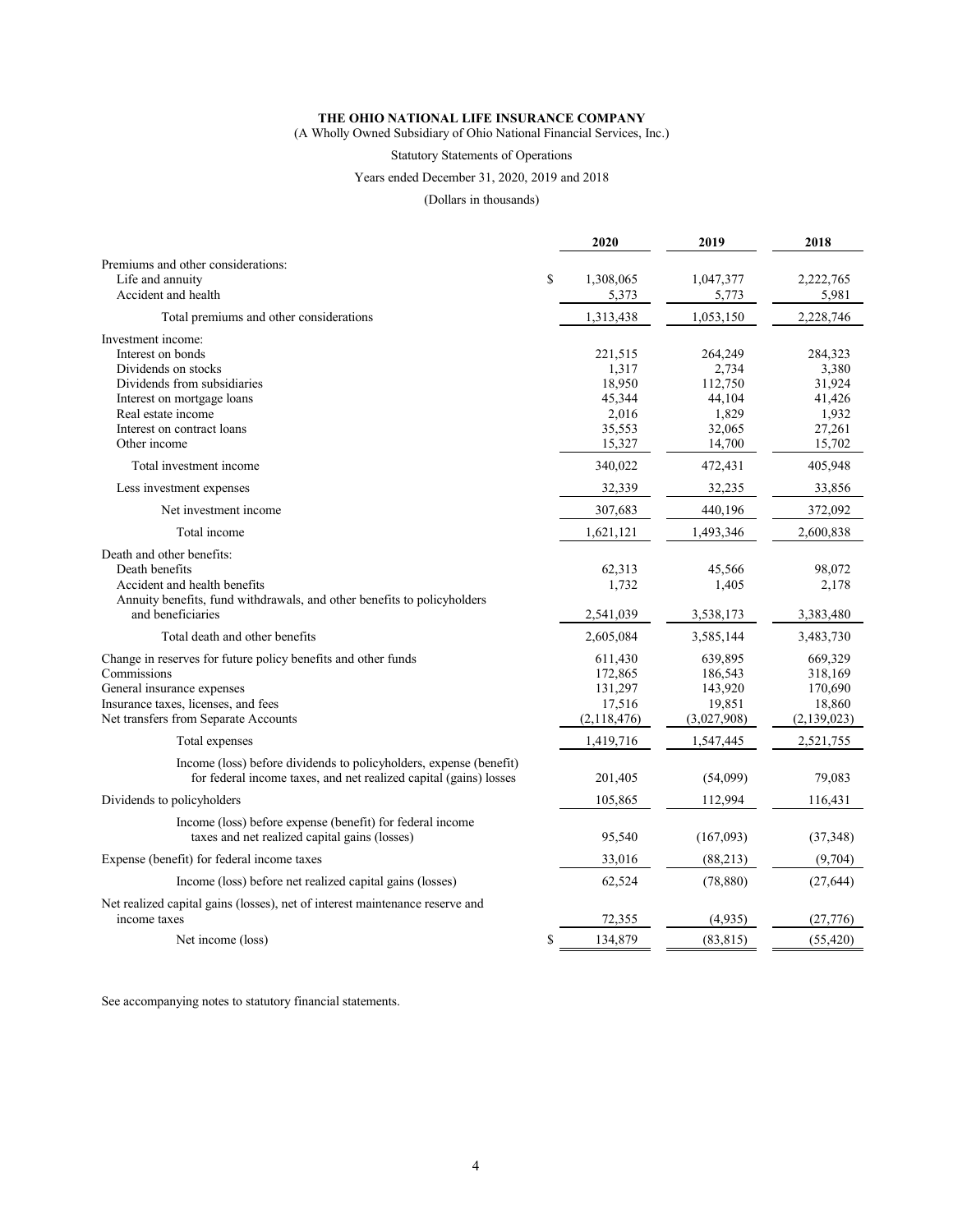**THE OHIO NATIONAL LIFE INSURANCE COMPANY** (A Wholly Owned Subsidiary of Ohio National Financial Services, Inc.)

Statutory Statements of Changes in Capital and Surplus

Years ended December 31, 2020, 2019 and 2018

(Dollars in thousands)

|                                                                                     |   | Common<br>stock | <b>Surplus</b><br>notes  | Gross paid<br>in and<br>contributed<br>surplus | Aggregate<br>write-ins<br>for special<br>purpose funds | Unassigned<br>surplus | <b>Total</b><br>capital and<br>surplus |
|-------------------------------------------------------------------------------------|---|-----------------|--------------------------|------------------------------------------------|--------------------------------------------------------|-----------------------|----------------------------------------|
| Balance at December 31, 2017                                                        | S | 10,000          | 309,622                  | 283,297                                        | (11, 532)                                              | 510,163               | 1,101,550                              |
| Net loss                                                                            |   |                 |                          |                                                |                                                        | (55, 420)             | (55, 420)                              |
| Amortization of surplus note                                                        |   |                 | 76                       |                                                |                                                        |                       | 76                                     |
| Change in net unrealized capital gains                                              |   |                 | $\overline{\phantom{0}}$ |                                                |                                                        | 4.403                 | 4,403                                  |
| Change in net unrealized foreign exchange capital gain                              |   |                 |                          |                                                |                                                        | (137)                 | (137)                                  |
| Change in net deferred income tax                                                   |   |                 |                          |                                                |                                                        | 29,729                | 29,729                                 |
| Change in nonadmitted assets and related items<br>Change in asset valuation reserve |   |                 |                          |                                                |                                                        | (16, 816)<br>3,420    | (16, 816)<br>3,420                     |
| Correction of an error, net of tax                                                  |   |                 |                          |                                                |                                                        | (1,063)               | (1,063)                                |
| Benefit plan adjustment                                                             |   |                 |                          |                                                |                                                        | 6,208                 | 6,208                                  |
| Voluntary reserve                                                                   |   |                 |                          |                                                | 7,123                                                  |                       | 7,123                                  |
| Dividends to stockholder                                                            |   |                 |                          | $\overline{\phantom{m}}$                       |                                                        | (60,000)              | (60,000)                               |
| Balance at December 31, 2018                                                        |   | 10,000          | 309,698                  | 283,297                                        | (4, 409)                                               | 420,487               | 1,019,073                              |
| Net loss                                                                            |   |                 |                          |                                                |                                                        | (83, 815)             | (83, 815)                              |
| Amortization of surplus note                                                        |   |                 | 77                       | $\sim$                                         |                                                        |                       | 77                                     |
| Change in net unrealized capital gains                                              |   |                 | $\overline{\phantom{0}}$ |                                                |                                                        | 41,436                | 41,436                                 |
| Change in net unrealized foreign exchange capital gain                              |   |                 |                          |                                                |                                                        | (1)                   | (1)                                    |
| Change in net deferred income tax                                                   |   |                 |                          |                                                |                                                        | (16, 822)             | (16, 822)                              |
| Change in nonadmitted assets and related items                                      |   |                 |                          |                                                |                                                        | 16.728                | 16,728                                 |
| Change in asset valuation reserve                                                   |   |                 |                          |                                                |                                                        | (38, 352)             | (38, 352)                              |
| Correction of an error, net of tax<br>Deferred coinsurance gain                     |   |                 |                          |                                                |                                                        | (1, 446)<br>40,784    | (1,446)<br>40,784                      |
| Benefit plan adjustment                                                             |   |                 |                          |                                                |                                                        | (366)                 | (366)                                  |
| Voluntary reserve                                                                   |   |                 |                          |                                                | 4,409                                                  | 93,158                | 97,567                                 |
| Segregated special surplus for the benefit of affiliate                             |   |                 |                          |                                                | 35,826                                                 | (35, 826)             |                                        |
| Dividends to stockholder                                                            |   |                 |                          |                                                |                                                        | (55,000)              | (55,000)                               |
| Balance at December 31, 2019                                                        |   | 10,000          | 309,775                  | 283,297                                        | 35,826                                                 | 380,965               | 1,019,863                              |
| Net income                                                                          |   |                 |                          |                                                |                                                        | 134,879               | 134,879                                |
| Amortization of surplus note                                                        |   |                 | 76                       |                                                |                                                        |                       | 76                                     |
| Change in net unrealized capital gains                                              |   |                 |                          |                                                |                                                        | (44, 627)             | (44, 627)                              |
| Change in net deferred income tax                                                   |   |                 |                          |                                                |                                                        | 10,885                | 10,885                                 |
| Change in nonadmitted assets and related items                                      |   |                 |                          |                                                |                                                        | (24,770)              | (24,770)                               |
| Change in asset valuation reserve                                                   |   |                 |                          |                                                |                                                        | (11, 323)             | (11, 323)                              |
| Change in reserve valuation basis<br>Correction of an error, net of tax             |   |                 |                          |                                                |                                                        | 63,050                | 63,050<br>(195)                        |
| Deferred coinsurance gain                                                           |   |                 |                          |                                                |                                                        | (195)<br>(22, 921)    | (22, 921)                              |
| Benefit plan adjustment                                                             |   |                 |                          |                                                |                                                        | (6, 410)              | (6, 410)                               |
| Dividends to stockholder                                                            |   |                 |                          |                                                |                                                        | (40,000)              | (40,000)                               |
| Balance at December 31, 2020                                                        | S | 10.000          | 309.851                  | 283,297                                        | 35,826                                                 | 439,533               | 1,078,507                              |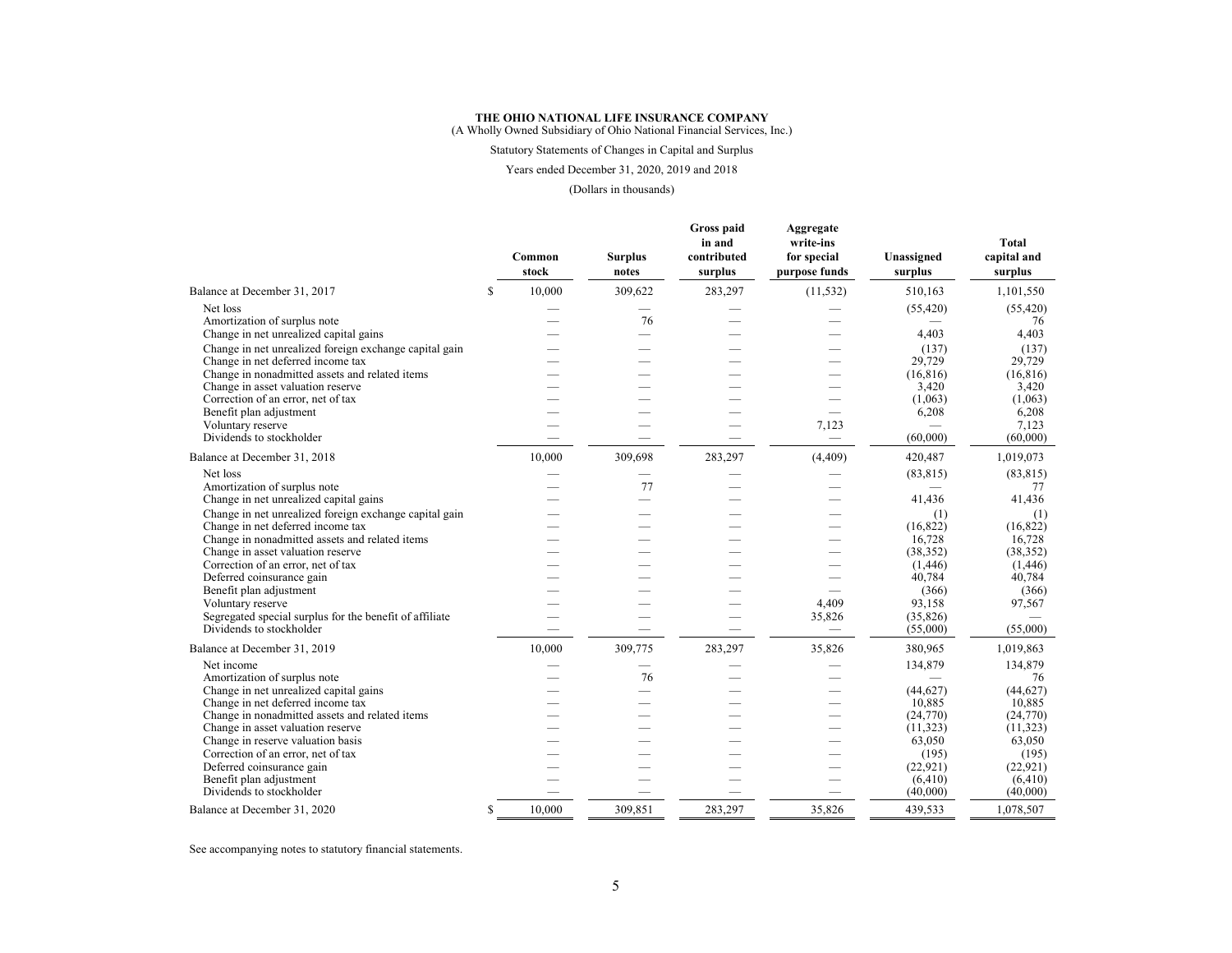(A Wholly Owned Subsidiary of Ohio National Financial Services, Inc.)

#### Statutory Statements of Cash Flow

#### Years ended December 31, 2020, 2019 and 2018

#### (Dollars in thousands)

|                                                                              | 2020                     | 2019                  | 2018                 |
|------------------------------------------------------------------------------|--------------------------|-----------------------|----------------------|
| Cash flow from operations:                                                   |                          |                       |                      |
| Premiums, other considerations, and fund deposits<br>Investment income       | \$<br>980,931<br>309,036 | 1,087,409<br>441,010  | 1,847,775<br>372,370 |
|                                                                              | 1,289,967                | 1,528,419             | 2,220,145            |
|                                                                              |                          |                       |                      |
| Less:<br>Death and other benefits                                            |                          | 3,368,750             |                      |
| Commissions, taxes, and other expenses                                       | 2,198,713<br>397,424     | 288,797               | 2,614,046<br>445,230 |
| Dividends paid to policyholders                                              | 114,097                  | 115,392               | 100,620              |
| Net transfers from separate accounts                                         | (2, 131, 558)            | (3,078,812)           | (2,216,518)          |
|                                                                              | 578,676                  | 694,127               | 943,378              |
| Net cash provided by operations                                              | 711,291                  | 834,292               | 1,276,767            |
| Cash flow from investing activities:                                         |                          |                       |                      |
| Proceeds from investments sold, matured, or repaid:                          |                          |                       |                      |
| <b>Bonds</b>                                                                 | 937,751                  | 753,192               | 919,511              |
| <b>Stocks</b><br>Mortgage loans on real estate                               | 92,223                   | 16,952<br>107,996     | 4,851<br>124,424     |
| Real estate                                                                  | 16                       |                       |                      |
| Other                                                                        | 29,863                   | 3,106                 | 2,435                |
| Total investment proceeds                                                    | 1,059,853                | 881,246               | 1,051,221            |
| Less cost of investments acquired:                                           |                          |                       |                      |
| <b>Bonds</b>                                                                 | 1,011,681                | 1,010,788             | 2,016,210            |
| <b>Stocks</b>                                                                | 5,439                    | 7,534                 | 6,426                |
| Mortgage loans on real estate                                                | 132,165                  | 181,512               | 180,882              |
| Real estate<br>Other                                                         |                          | 382                   | 2,546                |
|                                                                              | 337,823                  | 65,584                | 63,326               |
| Total investments acquired                                                   | 1,487,108                | 1,265,800             | 2,269,390            |
| Less increase in contract loans                                              | 91,384                   | 105,791               | 95,801               |
| Net cash used in investing activities                                        | (518, 639)               | (490, 345)            | (1,313,970)          |
| Cash flow from financing and other miscellaneous sources:                    |                          |                       |                      |
| Deposits on deposit-type contracts and other liabilities                     | 169,681                  | 119,313               | 122,022              |
| Withdrawals on deposit-type contracts and other liabilities                  | (198, 841)               | (145, 228)            | (131, 929)           |
| Dividends to stockholder<br>Other, net                                       | (40,000)<br>127,652      | (55,000)<br>(193,080) | (60,000)<br>(8, 754) |
|                                                                              |                          |                       |                      |
| Net cash used in financing                                                   | 58,492                   | (273,995)             | (78,661)             |
| Net increase (decrease) in cash, cash equivalents and                        |                          |                       |                      |
| short-term investments                                                       | 251,144                  | 69,952                | (115, 864)           |
| Cash, cash equivalents and short-term investments:                           |                          |                       |                      |
| Beginning of year                                                            | 397,382                  | 327,430               | 443,294              |
| End of year                                                                  | \$<br>648,526            | 397,382               | 327,430              |
|                                                                              |                          |                       |                      |
| Supplemental disclosures of cash flow information for non-cash transactions: |                          |                       |                      |
| Change in securities lending collateral                                      | \$<br>109,478            | (57, 807)             | 229,772              |
| Funds held under fixed indexed annuity reinsurance agreement, net            | (41, 443)                | (40, 411)             | 482,442              |
| Capital contribution to affiliate                                            |                          | 80,000                |                      |
| Affiliate reinsurance agreements, net                                        |                          | (378,976)             |                      |
| Coinsurance reinsurance agreement                                            |                          | (1,694,934)           |                      |
| Deferred gain on coinsurance reinsurance agreements                          | 22,921                   | 12,061                |                      |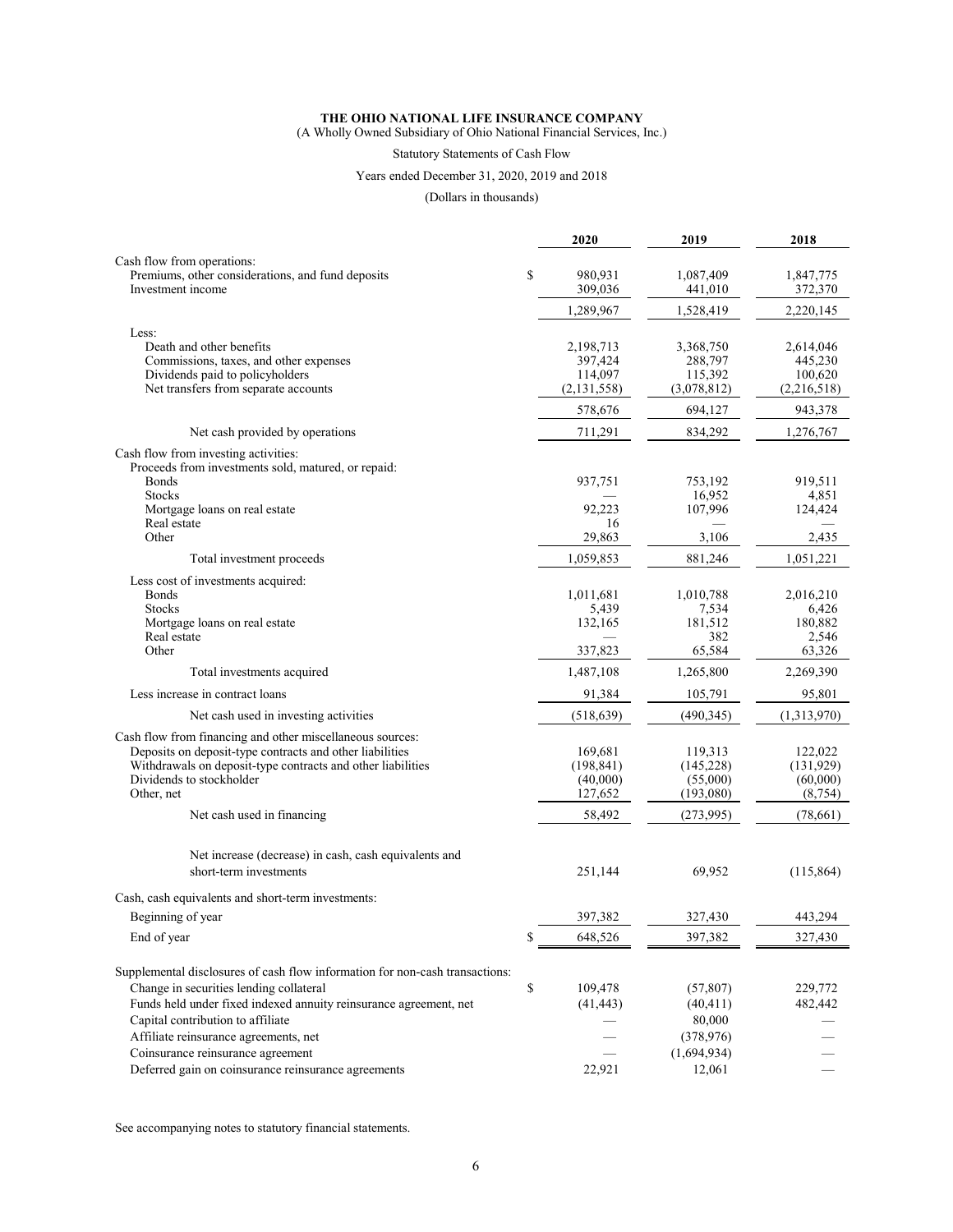(A Wholly Owned Subsidiary of Ohio National Financial Services, Inc.)

Notes to Statutory Financial Statements

December 31, 2020, 2019 and 2018

(Dollars in thousands)

#### **(1) Organization and Business**

#### *Organization*

The Ohio National Life Insurance Company ("ONLIC" or the "Company") is a stock life insurance company wholly owned by Ohio National Financial Services, Inc. ("ONFS"), a stock holding company. ONFS is 100% owned by Ohio National Mutual Holdings, Inc. ("ONMH"), a mutual holding company organized under Ohio insurance laws.

In 1998, ONLIC became a stock company under provisions of Sections 3913.25 to 3913.38 of the Ohio Revised Code relating to mutual insurance holding companies.

ONLIC owns 100% of Ohio National Life Assurance Corporation ("ONLAC"), a stock life insurance subsidiary; National Security Life and Annuity Company ("NSLAC"), a stock life insurance subsidiary; Montgomery Re, Inc. ("MONT"), a special purpose financial captive life insurance company; Kenwood Re, Inc. ("KENW"), a special purpose financial captive life insurance company; Camargo Re Captive, Inc. ("CMGO"), a special purpose financial captive life insurance company; Sunrise Captive Re, LLC ("SUNR"), an Ohio authorized reinsurer; Ohio National Investments, Inc. ("ONII"), an investment advisor; Ohio National Equities, Inc. ("ONEQ"), a broker dealer registered under the Securities and Exchange Commission Act of 1934; and The O.N. Equity Sales Company ("ONESCO"), a broker dealer registered under the Securities and Exchange Commission Act of 1934.

#### *Business*

ONLIC is a life and health (disability) insurer licensed in 49 states, the District of Columbia and Puerto Rico. The Company offered a full range of life, disability, and annuity products through independent agents and other distribution channels and is subject to competition from other insurers throughout the United States. The Company announced on September 6, 2018, that it would exclusively focus on growing its life insurance and disability insurance product lines going forward. The decision followed a comprehensive strategic review of the Company's businesses, taking into account the continuously changing regulatory landscape, the sustained low interest rate environment, and the increasing cost of doing business, as well as growth opportunities and the Company's competitive strengths. Effective September 15, 2018, the Company no longer accepts applications for variable annuities or new retirement plans but will continue to service and support existing clients in both product lines. During the second quarter of 2020, the Company made the strategic decision to relaunch its fixed indexed annuity product.

In 2018, the Company offered certain variable annuity policyholders with the guaranteed minimum income benefit ("GMIB") rider the opportunity to exchange that policy and associated rider for a fixed indexed annuity policy with an enhanced guaranteed lifetime withdrawal benefit ("GLWB") rider. More than \$500,000 in account value was exchanged under this program.

Additionally, in late 2018 and through March 15, 2019, the Company offered to buy-back certain variable annuity policies from policyholders with the GMIB rider. The Company paid approximately \$115,000 and \$58,000 related to the buy-back during 2019 and 2018, respectively, which is included in benefits and claims on the corresponding statements of operations. A second phase of the buy-back was offered in late 2020 and into 2021. The Company paid approximately \$12,000 related to the buy-back in 2020, which is included in benefits and claims on the corresponding statements of operations.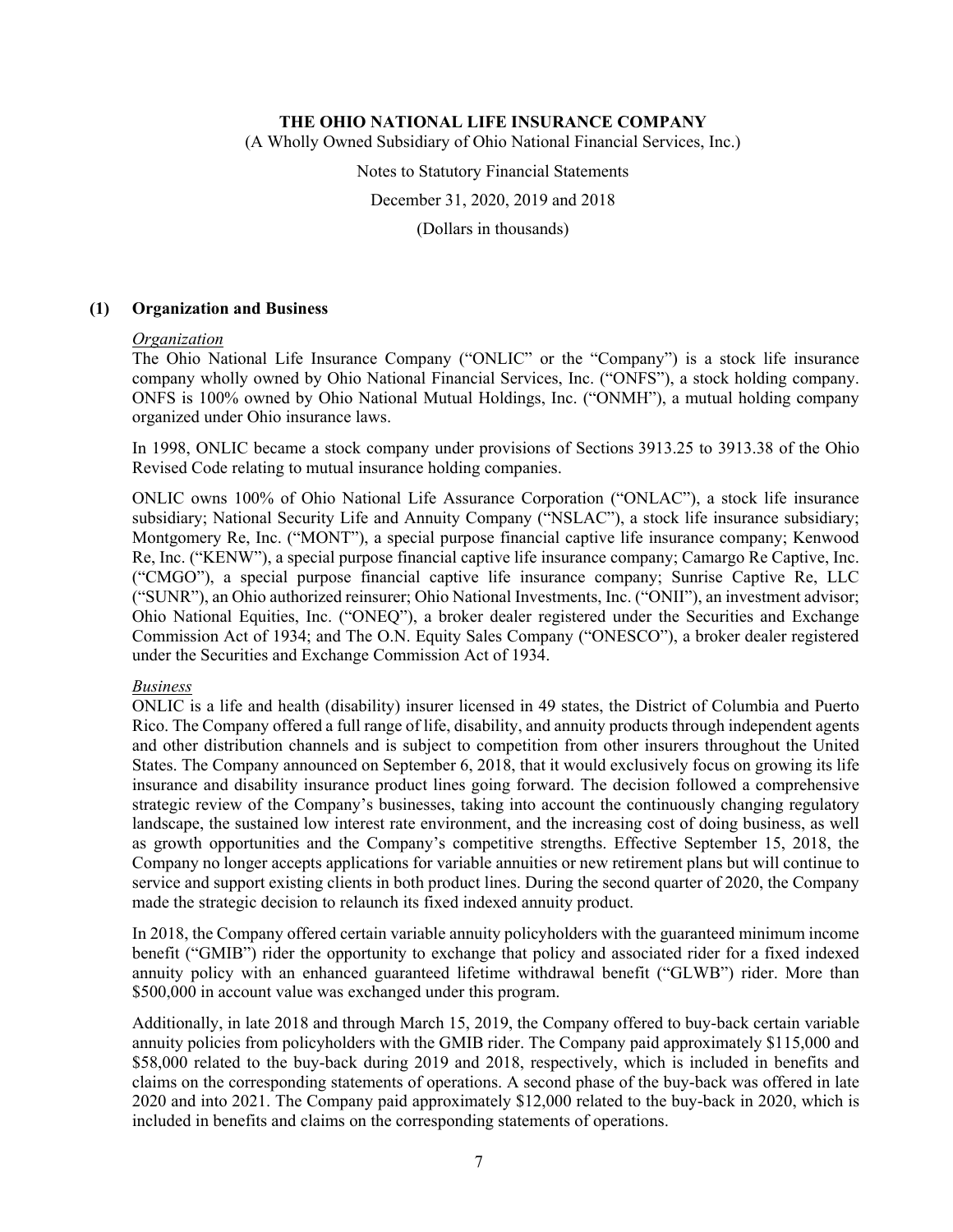(A Wholly Owned Subsidiary of Ohio National Financial Services, Inc.)

Notes to Statutory Financial Statements

December 31, 2020, 2019 and 2018

(Dollars in thousands)

The Company is subject to regulation by the insurance departments of states in which it is licensed and undergoes periodic examinations by those departments.

#### **(2) Basis of Presentation**

The Company prepares its statutory financial statements in conformity with accounting practices prescribed or permitted by the Ohio Department of Insurance (the "Department"), which is an other comprehensive basis of accounting that differs from U.S. generally accepted accounting principles ("GAAP"). The Department requires that insurance companies domiciled in the State of Ohio prepare their statutory basis financial statements in accordance with the Statement of Statutory Accounting Principles ("SSAP") that are described in the National Association of Insurance Commissioners ("NAIC") *Accounting Practices and Procedures Manual* (the "Manual") subject to any deviations prescribed or permitted by the state insurance commissioner.

ONLIC does not have any permitted or prescribed statutory accounting practices as of December 31, 2020 and 2019. ONLIC's wholly-owned Vermont subsidiaries have permitted accounting practices as disclosed in Note  $3(c)$ . The statutory financial statements presented represent the accounts of the Company and do not include the accounts of any of its subsidiaries.

The Company's subsidiary, SUNR, applies a prescribed practice which values assumed guaranteed minimum death benefit ("GMDB") and guaranteed lifetime withdrawal benefit ("GLWB") risks on variable annuity contracts from the Company using a separate alternative reserve basis pursuant to Ohio Revised Code Chapter 3964 and approved by the Department. The prescribed practice related to the Company's guaranteed risks changed the Company's carrying value of SUNR, included in other invested assets on the statutory statements of admitted assets, liabilities, capital and surplus, by \$186,173 and (\$164,187) as of December 31, 2020 and 2019, respectively. If the prescribed practices were not applied, the Company's risk-based capital would continue to be above regulatory action levels.

A reconciliation of the Company's net loss and capital and surplus between NAIC SSAP and practices prescribed by the State of Ohio are shown below:

|                                        |    | 2020      | 2019       |
|----------------------------------------|----|-----------|------------|
| <b>Net Income</b>                      |    |           |            |
| Company state basis                    | \$ | 134,879   | (83, 815)  |
| State prescribed practices that are an |    |           |            |
| increase/(decrease) from NAIC SAP      |    |           |            |
| <b>NAIC SAP</b>                        | S  | 134,879   | (83, 815)  |
| <b>Surplus</b>                         |    |           |            |
| Company state basis                    | S  | 1,078,507 | 1,019,863  |
| State prescribed practices that are an |    |           |            |
| increase/(decrease) from NAIC SAP      |    |           |            |
| Subsidiary valuation - SUNR            |    | 186,173   | (164, 187) |
| <b>NAIC SAP</b>                        | S  | 892,334   | 1,184,050  |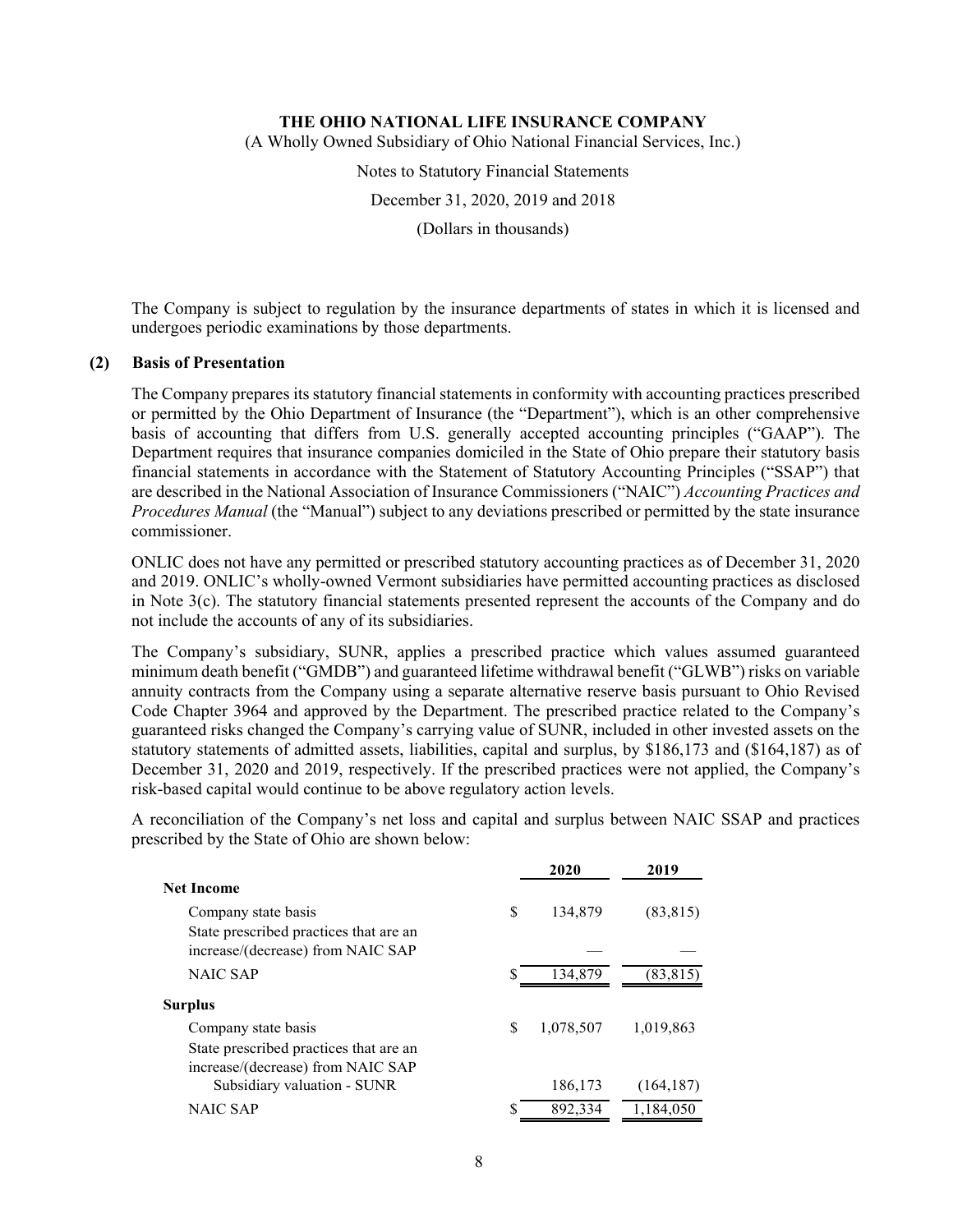(A Wholly Owned Subsidiary of Ohio National Financial Services, Inc.)

Notes to Statutory Financial Statements

December 31, 2020, 2019 and 2018

(Dollars in thousands)

Statutory accounting practices are different in some respects from financial statements prepared in accordance with GAAP. The primary reasons for the differences between equity and net income (loss) on a GAAP basis versus capital and surplus and net income (loss) on a statutory basis are that, for GAAP reporting purposes:

- The costs related to acquiring business, principally commissions and certain policy issue expenses related to successful acquisition efforts, are amortized over the period benefited rather than charged to income in the year incurred;
- future policy benefit reserves are based on anticipated Company experience for lapses, mortality and investment yield, rather than statutory mortality and interest requirements, without consideration of withdrawals;
- investments in fixed maturity securities are carried at either amortized cost or fair value based on their classifications; investments in fixed maturity securities classified as available-for-sale are carried at estimated fair value with net unrealized holding gains and losses reported in other comprehensive income; fixed maturity securities designated as trading are carried at fair value with net unrealized holding gains and losses reported in income; under statutory accounting, investments in bonds are reported at the lower of amortized cost or fair value based on their NAIC rating and any adjustments to fair value are reported directly in surplus (see Note 3(c) for more information regarding bond valuation);
- only contracts that have significant mortality or morbidity risk are classified as insurance contracts; otherwise, they are accounted for in a manner consistent with the accounting for interest bearing or other financial instruments; for statutory reporting, contracts that have any mortality or morbidity risk, regardless of significance, and contracts with life contingent annuity purchase rate guarantees are classified as insurance contracts;
- the asset valuation reserve and interest maintenance reserve are not recorded;
- separate account seed money is classified as a trading security recorded at fair value as opposed to a component of separate account assets;
- under GAAP, "nonadmitted" assets do not exist, while for statutory reporting nonadmitted assets are excluded from surplus (see Note 3(b) for more information regarding nonadmitted assets);
- changes in deferred taxes are recognized in operations;
- there is a presentation of other comprehensive income and comprehensive income;
- consolidation for GAAP is based on whether the Company has voting control, or for certain variable interest entities, is the primary beneficiary while for statutory, consolidation is not applicable;
- surplus notes are presented as part of notes payable within liabilities and are not presented as a component of capital and surplus;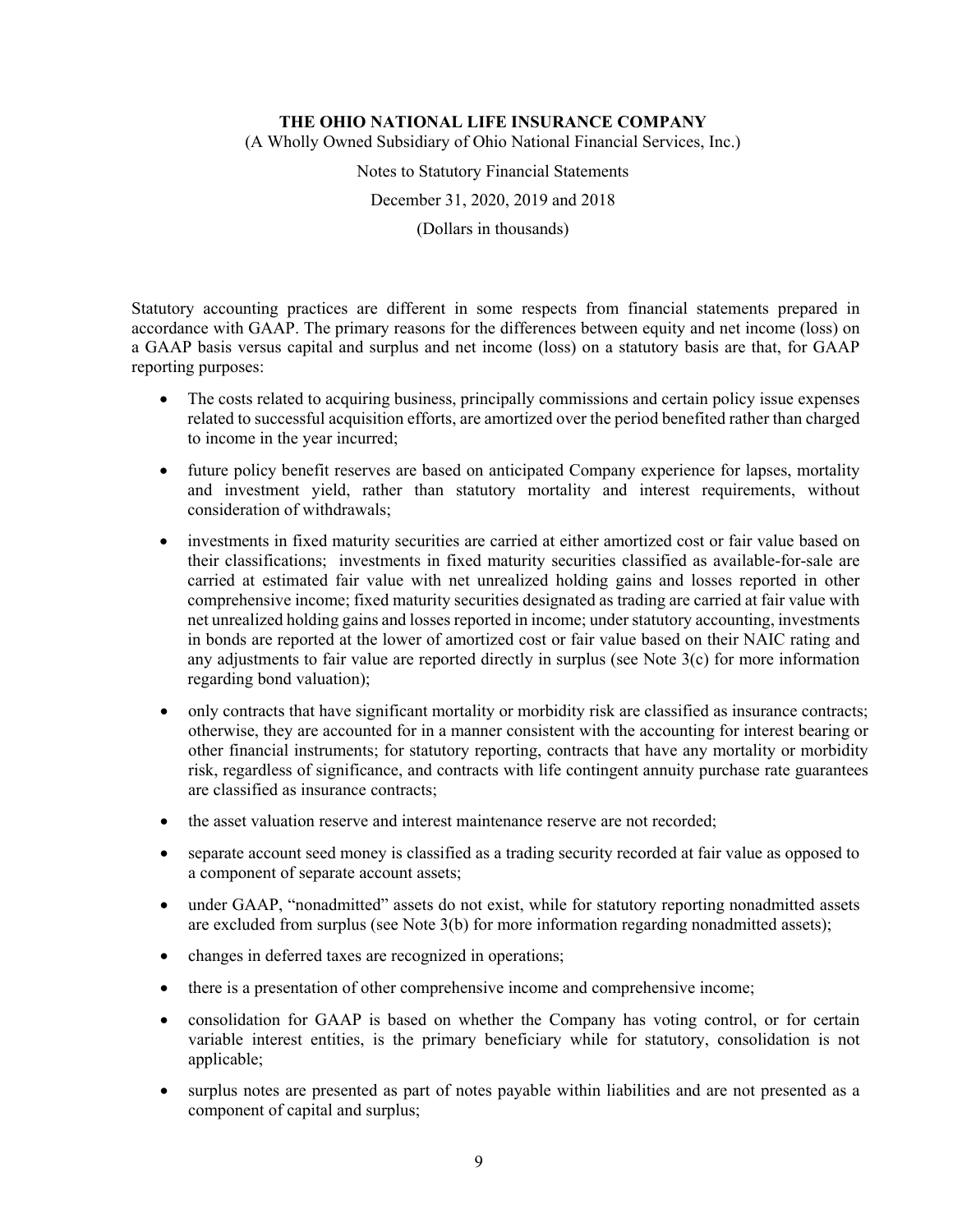(A Wholly Owned Subsidiary of Ohio National Financial Services, Inc.)

Notes to Statutory Financial Statements

December 31, 2020, 2019 and 2018

(Dollars in thousands)

- certain assets and liabilities are reported gross of ceded reinsurance balances;
- deposits to universal life contracts, investment contracts and limited payment contracts are not included in revenue;
- negative cash balances are reported as liabilities;
- certain annuity related contracts give rise to embedded derivatives for GAAP while STAT does not recognize these embedded derivatives; and
- on a statutory basis only, the correction of immaterial prior period errors are recorded directly to surplus.

The effects of the foregoing variances from GAAP on the accompanying statutory basis financial statements have not been determined, but are presumed to be material.

#### **(3) Summary of Significant Accounting Policies**

The significant accounting policies followed by the Company that materially affect financial reporting are summarized below.

#### *(a) Use of Estimates*

In preparing the statutory financial statements, management is required to make estimates and assumptions that affect the reported amounts of assets and liabilities, the disclosure of contingent assets and liabilities as of the date of the statutory financial statements, and the reported amounts of revenues and expenses for the reporting period. Actual results could differ significantly from those estimates.

The most significant estimates and assumptions include those used in determining the liability for future policy benefits and claims, contingencies, provision for income taxes, deferred taxes, uncertain income tax positions and contingencies, and valuation of and impairment losses on investments. Although some variability is inherent in these estimates, the recorded amounts reflect management's best estimates based on facts and circumstances as of the date of the statutory financial statements. Management believes the amounts provided are appropriate.

#### *(b) Nonadmitted Assets*

Certain assets designated as "nonadmitted assets" (principally furniture, equipment, certain deferred taxes, and certain receivables) have been excluded from total admitted assets by a direct charge to surplus.

#### *(c) Investments*

#### *Investment Income*

Interest and dividends on investments is recorded within investment income. Realized capital gains and losses are reported net of federal income tax and transfers to the interest maintenance reserve ("IMR"). Realized gains (losses) on the sale of investments are determined on the basis of specific security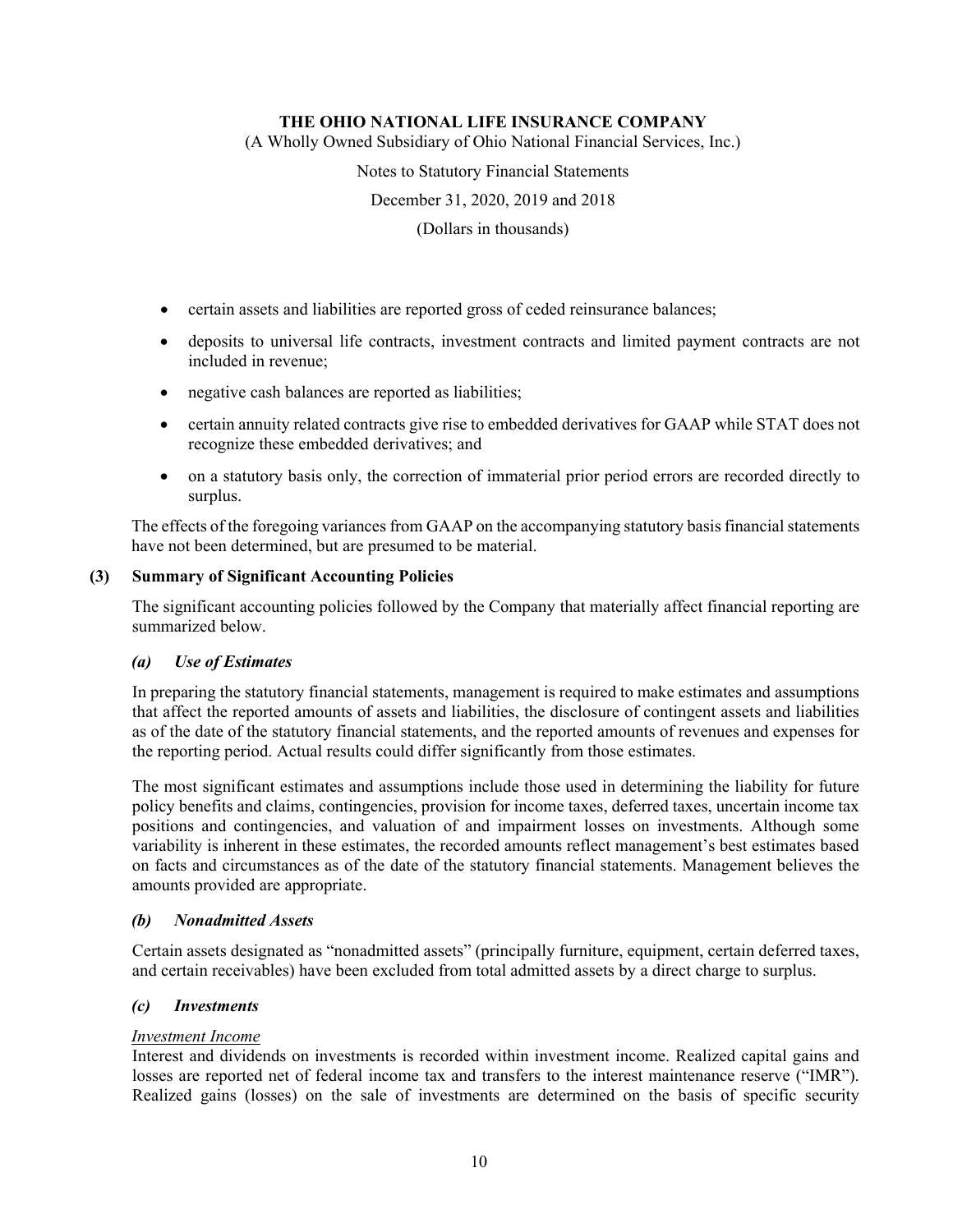(A Wholly Owned Subsidiary of Ohio National Financial Services, Inc.)

Notes to Statutory Financial Statements

December 31, 2020, 2019 and 2018

(Dollars in thousands)

identification on the trade date. Unrealized gains and losses on investments are charged or credited to unassigned surplus in accordance with NAIC rules.

Dividends are recorded on the ex-dividend date and interest is accrued as earned using an effective yield method giving effect to amortization of premiums and accretion of discounts.

#### *Bonds*

Bonds are valued as prescribed by the Securities Valuation Office ("SVO") of the NAIC Investment Analysis Office. Bonds are rated as "1" (highest quality), "2" (high quality), "3" (medium quality), "4" (low quality), "5" (lowest quality, not in or near default) or "6" (lowest quality, in or near default). Bonds rated as categories 1 through 5 are reported in the financial statements at amortized cost using the modified scientific method. Bonds rated as category 6 are reported at the lower of amortized cost or fair value.

Mortgage-backed securities are generally stated at amortized cost and are amortized using anticipated prepayment assumptions based on a retrospective adjustment method that estimates prepayment activity by utilizing certain factors, including seasonality, current levels of interest rates, economic activity, and the term and age of the underlying collateral.

All securities defined as hybrid securities by the SVO are reported as bonds and are carried at amortized cost.

#### *Preferred and Common Stocks*

Preferred stocks rated by the SVO as categories 1-3 are reported at amortized cost. Those rated as categories 4-6 are reported at the lower of amortized cost or fair value.

Common stocks of unaffiliated companies are carried at fair value based on information from the SVO, and quoted market prices when information is not available from the SVO.

Investments in the Company's wholly owned insurance subsidiaries are carried at audited statutory equity with changes in net assets, other than dividends declared, recognized as net unrealized capital gains or losses through surplus. Investments in the Company's special purpose financial captive reinsurers are carried as follows: MONT and KENW are carried at zero due to the fact that the State of Vermont has granted a permitted practice to allow the recognition of an admitted asset related to recoverables from third party stop-loss reinsurance agreements. The investment in CMGO is carried at the amount of capital contributions made by the Company. If the value of CMGO's surplus were to fall below the level of all capital contributions then a dollar for dollar reduction of the carrying value would occur until the investment value reached zero. The investment in SUNR is carried at the value of SUNR's statutory surplus, adjusted for the prescribed practice described in Note 2. Investments in wholly owned noninsurance subsidiaries are carried at the value of their underlying audited GAAP basis equity, adjusted for nonadmitted assets, based on the significance of their operations beyond holding assets for the use of the Company. The Company does not record the investment in ONII, a noninsurance subsidiary, as it does not have audited GAAP financial statements for 2020, 2019 and 2018.

Management reviews its investments in subsidiary, controlled, and affiliated entities for impairment based upon the probability that the Company will be able to recover the carrying amount of the investment or if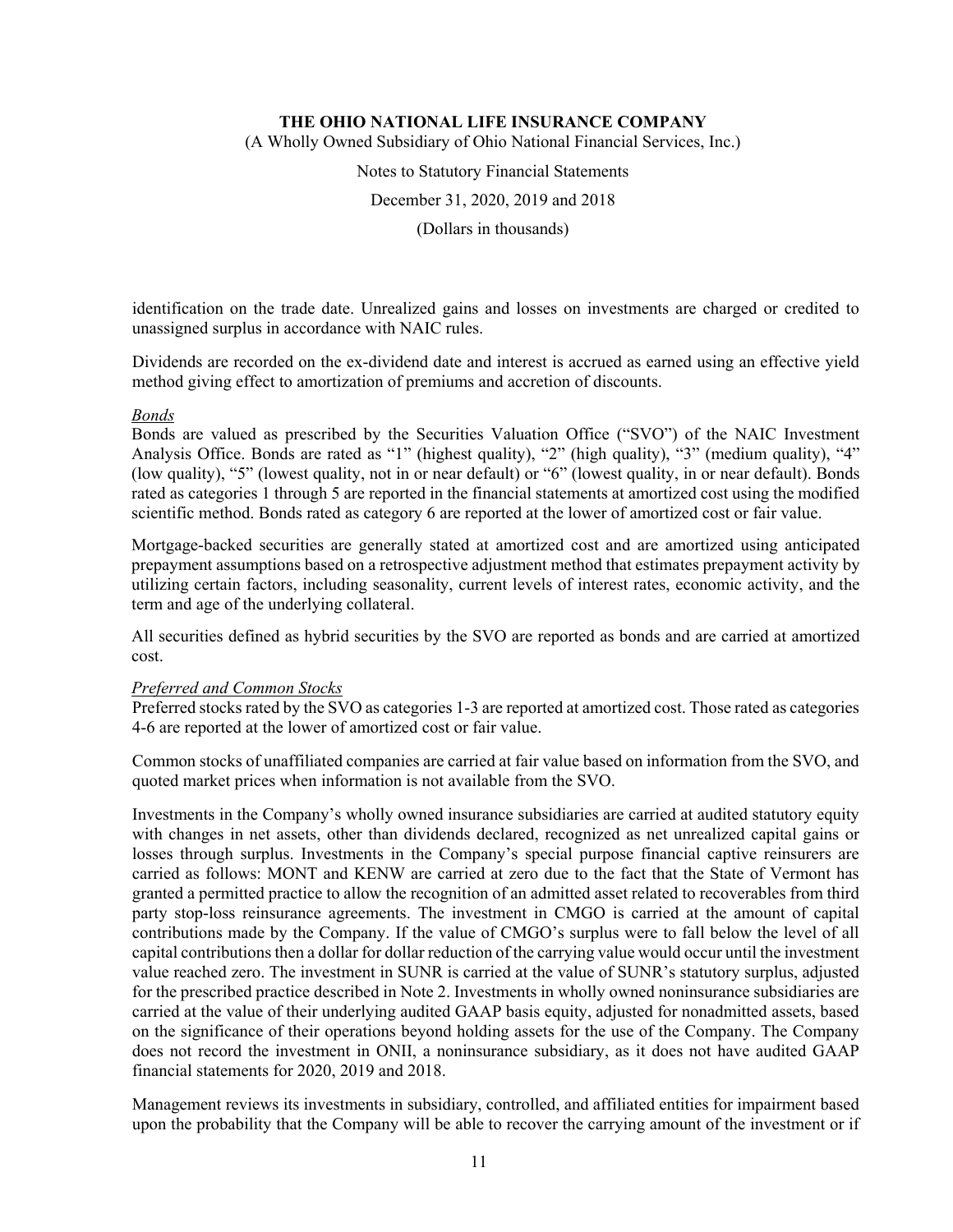(A Wholly Owned Subsidiary of Ohio National Financial Services, Inc.)

Notes to Statutory Financial Statements

December 31, 2020, 2019 and 2018

(Dollars in thousands)

there is evidence indicating the inability of the investee to sustain earnings, which would justify the carrying amount of the investment.

Management regularly reviews its bond and stock portfolios in order to evaluate the necessity to record impairment losses for other-than-temporary declines in estimated fair value of investments. See Note 6 for management's description and analysis of the portfolio.

#### *Mortgage Loans on Real Estate*

Mortgage loans on real estate are recorded at the unpaid principal balance of the loan, net of valuation allowance and unamortized discount. Management periodically reviews the portfolio for impairment and obtains updated valuations of the underlying collateral as needed. Significant changes (increase or decrease) in the net value of the collateral are adjusted through the valuation allowance; however, the net carrying value amount of the loan shall not exceed the recorded investment in the loan.

Loans in foreclosure and loans considered impaired as of the date of the statutory statement of admitted assets, liabilities, and capital and surplus are placed on nonaccrual status and written down to the estimated fair value, net of estimated selling costs, of the underlying property to derive a new cost basis. Interest received on nonaccrual status mortgage loans on real estate is included in net investment income in the period received.

Mortgage loans can be restructured in a troubled debt restructuring ("TDR"). The Company assesses loan modifications on a case by case basis to evaluate whether a TDR has occurred. In response to the Coronavirus ("COVID-19") pandemic, there was an increase in the volume of loan modifications in the Company's mortgage portfolio. The COVID-19 related modifications were primarily in the form of principal and/or interest deferrals in accordance with the Interagency Statement on Loan Modifications and Reporting for Financial Institutions Working with Customers Affected by the Coronavirus and in accordance with the interpretation issued by the NAIC, INT 20-03 *Troubled Debt Restructuring Due to COVID-19,* during the year ended December 31, 2020. Accordingly, these loans were not categorized as a TDR.

#### *Real Estate*

Real estate, occupied by the Company and held for the production of income, is generally carried at depreciated cost, net of encumbrances. Accumulated depreciation was \$6,134 and \$5,133 as of December 31, 2020 and 2019, respectively.

The Company occupies less than 50% of buildings held for the production of income.

#### *Contract Loans*

Contract loans are stated at unpaid principal balances. Interest income on such loans is recorded as earned using the contractually agreed upon interest rate. Generally, interest is capitalized on the policy's anniversary date.

#### *Cash, Cash Equivalents and Short-term Investments*

Short-term investments are carried at amortized cost and cash equivalents are carried at fair value. Cash equivalents are short-term and highly liquid investments with original maturities of three months or less,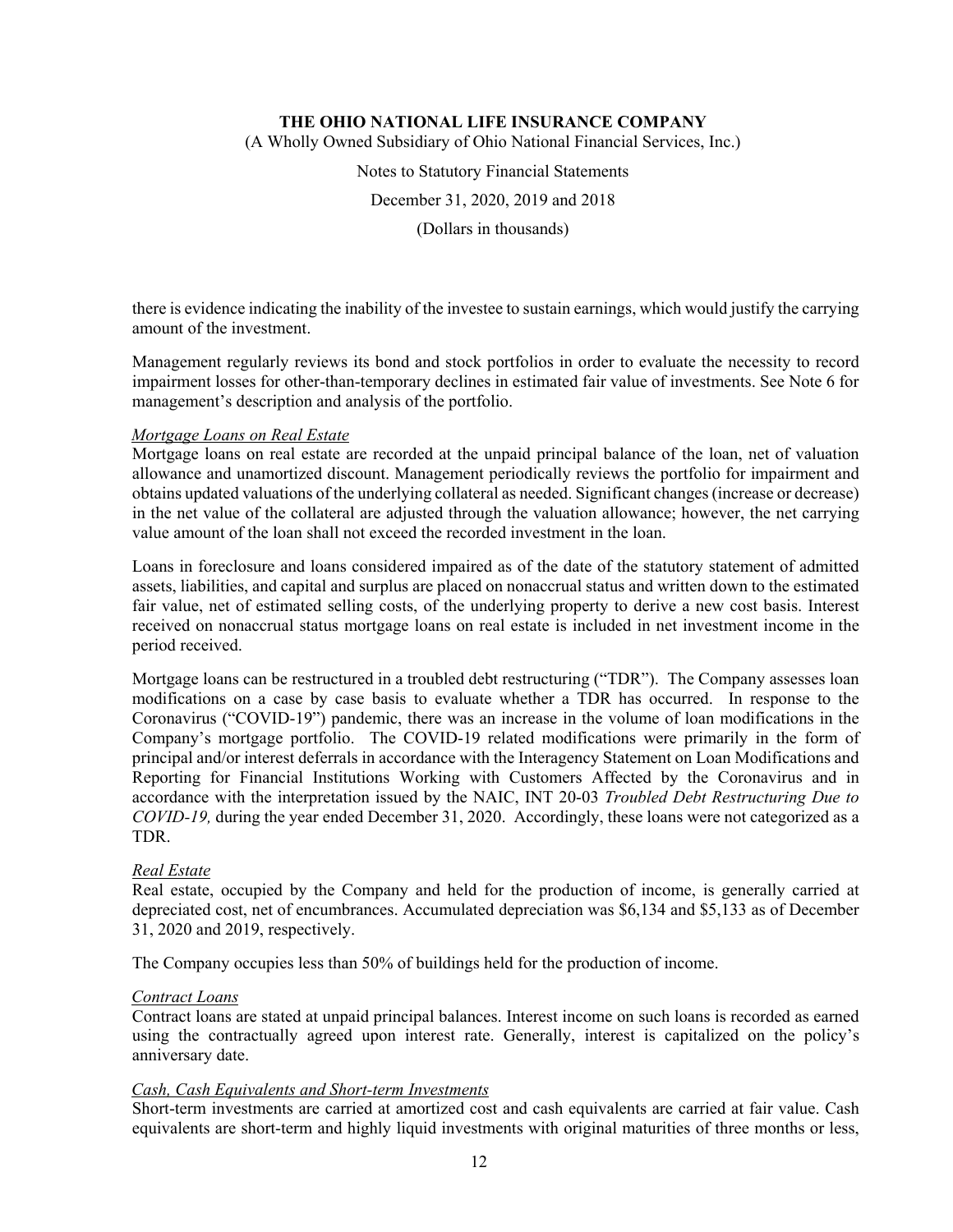(A Wholly Owned Subsidiary of Ohio National Financial Services, Inc.)

Notes to Statutory Financial Statements

December 31, 2020, 2019 and 2018

(Dollars in thousands)

and short-term investments include securities and other investments with remaining maturities of one year or less, but greater than three months, at time of purchase.

#### *Derivatives*

The Company enters into derivative transactions that do not meet the criteria for hedge accounting or have not been designated in hedging relationships by the Company. The Company purchases equity index put options, equity futures, currency futures, equity swaps and interest rate swaptions as hedges for certain riders that were sold with variable annuity products. The Company similarly purchases equity index call options as hedges for the fixed indexed annuity product. These transactions provide the Company with an economic hedge, which is used as part of its overall risk management strategies. These derivative instruments are carried at estimated fair value. The realized changes in fair value are recorded in net realized capital losses, net of interest maintenance reserve and income taxes. The unrealized changes in fair value are recorded in unassigned surplus.

The Company enters into derivative transactions that meet the criteria for hedge accounting. The Company purchased a foreign currency swap that meets the criteria for hedge accounting and is accounted for consistent with the underlying hedged asset. The swap instrument is carried at estimated fair value, and changes in the estimated fair value of the swaps are recorded as unrealized capital gains or losses in unassigned surplus.

#### *Other Invested Assets*

Other invested assets primarily consist of external and inter-company surplus notes, accounted for at amortized cost for NAIC ratings 1 or 2 or the lessor of amortized cost or fair value for NAIC ratings 3 through 6, and the Company's investment in SUNR.

#### *Securities Lending Program*

The Company participates in an indemnified securities lending program administered by an unaffiliated agent in which certain portfolio holdings are loaned to third parties. The borrower must deliver to the Company's agent collateral having a market value equal to at least 102% and 105%, respectively, of the market value of the domestic and foreign securities loaned. The collateral received by the Company's agent from the borrower to secure loans on behalf of the Company must be in the form of cash, securities issued or guaranteed by the U.S. government or its agencies, or a bank letter of credit or equivalent obligation as may be pre-approved by the Company. The Company monitors the estimated fair value of the loaned securities on a daily basis and additional collateral is obtained as necessary. Securities lending reinvested collateral assets and the corresponding liability, payables for securities lending, are recorded on the statutory statements of admitted assets, liabilities, and capital and surplus. Income and expenses associated with securities lending transactions are reported within net investment income.

#### *(d) Segregated Special Surplus Fund*

The Company has established a segregated special surplus fund for the benefit of SUNR, a consolidated subsidiary, in accordance with a reinsurance agreement undertaken during 2019. The assets are to be used to provide the protection to maintain SUNR's statutory total adjusted capital at a level of at least 200% of its authorized control level risk based capital. The segregated special surplus fund is held in a custodial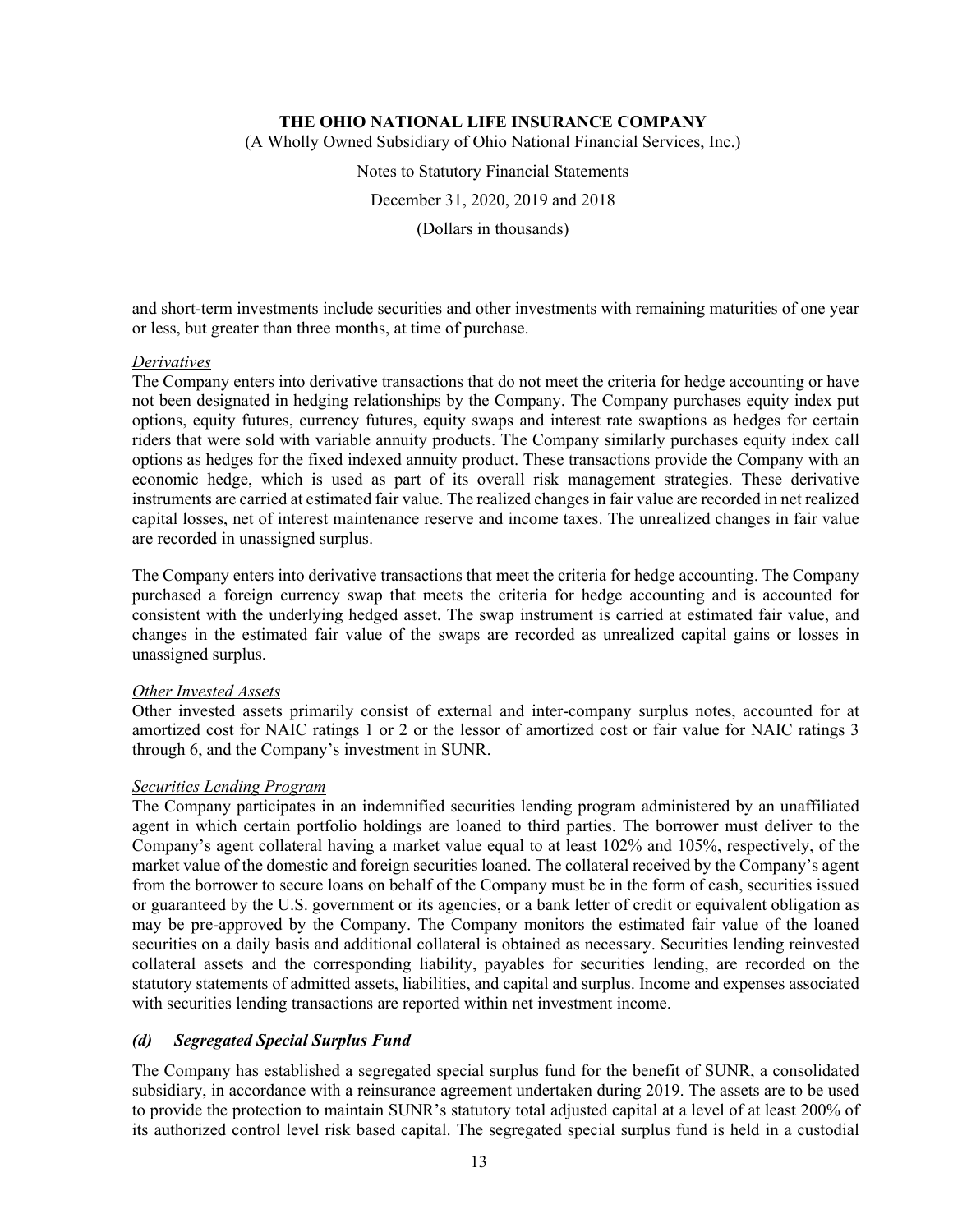(A Wholly Owned Subsidiary of Ohio National Financial Services, Inc.)

Notes to Statutory Financial Statements

December 31, 2020, 2019 and 2018

(Dollars in thousands)

account. At December 31, 2020 and 2019, the required amount to be segregated was \$35,826 recorded in the aggregate write-ins for special surplus funds on the Statutory Statements of Admitted Assets, Liabilities, and Capital and Surplus and the Statutory Statements of Changes in Capital and Surplus. Total value of the custodial account was \$39,325 and \$36,437, at December 31, 2020 and 2019, respectively, which was invested in the following:

|                                               | 2020   | 2019   |
|-----------------------------------------------|--------|--------|
| Cash and cash equivalents                     | 877    | 3,090  |
| Securities available-for-sale, at fair value: |        |        |
| Fixed maturity securities                     | 32,612 | 25,579 |
| Mortgage loans on real estate, net            | 5,836  | 7,768  |
| Total custodial account value                 | 39,325 | 36,437 |

#### *(e) Separate Accounts*

Separate account assets and liabilities represent contract holders' funds, which have been segregated into accounts with specific investment objectives. Separate account assets are recorded at estimated fair value based primarily on market quotations of the underlying securities. The investment income and gains or losses of these accounts accrue directly to the contract holders. Separate account liabilities for individual annuities issued in 1992 and after represent contract holders' funds adjusted for possible future surrender charges in accordance with the Commissioner's Annuity Reserve Valuation Method ("CARVM"). The difference between full account value and CARVM is reflected in transfers to separate accounts due or accrued, net, as prescribed by the NAIC, on the statutory statements of admitted assets, liabilities and capital and surplus. The annual change in the difference between full account value and CARVM is reflected in the statutory statements of income as part of the net transfers from separate accounts. The Company's revenue reflects fees charged to the separate accounts including administrative services and risks assumed and for the activity related to guaranteed contracts, which are riders to existing variable annuity contracts that are guaranteed by the Company's general account assets.

Under accounting procedures prescribed by the NAIC, the Company records seed money contributed to, or withdrawn from, variable annuity separate accounts through a direct charge or credit to surplus. Seed money held in separate accounts represents the difference between separate account assets and liabilities. The change in separate account surplus, developed through seed money contributions, withdrawals, and unrealized gains and losses generated thereon, is also recorded directly to surplus without providing for federal income tax or income tax reductions. Dividend and capital gain distributions on seed money are recorded as other income in the statutory statements of income.

Premium income, benefits and expenses of the separate accounts are included in the statutory statements of income with the offset recorded in net transfers from separate accounts in the statutory statements of income. Investment income and realized capital gains (losses) on the assets of separate accounts, other than seed money, accrue to contract holders and are not recorded in the statutory statements of income. Unrealized capital gains (losses) on assets of separate accounts accrue to contract holders and, accordingly, are reflected in the separate account liability to the contract holder.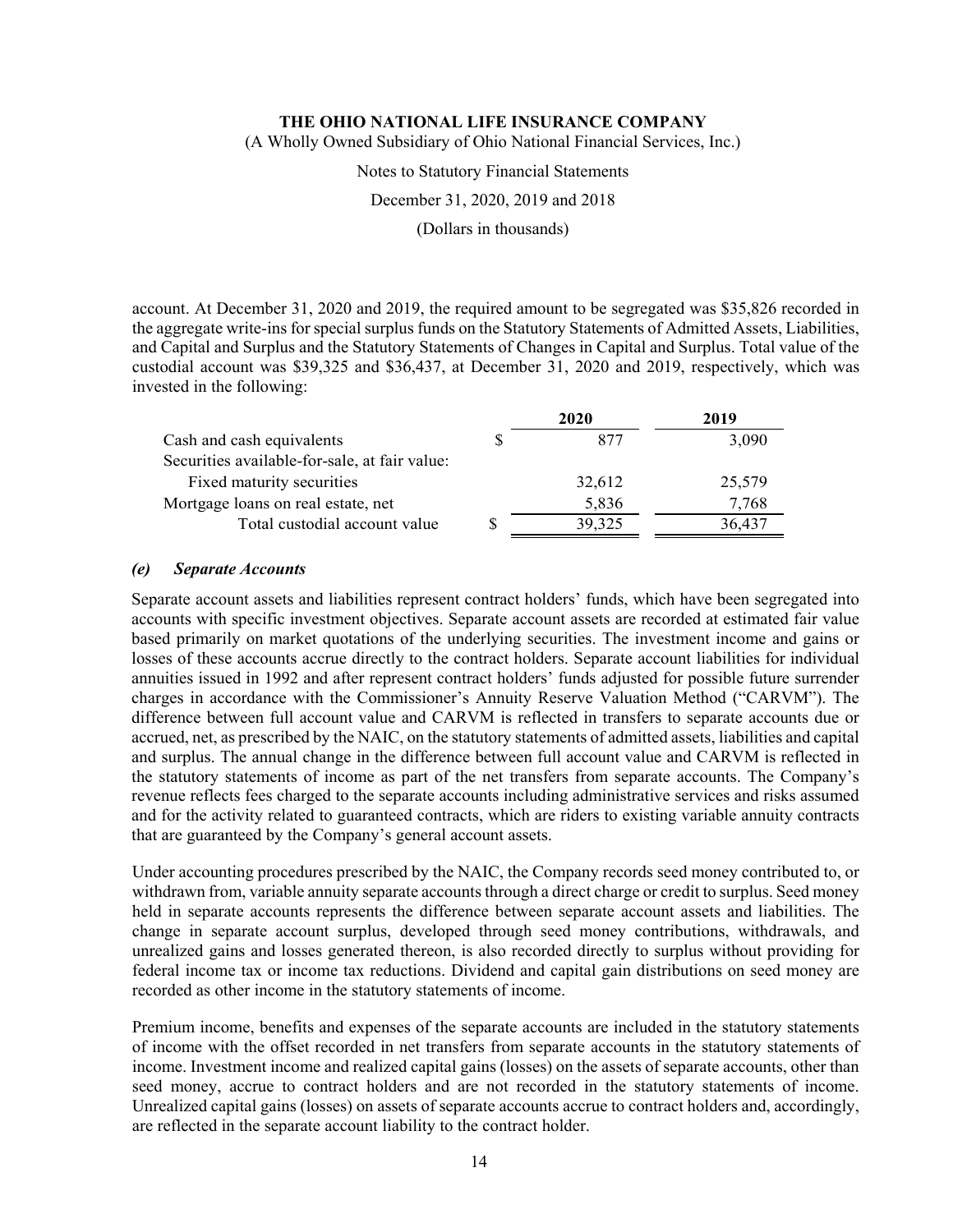(A Wholly Owned Subsidiary of Ohio National Financial Services, Inc.)

Notes to Statutory Financial Statements

December 31, 2020, 2019 and 2018

(Dollars in thousands)

#### *(f) Revenues and Expenses*

Premiums are credited to revenue over the premium paying period of the policies. Individual accident and health (disability) premiums are earned ratably over the terms of the related contracts or policies. Universal life and annuity premiums are recognized as revenue when received. Amounts received related to deposit contracts with mortality or morbidity risk, such as traditional life products and certain annuities with life contingencies, are recorded as premiums. Amounts received as payment for deposit contracts that do not incorporate any mortality or morbidity risk, including those annuities without life contingencies and guaranteed investment contracts, are not reported as revenue, but are recorded directly to the appropriate policy reserve account.

Expenses, including acquisition costs related to acquiring new business, are charged to operations as incurred.

#### *(g) Reserves for Future Policy Benefits*

#### *Life Policies and Contracts*

For traditional life policies issued prior to January 1, 2020, reserves are based on statutory mortality and interest requirements without consideration for withdrawals. The mortality table and interest assumptions used for the majority of new policies issued was the 2017 Commissioners Standard Ordinary ("CSO") table with an interest rate of 3.5%. With respect to in force policies, the mortality tables and interest assumptions used are primarily the 1941 CSO table with interest rates of 2.25% to 2.5%, the 1958 CSO table with interest rates of 1.75% to 4.5%, the 1980 CSO table with interest rates of 3.0% to 5.5%, the 2001 CSO table with interest rates of 3.0% to 4.0%, and the 2017 CSO table with an interest rate of 3.5%. For policies issued January 1, 2020 and after, reserves are calculated as prescribed in section 20 of the Valuation Manual ("VM-20") using principles based reserves ("PBR"). The assumptions used in the calculations are a combination of prescribed assumptions and company experience.

The Company waives the deduction of deferred fractional premium at death and returns any portion of the final premium beyond the date of death. Surrender values are not promised in excess of the legally computed reserves. Reserves are computed using continuous functions to reflect these practices.

The method used in valuation of substandard policies is to hold 50% of the annual substandard premium as the substandard reserve in addition to the reserve calculated using standard mortality.

The Company had \$6,897,979 and \$6,695,902 of individual life insurance in force as of December 31, 2020 and 2019, respectively, and \$1,250,881 and \$1,100,703 of related reserves as of December 31, 2020 and 2019, respectively, for which the gross premiums were less than the net premiums according to the standard valuation set by the Department.

Tabular interest, tabular less actual reserves released, and tabular cost for all life contracts are determined in accordance with NAIC Annual Statement instructions. Traditional life, permanent and term products use a formula that applies a weighted average interest rate determined from a seriatim valuation file to the mean average reserves.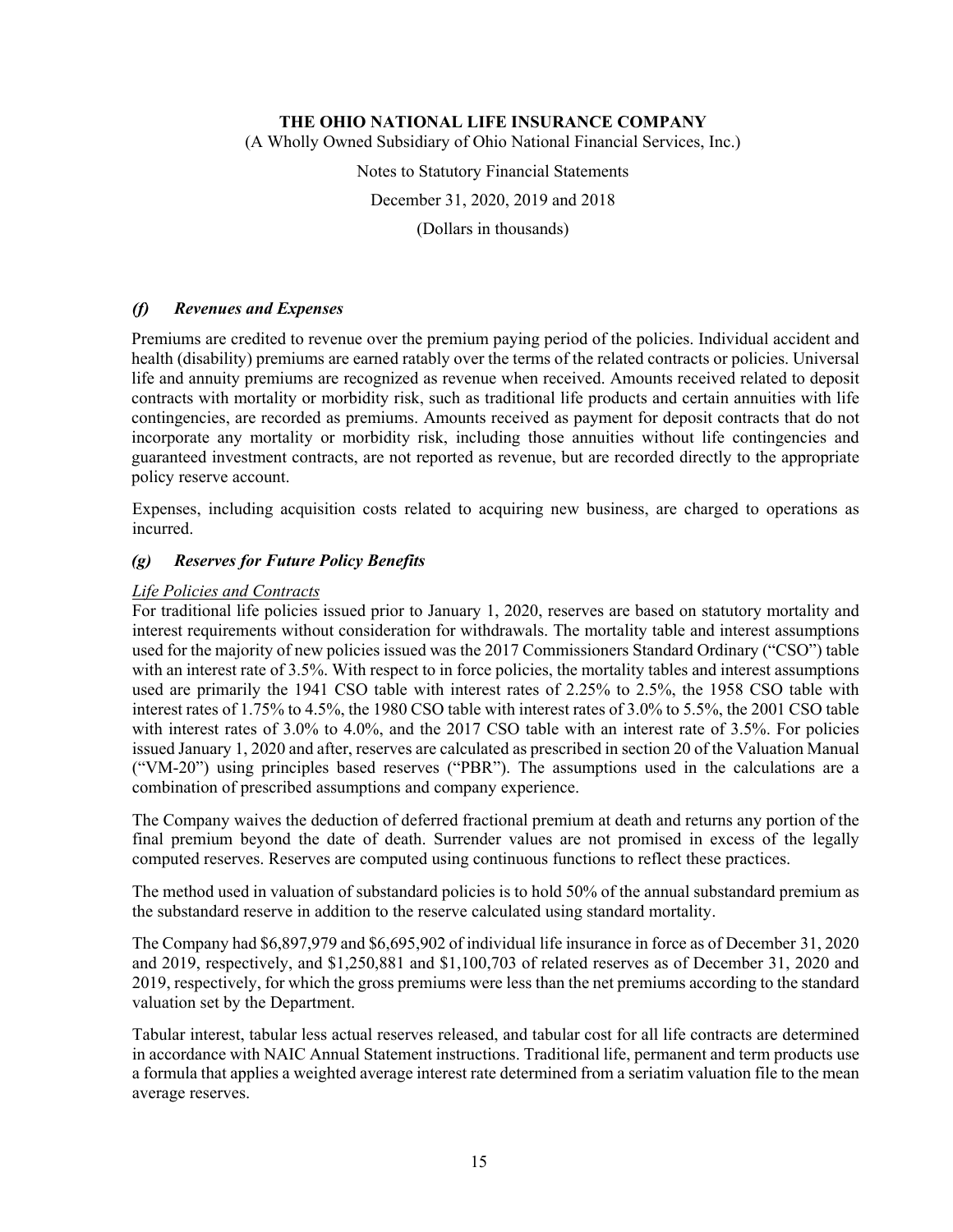(A Wholly Owned Subsidiary of Ohio National Financial Services, Inc.)

Notes to Statutory Financial Statements

December 31, 2020, 2019 and 2018

(Dollars in thousands)

#### *Accident and Health (Disability) Policies*

The aggregate reserves for individual accident and health (disability) policies consist of active life reserves, disabled life reserves and unearned premium reserves. The active life reserves are calculated on a two-year preliminary term basis at interest rates of 3.0% to 6.0%, using either the 1964 Commissioner's Disability Table (policies issued prior to 1990) or the 1985 Commissioner's Individual Disability Table A (policies issued after 1989). The disabled life reserves are calculated using either the 1985 Commissioner's Individual Disability Table C at interest rates of 3.5% to 5.5% (claims incurred after 1989) or the 1964 Commissioner's Disability Table at an interest rate of 3.5% (claims incurred prior to 1990). Beginning January 1, 2020, the disability reserve calculations for new policies also incorporate the 2013 Individual Disability Insurance table and its associated modifiers as required by Actuarial Guideline 50.

#### *Annuity and Other Deposit Funds*

The Company issued traditional variable annuity contracts through its separate accounts, for which investment income and gains and losses on investments accrue directly to, and investment risk is borne by, the contract holder.

The Company also issued nontraditional variable annuity contracts in which the Company provides various forms of guarantees/riders to benefit the related contract holders.

The Company has five main types of rider benefits offered with individual variable annuity contracts:

- guaranteed minimum death benefit ("GMDB");
- guaranteed minimum income benefit ("GMIB");
- guaranteed minimum accumulation benefit ("GMAB");
- guaranteed minimum withdrawal benefit ("GMWB"); and
- guaranteed lifetime withdrawal benefit ("GLWB").

The Company also issued fixed indexed annuity contracts with an enhanced GLWB rider. The fixed indexed annuity contracts issued beginning in 2020 do not include the GLWB rider.

Effective January 1, 2020, the Company began reserving for variable annuity policies in force under section 21 of the Valuation Manual ("VM-21"). VM-21 sets forth requirements for the valuation of PBR for variable annuity and other contracts involving certain guaranteed benefits similar to those offered with variable annuities. VM-21 is a holistic reserve methodology, thus rider benefit reserves are not determined separately from the base reserve but rather on the policy as a whole. The requirement applies the principles of asset adequacy analysis directly to the risks associated with these products and guarantees. The VM-21 liability is evaluated with both company assumptions and prescribed assumptions under stochastic scenarios net of currently held applicable hedge asset cash flows. The Company holds the reserve liability valuation at the Conditional Tail Expectation ("CTE") 70 level of the company assumptions value plus any additional standard projection amount and is subject to a floor of cash surrender value. These guarantee reserves are included in the general account reserves. Prior to 2020, these policies were reserved under Actuarial Guideline 43 ("AG43").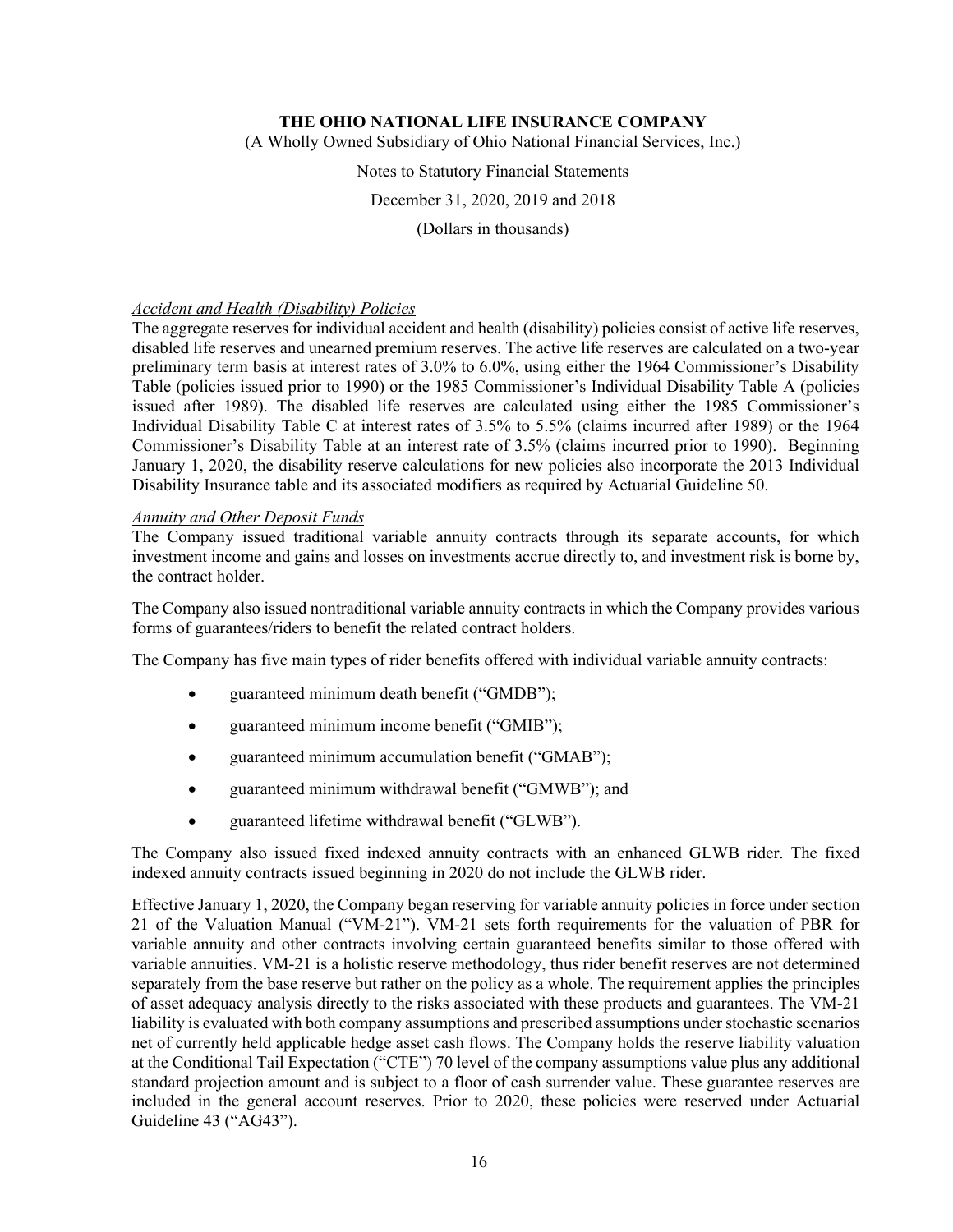(A Wholly Owned Subsidiary of Ohio National Financial Services, Inc.)

Notes to Statutory Financial Statements

December 31, 2020, 2019 and 2018

(Dollars in thousands)

Actuarial Guideline 35 ("AG35") interprets the standards for the valuation of reserves for fixed indexed annuities. AG35 is a holistic reserve methodology, thus rider benefit reserves are not determined separately from the base reserve but rather on the policy as a whole. The reserves for both the base policy and the rider guarantees are included in general account liabilities.

The reserves and deposit liabilities for individual deferred annuity products have been established based on the participants' net contributions, policy term, interest rates and various contract provisions. The average interest rate credited on these annuity policies was 2.77% for the years ended December 31, 2020, 2019 and 2018. The reserves for individual annuity policies issued after 1991 have been adjusted for possible future surrender charges in accordance with CARVM.

Reserves for ordinary (individual) immediate annuities are determined primarily using the 1937 Standard Annuity Table (interest rate of 11.25%), the 1971 Individual Annuity Mortality Table (interest rate of 11.25%), the 1983 Annuity Table (interest rates of 6.25% to 11.00%), the Annuity 2000 Table (interest rates of 4.00% to 7.00%), or the IAR2012 Mortality Table (interest rates of 1.00% to 5.5%). Group immediate annuity reserves are based primarily on the 1971 Group Annuity Mortality Table (interest rates of 11% to 11.25%), the 1983 Group Annuity Mortality Table (interest rates of 6.25% to 9.25%) or the 1994 Group Annuity Mortality Table (interest rates of 1.50% to 7.00%).

#### *(h) Participating Business/Policyholders' Dividends*

Participating business, which refers to policies that participate in profits through policyholders' dividends, represents 22.4% and 20.5% of the Company's ordinary life insurance in force at December 31, 2020 and 2019, respectively. The liability for policyholder dividends includes the estimated amount of annual dividends earned by policyholders and is recorded in other policyholders' funds in the statutory statements of admitted assets, liabilities and capital and surplus. The policyholder dividends incurred are recorded in dividends to policyholders in the statutory statements of income.

Policyholder dividends are approved annually by the Company's board of directors based upon the amount of distributable surplus. The aggregate amount of policyholder dividends is related to actual interest, mortality, morbidity, and expense experience for the year, as well as management's judgment as to the appropriate level of statutory surplus to be retained by the Company.

#### *(i) Asset Valuation Reserve/Interest Maintenance Reserve*

In compliance with statutory requirements, the Company maintains an asset valuation reserve ("AVR") and an IMR as prescribed by the NAIC.

The AVR is a formula reserve, which addresses specific asset risk areas and consists of the default component and the equity component. The default component provides for future credit related losses on bonds, including corporate debt securities, preferred stocks, derivative instruments, net of reinsurance, and mortgages. The equity component covers all types of equity investments. The two components are designed to address the default and equity risks of the Company's assets by calculating maximum reserve targets and controlling the flow of the reserve from and into surplus. The change in AVR is charged or credited directly to unassigned surplus.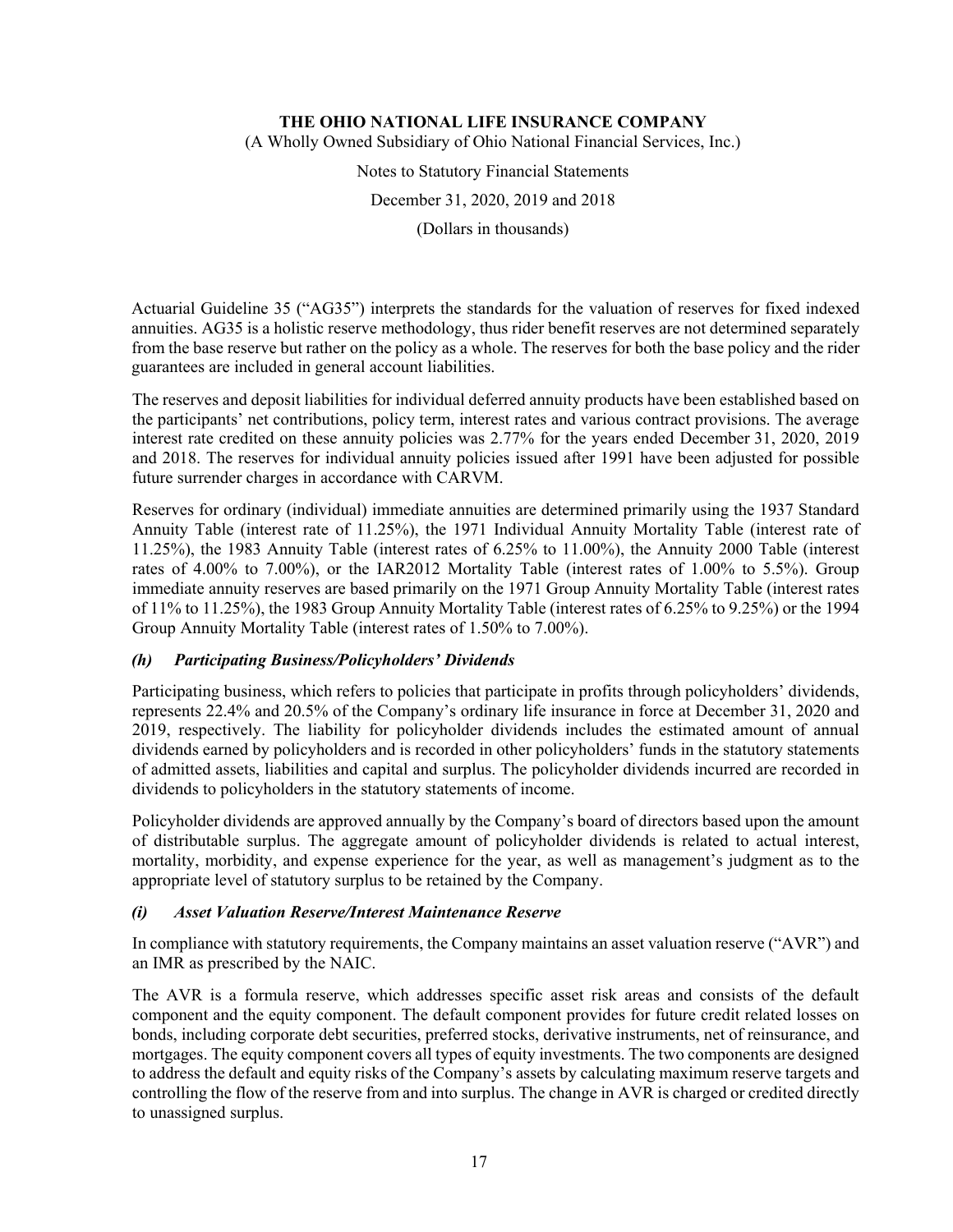(A Wholly Owned Subsidiary of Ohio National Financial Services, Inc.)

Notes to Statutory Financial Statements

December 31, 2020, 2019 and 2018

(Dollars in thousands)

The IMR minimizes the statutory statements of income impact of interest rates related realized capital gains and losses. Realized capital gains and losses for all types of bonds that result from changes in the overall level of interest rates are removed from the net realized capital gains (losses) amount and credited or charged to the liability for IMR. This liability is amortized into income over the remaining life of each bond based on a seriatim method.

Credit related other-than-temporary impairment losses are recorded through the AVR; interest related other-than-temporary impairment losses are recorded through the IMR.

#### *(j) Reinsurance*

Reinsurance is an agreement by which a reporting entity transfers all or part of its risk under a contract to another reporting entity. For each of its reinsurance agreements, the Company determines whether the agreement provides indemnification against loss or liability relating to insurance risk in accordance with applicable accounting standards. The Company reviews all contractual features, including those that may limit the amount of insurance risk to which the reinsurer is subject or those that delay the timely reimbursement of claims.

Accounting for reinsurance requires the use of significant management estimates and assumptions, particularly related to the future performance of the underlying business and the potential impact of counterparty credit risk. The Company periodically reviews actual and anticipated experience compared to the assumptions used to establish assets and liabilities relating to ceded and assumed reinsurance and evaluates the strength of counterparties to its reinsurance agreements. Reinsurance does not discharge the Company from its primary liability to policyholders, and to the extent that a reinsurer were unable to meet its obligations, the Company would be liable to policyholders.

Premium income, reserves for future policy benefits, and liabilities for contract claims are stated net of reinsurance. Premiums, benefits and reserves related to reinsured business are accounted for on a basis consistent with those used in accounting for the original policies issued and the terms of the reinsurance agreements. The Company records a receivable for reinsured benefits paid and reduces policyholders' reserves for the portion of insurance liabilities that are reinsured. Commissions and expense allowances on reinsurance ceded are recorded as revenue.

#### *(k) Federal Home Loan Bank ("FHLB") Agreements*

The Company is a member of the FHLB of Cincinnati. Through its membership, and by purchasing FHLB stock, the Company can enter into deposit contracts. The Company had outstanding deposit contracts of \$395,000 and \$350,000 as of December 31, 2020 and 2019, respectively, which are included in annuity and other deposit funds on the statutory statements of admitted assets, liabilities, and capital and surplus. The Company uses the deposits for the purpose of additional spread income.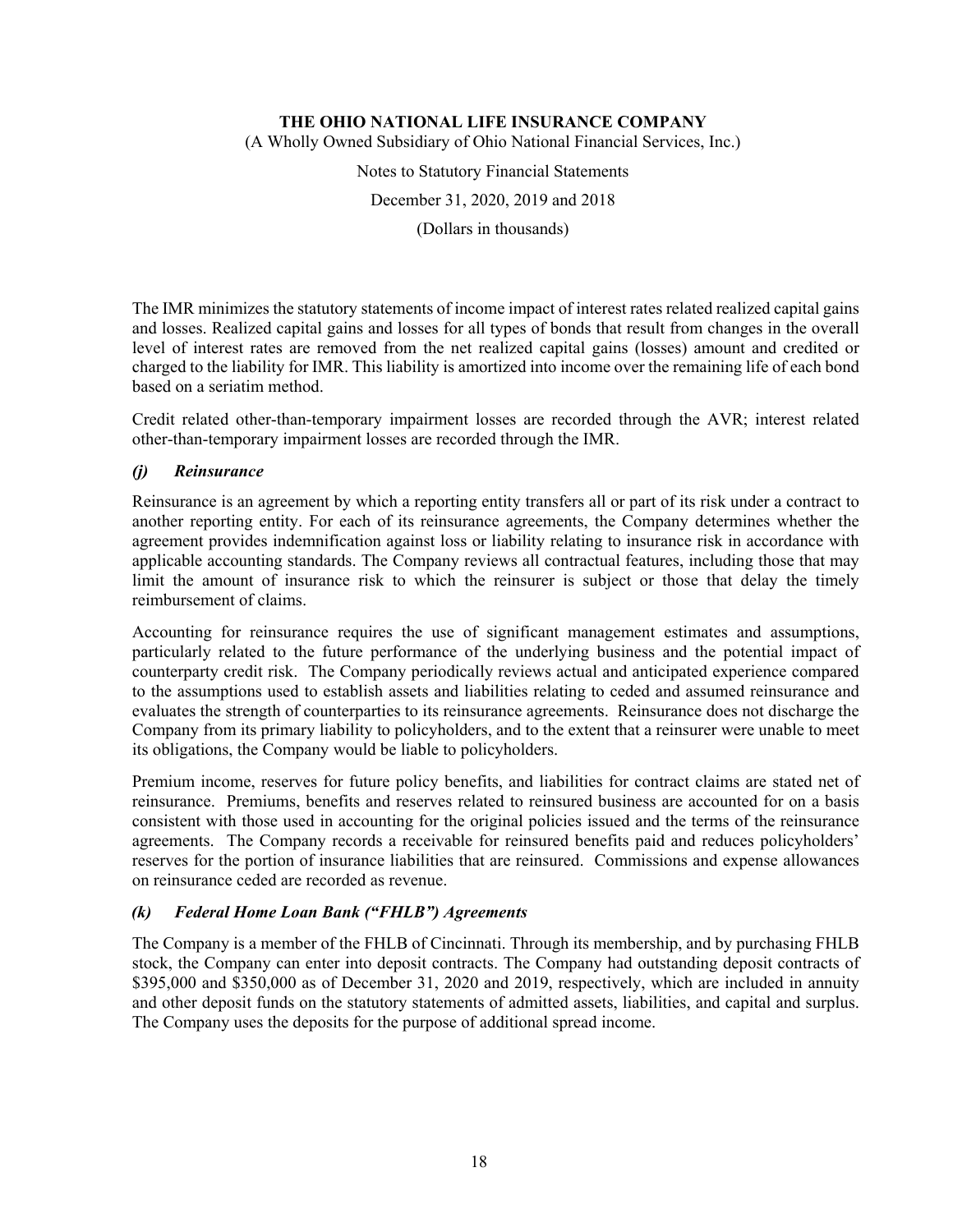(A Wholly Owned Subsidiary of Ohio National Financial Services, Inc.)

Notes to Statutory Financial Statements

December 31, 2020, 2019 and 2018

(Dollars in thousands)

FHLB capital stock is included in common stocks at fair value on the statutory statements of admitted assets, liabilities and capital and surplus. FHLB capital stock purchased at December 31 is indicated in the table below and is only in the general account:

|                                           |   | 2020    | 2019    |
|-------------------------------------------|---|---------|---------|
| Membership stock - Class B                | S | 30,000  | 30,000  |
| Activity stock                            |   | 13,552  | 11,552  |
| Total                                     | S | 43,552  | 41,552  |
| Actual or estimated borrowing capacity as |   |         |         |
| determined by the insurer                 |   | 451,743 | 577,615 |

Membership stock eligible and not eligible for redemption at December 31, 2020 is as follows:

|                            |                       | Not eligible      | Less than | 6 months<br>to less | 1 to less<br>than 3 | 3 to 5       |
|----------------------------|-----------------------|-------------------|-----------|---------------------|---------------------|--------------|
| <b>Membership</b><br>stock | Current<br>vear total | for<br>redemption | 6 months  | than 1              | ve ars              | <b>vears</b> |
| Class B                    | 30,000                | 30,000            |           |                     |                     |              |

Total collateral pledged to FHLB as of December 31 is indicated in the table below and is only in the general account.

|                           |   | 2020    | 2019    |
|---------------------------|---|---------|---------|
| Total collateral pledged: |   |         |         |
| Fair value                | S | 471,603 | 394,748 |
| Carrying value            |   | 445,609 | 380,273 |
| Total borrowing           |   | 395,000 | 350,000 |

The maximum amount pledged as of December 31 is as follows:

|                         |   | 2020    | 2019    |
|-------------------------|---|---------|---------|
| Maximum amount pledged: |   |         |         |
| Fair value              | S | 533.387 | 400,134 |
| Carrying value          |   | 503,794 | 400,032 |
| Total borrowing         |   | 450,000 | 350,000 |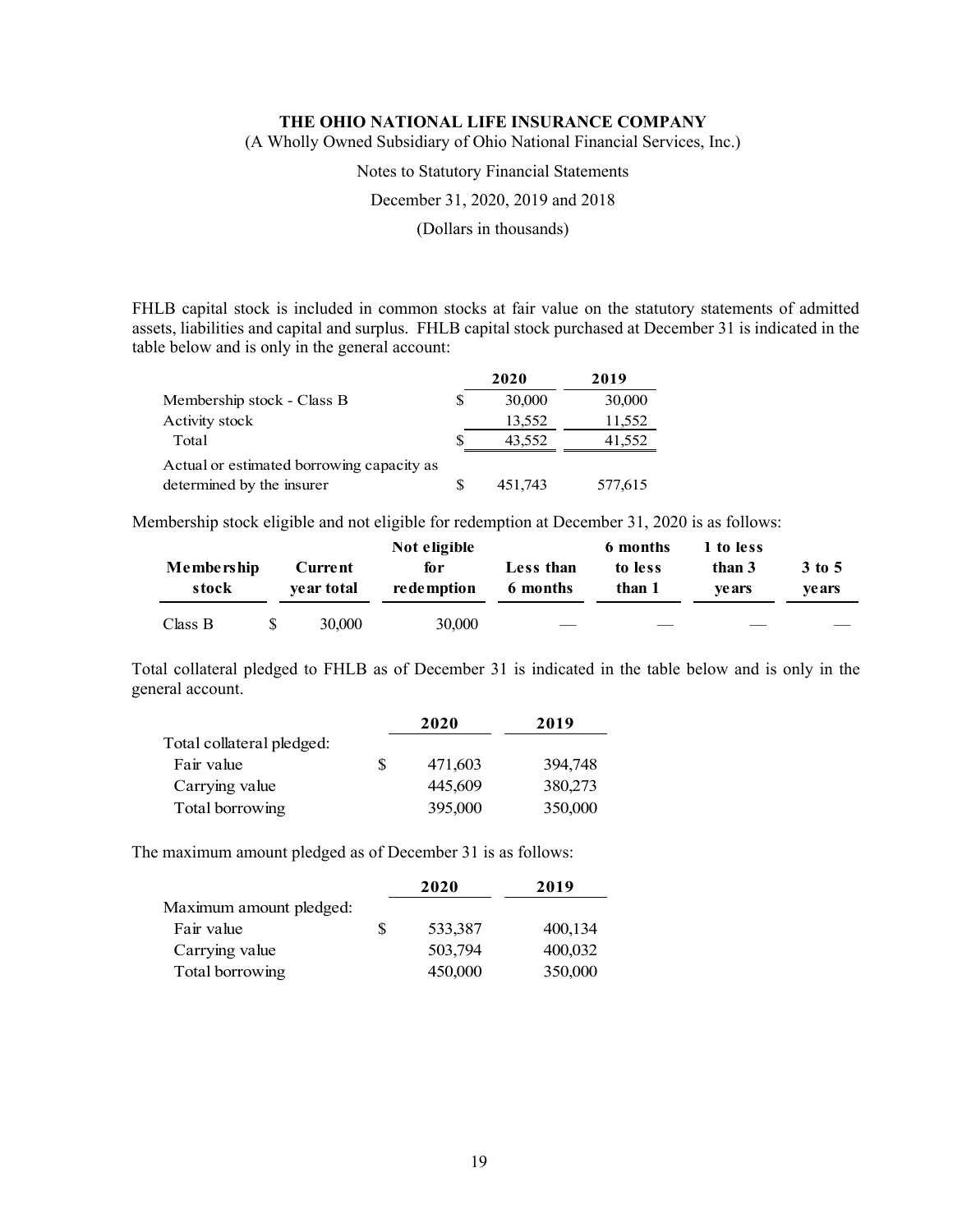(A Wholly Owned Subsidiary of Ohio National Financial Services, Inc.)

Notes to Statutory Financial Statements

December 31, 2020, 2019 and 2018

(Dollars in thousands)

Borrowing from FHLB as of December 31 is indicated in the table below and is only in the general account.

|                       |         | <b>Funding</b> |
|-----------------------|---------|----------------|
|                       |         | agreements     |
|                       | General | reserves       |
| 2020                  | account | established    |
| Funding agreements \$ | 395,000 | 395,000        |
| 2019                  |         |                |
| Funding agreements \$ | 350,000 | 350,000        |

The maximum amount available during the reporting period ended December 31, 2020 is \$450,000 and is only applicable to the general account.

The Company has no prepayment obligations under debt, funding agreements or other agreements.

#### *(l) Income Taxes*

Total federal income taxes are based upon the Company's best estimate of its current and deferred tax liabilities. Current tax expense is reported on the statutory statements of operations as provision for federal income tax expenses if resulting from operations, and within net realized capital gains (losses) if resulting from capital transactions. Changes in the balance of deferred taxes, which provided for book versus tax temporary differences, are subject to limitations and are reported on various lines within capital and surplus. Limitations of deferred income taxes are recorded in the change in nonadmitted assets line, whereas, deferred taxes associated with net unrealized capital gains (losses) are shown within that caption on a net basis. Accordingly, the reporting of temporary differences, such as reserves and policy acquisition costs, and permanent differences, such as dividend received deduction and tax credits, results in effective tax rates that differ from the federal statutory tax rate.

The Company is included as part of the life/non-life consolidated federal income tax return of its ultimate parent, ONMH. The method of allocation of tax among the consolidated affiliates is subject to a written agreement and is based on the affiliates' separate company taxable income. Net operating losses and realized losses are settled when utilized. Intercompany tax balances are settled quarterly.

On March 27, 2020, the Coronavirus Aid, Relief and Economic Security ("CARES") Act was enacted and signed into law. The CARES Act includes, among other items, measures concerning income tax, payroll tax credits, and loan programs. The CARES Act permits net operating loss ("NOL") carryovers and carrybacks to offset 100% of taxable income for taxable years beginning before 2021. In addition, the CARES Act allows NOLs incurred in 2018, 2019, and 2020 to be carried back to generate a refund of previously paid income taxes. The Company does not anticipate the NOL changes to impact income taxes. The Company did not participate in any of the CARES payroll tax credits or loan programs.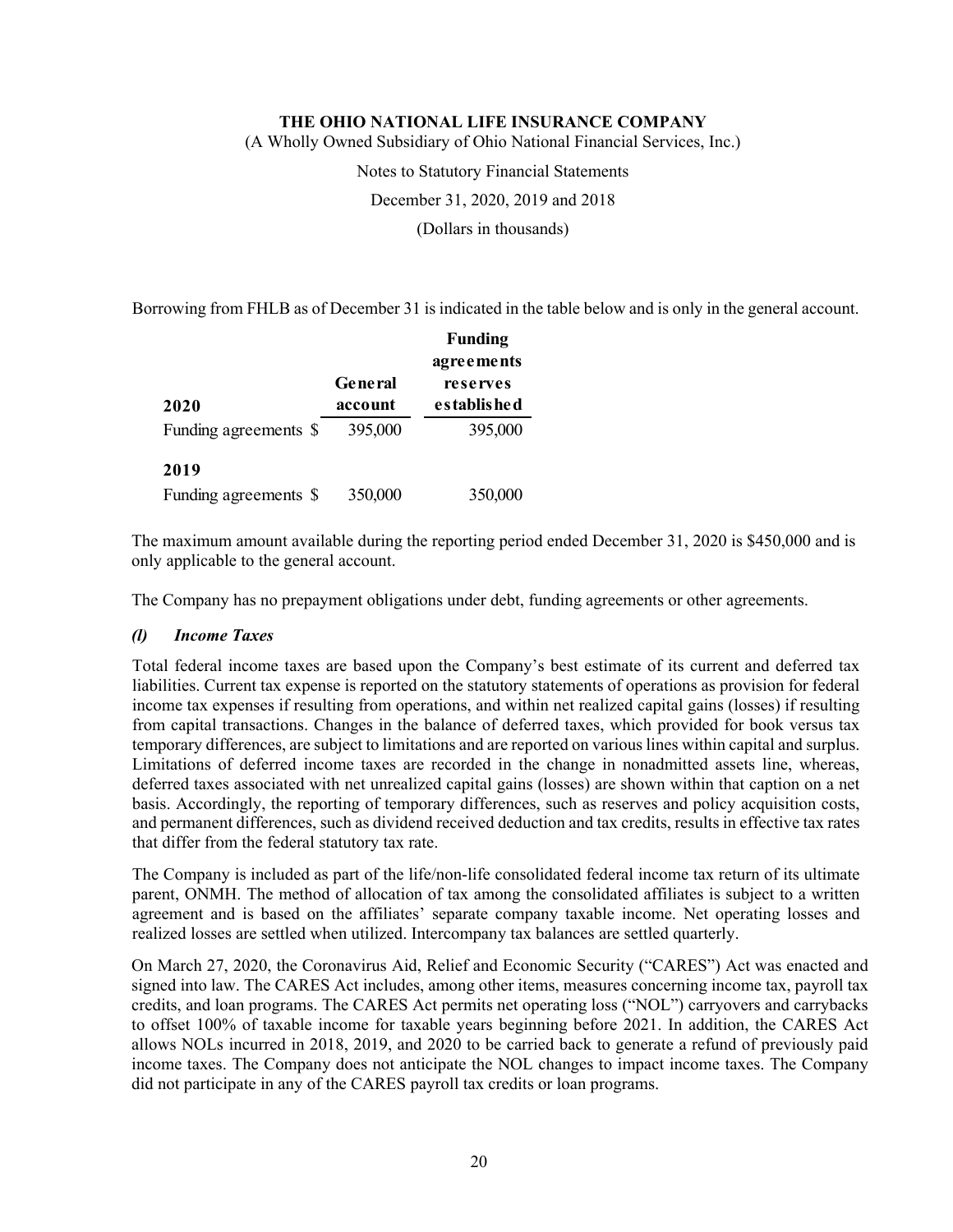(A Wholly Owned Subsidiary of Ohio National Financial Services, Inc.)

Notes to Statutory Financial Statements

December 31, 2020, 2019 and 2018

(Dollars in thousands)

### *(m) Litigation Contingencies*

The Company is a party in various legal actions arising in the normal course of business. Given the inherent unpredictability of these matters, it is difficult to estimate the impact on the Company's financial position. Liabilities are established when it is probable that a loss has been incurred, and the amount of loss can be reasonably estimated. Legal costs are recognized as incurred and for the estimated amount to be incurred. On a quarterly and annual basis, the Company reviews relevant information with respect to liabilities for litigation, regulatory investigations and litigation-related contingencies to be reflected in the Company's statutory financial statements.

#### *(n) Employee Benefit Plans*

The Company sponsors and/or administers various plans that provide defined benefit pension and other postretirement benefits covering eligible employees and sales representatives. Measurement dates used for all of the defined benefit pension and other postretirement benefit plans correspond with the year end of the Company. The Company recognizes the funded status of the projected benefit obligation ("PBO") less plan assets for pension benefits and the accumulated benefit obligation ("ABO") for other postretirement benefits for each of its plans.

The obligations and expenses associated with these plans require the use of assumptions such as discount rate, expected long-term return on plan assets, rate of compensation increases, healthcare cost trend rates, as well as participant demographics such as rate and age of retirements, withdrawal rates and mortality. Management determines these assumptions based upon a variety of factors such as historical performance of the plan and its assets, currently available market and industry data and mortality tables, and expected benefit payout streams. The assumptions used may differ materially from actual results due to, among other factors, changing market and economic conditions and changes in participant demographics. These differences may have an effect on the Company's statutory financial statements.

The Company sponsors a defined contribution plan for substantially all employees. The Company also sponsors a qualified contributory defined contribution profit-sharing plan for substantially all employees. Discretionary Company contributions are based on the net earnings of the Company. Accordingly, the Company recognizes compensation cost for current contributions.

#### *(o) Equity and Undistributed Income of Subsidiaries*

Dividends received by the Company from its affiliates are recognized in investment income provided that the dividend is not in excess of undistributed accumulated earnings.

## *(p) New Accounting Standards*

In May 2020, the NAIC adopted revisions to disclosures for SSAP No. 61R, *Life, Deposit-Type and Accident and Health Reinsurance*, which is effective as of December 31, 2020 and applied on a prospective basis. These revisions did not have an impact on the Company's statutory financial statements; however, the new disclosures were included in Schedule 4.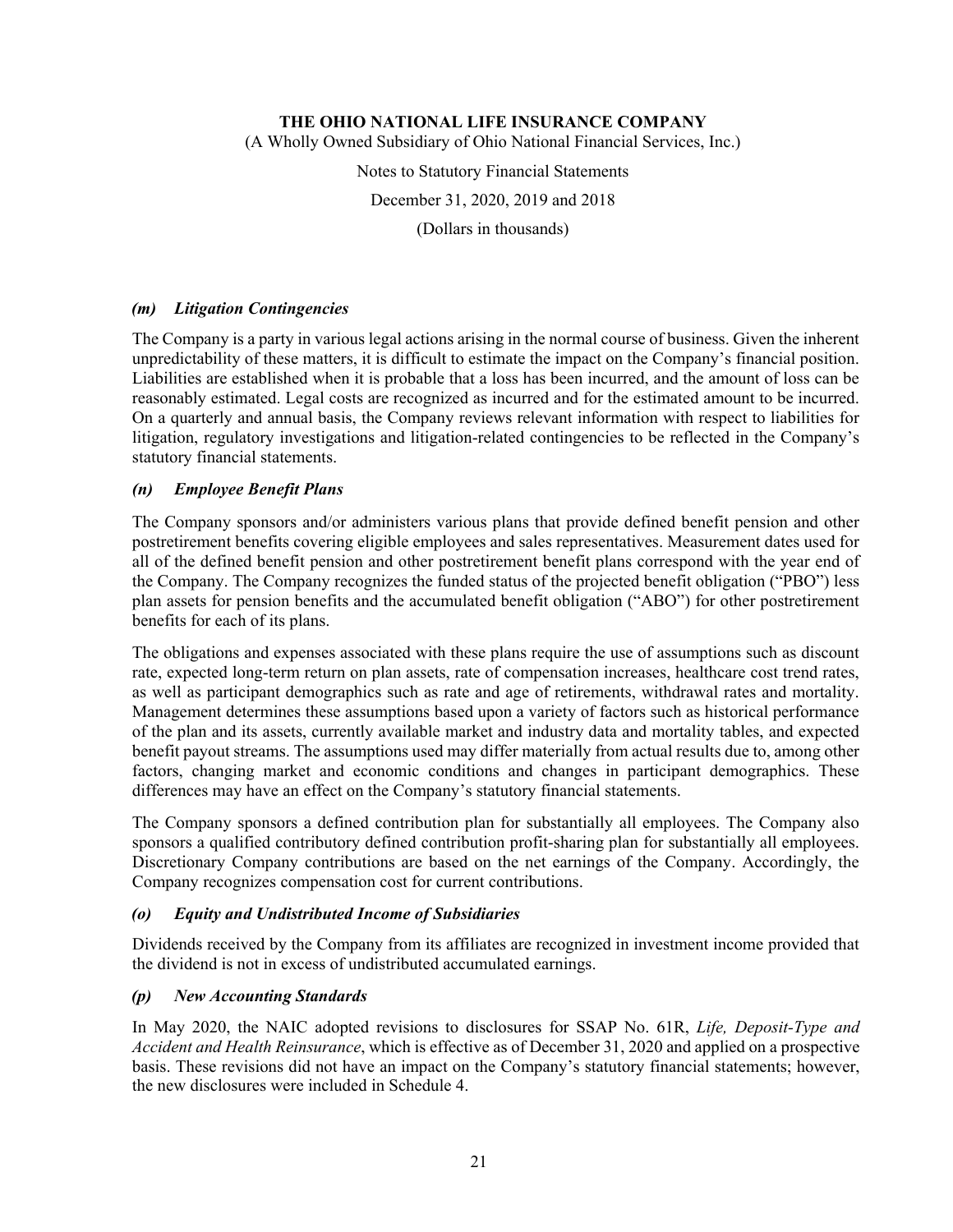(A Wholly Owned Subsidiary of Ohio National Financial Services, Inc.)

Notes to Statutory Financial Statements

December 31, 2020, 2019 and 2018

(Dollars in thousands)

In July 2020, the NAIC issued revisions to SSAP No. 32R, *Preferred Stock.* These revisions update the definitions, measurement and impairment guidance for all preferred stock. With adoption of SSAP No. 32R, all perpetual preferred stock is to be valued at fair value, not to exceed any currently effective call price. This guidance is effective January 1, 2021. Management does not expect that this guidance will have a material impact on its statutory financial statements.

In July 2020, the NAIC issued revisions to SSAP No. 86, *Financing Derivatives*. These revisions ensure reporting consistency in that derivatives are reported "gross," i.e., without the inclusion of financing components. Additionally, amounts owed to/from the reporting entity from the acquisition or writing of derivatives shall be separately reflected. This guidance is effective January 1, 2021. Management does not expect that this guidance will have a material impact on its statutory financial statements.

In July 2020, the NAIC issued revisions to SSAP No.26R, *Bonds.* These revisions are effective as of January 1, 2021 and clarify that the accounting and reporting of investment income and capital gains/loss, due to the early liquidation either through a called bond or a bond tender offer, shall be similarly applied. The Company is in the process of assessing the impact of this standard on its statutory financial statements.

In November of 2018, the NAIC issued SSAP No. 108, *Derivatives Hedging Variable Annuity Guarantees*, effective January 1, 2020. This guidance establishes statutory accounting principles to address certain, limited derivative transactions hedging variable annuity guarantees subject to fluctuations as a result of interest rate sensitivity. Eligibility for the special accounting provision within this standard is strictly limited to variable annuity contracts and other contracts involving certain guaranteed benefits similar to those offered with variable annuities that are reserved for in accordance with Valuation Manual 21: Requirements for Principal-Based Reserves for Variable Annuities. The adoption of this guidance did not impact the Company's statutory financial statements.

#### *(q) Subsequent Events*

The Company has evaluated subsequent events through March 26, 2021, the date the statutory financial statements were available to be issued.

The Company has paid approximately \$24,000 related to the buy-back program mentioned in Note 1 for the year 2021 through March 26, 2021

On March 22, 2021, the Board of ONMH unanimously approved an agreement to enter into a strategic transaction with Constellation Insurance Holdings, Inc. ("Constellation") whereby Constellation will acquire ONMH. The agreement was signed on March 22, 2021.

ONMH entered into the transaction to strengthen its financial position, enhance its market position, and enable it to become a stronger, more responsive and innovative financial services company. Constellation will build off ONMH's strengths and infrastructure to grow its insurance business going forward.

The transaction will be structured as a sponsored demutualization, which means ONMH will convert to a stock company and will be indirectly owned by Constellation upon closing of the transaction. The conversion requires a vote by eligible members as well as regulatory review and approval. Eligible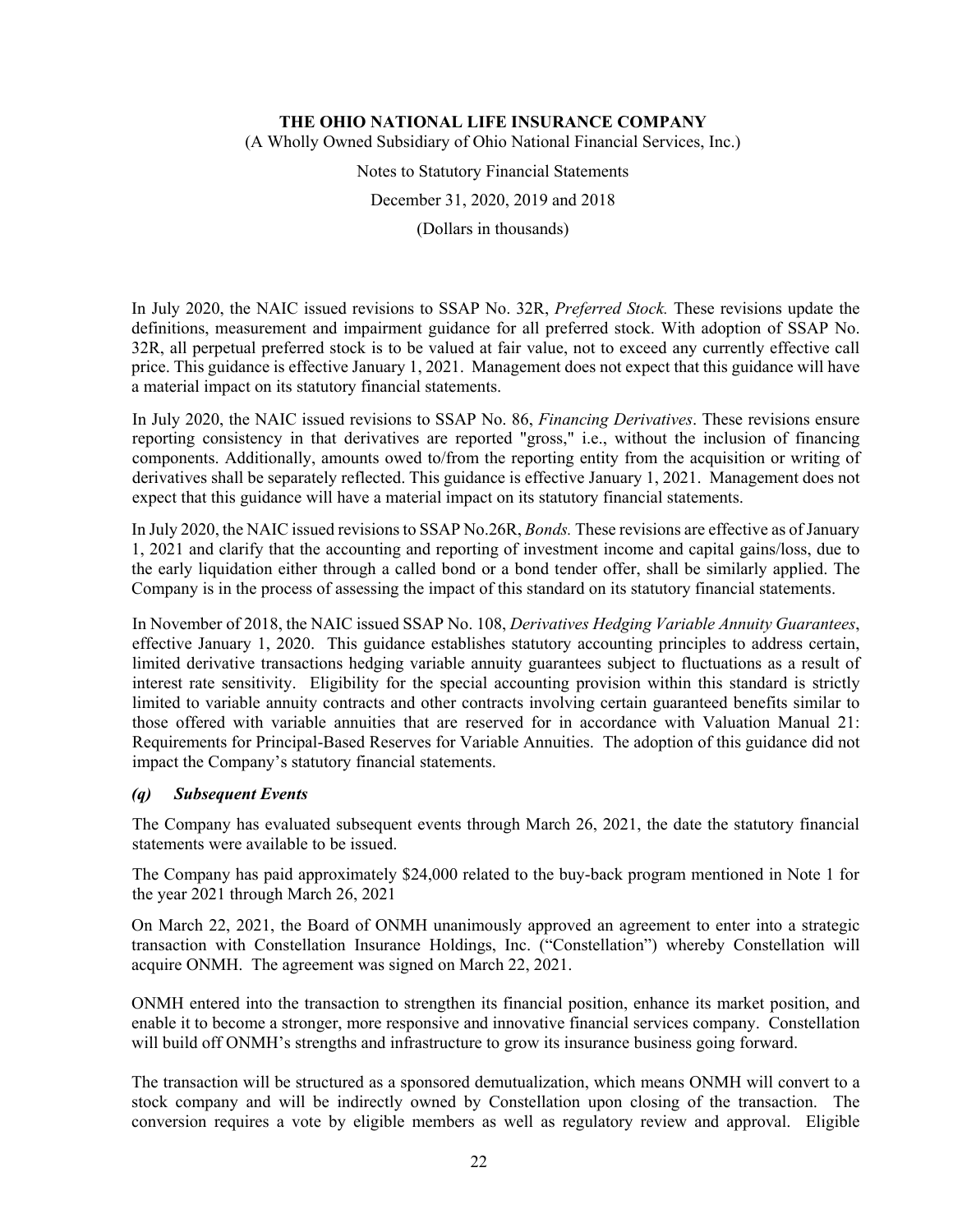(A Wholly Owned Subsidiary of Ohio National Financial Services, Inc.)

Notes to Statutory Financial Statements

December 31, 2020, 2019 and 2018

(Dollars in thousands)

members will be compensated for the extinguishment of their membership interests with additional policy benefits, or cash, as applicable. In addition to member compensation, Constellation has committed a \$500 million capital infusion into ONMH over a four-year period following the closing of the transaction.

The transaction is subject to regulatory and member approval. Upon completion of the transaction, ONMH will be a private stock company owned by Constellation.

#### **(4) Risks**

The Company participates in an industry where there are risk factors that could have material adverse effects on the business and operating results. The following is a description of the various risk factors:

*Legal/Regulatory Risk* is the risk that changes in the legal or regulatory environment in which the Company operates could result in increased competition, reduced demand for the Company's products, or additional unanticipated expenses in the pricing of its products.

State insurance regulators and the NAIC regularly re-examine existing laws and regulations applicable to insurance companies and their products. Changes in these laws and regulations may be designed to protect or benefit policyholders and thus affect the Company's operating results.

Increased assessments from guaranty associations may occur if there is an increase of impaired, insolvent or failed insurers in the jurisdictions in which the Company operates.

*Concentration Risk* is the risk that arises from the Company's reliance upon certain key business relationships. Based on policyholder account balances, the Company's largest distributor of individual (fixed and variable) annuity products accounted for approximately 14% and 13% of total individual annuity reserves as of December 31, 2020 and 2019, respectively. It is possible that a change in the Company's relationship with this distributor could result in the loss of existing business and a large outflow of the Company's general account assets along with the subsequent loss of the investment spread earned on those assets.

*Mortality Risk* is the risk that overall life expectancy assumptions used by the Company in the pricing of its life insurance and annuity products prove to be too aggressive. This situation may occur, for example, as a result of pandemics, terrorism, natural disasters, or acts of war. The Company attempts to reduce this risk through geographical diversification and the purchase of reinsurance.

*Reinsurance Risk* is the risk that the reinsurance companies, where the Company has ceded a portion of its underwriting risk, may default on their obligation. The Company has entered into reinsurance agreements to cede a portion of its life, annuity and health business. The Company attempts to mitigate this risk by monitoring the ratings of reinsurance companies it chooses to cede risk to, requiring collateral to support ceded reserves, and following up on any outstanding balances with reinsurance companies.

*Ratings Risk* is the risk that rating agencies change their outlook or rating of the Company. If such ratings were lowered significantly relative to its competitors, the Company's ability to market products to new customers could be harmed, and the Company could potentially lose existing customers. The Company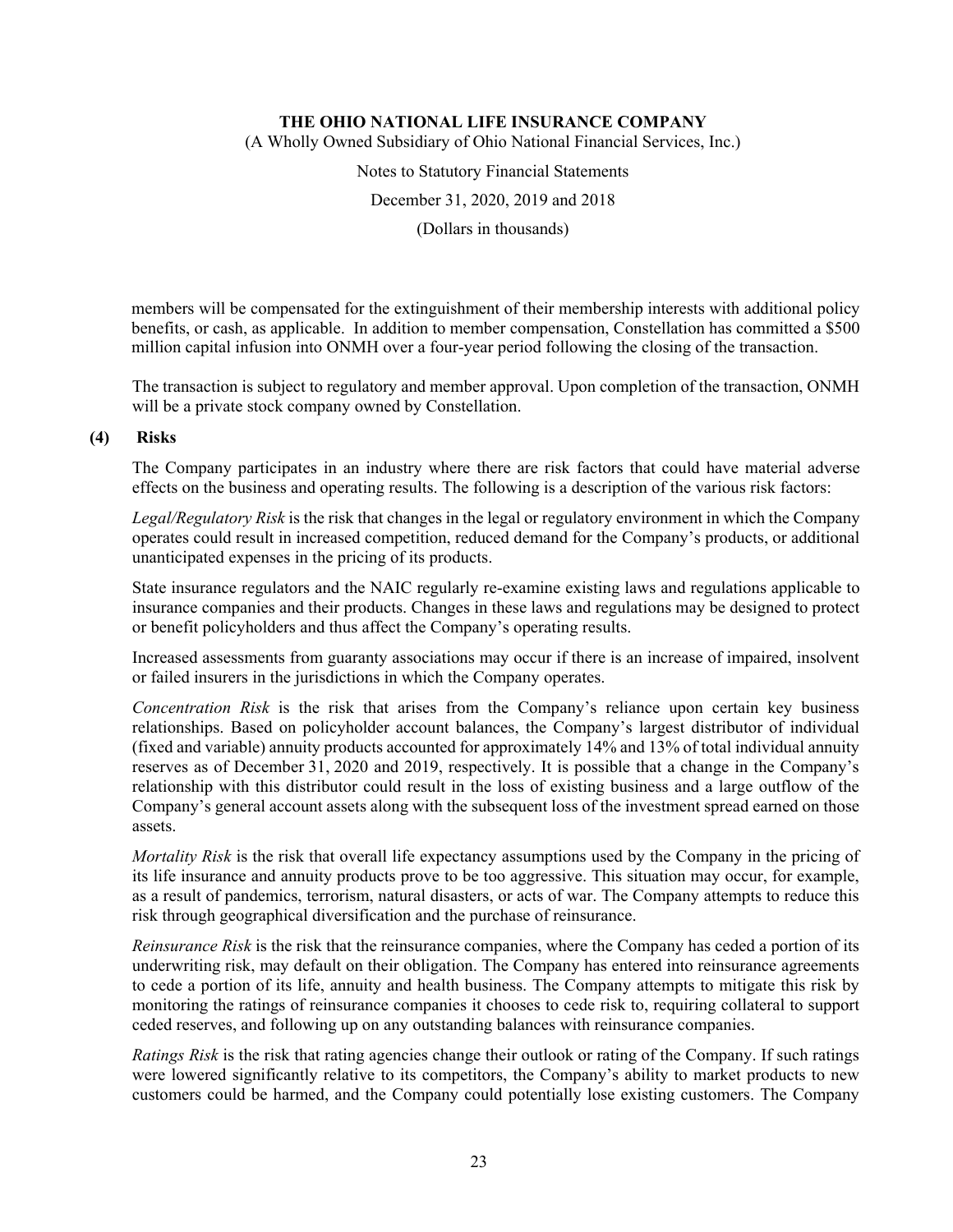(A Wholly Owned Subsidiary of Ohio National Financial Services, Inc.)

Notes to Statutory Financial Statements

December 31, 2020, 2019 and 2018

(Dollars in thousands)

monitors its Risk-Based Capital ("RBC") and other ratios for adequacy and maintains regular communications with the rating agencies in its effort to minimize the adverse impact of this risk.

*Cyber Risk* is the potential for information and systems to be vulnerable to adverse events, such as breaches, thefts, compromised integrity, damage, fraud, or business disruption, caused by internal, external or third parties. The loss of confidentiality, integrity or availability for information and systems could disrupt operations, result in the loss of business, materially affect profitability and negatively impact the Company's reputation. The Company utilizes a defense in depth approach to physically, administratively and technically mitigate cyber risk. Multiple layers of security controls provide redundancy in the event a security control fails or a vulnerability is exploited. Despite these efforts, there is still a risk a cyber incident could happen.

*Credit Risk* is the risk that issuers of investment securities, mortgagees on mortgage loans or other parties, including reinsurers and derivative counterparties, default on their contractual obligations or experience adverse changes that would affect the Company. The Company attempts to minimize the adverse impact of this risk by monitoring the portfolio diversification, the Company's exposure to impairment, collectability of the loans, and the credit quality of reinsurers and derivative counterparties, as well as, in many cases, requiring collateral, lines of credit or assets in trust to manage credit exposure.

*Interest Rate Risk* is the risk that interest rates will change and impact the valuation of the bond investments. A change in rates may cause certain interest-sensitive products to become uncompetitive or may cause disintermediation. To the extent that liabilities come due more quickly than assets mature, an insurer would have to borrow funds or sell assets prior to maturity and potentially recognize a gain or loss.

*Equity Market Risk* is the risk of loss due to declines in the equity markets in which the Company participates. A decline in the stock market will affect the value of equity securities and the contract value of the Company's individual variable annuity contracts, which offer guaranteed benefit riders as well as fixed indexed annuity contracts. Losses in the equity market could result in declines in separate account assets and assets under management, which could affect investment management fees revenue.

The Company attempts to minimize the adverse impact of equity market risk by monitoring the diversification of the Company's investment portfolio and through reinsurance arrangements with third parties. The Company uses equity index put options, equity index call options, equity swaps and interest rate swaptions to minimize exposure to the market risk associated with guarantees on certain underlying policyholder liabilities.

*Liquidity Risk* is the risk that the Company may not have the ability to sell certain investments to meet obligations of the Company.

If the tax treatment of existing BOLI policies is changed, there is the potential that a portion of the issued policies may be surrendered or allowed to lapse in a short period of time creating a liquidity strain. The Company has applied risk mitigation through diversifying BOLI sales to community banks and credit unions. Credit unions are tax exempt entities, thus eliminating the surrender risk due to any pending tax law changes. In addition, effective July 1, 2019, the Company has reinsured the majority of the block of business with a third party under a coinsurance agreement.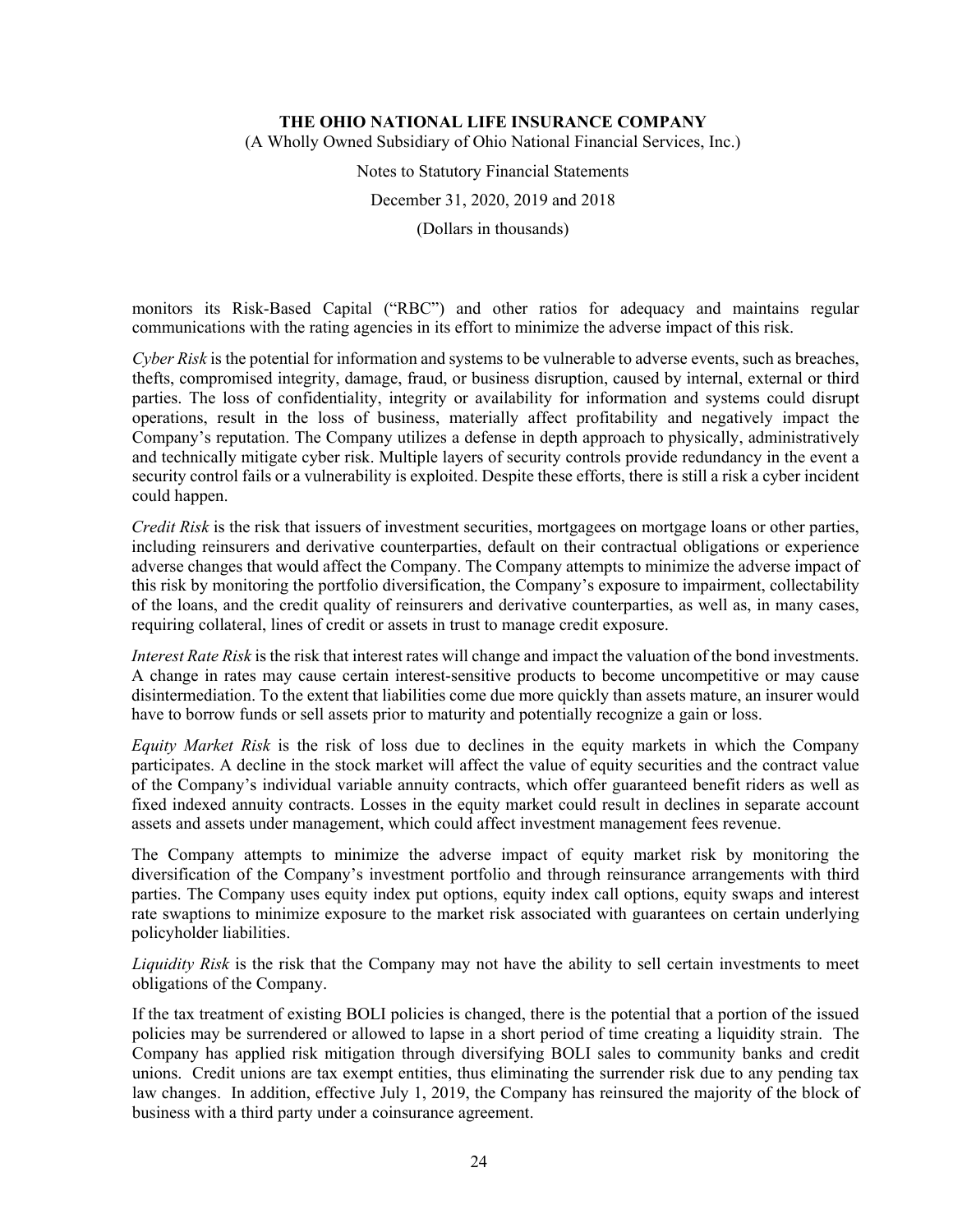(A Wholly Owned Subsidiary of Ohio National Financial Services, Inc.)

Notes to Statutory Financial Statements

December 31, 2020, 2019 and 2018

(Dollars in thousands)

*Investment Risk* – see Note 6 for additional risks specific to the investment portfolio.

*Coronavirus ("COVID-19") Risk* is the potential risk the Company is exposed to with the ongoing COVID-19 pandemic. Depending on the scope, severity and duration of the crisis, the Company could experience potential disruptions to business operations resulting from quarantines of employees, policyholders, or its distribution. Further, new and potentially unforeseen risks beyond those described above may arise as a result of the COVID-19 pandemic and the actions taken by governmental and regulatory authorities to mitigate its impact. Even after the crisis subsides, it is possible that the U.S. and other major economies will experience a prolonged recession or a prolonged economic recovery, in which event the Company's businesses, results of operations and financial condition could be materially and adversely affected. Deterioration of economic conditions, geopolitical tensions or weakening in global capital markets may materially affect the Company's businesses, results of operations, financial condition and liquidity.

The Company has business continuity plans in place to attempt to mitigate the risk posed to business operations by disruptive incidents such as these. The Company is continuing to evaluate the potential longterm impact of the crisis to its operations and financial condition.

#### **(5) Fair Value Measurements**

Included in various investment related line items in the statutory financial statements are certain financial instruments carried at fair value. Other financial instruments are periodically measured at fair value, such as when impaired, or for certain bonds and preferred stock when carried at the lower of cost or market.

#### *Fair Value Hierarchy*

Fair value is defined as the price that would be received to sell an asset or paid to transfer a liability (exit price) in an orderly transaction between market participants at the measurement date. In determining fair value, the Company uses various methods including market, income and cost approaches. The market approach utilizes prices and other relevant information generated by market transactions involving identical or comparable assets and liabilities. The income approach uses discounted cash flows to determine fair value. When applying either approach, the Company maximizes the use of observable inputs and minimizes the use of unobservable inputs. Observable inputs reflect the assumptions market participants would use in valuing a financial instrument based on market data obtained from sources independent of the Company. Unobservable inputs reflect the Company's estimates about the assumptions market participants would use in valuing financial assets and financial liabilities based on the best information available in circumstances.

The Company is required to categorize its assets and liabilities that are carried at estimated fair value on the statutory statements of admitted assets, liabilities, and capital and surplus into a three level hierarchy based on the priority of the inputs to the valuation technique in accordance with SSAP No. 100, *Fair Value Measurements*. The fair value hierarchy gives the highest priority to quoted prices in active markets for identical assets or liabilities (Level 1) and the lowest priority to unobservable inputs (Level 3). If the inputs used to measure estimated fair value fall within different levels of the hierarchy, the category level is based on the lowest priority level input that is significant to the fair value measurement.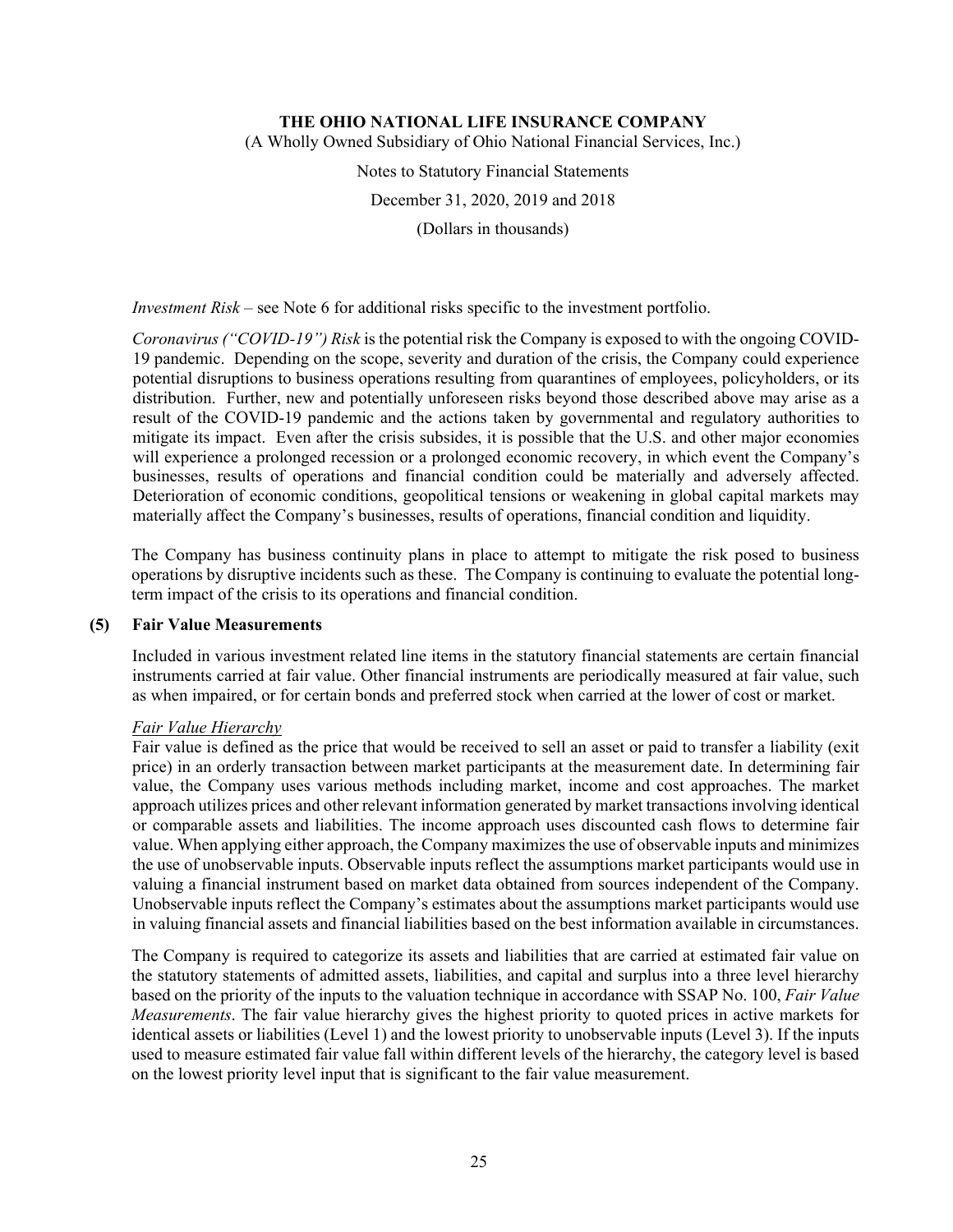(A Wholly Owned Subsidiary of Ohio National Financial Services, Inc.)

Notes to Statutory Financial Statements

December 31, 2020, 2019 and 2018

(Dollars in thousands)

The levels of the fair value hierarchy are as follows:

- **Level 1** Fair value is based on unadjusted quoted prices for identical assets and liabilities in an active market at the measurement date. The types of assets and liabilities utilizing Level 1 valuations generally include cash, cash equivalents and short-term investments, separate account assets and exchange traded derivatives.
- Level 2 Fair value is based on significant inputs, other than quoted prices included in Level 1, that are observable in active markets or that are derived principally from, or corroborated by, observable market data through correlation or other means for identical or similar assets and liabilities. The types of assets and liabilities utilizing Level 2 valuations generally include U.S. government agency securities, municipal bonds, foreign government debt, certain corporate debt, asset-backed, mortgagebacked, and private placement securities, other invested assets, derivatives, common stocks, securities lending reinvested collateral and cash equivalent securities.
- **Level 3** Fair value is based on unobservable inputs for the asset or liability for which there is little or no market activity at the measurement date. Unobservable inputs used in the valuation reflect management's best estimate about the assumptions market participants would use to price the asset or liability. The types of assets and liabilities utilizing Level 3 valuations generally include certain corporate debt, asset-backed or mortgage-backed securities, common stocks, other invested assets and derivative securities.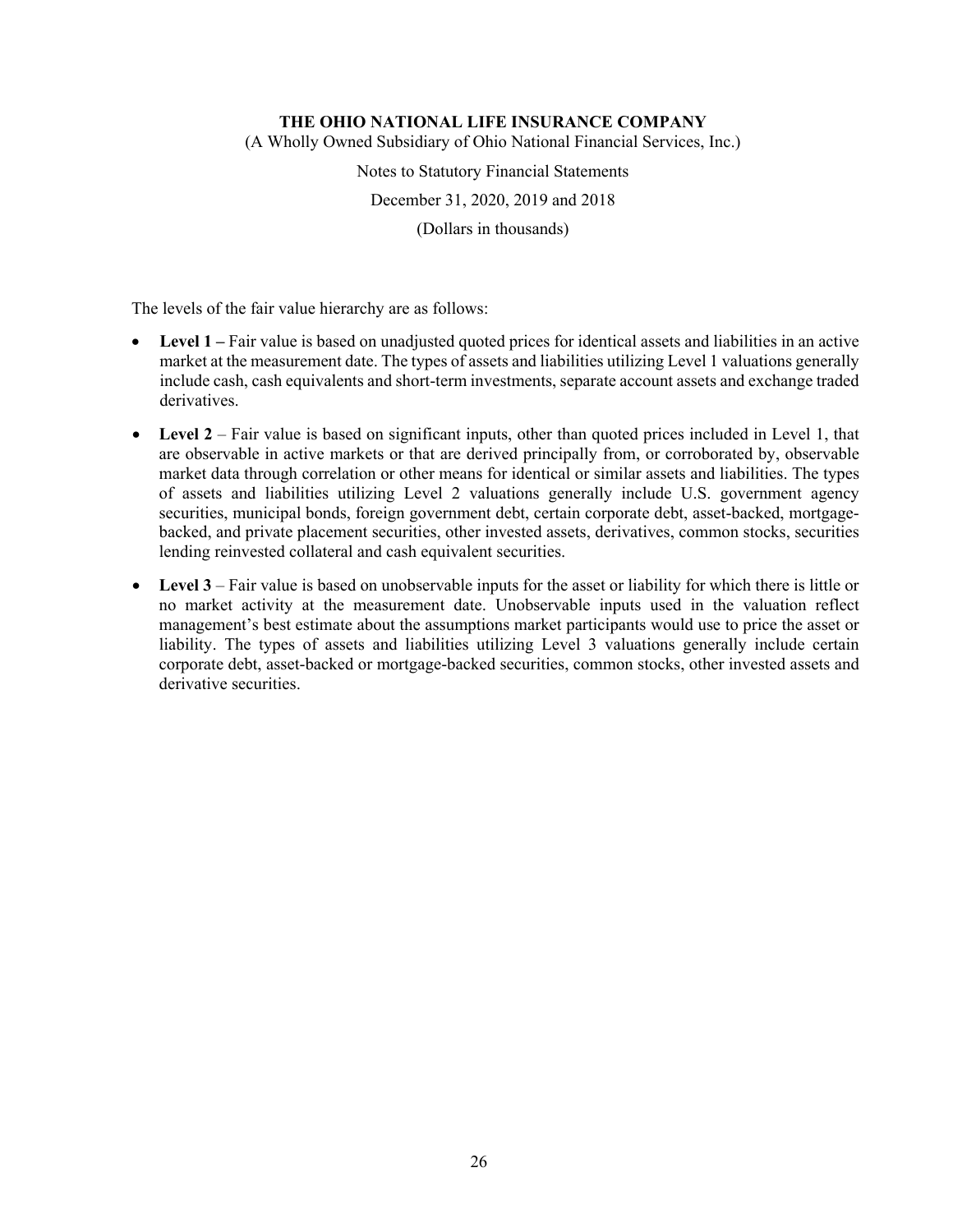(A Wholly Owned Subsidiary of Ohio National Financial Services, Inc.)

Notes to Statutory Financial Statements

December 31, 2020, 2019 and 2018

#### (Dollars in thousands)

The following tables present the Company's hierarchy for its financial assets and liabilities measured at estimated fair value on a recurring basis at December 31:

|                                                                  |    | Level 1    | Level 2          | Level 3 | <b>Total</b> |
|------------------------------------------------------------------|----|------------|------------------|---------|--------------|
| 2020                                                             |    |            |                  |         |              |
| Assets:                                                          |    |            |                  |         |              |
| Investments:                                                     |    |            |                  |         |              |
| <b>Bonds</b>                                                     | \$ |            | 178              |         | 178          |
| Common stocks                                                    |    |            | 43,695           | 1,719   | 45,414       |
| Cash, cash equivalents and short-term investments                |    | 647,649    | 877              |         | 648,526      |
| Derivatives                                                      |    |            | 115,488          |         | 115,488      |
| Other invested assets                                            |    |            |                  | 5,557   | 5,557        |
| Securities lending reinvested collateral assets                  |    |            | 281,976          |         | 281,976      |
| Other assets:                                                    |    |            |                  |         |              |
| Separate account assets                                          |    | 18,793,793 |                  |         | 18,793,793   |
| Total assets                                                     | S  | 19,441,442 | 442,214          | 7,276   | 19,890,932   |
| Liabilities:                                                     |    |            |                  |         |              |
| Other liabilities:                                               |    |            |                  |         |              |
| Derivatives                                                      | \$ | 3,866      | 33,416           |         | 37,282       |
| <b>Total liabilities</b>                                         | \$ | 3,866      | 33,416           |         | 37,282       |
|                                                                  |    |            |                  |         |              |
|                                                                  |    |            |                  |         |              |
|                                                                  |    | Level 1    | Level 2          | Level 3 | <b>Total</b> |
| 2019<br>Assets:                                                  |    |            |                  |         |              |
| Investments:                                                     |    |            |                  |         |              |
| <b>Bonds</b>                                                     | \$ |            | 278              |         | 278          |
| Common stocks                                                    |    |            |                  |         |              |
|                                                                  |    | 359,332    | 41,721<br>38,067 |         | 41,721       |
| Cash, cash equivalents and short-term investments<br>Derivatives |    | 98         |                  |         | 397,399      |
|                                                                  |    |            | 111,623          |         | 111,721      |
| Securities lending reinvested collateral assets<br>Other assets: |    |            | 172,498          |         | 172,498      |
| Separate account assets                                          |    | 19,255,771 |                  |         | 19,255,771   |
| Total assets                                                     | S  | 19,615,201 | 364,187          |         | 19,979,388   |
| Liabilities:                                                     |    |            |                  |         |              |
| Other liabilities:                                               |    |            |                  |         |              |
| Derivatives                                                      | S  | 2,143      | 56,756           |         | 58,899       |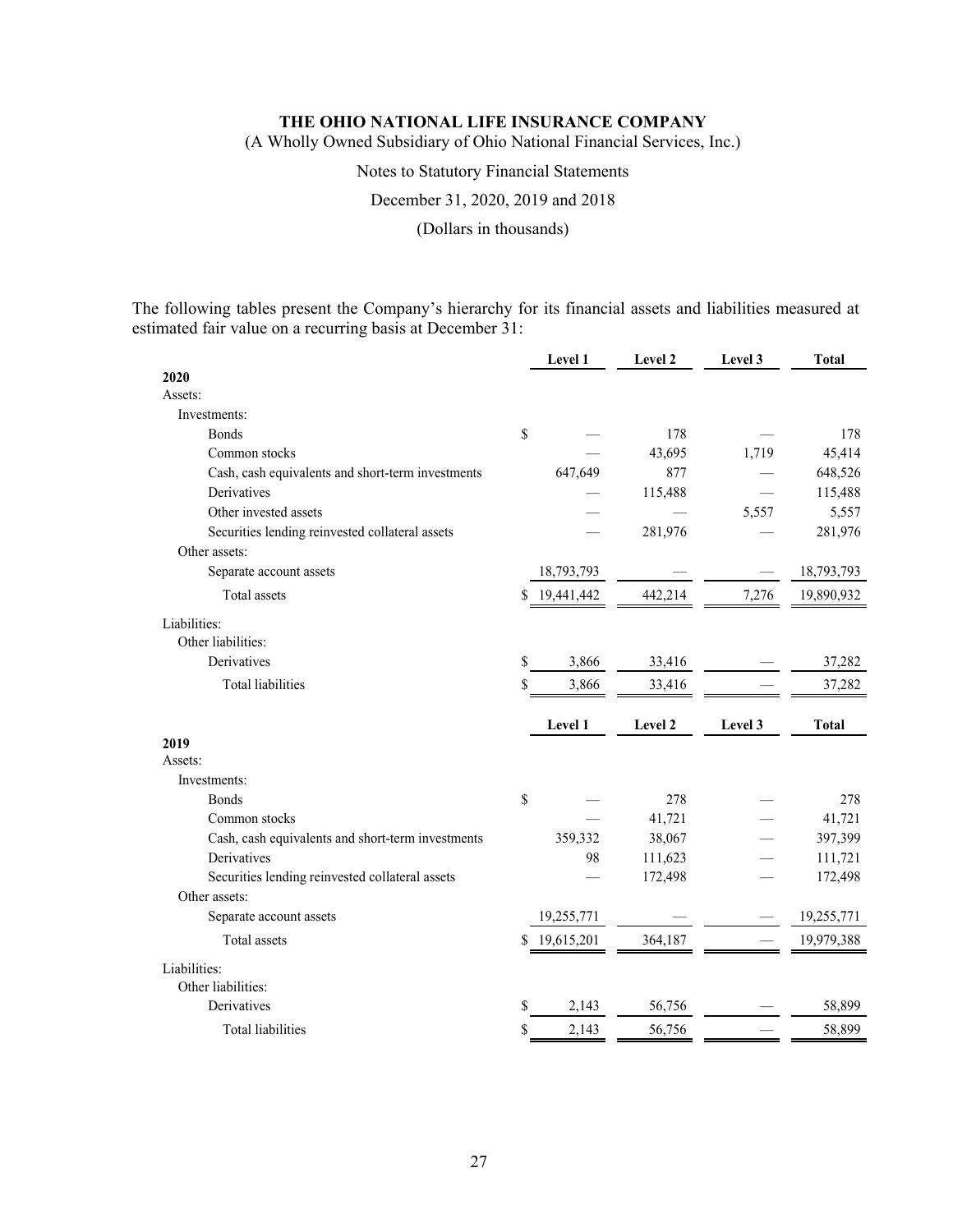(A Wholly Owned Subsidiary of Ohio National Financial Services, Inc.)

Notes to Statutory Financial Statements

December 31, 2020, 2019 and 2018

(Dollars in thousands)

The carrying amount and the NAIC estimated fair value of all financial instruments were as follows as of December 31. The valuation techniques used to estimate these fair values are described below.

|                                      |    |            | NAIC       |                            |           |           |
|--------------------------------------|----|------------|------------|----------------------------|-----------|-----------|
| 2020                                 |    | Carrying   | estimated  | Fair value hierarchy level |           |           |
|                                      |    | amount     | fair value | Level 1                    | Level 2   | Level 3   |
| Assets:                              |    |            |            |                            |           |           |
| Investments:                         |    |            |            |                            |           |           |
| <b>Bonds</b>                         | \$ | 5,398,199  | 5,867,959  | 10,640                     | 5,660,532 | 196,787   |
| Preferred stocks                     |    | 7,101      | 8,033      |                            | 8,033     |           |
| Common stocks, other than            |    |            |            |                            |           |           |
| investments in affiliates            |    | 45,414     | 45,414     |                            | 43,695    | 1,719     |
| Mortgage loans on real estate        |    | 970,773    | 1,019,181  |                            |           | 1,019,181 |
| Contract loans                       |    | 835,945    | 976,803    |                            |           | 976,803   |
| Cash, cash equivalents and           |    |            |            |                            |           |           |
| short-term investments               |    | 648,526    | 648,526    | 647,649                    | 877       |           |
| Derivatives                          |    | 115,488    | 115,488    |                            | 115,488   |           |
| Other invested assets                |    | 489,176    | 501,282    |                            | 153,005   | 348,277   |
| Securities lending reinvested        |    |            |            |                            |           |           |
| collateral assets                    |    | 281,976    | 281,979    |                            | 281,979   |           |
| Other assets:                        |    |            |            |                            |           |           |
| Separate account assets              |    | 18,793,793 | 18,793,793 | 18,793,793                 |           |           |
| Liabilities:                         |    |            |            |                            |           |           |
| Guaranteed investment contracts      | \$ | 509,350    | 496,834    |                            | 496,834   |           |
| Individual deferred annuities        |    | 580,634    | 571,575    |                            | 571,575   |           |
| Immediate and other annuity deposits |    | 1,474,565  | 1,206,221  |                            | 1,206,221 |           |
| Other policyholder funds             |    | 133,508    | 133,508    | 133,508                    |           |           |
| Derivatives                          |    | 37,282     | 37,282     | 3,866                      | 33,416    |           |
| Separate account liabilities         |    | 18,793,792 | 18,793,792 | 18,793,792                 |           |           |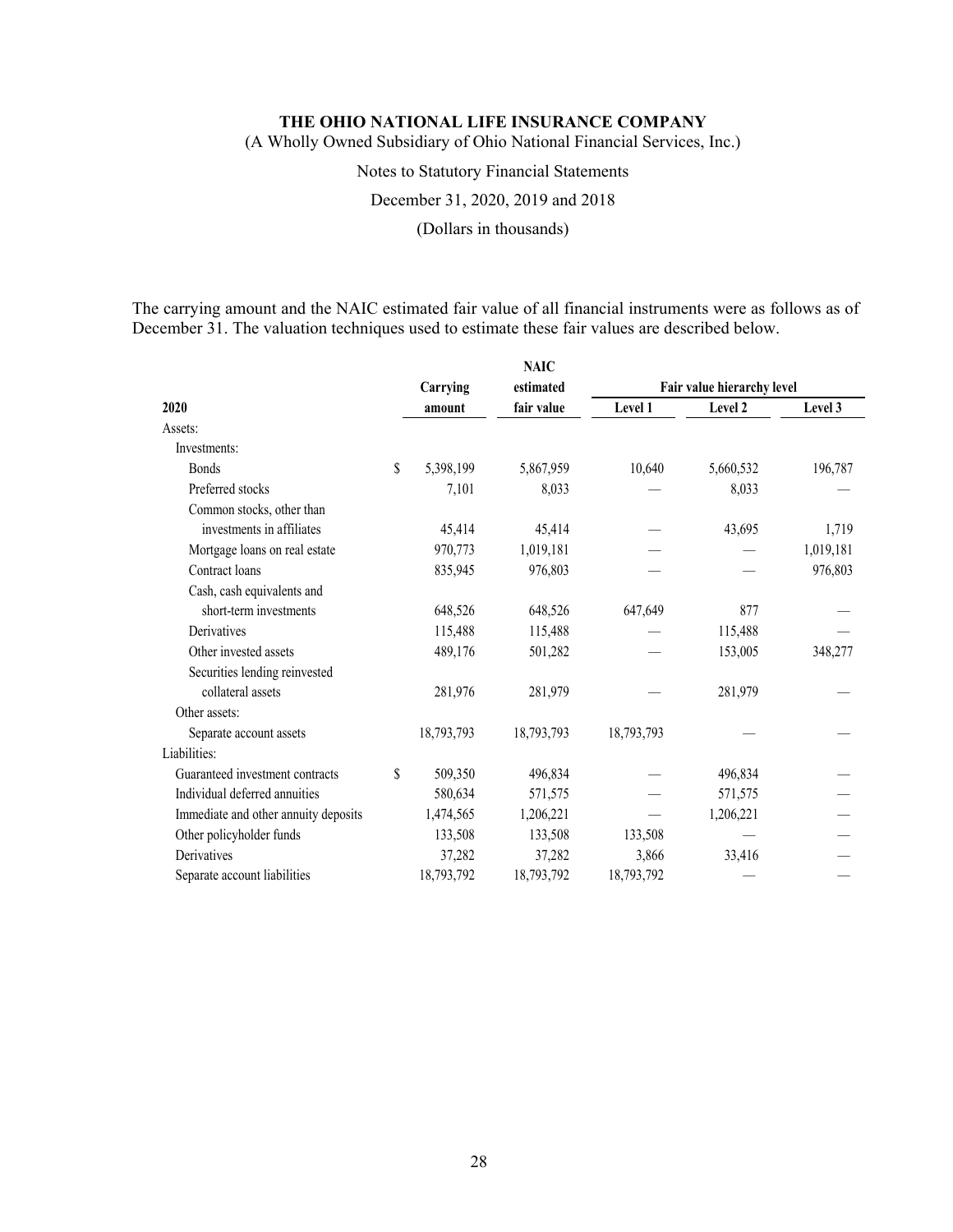(A Wholly Owned Subsidiary of Ohio National Financial Services, Inc.)

#### Notes to Statutory Financial Statements

#### December 31, 2020, 2019 and 2018

#### (Dollars in thousands)

|                                      |          |            | <b>NAIC</b> |                            |           |         |
|--------------------------------------|----------|------------|-------------|----------------------------|-----------|---------|
|                                      | Carrying |            | estimated   | Fair value hierarchy level |           |         |
| 2019                                 |          | amount     | fair value  | Level 1                    | Level 2   | Level 3 |
| Assets:                              |          |            |             |                            |           |         |
| Investments:                         |          |            |             |                            |           |         |
| <b>Bonds</b>                         | \$       | 5,382,681  | 5,654,920   | 10,568                     | 5,590,437 | 53,915  |
| Preferred stocks                     |          | 5,101      | 5,759       |                            | 5,759     |         |
| Common stocks, other than            |          |            |             |                            |           |         |
| investments in affiliates            |          | 41,721     | 41,721      |                            | 41,721    |         |
| Mortgage loans on real estate        |          | 930,632    | 956,016     |                            |           | 956,016 |
| Contract loans                       |          | 744,593    | 829,205     |                            |           | 829,205 |
| Cash, cash equivalents and           |          |            |             |                            |           |         |
| short-term investments               |          | 397,382    | 397,399     | 265,649                    | 38,067    |         |
| Derivatives                          |          | 111,721    | 111,721     | 98                         | 111,623   |         |
| Other invested assets                |          | 251,659    | 257,288     |                            | 85,986    | 171,302 |
| Securities lending reinvested        |          |            |             |                            |           |         |
| collateral assets                    |          | 172,498    | 172,503     |                            | 172,503   |         |
| Other assets:                        |          |            |             |                            |           |         |
| Separate account assets              |          | 19,255,771 | 19,255,771  | 19,255,771                 |           |         |
| Liabilities:                         |          |            |             |                            |           |         |
| Guaranteed investment contracts      | \$       | 511,969    | 497,711     |                            | 497,711   |         |
| Individual deferred annuities        |          | 629,201    | 625,599     |                            | 625,599   |         |
| Immediate and other annuity deposits |          | 1,398,661  | 1,388,538   |                            | 1,388,538 |         |
| Other policyholder funds             |          | 142,827    | 142,827     | 142,827                    |           |         |
| Derivatives                          |          | 58,899     | 58,899      | 2,143                      | 56,756    |         |
| Separate account liabilities         |          | 19,255,771 | 19,255,771  | 19,255,771                 |           |         |

#### *Determination of Fair Values*

The valuation methodologies used to determine the estimated fair values of assets and liabilities under the exit price notion of SSAP No. 100, *Fair Value Measurements*, reflect market participant objectives and are based on the application of the fair value hierarchy that prioritizes observable market inputs over unobservable inputs. The Company determines the estimated fair values of certain financial assets and financial liabilities based on quoted market prices, where available. The Company also determines estimated fair value based on future cash flows discounted at the appropriate current market rate. Estimated fair values include adjustments for credit-related and liquidity issues of the underlying issuer of the investment.

The Company has policies and guidelines that establish valuation methodologies and consistent application of such methodologies. These policies and guidelines provide controls around the valuation process. These controls include appropriate review and analysis of investment prices against market activity or price variances, review of price source changes, and review of methodology changes.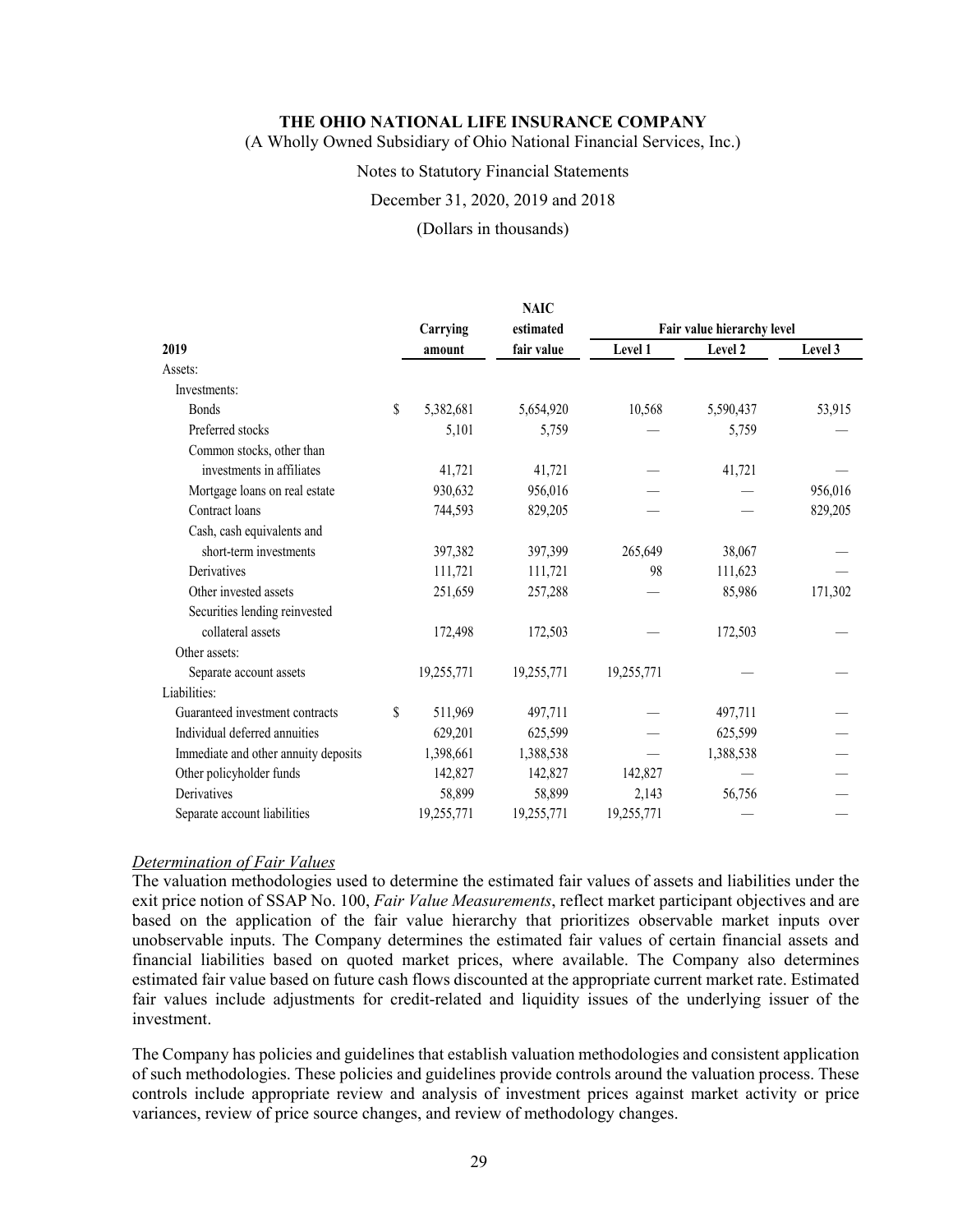(A Wholly Owned Subsidiary of Ohio National Financial Services, Inc.)

Notes to Statutory Financial Statements

December 31, 2020, 2019 and 2018

(Dollars in thousands)

The following is a discussion of the methodologies used to determine estimated fair values for the financial instruments and policy reserves listed in the above tables:

*Bonds –* The estimated fair value of bonds is based on market prices published by the SVO, where available. Otherwise, the fair value of bonds is generally obtained from independent pricing services based on market quotations of reported trades for identical or similar securities. The Company classifies these bonds as Level 1 assets.

When there are no recent reported trades, the Company uses third party pricing services that use matrix or model processes to develop a security price using future cash flow expectations and collateral performance discounted at an estimated market rate. For the pricing of asset-backed and mortgage-backed securities, the models include estimates for future principal prepayments based on the characteristics of the underlying structure and prepayment speeds previously experienced at the interest rate levels projected for the underlying collateral. Since these securities have been priced using market observable inputs that are obtained by the independent pricing services, the Company has classified these bonds as Level 2 assets.

Bonds not priced by independent services are generally priced using an internal pricing matrix. The internal pricing matrix is developed by obtaining spreads for corporate securities with varying weighted average lives and bond ratings. The weighted average life and bond rating of a particular bond to be priced using the internal matrix are important inputs into the model and are used to determine a corresponding spread that is added to the appropriate U.S. Treasury yield to create an estimated market yield for that bond. The estimated market yield is then used to estimate the fair value of the particular bond. Since the inputs used for the internal pricing matrix are based on observable market data, the Company has classified these fair values within Level 2.

In some instances, the independent pricing service will price securities using independent broker quotations from market makers and other broker/dealers recognized to be market participants, which utilize inputs that may be difficult to corroborate with observable market data. These bonds are classified as Level 3 assets.

*Preferred stocks* – The estimated fair values of preferred stocks are determined from market prices published by the SVO. The Company has classified these fair values as Level 2 as they are priced using market observable inputs.

*Common stocks –* The Company's primary common stock holding is FHLB stock, which is carried at par and approximates fair value. The FHLB stock is not traded on an active market and is classified as a Level 2 asset.

In some instances, common stocks are being carried based on valuation metrics obtained from a third party valuation report. These common stocks are classified as Level 3 assets.

Common stocks of unaffiliated companies are carried at fair value based on information from the SVO or quoted market prices when fair market values are not available from the SVO. The Company has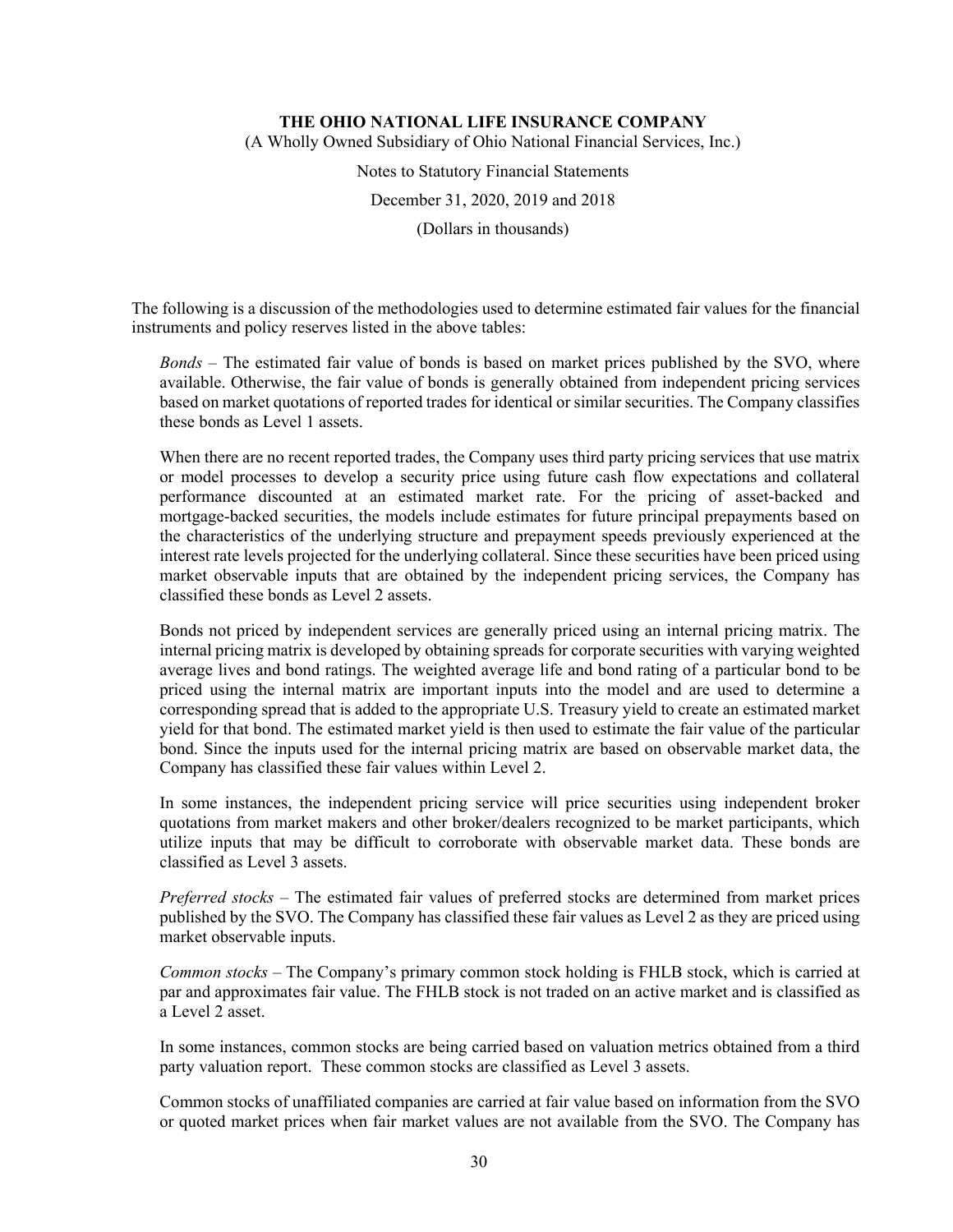(A Wholly Owned Subsidiary of Ohio National Financial Services, Inc.)

Notes to Statutory Financial Statements

December 31, 2020, 2019 and 2018

(Dollars in thousands)

classified these other common stock fair values as Level 2 as they are priced using market observable inputs.

*Cash, cash equivalents and short-term investments –* Cash is considered a Level 1 asset as it is the functional currency in the U.S. and is the most liquid form of an asset and not subject to valuation fluctuations. Cash and cash equivalents are comprised of money market funds, bank deposits, and commercial paper.

Short-term investments are considered Level 2 since they are short-term, highly liquid investments that are not traded on an active market but are both a) readily convertible to known amounts of cash, and b) so near their maturity that they present insignificant risk of changes in value because of changes in interest rates. These short-term investments are recorded at carrying value, which approximates fair value since they are so close to maturity.

*Derivatives –* The Company enters into long-term investments comprised of equity futures, currency futures, equity index put options, equity index call options, equity swaps and interest rate swaptions to economically hedge liabilities embedded in certain variable annuity and fixed indexed annuity products. The equity futures and currency futures are exchange traded derivatives, and the fair value is based on an active market quotation. The Company has classified the fair values of the exchange traded derivatives as Level 1. The equity index put options, equity index call options, equity swaps and interest rate swaptions are valued using pricing models with inputs that are observable in the market or can be derived principally from, or corroborated by, observable market data. These derivative assets are classified as Level 2 assets.

*Securities lending reinvested collateral assets –* Securities lending reinvested collateral is considered Level 2 for the purposes of fair value classification since they are short-term money market funds that are only available to securities lending customers and are not traded on an active market.

*Separate account assets* – Separate account assets are recorded at estimated fair value based primarily on market quotations of the underlying securities and reported as a summarized total on the statutory statement of admitted assets, liabilities, and capital and surplus. The underlying securities are mutual funds that are valued using the reported net asset value, which is published daily. The Company has classified separate account assets as Level 1 assets*.*

*Mortgage loans on real estate* – The fair value of mortgage loans on real estate is estimated using discounted cash flow analyses, using interest rates currently being offered for similar loans to borrowers with similar credit ratings. Loans with similar characteristics are aggregated for purposes of the calculations. The Company has classified the fair value of mortgage loans using the discounted cash flow analysis as Level 3 since certain significant inputs, such as credit rating, are internal.

*Contract loans* – The fair value of policy loans is estimated using discounted cash flow calculations. The Company has classified these fair values as Level 3 since the expected life of the loan is based on internal assumptions.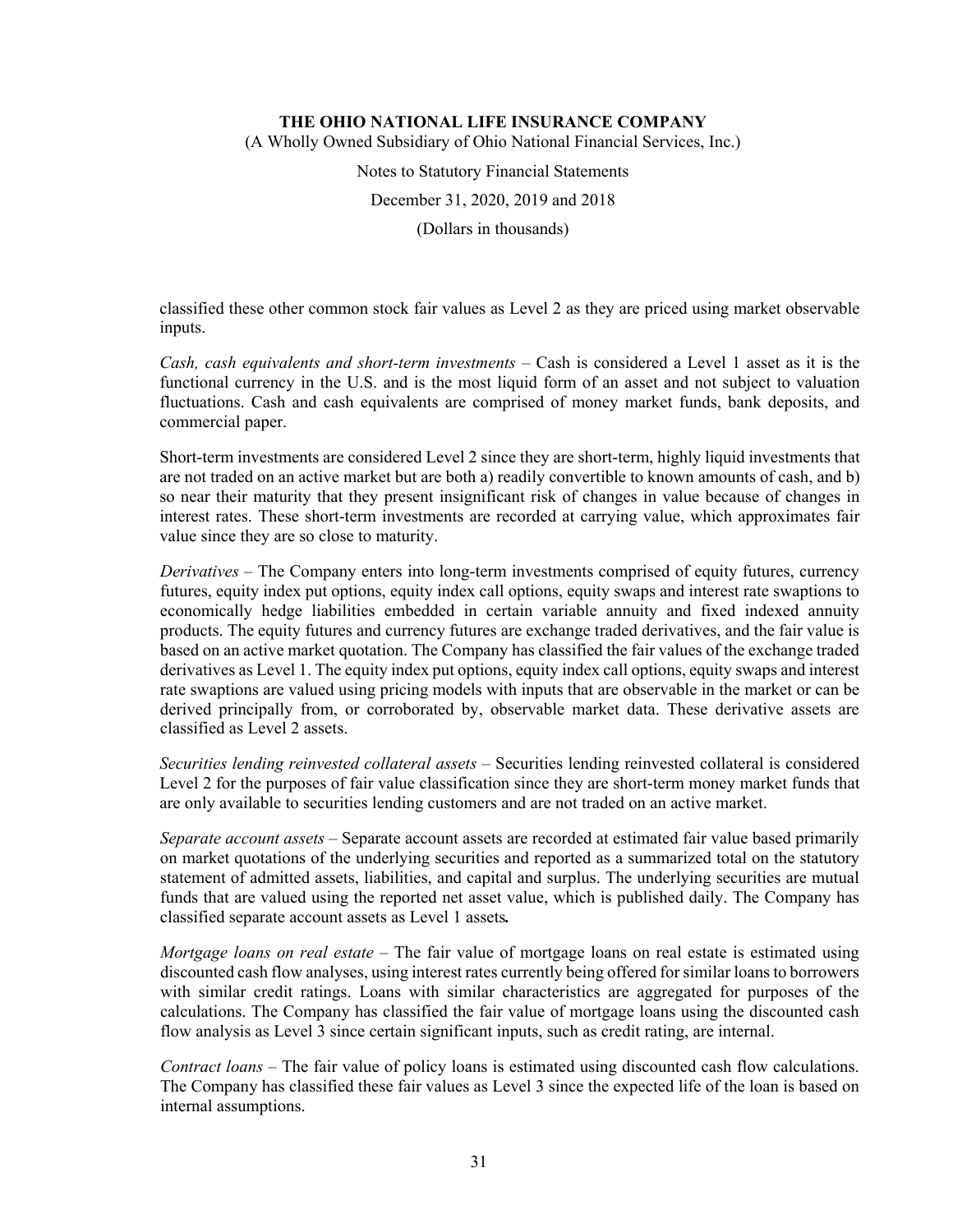(A Wholly Owned Subsidiary of Ohio National Financial Services, Inc.)

Notes to Statutory Financial Statements

December 31, 2020, 2019 and 2018

(Dollars in thousands)

*Other invested assets* – The Company's other invested assets include an affiliated surplus note. The fair value of the affiliated surplus note is determined by discounting the scheduled cash flows of the notes using a market rate applicable to the yield, credit quality and maturity of similar debt instruments. The Company has classified the fair value generally as Level 2 since the valuation inputs are based on market observable information.

Included in other invested assets are unaffiliated surplus notes. Estimated fair values for these are determined from market prices published by the SVO. The Company has classified these fair values as Level 2 since the valuation inputs are based on market observable information.

The carrying amount reported in the statutory financial statements of unaffiliated joint ventures or partnership interests is based on valuation metrics obtained from a third party valuation report. These unaffiliated joint ventures or partnership interests are classified as Level 3 assets.

The carrying amount reported in the statutory financial statements of the Company's investment in SUNR, an affiliated subsidiary, was \$342,720 and \$171,302 at December 31, 2020 and 2019, respectively. This amount is included in other invested assets, and the Company has classified the fair value as Level 3 since the valuation inputs are not based on market observable information.

*Deferred and immediate annuity and investment contracts –* The fair value of the Company's liabilities under investment contracts is disclosed using one of two methods. For investment contracts without defined maturities, fair value is the estimated amount payable on demand, net of certain surrender charges. For investment contracts with known or determined maturities, fair value is estimated using discounted cash flow analyses. Interest rates used are similar to currently offered contracts with maturities consistent with those remaining for the contracts being valued. The Company has classified these fair values as Level 2 since the inputs are market observable.

*Policyholders' dividend accumulations and other policyholder funds* – The carrying amount reported in the statutory financial statements for these instruments approximates their estimated fair value. The Company has classified these amounts as Level 1 since these amounts can be converted to cash by the policyholder.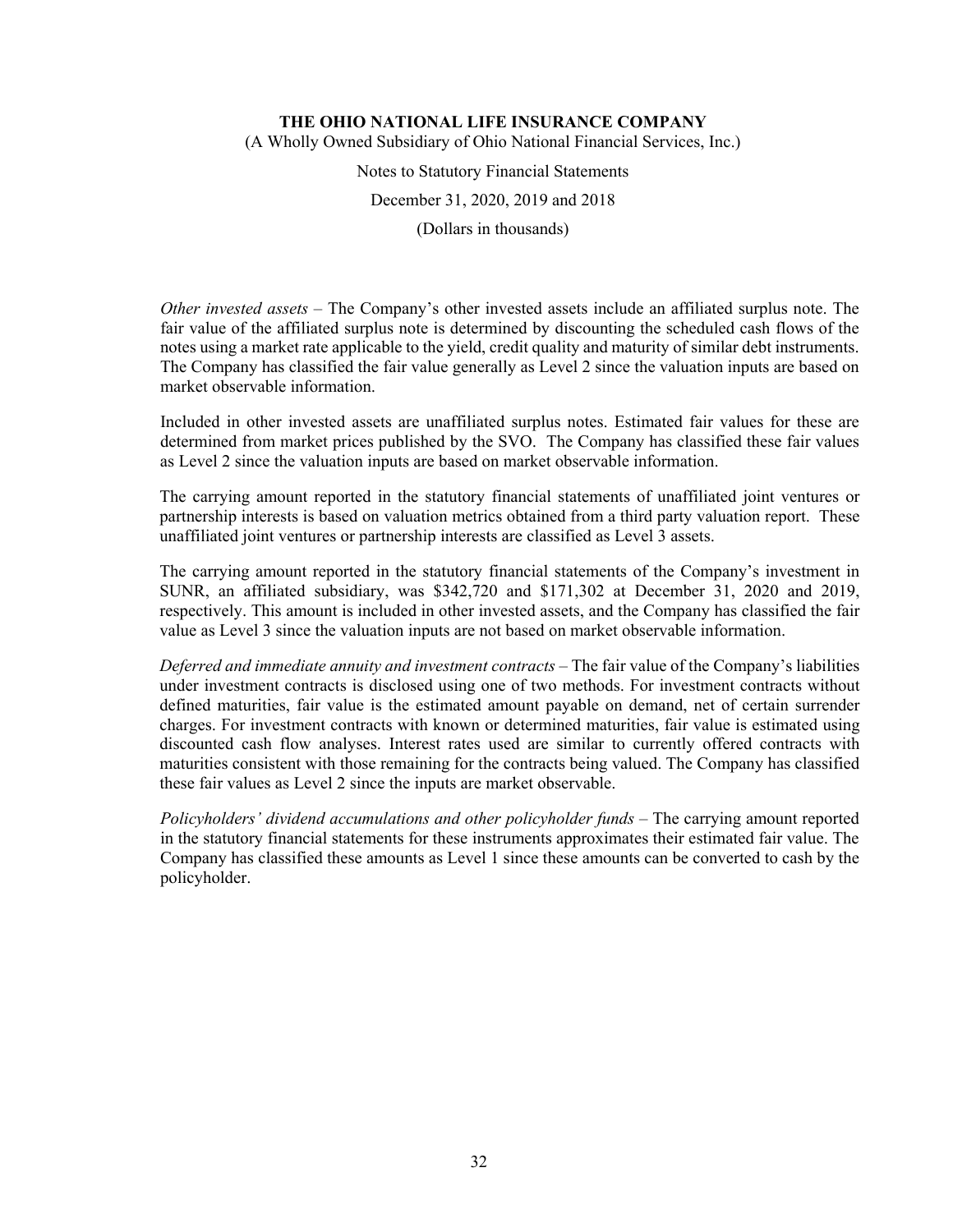(A Wholly Owned Subsidiary of Ohio National Financial Services, Inc.)

Notes to Statutory Financial Statements

December 31, 2020, 2019 and 2018

(Dollars in thousands)

*Assets and Liabilities Measured at Fair Value on a Recurring Basis Using Significant Unobservable Inputs (Level 3)* 

The following tables summarize the reconciliation of the beginning and ending balances and related changes in fair value measurements for which significant unobservable inputs were used in determining the estimated fair value for the years ended December 31:

|                                       | Common |               | Other                  | <b>Total</b>  |  |
|---------------------------------------|--------|---------------|------------------------|---------------|--|
| <b>Assets</b>                         |        | <b>Stocks</b> | <b>Invested Assets</b> | <b>Assets</b> |  |
| December 31, 2019                     | \$     |               |                        |               |  |
| Net investment gains/(losses):        |        |               |                        |               |  |
| In earnings (realized and unrealized) |        |               | (1,258)                | (1,258)       |  |
| Unrealized in surplus                 |        | 280           |                        | 280           |  |
| Purchases                             |        | 1,439         | 2,030                  | 3,469         |  |
| Settlements                           |        |               | (572)                  | (572)         |  |
| Transfers into Level 3                |        |               | 5,357                  | 5,357         |  |
| December 31, 2020                     |        | 1,719         | 5,557                  | 7,276         |  |
| Change in unrealized                  |        |               |                        |               |  |
| gains (losses):                       |        |               |                        |               |  |
| Still held at December 31:            |        |               |                        |               |  |
| 2019                                  |        |               |                        |               |  |
| 2020                                  |        |               |                        |               |  |

#### *Asset Transfers Between Levels*

The Company reviews its fair value hierarchy classifications annually. Changes in the observability of significant valuation inputs identified during these reviews may trigger reclassification of fair value hierarchy levels of financial assets and liabilities. Transfers into or out of Level 3 are primarily due to the availability of quoted market prices or changes in the market observability of valuation inputs that are significant to the fair value measurement.

During the year ended December 31, 2020, the Company transferred investments in limited partnerships totaling \$5,357 into Level 3 from Level 2 as a result of lack of visibility to observe inputs to price. The Company had no transfers between levels in 2019 or 2018.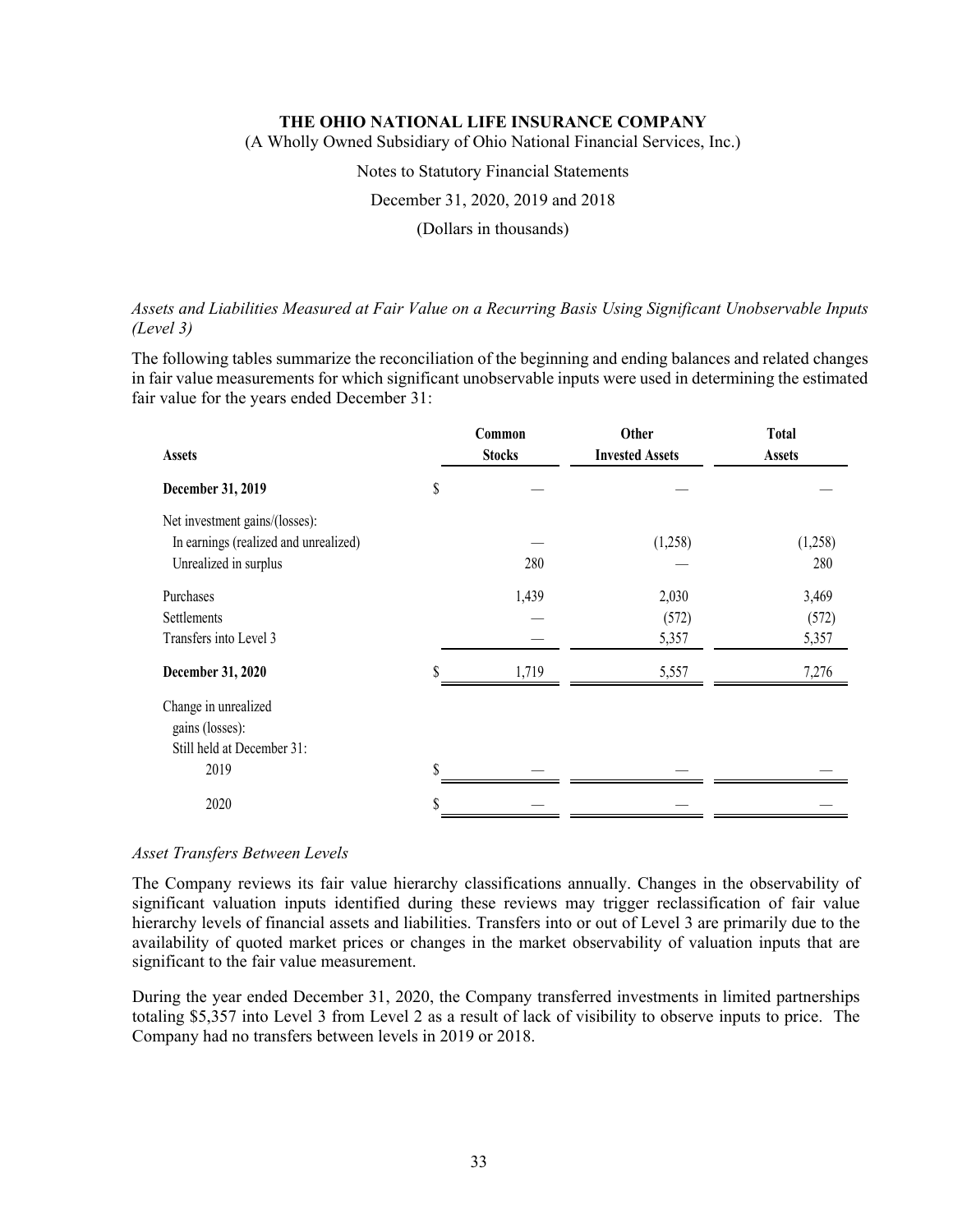(A Wholly Owned Subsidiary of Ohio National Financial Services, Inc.)

#### Notes to Statutory Financial Statements

December 31, 2020, 2019 and 2018

(Dollars in thousands)

#### *Common Stock of Subsidiaries*

Common stock of unconsolidated non-life insurance subsidiaries at statutory equity recorded in the statutory statement of admitted assets, liabilities, and capital and surplus consists of the statutory equity of ONEQ and ONESCO. At December 31, 2020 and 2019, no non-life insurance subsidiary's common stock exceeded 10% of the Company's admitted assets.

|                       | 12/31/2019      |                  | Type of            | <b>NAIC</b> |                  | <b>NAIC</b>             |
|-----------------------|-----------------|------------------|--------------------|-------------|------------------|-------------------------|
|                       | <b>Admitted</b> | Date of          | <b>NAIC Filing</b> | Response    | <b>NAIC</b>      | <b>Disallowed</b>       |
| Description of        | Asset           | <b>Filing to</b> | (Sub 1 or          | Received    | <b>Valuation</b> | <b>Valuation Method</b> |
| <b>SCA Investment</b> | Amount          | <b>NAIC</b>      | Sub 2)             | (Yes/No)    | (Amount)         | (Yes/No)                |
| <b>ONEO</b>           | 1.346           | 6/30/2020        | Sub $2$            | Yes         | 1.346            | No                      |
| <b>ONESCO</b>         | 7.703           | 6/30/2020        | Sub $2$            | Yes         | 7,703            | No                      |

Common stock of unconsolidated life insurance subsidiaries at statutory equity recorded in the statutory statement of admitted assets, liabilities, and capital and surplus consists of the statutory equity of ONLAC, NSLAC, and SUNR. Investments in the Company's special purpose financial captive reinsurers are carried differently. MONT and KENW are carried at zero due to the fact that the State of Vermont has allowed the recognition of an admitted asset related to recoverables from third party stop-loss reinsurance agreements. The investment in CMGO is carried at the amount of capital contributions made by the Company. If the value of CMGO's surplus were to fall below the level of all capital contributions, then a dollar for dollar reduction of the carrying value would occur until the investment value reached zero. At December 31, 2020 and 2019, none of the Company's unconsolidated life insurance subsidiaries' common stock exceeded 10% of the Company's admitted assets.

#### **(6) Investments**

#### *Investment Risks and Uncertainties*

Investments are exposed to various risks and uncertainties that affect the determination of estimated fair values, the ability to sell certain investments during strained market conditions, the recognition of impairments, and the recognition of income on certain investments. These risks and uncertainties include:

- the risk that the Company's assessment of an issuer's ability to meet all of its contractual obligations will change based on changes in the credit characteristics of that issuer;
- the risk that the economic outlook will be worse than expected or have more of an impact on the issuer than anticipated;
- the risk that the Company obtains inaccurate information for the determination of the estimated fair value estimates and other-than-temporary impairments; and
- the risk that new information or changes in other facts and circumstances lead the Company to change its intent to hold the security to maturity or until it recovers in value.

Any of these situations are reasonably possible and could result in a charge to income in a future period.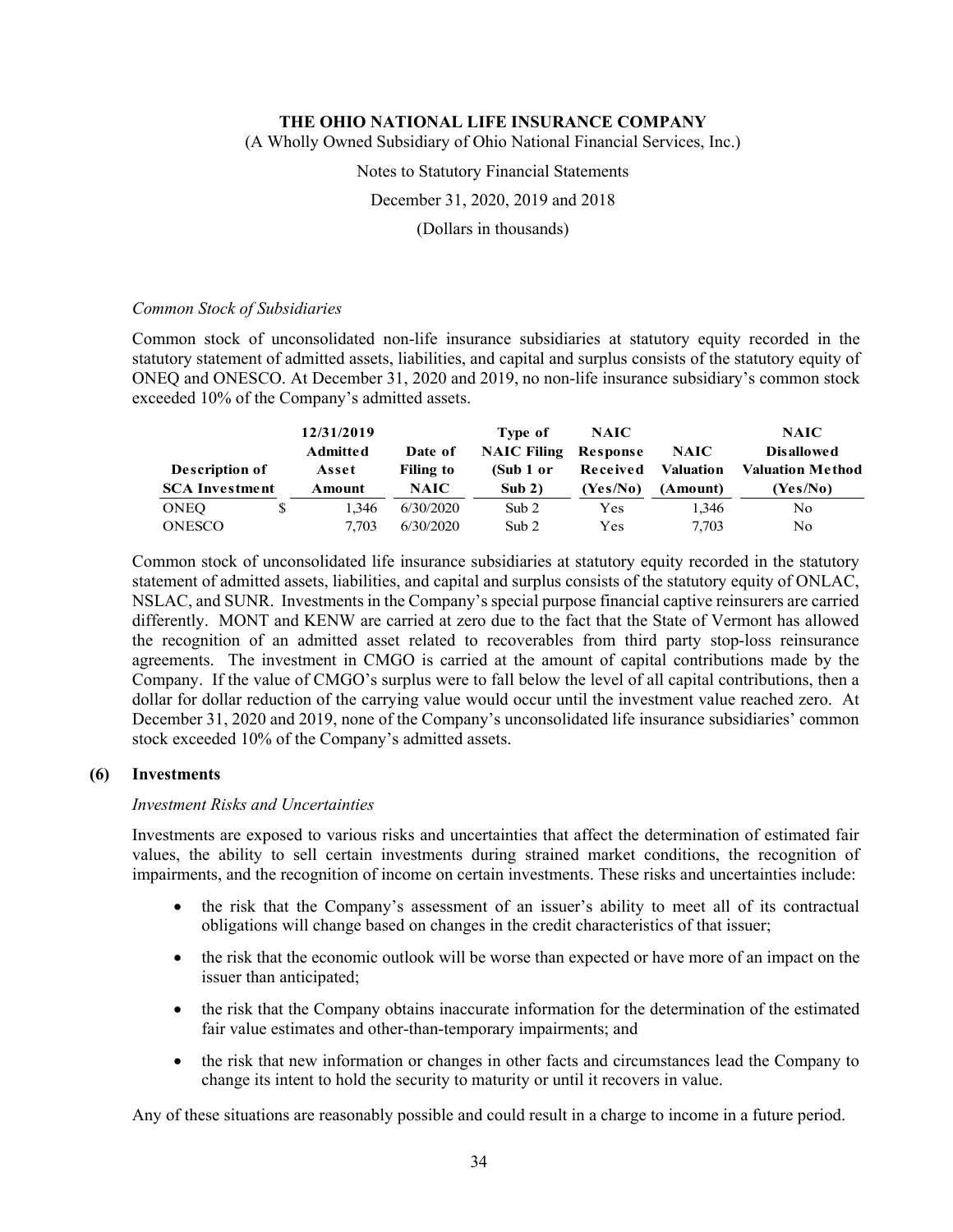(A Wholly Owned Subsidiary of Ohio National Financial Services, Inc.)

Notes to Statutory Financial Statements

December 31, 2020, 2019 and 2018

(Dollars in thousands)

The determination of impairments is highly subjective and is based upon periodic evaluations and assessments of known and inherent risks associated with each asset class. Such evaluations and assessments are revised as conditions change and new information becomes available.

The recognition of income on certain investments, including asset-backed and mortgage-backed securities, is dependent upon certain factors such as prepayments and defaults, and changes in factors could result in changes in amounts to be earned.

#### *Bonds and Stocks*

### *Bonds and Stocks by Sector*

The carrying value, gross unrealized gains and losses, and estimated fair values of investments in bonds and stocks at December 31 are as follows:

**2020**

|                                     | ZUZU               |                              |                               |                                        |  |  |
|-------------------------------------|--------------------|------------------------------|-------------------------------|----------------------------------------|--|--|
|                                     | Carrying<br>value* | Gross<br>unrealized<br>gains | Gross<br>unrealized<br>losses | <b>NAIC</b><br>estimated<br>fair value |  |  |
| Bonds:                              |                    |                              |                               |                                        |  |  |
| U.S. government                     | \$<br>74,927       | 5,033                        | (60)                          | 79,900                                 |  |  |
| States, territories and possessions | 771,358            | 53,372                       | (410)                         | 824,320                                |  |  |
| Political subdivisions of states    | 7,335              | 614                          |                               | 7,949                                  |  |  |
| Special revenue and assessment      | 325,044            | 21,616                       |                               | 346,660                                |  |  |
| Industrial and miscellaneous        | 4,216,535          | 400,558                      | (11,314)                      | 4,605,779                              |  |  |
| Hybrid securities                   | 3,000              | 351                          |                               | 3,351                                  |  |  |
| Total bonds                         | 5,398,199          | 481.544                      | (11, 784)                     | 5,867,959                              |  |  |
| Preferred stocks                    | 7,101              | 932                          |                               | 8,033                                  |  |  |
| Common stocks                       | \$<br>45,931       | 299                          | (816)                         | 45,414                                 |  |  |
|                                     |                    |                              |                               |                                        |  |  |

\* Represents cost for Common stocks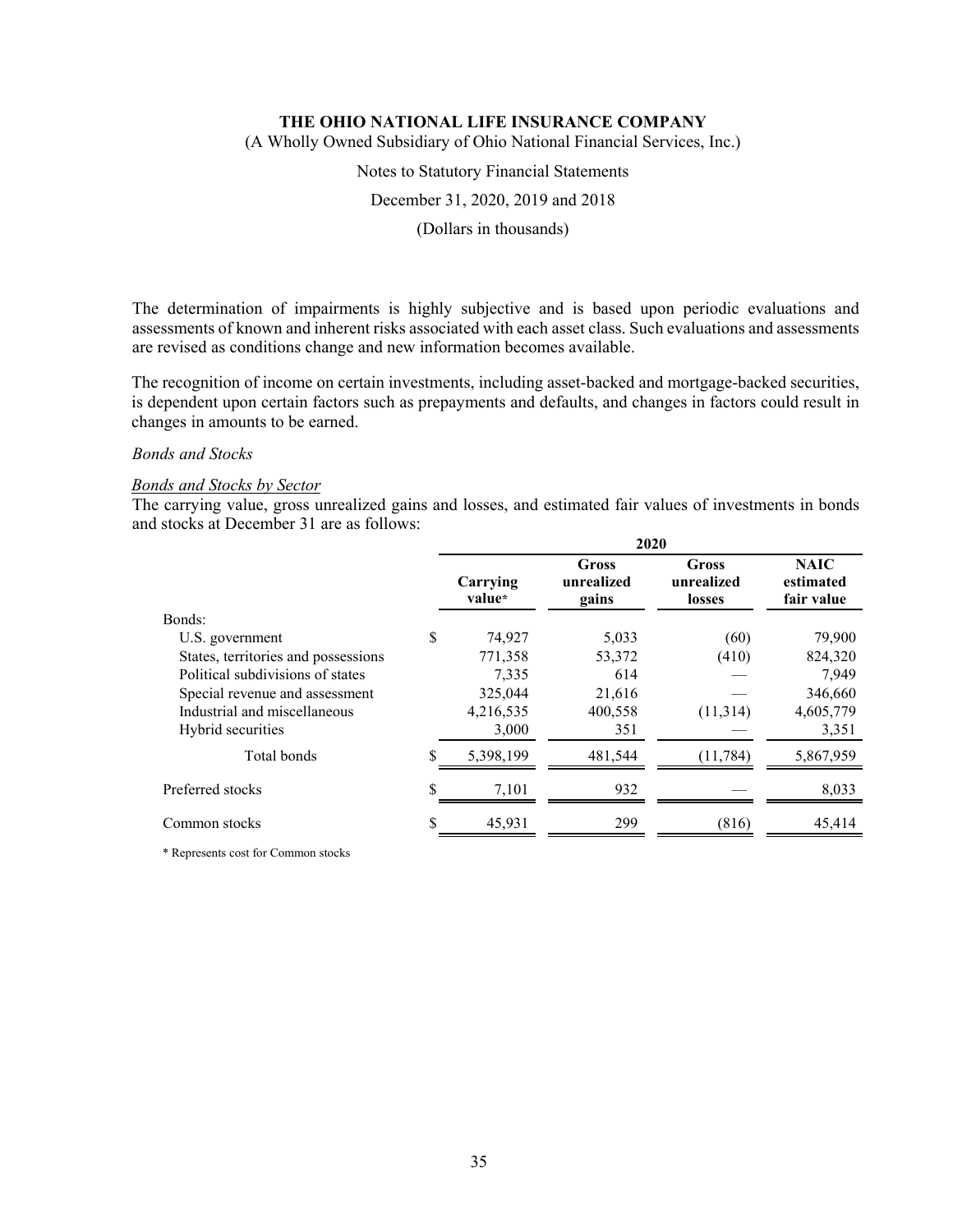(A Wholly Owned Subsidiary of Ohio National Financial Services, Inc.)

### Notes to Statutory Financial Statements

#### December 31, 2020, 2019 and 2018

#### (Dollars in thousands)

|                                     | 2019               |                              |                                      |                                        |  |
|-------------------------------------|--------------------|------------------------------|--------------------------------------|----------------------------------------|--|
|                                     | Carrying<br>value* | Gross<br>unrealized<br>gains | <b>Gross</b><br>unrealized<br>losses | <b>NAIC</b><br>estimated<br>fair value |  |
| Bonds:                              |                    |                              |                                      |                                        |  |
| S<br>U.S. government                | 92,570             | 4,108                        | (115)                                | 96,563                                 |  |
| States, territories and possessions | 564,504            | 23,397                       | (1,969)                              | 585,932                                |  |
| Political subdivisions of states    | 7.605              | 410                          |                                      | 8,015                                  |  |
| Special revenue and assessment      | 389,967            | 15,398                       | (527)                                | 404,838                                |  |
| Industrial and miscellaneous        | 4,325,035          | 238,416                      | (7,117)                              | 4,556,334                              |  |
| Hybrid securities                   | 3,000              | 238                          |                                      | 3,238                                  |  |
| Total bonds                         | 5,382,681          | 281,967                      | (9, 728)                             | 5,654,920                              |  |
| Preferred stocks                    | 5,101              | 658                          |                                      | 5,759                                  |  |
| S<br>Common stocks                  | 42,492             | 19                           | (790)                                | 41,721                                 |  |

\* Represents cost for Common stocks

Included in the tables above under the caption U.S. government are bonds that were issued by agencies not backed by the full faith and credit of the U.S. government such as the Federal National Mortgage Association and the Federal Home Loan Mortgage Corporation.

Investments with an amortized cost of \$8,435 and \$8,574 were on deposit with various regulatory agencies as required by law as of December 31, 2020 and 2019, respectively.

#### *Maturities of Bonds*

The carrying value and the NAIC estimated fair value of bonds at December 31, 2020, by contractual maturity, are shown below. Expected maturities may differ from contractual maturities because borrowers may have the right to call or prepay obligations with or without call or prepayment penalties. Mortgage-backed securities are classified based on the last payment date of the underlying mortgage loans with the longest contractual duration.

|                                        |   | Carrying<br>value | <b>NAIC</b><br>estimated<br>fair value |
|----------------------------------------|---|-------------------|----------------------------------------|
| Due in one year or less                | S | 478,015           | 519,613                                |
| Due after one year through five years  |   | 1,797,550         | 1,953,976                              |
| Due after five years through ten years |   | 1,558,419         | 1,694,035                              |
| Due after ten years                    |   | 1,564,215         | 1,700,335                              |
| Total                                  | S | 5,398,199         | 5,867,959                              |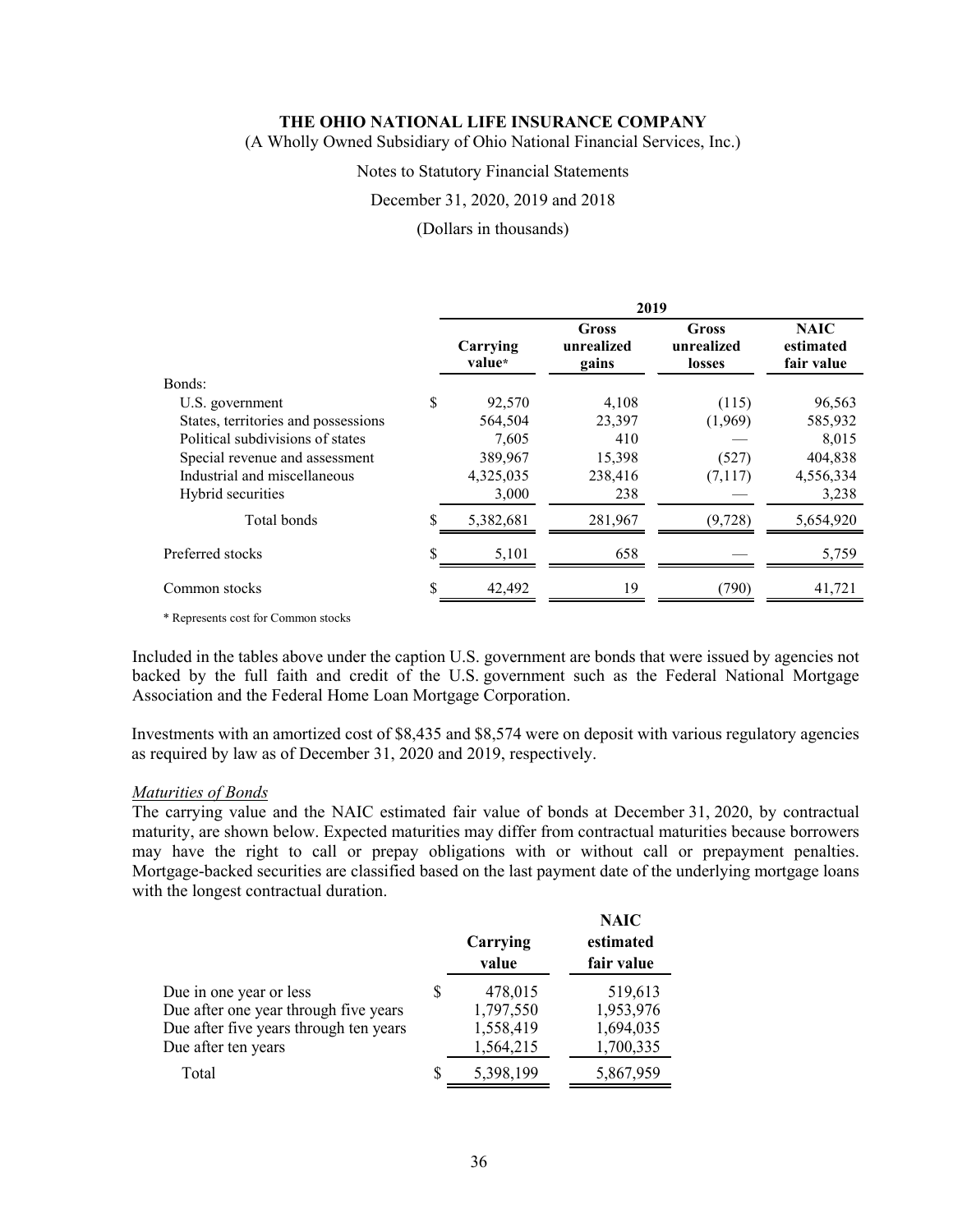(A Wholly Owned Subsidiary of Ohio National Financial Services, Inc.)

# Notes to Statutory Financial Statements

# December 31, 2020, 2019 and 2018

# (Dollars in thousands)

# *Continuous Gross Unrealized Losses for Bonds and Stocks*

The following tables present the NAIC estimated fair value and gross unrealized losses of the Company's bonds (aggregated by sector) and preferred and common stocks in an unrealized loss position, aggregated by length of time the securities have been in a continuous unrealized loss position at December 31:

|                                     | Less than 12 months                    |                             | 12 months or longer                    |                             | <b>Total</b>                           |                             |  |
|-------------------------------------|----------------------------------------|-----------------------------|----------------------------------------|-----------------------------|----------------------------------------|-----------------------------|--|
|                                     | <b>NAIC</b><br>estimated<br>fair value | <b>Unrealized</b><br>losses | <b>NAIC</b><br>estimated<br>fair value | <b>Unrealized</b><br>losses | <b>NAIC</b><br>estimated<br>fair value | <b>Unrealized</b><br>losses |  |
| 2020                                |                                        |                             |                                        |                             |                                        |                             |  |
| Bonds:                              |                                        |                             |                                        |                             |                                        |                             |  |
| \$<br>U.S. government               | 4,518                                  | (52)                        | 1,131                                  | (8)                         | 5,649                                  | (60)                        |  |
| States, territories and possessions | 14,052                                 | (77)                        | 2,667                                  | (333)                       | 16,719                                 | (410)                       |  |
| Industrial and miscellaneous        | 288,678                                | (9,662)                     | 42,349                                 | (1,652)                     | 331,027                                | (11, 314)                   |  |
| Total bonds                         | 307,248                                | (9,791)                     | 46,147                                 | (1,993)                     | 353,395                                | (11, 784)                   |  |
| Preferred and common stocks         |                                        |                             | 115                                    | (816)                       | 115                                    | (816)                       |  |
| Total<br>S                          | 307,248                                | (9,791)                     | 46,262                                 | (2,809)                     | 353,510                                | (12,600)                    |  |
| 2019                                |                                        |                             |                                        |                             |                                        |                             |  |
| Bonds:                              |                                        |                             |                                        |                             |                                        |                             |  |
| \$<br>U.S. government               | 14,660                                 | (57)                        | 2,178                                  | (58)                        | 16,838                                 | (115)                       |  |
| States, territories and possessions | 115,741                                | (1,677)                     | 2,708                                  | (292)                       | 118,449                                | (1,969)                     |  |
| Special revenue and assessment      | 34,669                                 | (233)                       | 21,621                                 | (294)                       | 56,290                                 | (527)                       |  |
| Industrial and miscellaneous        | 301,704                                | (3,224)                     | 75,955                                 | (3,893)                     | 377,659                                | (7,117)                     |  |
| Total bonds                         | 466,774                                | (5,191)                     | 102,462                                | (4,537)                     | 569,236                                | (9,728)                     |  |
| Preferred and common stocks         |                                        |                             | 141                                    | (790)                       | 141                                    | (790)                       |  |
| Total                               | 466,774                                | (5,191)                     | 102,603                                | (5,327)                     | 569,377                                | (10,518)                    |  |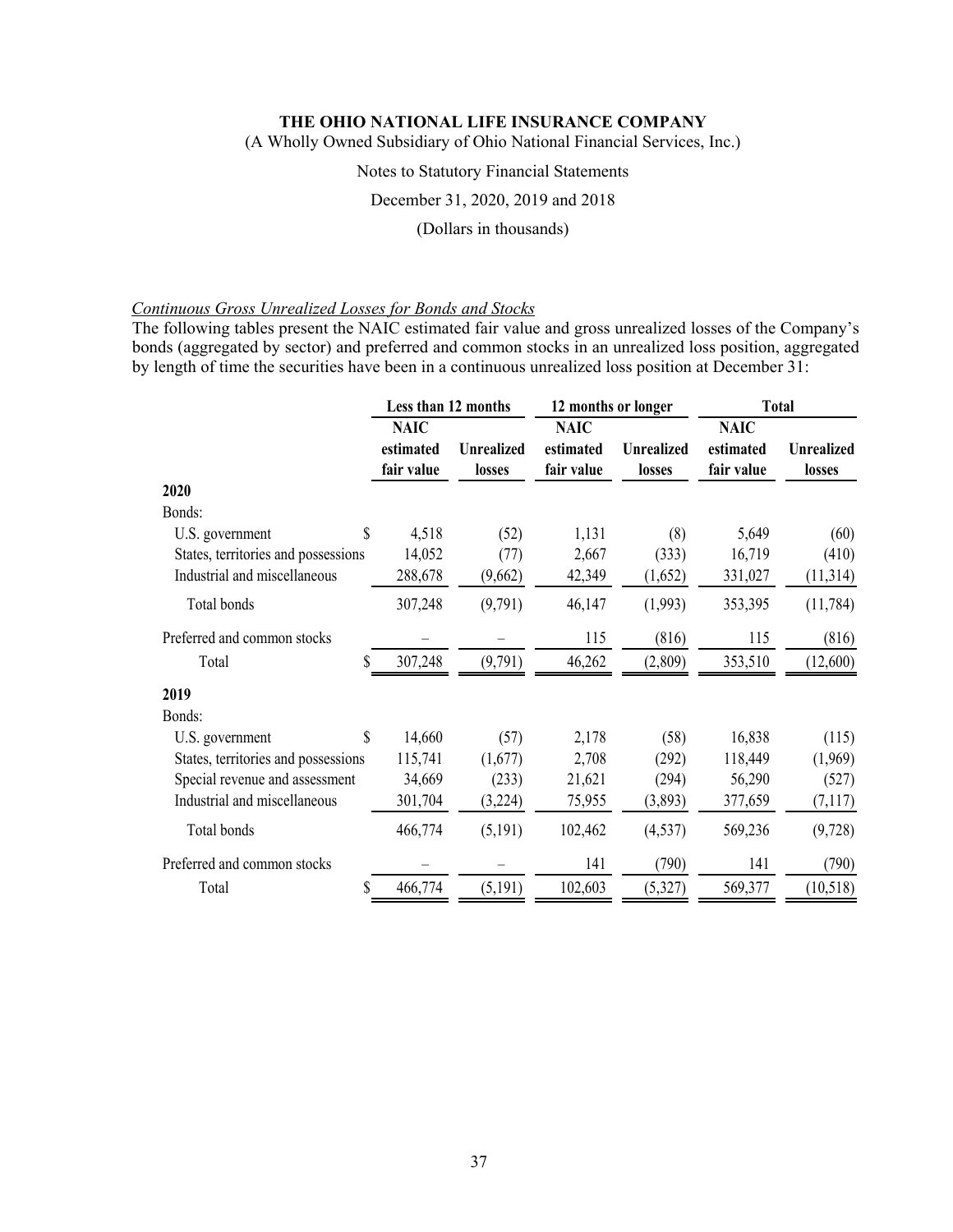(A Wholly Owned Subsidiary of Ohio National Financial Services, Inc.)

Notes to Statutory Financial Statements

December 31, 2020, 2019 and 2018

(Dollars in thousands)

The tables below summarize the bonds by sector in an unrealized loss position for less than and greater than twelve months as of December 31:

|                                     |    | Less than | 12 months |           |
|-------------------------------------|----|-----------|-----------|-----------|
|                                     |    | 12 months | or longer | Total     |
| 2020                                |    |           |           |           |
| $99.9\% - 80\%$                     |    |           |           |           |
| U.S. government                     | \$ | (52)      | (8)       | (60)      |
| States, territories and possessions |    | (77)      | (333)     | (410)     |
| Industrial and miscellaneous        |    | (9,662)   | (1,652)   | (11, 314) |
| Total                               |    | (9,791)   | (1,993)   | (11, 784) |
| 2019                                |    |           |           |           |
| $99.9\% - 80\%$                     |    |           |           |           |
| U.S. government                     | S  | (57)      | (58)      | (115)     |
| States, territories and possessions |    | (1,677)   | (292)     | (1,969)   |
| Special revenue and assessment      |    | (233)     | (294)     | (527)     |
| Industrial and miscellaneous        |    | (3,224)   | (2,352)   | (5,576)   |
| Below $80\%$ :                      |    |           |           |           |
| Industrial and miscellaneous        |    |           | (1, 541)  | (1, 541)  |
| Total                               | S  | (5,191)   | (4, 537)  | (9,728)   |

# *Evaluation of Other-Than-Temporarily Impaired Investments*

Management regularly reviews its bond and stock portfolios to evaluate the necessity of recording impairment losses for other-than-temporary declines in fair value of investments.

An analysis is prepared which focuses on the issuer's ability to service its debts and the length of time and extent the bond has been valued below cost. This review process includes an assessment of the credit quality or an assessment of the future cash flows of the identified investment in the portfolio.

For any securities identified in the review of the portfolio, the Company considers additional relevant facts and circumstances in evaluating whether the security is other-than-temporarily impaired ("OTTI"). Relevant facts and circumstances that may be considered include:

- comparison of current estimated fair value of the security to cost;
- length of time the estimated fair value has been below cost;
- financial position of the issuer, including the current and future impact of any specific events, including changes in management;
- analysis of issuer's key financial ratios based upon the issuer's financial statements;
- any items specifically pledged to support the credit along with any other security interests or collateral;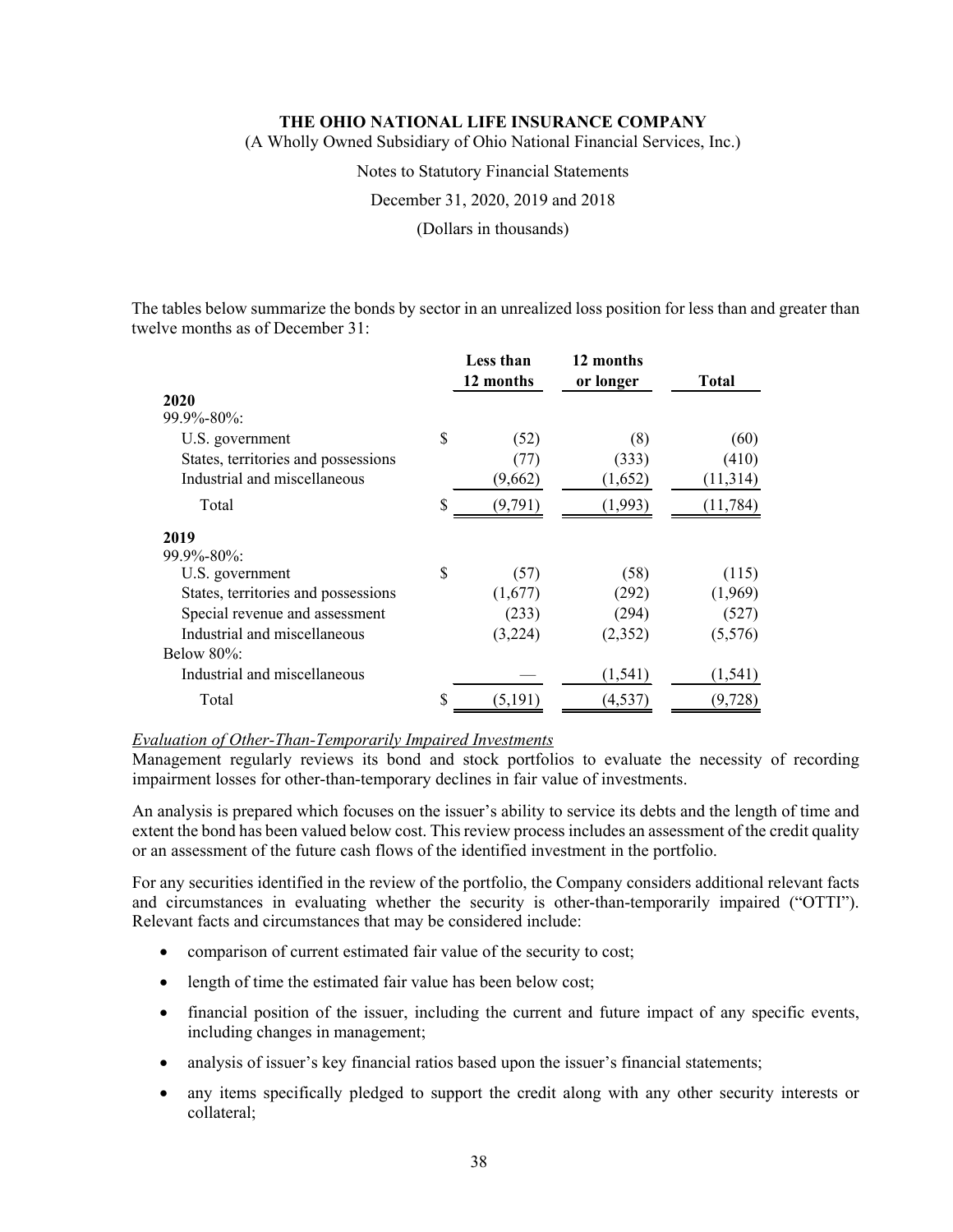(A Wholly Owned Subsidiary of Ohio National Financial Services, Inc.)

Notes to Statutory Financial Statements

December 31, 2020, 2019 and 2018

(Dollars in thousands)

- the Company's intent to sell the security or if it is more likely than not that it will be required to sell the security before it can recover the amortized cost or, for equity investments, the forecasted recovery of estimated fair value in a reasonable period of time;
- overall business climate including litigation and government actions;
- rating agency downgrades;
- analysis of late payments, revenue forecasts and cash flow projections for use as indicators of credit issues; and
- other circumstances particular to an individual security.

In addition to the above, for certain securitized financial assets with contractual cash flows, including loanbacked and structured securities, the Company periodically evaluates the securities using the currently estimated cash flows, including new prepayment assumptions using the retrospective adjustment methodology. If the evaluation based on currently estimated cash flows results in discounted estimated future cash flows less than the book value, an OTTI is considered to have occurred. If the Company has the ability to hold and no intent to sell the security, the impairment amount recognized as a realized loss would be the difference between the amortized cost and the discounted cash flows.

For bonds that are OTTI and securities where the Company intends to sell or does not have the ability to hold the security, the realized loss would equal the difference between the amortized cost and its fair value at the statutory statements of admitted assets, liabilities, and capital and surplus date.

For industrial and miscellaneous securities, the Company evaluates the financial performance of the issuer, based upon credit performance and investment ratings, and expects to recover the entire amortized cost of each security.

As of December 31, 2020, investments in loan-backed and structured securities, for which an OTTI has not been recognized in earnings and which were in an unrealized loss position, had a fair value of \$176,258. Loan-backed and structured securities in an unrealized loss position for less than 12 months had a fair value of \$144,231 and unrealized losses of \$4,158. Loan-backed and structured securities in an unrealized loss position for greater than 12 months had a fair value of \$32,027 and unrealized losses of \$1,007. These loanbacked and structured securities were primarily categorized as industrial and miscellaneous.

#### *Current Year Evaluation*

The Company has concluded that securities in an unrealized loss position as of December 31, 2020 and 2019 reflect temporary fluctuations in economic factors that are not indicative of OTTI due to the Company's ability and intent to hold these investments until recovery of estimated fair value or amortized cost and for equity investments, anticipate a forecasted recovery in a reasonable period of time.

Total unrealized losses increased from December 31, 2019 to December 31, 2020 due to wider credit spreads on certain bond holdings in the energy and airline industries that were negatively affected by the recession caused by the COVID-19 crisis. No write-downs were deemed necessary for these securities as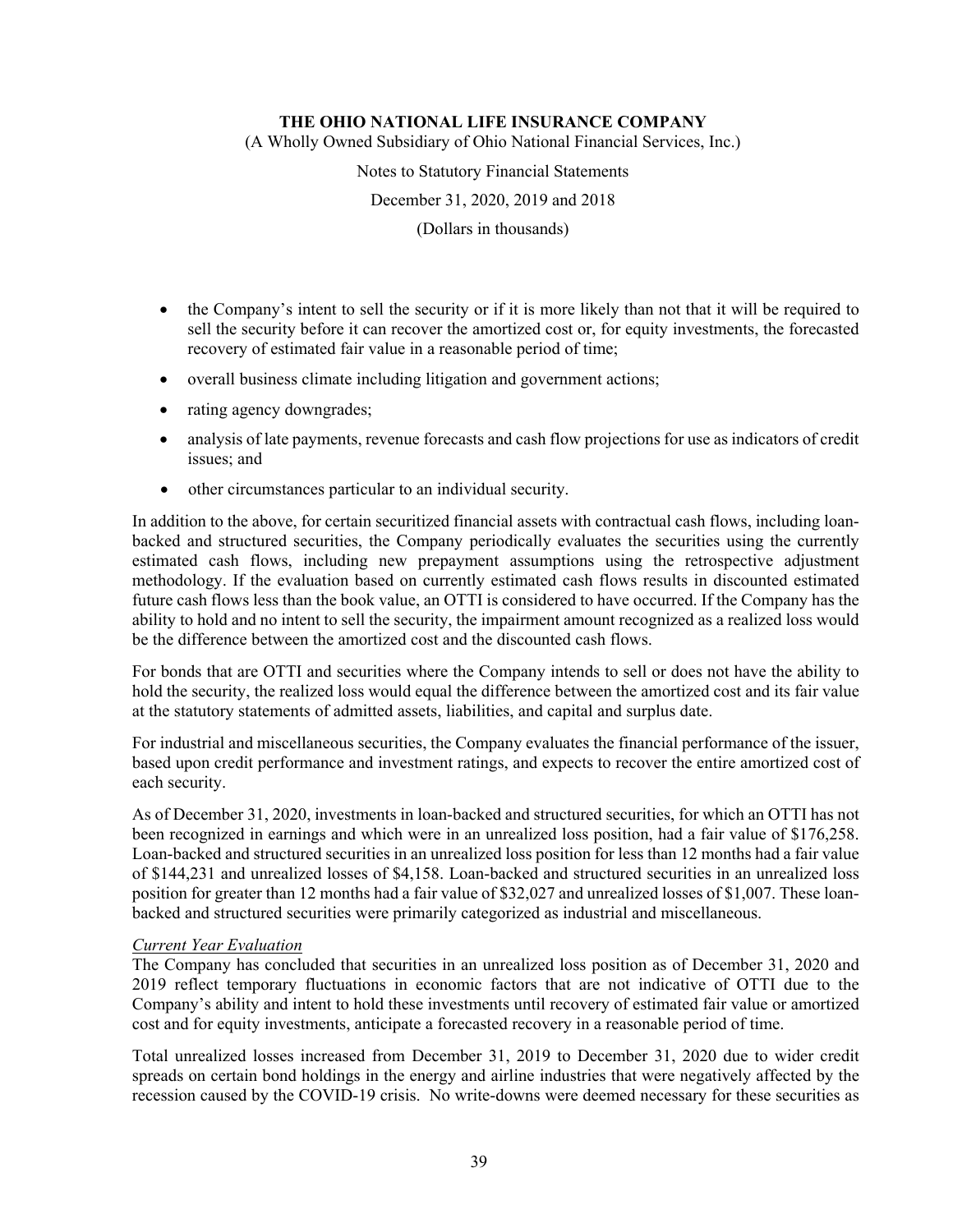(A Wholly Owned Subsidiary of Ohio National Financial Services, Inc.)

Notes to Statutory Financial Statements

December 31, 2020, 2019 and 2018

(Dollars in thousands)

prices are expected to increase as the economy continues its recovery. Accordingly no write-downs were deemed necessary for the securities reflected in the tables above.

#### *Mortgage Loans*

Mortgage loans consist of commercial mortgage loans originated in the United States. Mortgage loans are collateralized by the underlying properties. Collateral on mortgage loans must meet or exceed 125% of the loan at the time the loan is made. The carrying amounts of the commercial mortgage loan portfolio as of December 31, 2020 and 2019 were \$970,773 and \$930,632, respectively.

The minimum and maximum gross lending rates for commercial mortgage loans for the years ended December 31 were:

|         | 2020    | 2019    |  |
|---------|---------|---------|--|
| Minimum | $3.0\%$ | 3.8%    |  |
| Maximum | $4.1\%$ | $5.1\%$ |  |

#### *Concentration of Credit Risk*

The Company diversifies its mortgage loan portfolio by both geographic region and property type to reduce concentration risk. The Company's portfolio is collateralized by properties located in the United States. Total loans in any state did not exceed 15.5% of the total portfolio as of December 31, 2020 or 2019.

The states that exceed 10% of the total loan portfolio were as follows as of December 31:

|            |    | 2020    | 2019    |
|------------|----|---------|---------|
| Texas      | S. | 150,068 | 113,405 |
| Ohio       |    | 123,837 | 137,753 |
| California |    | 120,926 | 117,533 |

#### *Portfolio Analysis*

The Company performs an annual performance review of the commercial mortgage loan portfolio and assigns a rating based on the property's loan-to-value ("LTV"), age, mortgage debt service coverage ("DSC") and occupancy. This analysis helps identify loans that may experience difficulty. If a loan is not paying in accordance with contractual terms, it is placed on a watch list and monitored through inspections and contact with the property's local representative. In addition, as part of portfolio monitoring, the Company physically inspected nearly 100% of the properties in the portfolio. The LTV and DSC ratios are applied consistently across the entire commercial mortgage loan portfolio.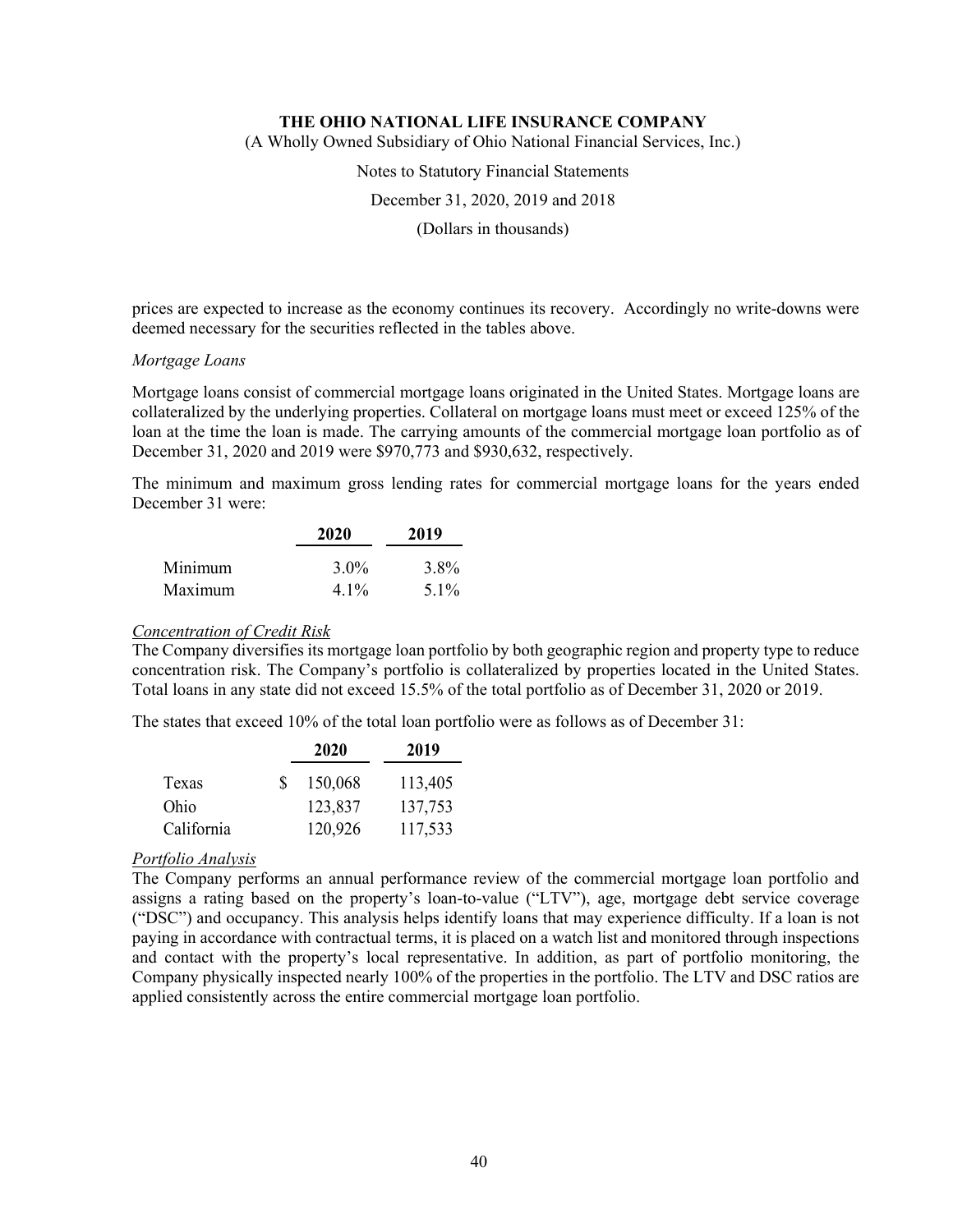(A Wholly Owned Subsidiary of Ohio National Financial Services, Inc.)

Notes to Statutory Financial Statements

December 31, 2020, 2019 and 2018

(Dollars in thousands)

The following table summarizes the commercial mortgage loan portfolio, net of allowance, LTV ratios and DSC ratios using available data as of December 31. The ratios are updated as information becomes available.

|                 |     |                     |           |           | <b>DSC</b> |           |           |              |
|-----------------|-----|---------------------|-----------|-----------|------------|-----------|-----------|--------------|
|                 |     | <b>Greater than</b> | $1.8x$ to | $1.5x$ to | $1.2x$ to  | $1.0x$ to | Less than |              |
| <b>LTV</b>      |     | 2.0x                | 2.0x      | 1.8x      | 1.5x       | 1.2x      | 1.0x      | <b>Total</b> |
| 2020            |     |                     |           |           |            |           |           |              |
| $0\% - 50\%$    | \$  | 187,912             | 89,963    | 95,291    | 97,236     | 49,608    | 8,331     | 528,341      |
| $50\% - 60\%$   |     | 26,252              | 11,054    | 47,070    | 42,467     | 26,283    |           | 153,126      |
| $60\% - 70\%$   |     | 3,095               |           | 55,571    | 68,645     | 16,676    |           | 143,987      |
| $70\% - 80\%$   |     |                     |           |           | 56,158     | 11,959    | 5,461     | 73,578       |
| 80% and greater |     |                     |           | 5,343     | 33,939     | 25,665    | 6,794     | 71,741       |
| Total           | \$. | 217,259             | 101,017   | 203,275   | 298,445    | 130,191   | 20,586    | 970,773      |
| 2019            |     |                     |           |           |            |           |           |              |
| $0\% - 50\%$    | \$  | 188,656             | 47,845    | 103,410   | 98,764     | 43,610    | 4,064     | 486,349      |
| $50\% - 60\%$   |     | 30,622              | 11,576    | 69,841    | 60,525     | 33,348    | 843       | 206,755      |
| $60\% - 70\%$   |     |                     |           | 20,387    | 106,108    | 10,340    | 3,002     | 139,837      |
| $70\% - 80\%$   |     |                     |           | 3,899     | 21,224     | 23,648    | 4,078     | 52,849       |
| 80% and greater |     |                     |           |           | 4,922      | 15,458    | 24,462    | 44,842       |
| Total           | \$  | 219,278             | 59,421    | 197,537   | 291,543    | 126,404   | 36,449    | 930,632      |

LTV and DSC ratios are measures frequently used in commercial real estate to determine the quality of a mortgage loan. The LTV ratio is a comparison between the current loan balance and the value assigned to the property and is expressed as a percentage. If the LTV is greater than 100%, this would indicate that the loan amount exceeds the value of the property. It is preferred that the LTV be less than 100%. The Company's corporate policy directs that the LTV on new mortgages not exceed 75% for standard mortgages. The maximum percentage of any one loan to the value of security at the time of the loan, exclusive of insured or guaranteed or purchase money mortgages, was 75% in 2020 and 2019.

The DSC ratio compares the property's net operating income to its mortgage debt service payments. If the debt service coverage ratio is less than 1.0x, this would indicate that the property is not generating enough income after expenses to cover the mortgage payment. Therefore, a higher debt service coverage ratio could indicate a better quality loan.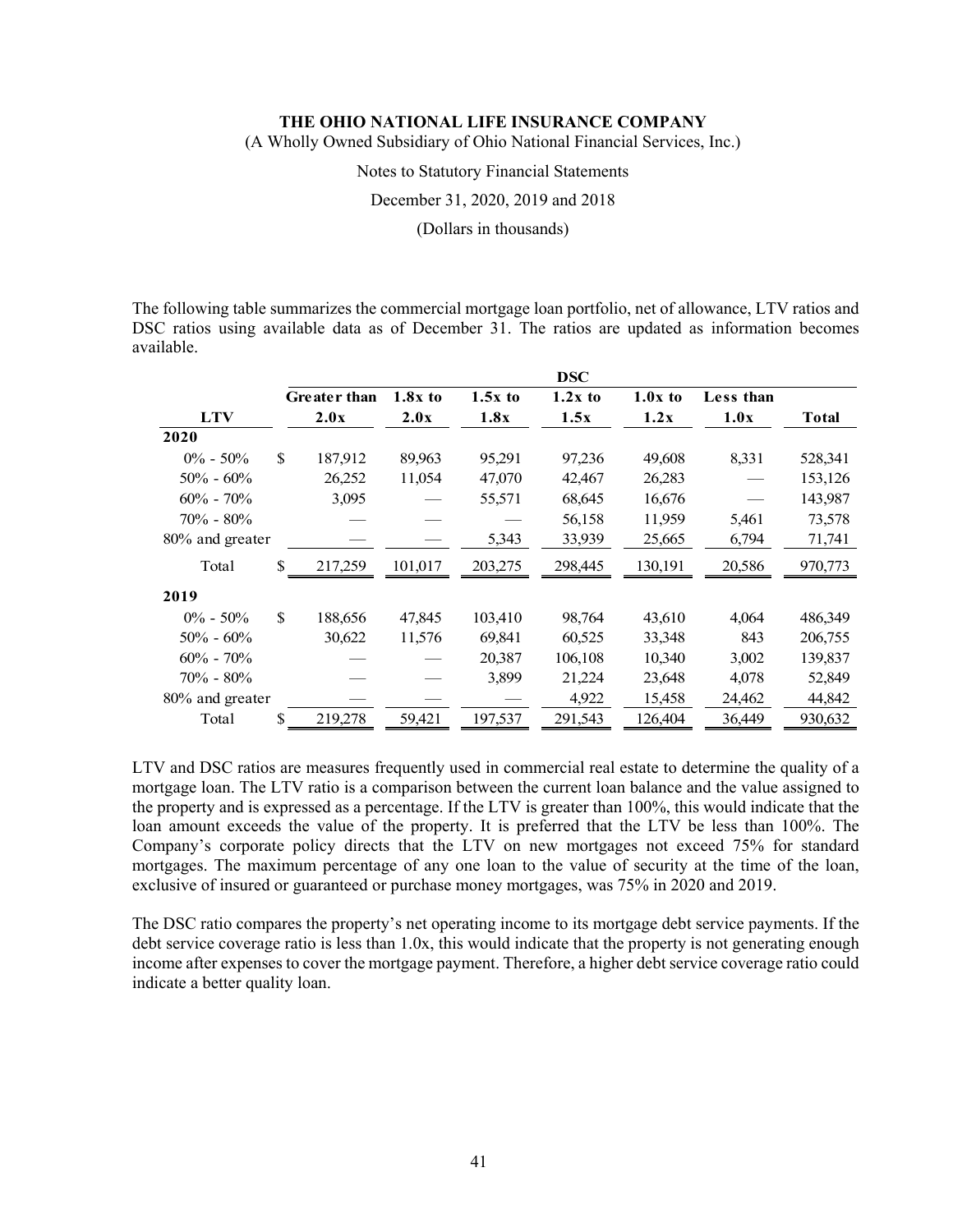(A Wholly Owned Subsidiary of Ohio National Financial Services, Inc.)

# Notes to Statutory Financial Statements

#### December 31, 2020, 2019 and 2018

#### (Dollars in thousands)

# *Mortgage Loan Aging*

The table below depicts the commercial mortgage loan portfolio exposure of the remaining balances (which equal the Company's recorded investment), by type, as of December 31:

|      |   |                        |                          | 90 days             |                   |         |         | Recorded<br>investment  |
|------|---|------------------------|--------------------------|---------------------|-------------------|---------|---------|-------------------------|
|      |   | 30-59 days<br>past due | $60-89$ days<br>past due | or more<br>past due | Total<br>past due | Current | Total   | 90 days and<br>accruing |
| 2020 | S |                        |                          |                     |                   | 970,773 | 970,773 |                         |
| 2019 | S |                        |                          |                     |                   | 930,632 | 930,632 |                         |

#### *Performance, Impairment and Foreclosures*

The Company had no mortgage loans in the process of foreclosure at December 31, 2020 or 2019. There were no mortgage loan write-downs in 2020, 2019 or 2018. The Company did not have an allowance for credit losses at December 31, 2020 or 2019.

Commercial mortgage loans in foreclosure and mortgage loans considered to be impaired as of the statutory statements of admitted assets, liabilities, and capital and surplus date are placed on a nonaccrual status if the payments are not current. Interest received on nonaccrual status mortgage loans is included in net investment income in the period received.

The Company had no mortgage loans on nonaccrual status as of December 31, 2020 or 2019.

The Company did not have any significant troubled debt restructurings of mortgage loans during 2020, 2019 or 2018.

The Company had no recorded investments in, or unpaid principal balance of, impaired commercial loans at December 31, 2020 or 2019.

No mortgages were sold to ONFS in 2020, 2019 or 2018.

The Company has a mortgage loan receivable from ONFS of \$21,675 and \$22,482 as of December 31, 2020 and 2019, respectively.

The Company has other financing receivables with contractual maturities of one year or less such as reinsurance recoverables and premiums receivables. The Company does not record a valuation allowance for these items since the Company has not had any significant collection issues related to these types of receivables. The Company writes off the receivable if it is deemed to be uncollectible.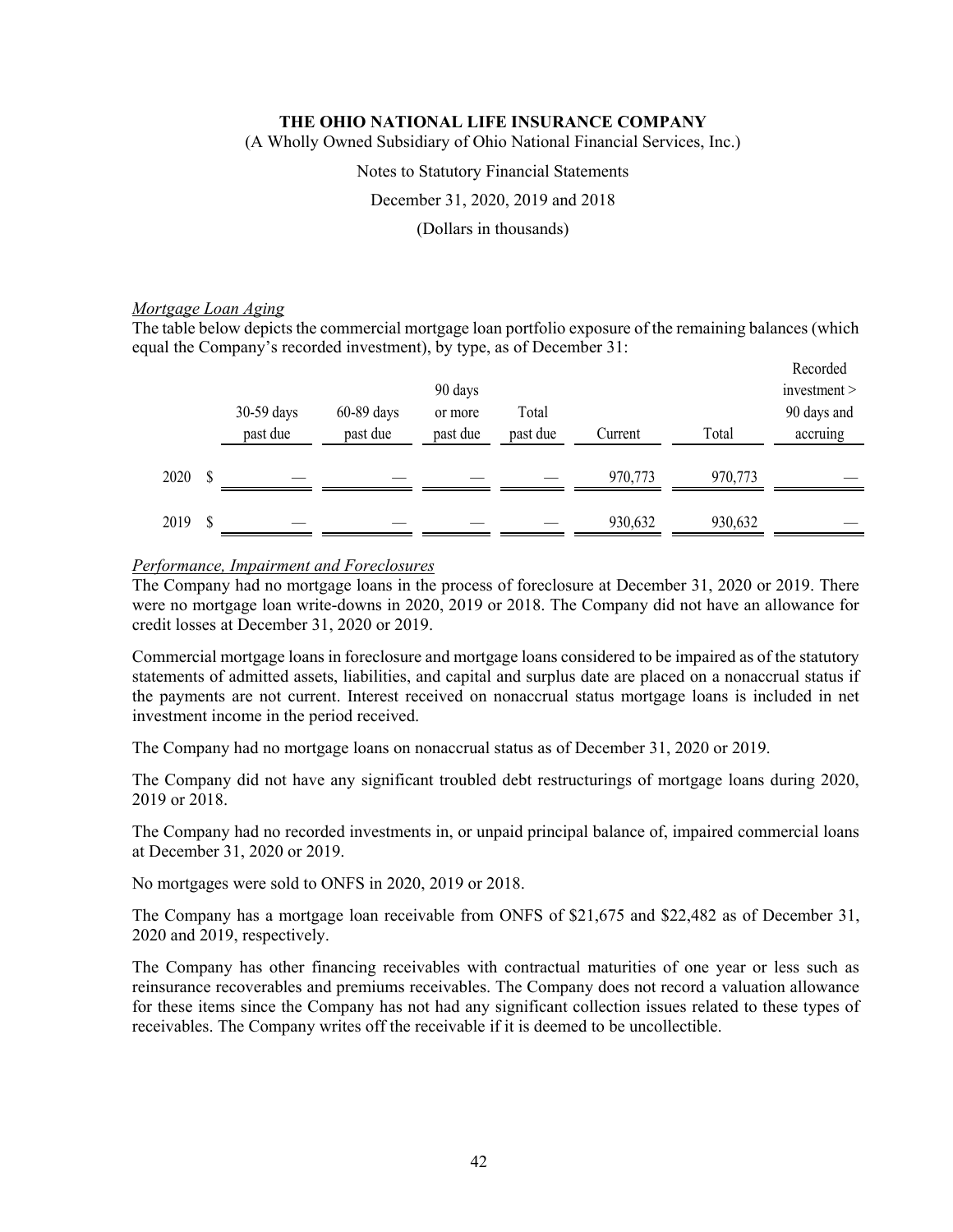(A Wholly Owned Subsidiary of Ohio National Financial Services, Inc.)

Notes to Statutory Financial Statements

December 31, 2020, 2019 and 2018

(Dollars in thousands)

#### *Securities Lending*

As of December 31, 2020 and 2019, the Company received \$281,976 and \$172,498, respectively, of cash collateral on securities lending. The cash collateral is invested in short-term investments, which are recorded in securities lending reinvested collateral assets in the statutory statements of admitted assets, liabilities, and capital and surplus with a corresponding liability of payable for securities lending to account for the Company's obligation to return the collateral. The Company had not received any non-cash collateral on securities lending as of December 31, 2020 and 2019. The estimated fair value of loaned securities was \$276,706 and \$168,640 as of December 31, 2020 and 2019, respectively.

#### *Insurer Self-Certified Securities*

The following represents securities for which the Company does not have all the information required for the NAIC to provide an NAIC designation, but for which the Company is receiving timely payments of principal and interest. These securities are referred to as "5GI Securities."

|       | <b>Number of 5GI Securities</b> |      | <b>Aggregate BACV</b> |      | <b>Aggregate Fair Value</b> |      |
|-------|---------------------------------|------|-----------------------|------|-----------------------------|------|
|       | 2020                            | 2019 | 2020                  | 2019 | 2020                        | 2019 |
| Bonds |                                 |      | .429                  | .848 | .433                        |      |

#### *Net Realized Capital Gains (Losses) and Change in Unrealized Capital Gains (Losses)*

The following is a summary of realized capital gains (losses) and the change in unrealized capital gains (losses), including realized losses for OTTI of investments, for the years ended December 31:

|                                  | <b>Realized</b><br>gains (losses) | Change in<br>unrealized<br>gains (losses) | <b>Total</b><br>investment<br>gains (losses) |
|----------------------------------|-----------------------------------|-------------------------------------------|----------------------------------------------|
| 2020                             |                                   |                                           |                                              |
| <b>Bonds</b>                     | \$<br>(6, 442)                    | 10                                        | (6, 432)                                     |
| Common stocks                    |                                   | (22,140)                                  | (22, 140)                                    |
| Real estate                      | 16                                |                                           | 16                                           |
| Derivative instruments           | 80,652                            | (24,079)                                  | 56,573                                       |
| Other                            | (383)                             | 1,582                                     | 1,199                                        |
| Total                            | 73,843                            | (44, 627)                                 | 29,216                                       |
| Less amount credited to interest |                                   |                                           |                                              |
| maintenance reserve              | 3,519                             |                                           | 3,519                                        |
| Net (losses) gains before tax    | 70,324                            | (44, 627)                                 | 25,697                                       |
| Taxes on investment losses/gains | 2,031                             | 6,345                                     | 8,376                                        |
| Admitted deferred tax asset      |                                   | (6,345)                                   | (6,345)                                      |
| Net (losses) gains after tax     | \$<br>72,355                      | (44, 627)                                 | 27,728                                       |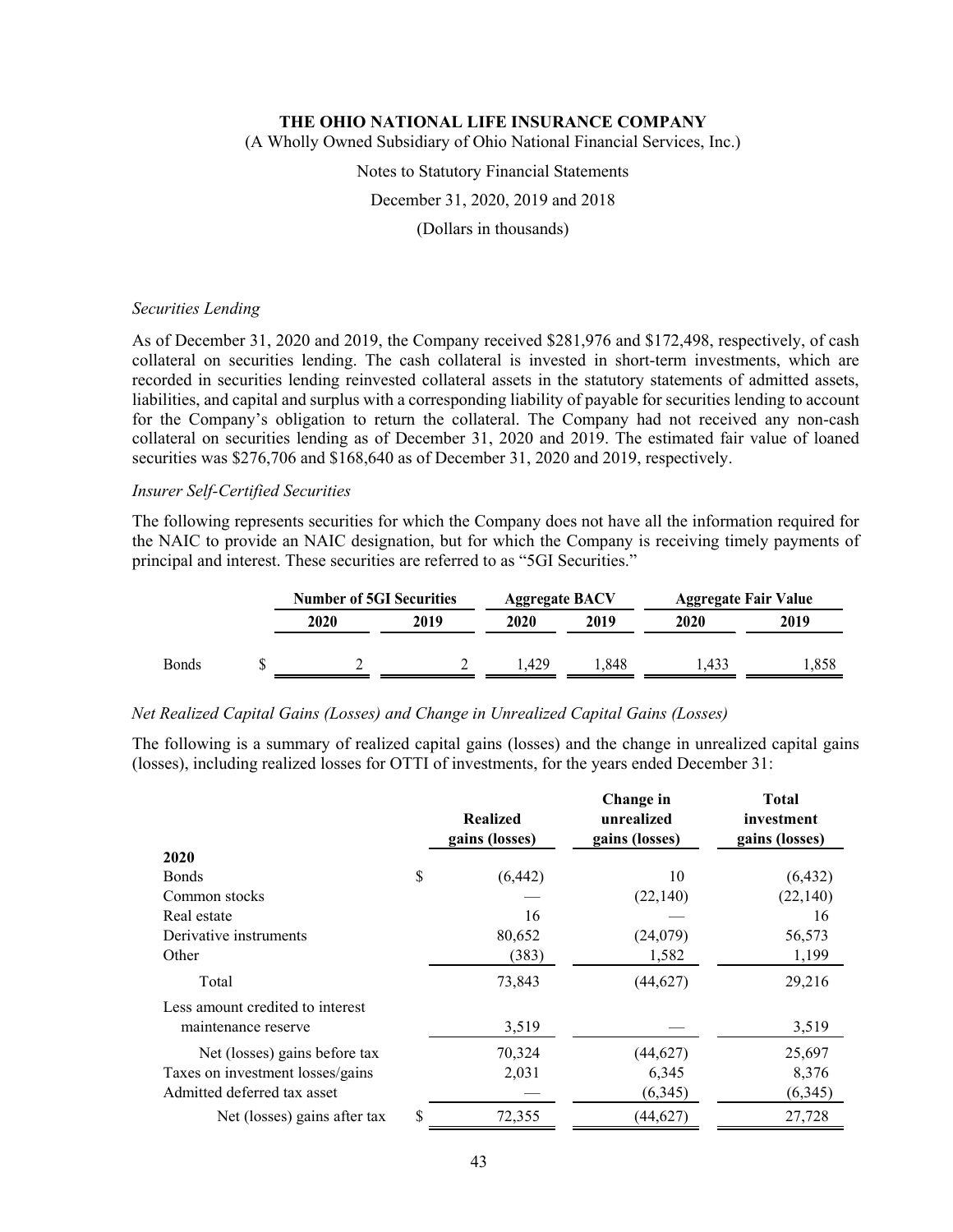(A Wholly Owned Subsidiary of Ohio National Financial Services, Inc.)

# Notes to Statutory Financial Statements

## December 31, 2020, 2019 and 2018

#### (Dollars in thousands)

|                                                                      | <b>Realized</b><br>gains (losses) | Change in<br>unrealized<br>gains (losses) | <b>Total</b><br>investment<br>gains (losses) |
|----------------------------------------------------------------------|-----------------------------------|-------------------------------------------|----------------------------------------------|
| 2019                                                                 |                                   |                                           |                                              |
| Bonds <sup>1</sup>                                                   | \$<br>129,862                     | (3)                                       | 129,859                                      |
| Common stocks                                                        | 1,244                             | (29,687)                                  | (28, 443)                                    |
| Derivative instruments                                               | (5,333)                           | 36,651                                    | 31,318                                       |
| Other                                                                | (202)                             | 34,475                                    | 34,273                                       |
| Total                                                                | 125,571                           | 41,436                                    | 167,007                                      |
| Less amount credited to interest<br>maintenance reserve <sup>2</sup> | 132,388                           |                                           | 132,388                                      |
| Net (losses) gains before tax                                        | (6,817)                           | 41,436                                    | 34,619                                       |
| Taxes on investment losses/gains                                     | 1,882                             | (9, 428)                                  | (7, 546)                                     |
| Admitted deferred tax asset                                          |                                   | 9,428                                     | 9,428                                        |
| Net (losses) gains after tax                                         | \$<br>(4, 935)                    | 41,436                                    | 36,501                                       |

 $1$  Included in this amount are impacts from the BOLI SPDA reinsurance treaty discussed in Note 13.

 $2^{2}$  Included in this amount are impacts from the BOLI SPDA reinsurance treaty discussed in Note 13.

\$109,964 became a component of the initial deferred gain for this reinsurance treaty.

|                                  | <b>Realized</b><br>gains (losses) | Change in<br>unrealized<br>gains (losses) | <b>Total</b><br>investment<br>gains (losses) |
|----------------------------------|-----------------------------------|-------------------------------------------|----------------------------------------------|
| 2018                             |                                   |                                           |                                              |
| <b>Bonds</b>                     | \$<br>1,531                       | (2,778)                                   | (1,247)                                      |
| Common stocks                    | 691                               | 2,223                                     | 2,914                                        |
| Derivative instruments           | (27, 485)                         | 5,376                                     | (22,109)                                     |
| Other                            | (641)                             | (555)                                     | (1,196)                                      |
| Total                            | (25,904)                          | 4,266                                     | (21, 638)                                    |
| Less amount credited to interest |                                   |                                           |                                              |
| maintenance reserve              | 1,218                             |                                           | 1,218                                        |
| Net (losses) gains before tax    | (27, 122)                         | 4,266                                     | (22, 856)                                    |
| Taxes on investment losses/gains | (654)                             | (2,643)                                   | (3,297)                                      |
| Admitted deferred tax asset      |                                   | 2,643                                     | 2,643                                        |
| Net (losses) gains after tax     | \$<br>(27, 776)                   | 4,266                                     | (23,510)                                     |

Realized capital gains and losses, net of tax, for all types of bonds that result from changes in the overall level of interest rates are credited or charged to the IMR, and these capital gains or losses are amortized into income over the remaining period of time based on the original maturity date of the bond sold.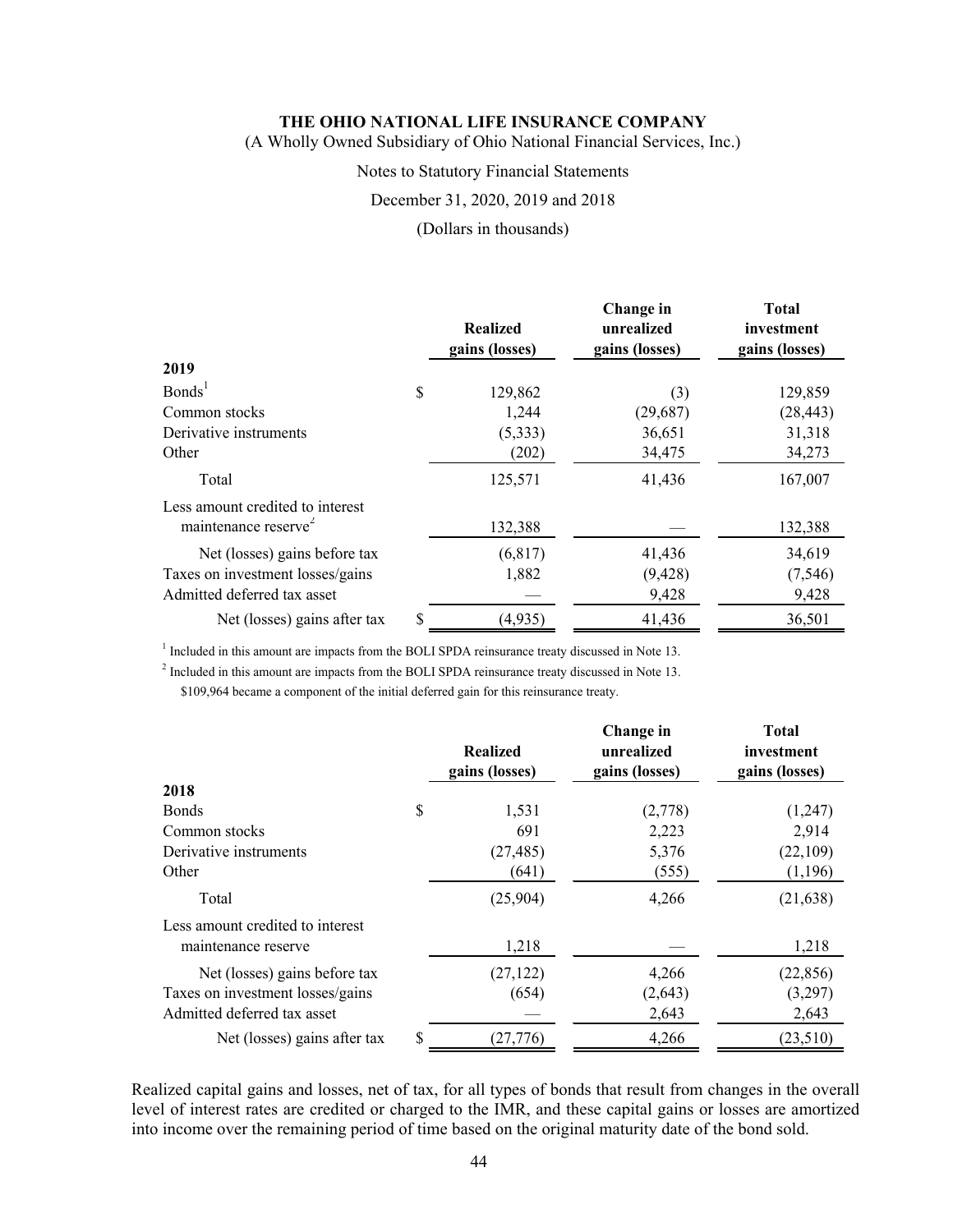(A Wholly Owned Subsidiary of Ohio National Financial Services, Inc.)

Notes to Statutory Financial Statements

December 31, 2020, 2019 and 2018

(Dollars in thousands)

Realized capital losses on investments, as shown in the tables above, include write-downs for OTTI of \$7,336, \$2,810 and \$1,552 for the years ended December 31, 2020, 2019 and 2018, respectively. As of December 31, 2020, securities with a carrying value of \$31,513 which had a cumulative write-down of \$10,957 due to OTTI, remained in the Company's investment portfolio.

Included in the write-downs for OTTI are write-downs for OTTI on loan-backed and structured securities of \$633, \$192 and \$1,552 for 2020, 2019 and 2018, respectively. The table below lists each security that recognized OTTI impairment in 2020 due to the fact that the present value of the cash flows expected to be collected was less than the amortized cost basis of the securities:

|              | <b>Book/Adjusted</b><br><b>Carrying Value</b><br><b>Amortized Cost</b><br><b>Before Current</b> | Projected         | Recognized<br><b>OTTI</b> in<br>Current | Amortized<br><b>Cost After</b> | Fair  | Date of<br><b>Financial</b><br><b>Statement</b><br>When |
|--------------|-------------------------------------------------------------------------------------------------|-------------------|-----------------------------------------|--------------------------------|-------|---------------------------------------------------------|
| <b>CUSIP</b> | Period OTTI                                                                                     | <b>Cash Flows</b> | Period                                  | <b>OTTI</b>                    | Value | <b>Reported</b>                                         |
| 12489WGE8 \$ | 793                                                                                             | 585               | 208                                     | 585                            | 776   | 3/31/2020                                               |
| 759950CU0    | 3,890                                                                                           | 3,709             | 181                                     | 3,709                          | 3,877 | 3/31/2020                                               |
| 92922FJJ8    | 361                                                                                             | 208               | 154                                     | 208                            | 347   | 3/31/2020                                               |
| 12699GC82    | 756                                                                                             | 666               | 90                                      | 666                            | 730   | 6/30/2020                                               |
| \$<br>Total  | 5,800                                                                                           | 5,168             | 633                                     | 5,168                          | 5,730 |                                                         |

#### *Sales of Bonds*

Proceeds from sales of investments in bonds, excluding calls, during 2020, 2019 and 2018 were \$736,779, \$954,114 and \$662,441, respectively. Gross gains of \$6,238, \$139,017 and \$4,970 and gross losses of \$5,130, \$6,218 and \$2,564 were realized on those transactions in 2020, 2019 and 2018, respectively.

#### **(7) Derivative Financial Instruments**

The Company enters into derivative contracts to economically hedge guarantees on riders for certain insurance contracts. Although these contracts do not qualify for hedge accounting or have not been designated in hedging relationships by the Company, they provide the Company with an economic hedge, which is used as part of its overall risk management strategy. The Company enters into equity futures, currency futures, equity index put options, equity index call options, equity swaps and interest rate swaptions to economically hedge liabilities embedded in certain variable annuity products, such as the GMAB, GMWB, GMIB and GLWB, and in fixed indexed annuity products.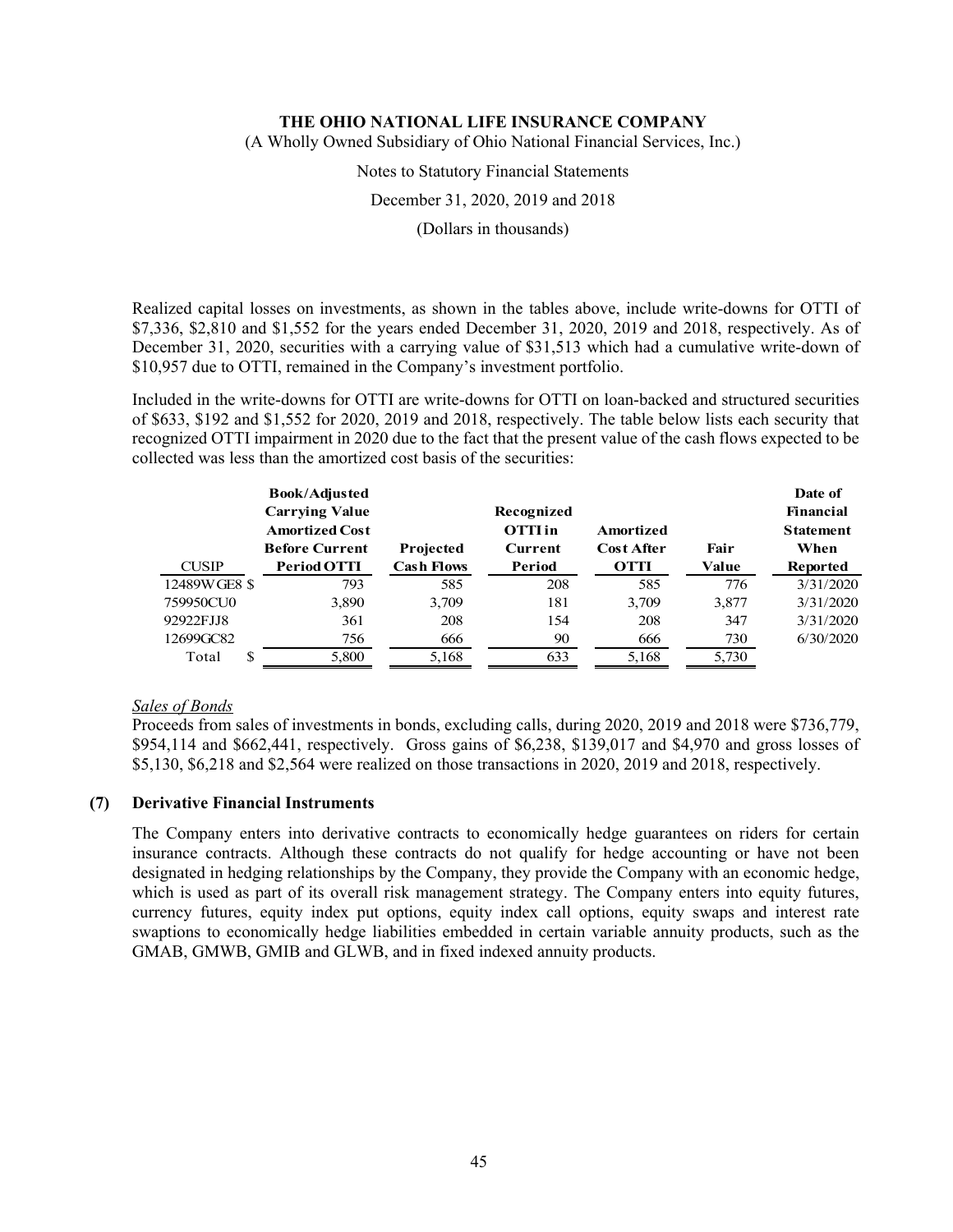(A Wholly Owned Subsidiary of Ohio National Financial Services, Inc.)

Notes to Statutory Financial Statements

December 31, 2020, 2019 and 2018

(Dollars in thousands)

The following tables summarize the carrying value and notional amounts of the Company's derivative financial instruments as of December 31:

|                           |                    | <b>Assets</b>             | <b>Liabilities</b>  |                           |  |  |
|---------------------------|--------------------|---------------------------|---------------------|---------------------------|--|--|
|                           | Carrying<br>value* | <b>Notional</b><br>amount | Carrying<br>value** | <b>Notional</b><br>amount |  |  |
| 2020                      |                    |                           |                     |                           |  |  |
| \$<br>Currency futures    |                    |                           | 3,866               | 262,631                   |  |  |
| Equity puts               | 40,813             | 1,901,467                 | 33,416              | 578,983                   |  |  |
| Equity index call options | 47,729             | 1,777,225                 |                     |                           |  |  |
| Currency swap             | 440                | 9,038                     |                     |                           |  |  |
| Swaption                  | 26,506             | 3,600,000                 |                     |                           |  |  |
| Total                     | \$<br>115,488      | 7,287,730                 | 37,282              | 841,614                   |  |  |
| 2019                      |                    |                           |                     |                           |  |  |
| \$<br>Currency futures    | 98                 | 53,739                    | 2,143               | 215,305                   |  |  |
| Equity puts               | 9                  | 5,312                     | 56,756              | 1,587,313                 |  |  |
| Equity index call options | 50,225             | 1,827,082                 |                     |                           |  |  |
| Equity swap               |                    |                           |                     |                           |  |  |
| Currency swap             | 1,177              | 9,038                     |                     |                           |  |  |
| Swaption                  | 60,212             | 2,600,000                 |                     |                           |  |  |
| Total<br>S                | 111,721            | 4,495,171                 | 58,899              | 1,802,618                 |  |  |

\* Included in derivatives

\*\* Included in other liabilities

#### *Credit Risk*

The Company may be exposed to credit-related losses in the event of nonperformance by counterparties to derivative financial instruments.

Because exchange traded futures are affected through regulated exchanges, and positions are marked to market on a daily basis, the Company has minimal exposure to credit-related losses in the event of nonperformance by counterparties to such derivative instruments. The Company manages its credit risk related to over-the-counter derivatives by only entering into transactions with creditworthy counterparties with long-standing performance records.

See note 13 for additional details related to credit risks associated with reinsurance agreements.

For equity futures and currency futures, cash or an acceptable security is posted to the margin account whenever the Company has open derivatives positions to meet the initial margin maintenance requirement. Additional cash or securities are posted to the account if the margin balance is less than the maintenance margin requirement due to market movements. Conversely, the Company can request funds back if the Company has a margin surplus greater than the maintenance requirement.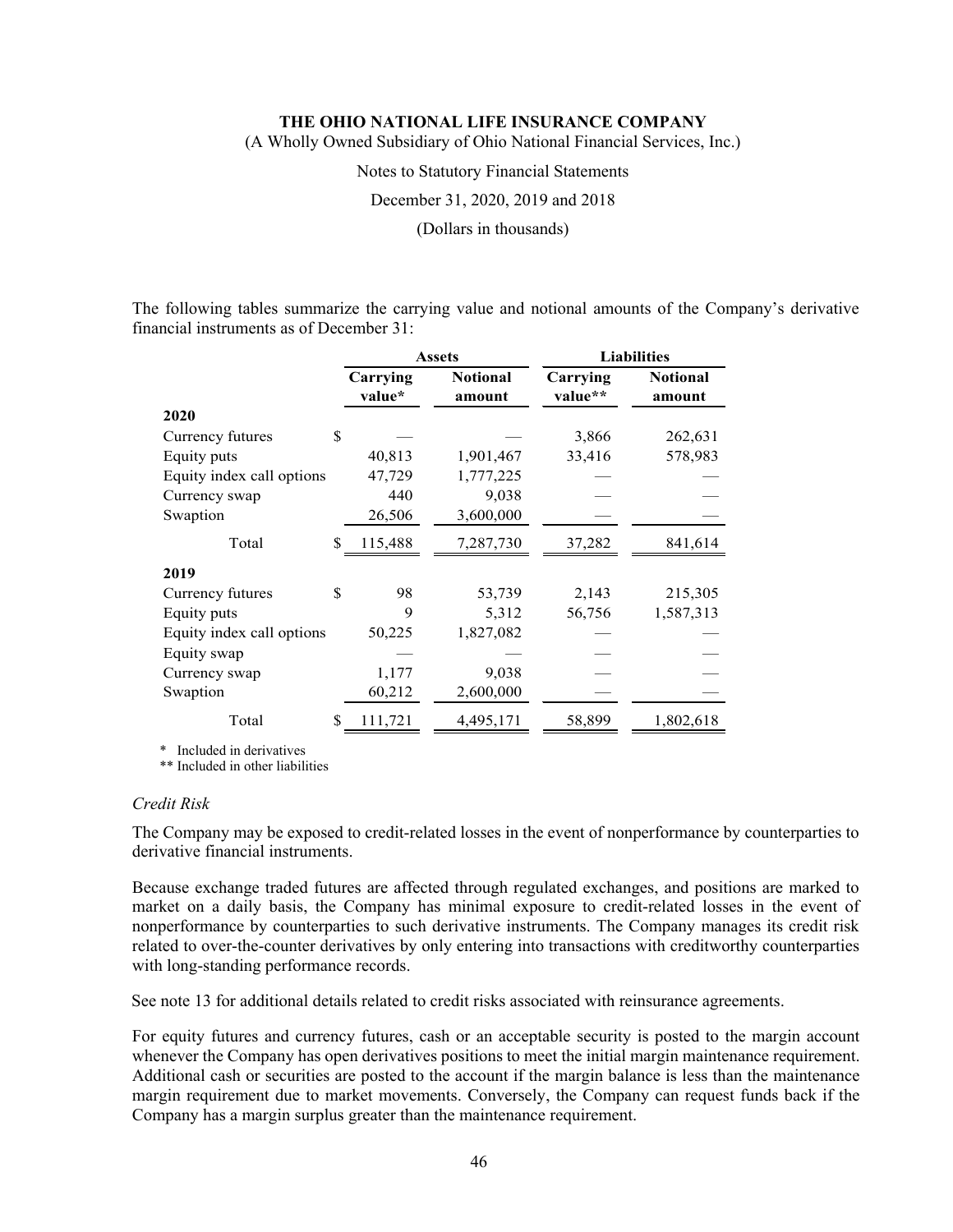(A Wholly Owned Subsidiary of Ohio National Financial Services, Inc.)

Notes to Statutory Financial Statements

December 31, 2020, 2019 and 2018

(Dollars in thousands)

# **(8) Deferred and Uncollected Life Insurance Premiums**

Deferred and uncollected life insurance premiums are included in premiums and other considerations deferred and uncollected in the Company's statutory statements of admitted assets, liabilities, and capital and surplus. The table below summarizes these deferred and uncollected life insurance premiums, gross and net of loading for the years ended December 31:

|                          |   | 2020    |                   | 2019    |                   |  |
|--------------------------|---|---------|-------------------|---------|-------------------|--|
|                          |   | Gross   | Net of<br>loading | Gross   | Net of<br>loading |  |
| Ordinary new business \$ |   | 10,891  | 1,506             | 15,503  | 2,831             |  |
| Ordinary renewal         |   | 125,388 | 95,753            | 114,399 | 87,462            |  |
| Total                    | S | 136,279 | 97,259            | 129,902 | 90,293            |  |

### **(9) Separate Accounts**

The Company utilizes separate accounts to record and account for assets and liabilities for particular lines of business and/or transactions. For the current reporting year, the Company reported assets and liabilities from variable individual annuities and variable group annuities.

In accordance with the State of Ohio procedures on approving items within the separate account, the separate account classification of the product is supported by the Ohio Statute 3907.15.

As of December 31, 2020 and 2019, the Company's separate account statement included legally insulated assets of \$18,793,793 and \$19,255,771, respectively. The assets legally insulated from the general account as of December 31, are attributed to the following:

|                               | 2020       | 2019       |
|-------------------------------|------------|------------|
| Variable individual annuities | 18,132,839 | 18,406,791 |
| Variable group annuities      | 622,728    | 815,371    |
| Variable immediate annuities  | 38,226     | 33,609     |
| Total                         | 18,793,793 | 19,255,771 |

At December 31, 2020 and 2019, there were no separate account securities lending arrangements.

In accordance with the products/transactions recorded within the separate account, some separate account liabilities are guaranteed by the general account. (In accordance with the guarantees provided, if the investment proceeds are insufficient to cover the rate of return guaranteed for the product, the policyholder proceeds will be remitted by the general account.)

As of December 31, 2020 and 2019, the general account of the Company had a maximum guarantee for separate account liabilities of \$1,333 and \$1,610, respectively.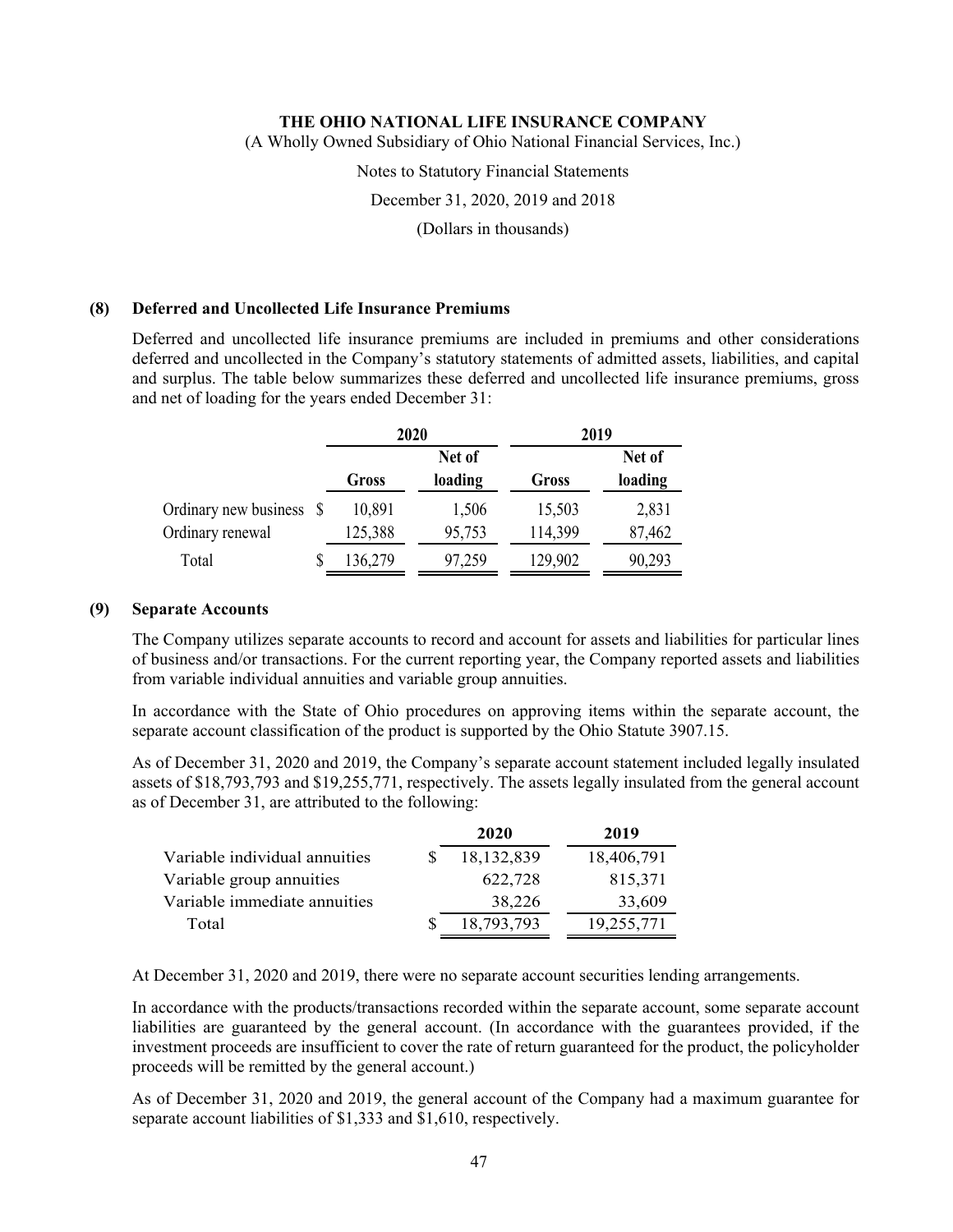(A Wholly Owned Subsidiary of Ohio National Financial Services, Inc.)

Notes to Statutory Financial Statements

December 31, 2020, 2019 and 2018

(Dollars in thousands)

To compensate the general account for the risk taken, the separate account has paid risk charges as follows for the past five years:

|      | Risk          |
|------|---------------|
|      | charges       |
| 2020 | \$<br>223,002 |
| 2019 | 230,543       |
| 2018 | 248,184       |
| 2017 | 244,227       |
| 2016 | 230,772       |

As of December 31, 2020, 2019 and 2018, the general account of the Company had paid \$115,542, \$102,471 and \$68,604, respectively, towards separate account guarantees.

The Company does not guarantee a return of the contract holders' separate account. Information regarding the nonguaranteed separate accounts of the Company is as follows as of and for the years ended December 31:

|                                                                                                                                                                                                                           | 2020    | 2019       | 2018       |         |
|---------------------------------------------------------------------------------------------------------------------------------------------------------------------------------------------------------------------------|---------|------------|------------|---------|
| S<br>Premiums, considerations or deposits at year end                                                                                                                                                                     | 147,147 |            | 155,907    | 712,604 |
|                                                                                                                                                                                                                           |         | 2020       | 2019       |         |
| Reserves at year end for accounts with assets at:                                                                                                                                                                         |         |            |            |         |
| Market value                                                                                                                                                                                                              | \$      | 18,505,534 | 18,976,270 |         |
| Amortized cost                                                                                                                                                                                                            |         | 178,264    | 156,425    |         |
| Total reserves                                                                                                                                                                                                            | \$      | 18,683,798 | 19,132,695 |         |
| By withdrawal characteristics:                                                                                                                                                                                            |         |            |            |         |
| Subject to discretionary withdrawal:                                                                                                                                                                                      |         |            |            |         |
| With market value adjustment                                                                                                                                                                                              | \$      |            |            |         |
| At book value without market value adjustment and<br>with current surrender charge of 5% or more<br>At market value<br>At book value without market value adjustment and<br>with current surrender charge of less than 5% |         | 18,645,088 | 19,098,968 |         |
| Subtotal                                                                                                                                                                                                                  |         | 18,645,088 | 19,098,968 |         |
| Not subject to discretionary withdrawal                                                                                                                                                                                   |         | 38,710     | 33,727     |         |
| Total reserves                                                                                                                                                                                                            | \$      | 18,683,798 | 19,132,695 |         |
|                                                                                                                                                                                                                           |         |            |            |         |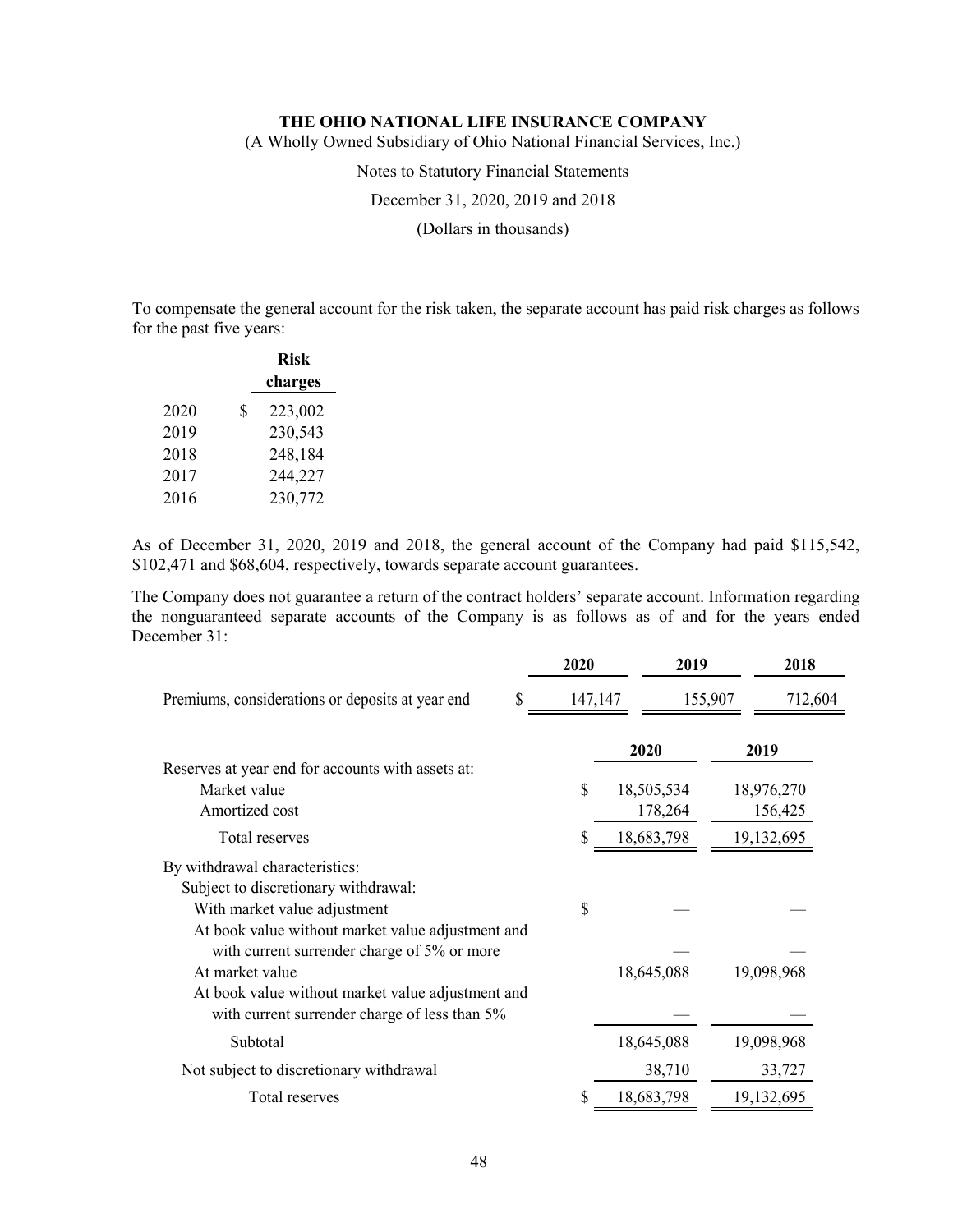(A Wholly Owned Subsidiary of Ohio National Financial Services, Inc.)

Notes to Statutory Financial Statements

December 31, 2020, 2019 and 2018

(Dollars in thousands)

The following is a reconciliation of net transfers from separate accounts for the years ended December 31:

|                                                                                           |   | 2020        | 2019        | 2018        |
|-------------------------------------------------------------------------------------------|---|-------------|-------------|-------------|
| Transfers as reported in the summary of operations<br>of the Separate Accounts Statement: |   |             |             |             |
| Transfers to separate accounts                                                            | S | 147,530     | 155,883     | 713,299     |
| Transfers from separate accounts                                                          |   | 2,265,624   | 3,183,815   | 2,851,627   |
| Net transfers from separate accounts before<br>reconciling adjustments                    |   | (2,118,094) | (3,027,932) | (2,138,328) |
| Reconciling adjustments:                                                                  |   |             |             |             |
| Processing income                                                                         |   | (382)       | 24          | (695)       |
| Other net                                                                                 |   |             |             |             |
| Net transfers from separate accounts                                                      |   | (2,118,476) | (3,027,908) | (2,139,023) |

#### **(10) Reserves for Future Policy Benefits**

The reserves for future policy benefits are comprised of liabilities for life policies and contracts, accident and health (disability) policies, and annuity and other deposit funds including riders.

As discussed in Note 3, the Company has five main types of rider benefits offered with individual variable annuity contracts: GMDBs, GMIBs, GLWBs, GMABs and GMWBs. The Company also issued fixed indexed annuity contracts with an enhanced GLWB rider.

## *Variable Annuity Riders*

#### *GMDB Riders*

Certain variable annuity contracts include GMDB riders with the base contract and offer additional death and income benefits through riders that can be added to the base contract. These GMDB riders typically provide that, upon the death of the annuitant, the beneficiaries could receive an amount in excess of the contract value. The GMDB rider benefit could be equal to the premiums paid into the contract, the highest contract value as of a particular time, e.g., every contract anniversary, or the premiums paid into the contract times an annual interest factor. The Company assesses a charge for the GMDB riders and prices the base contracts to allow the Company to recover a charge for any built-in death benefits.

#### *GMIB Riders*

Certain variable annuity contracts include GMIB riders with the base contract. These riders allow the policyholder to annuitize the contract after ten years and to receive a guaranteed minimum monthly income for life. The amount of the payout is based upon a guaranteed income base that is typically equal to the greater of the premiums paid increased by 5% annually (6% for riders sold before May 2009) or the highest contract value on any contract anniversary. In some instances, based upon the age of the annuitant, the terms of this rider may be less favorable for the contract purchaser. The amount of the monthly income is tied to annuitization tables that are built into the GMIB rider. In the event that the policyholder could receive a higher monthly income by annuitization based upon the Company's current annuitization rates, the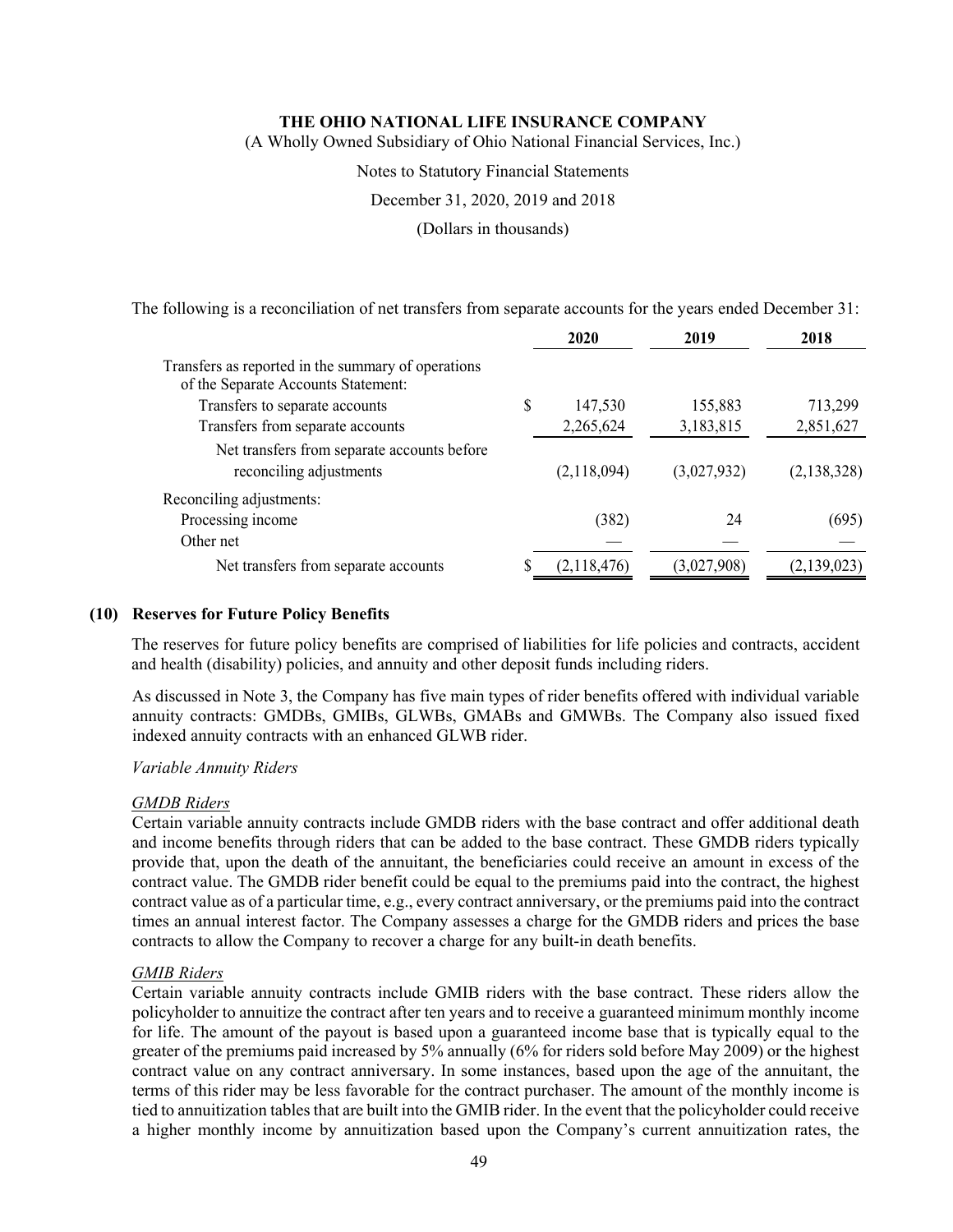(A Wholly Owned Subsidiary of Ohio National Financial Services, Inc.)

Notes to Statutory Financial Statements

December 31, 2020, 2019 and 2018

(Dollars in thousands)

annuitant will automatically receive the higher monthly income. This means that the contract value could be significantly less than the guaranteed income base, but it might not provide any benefit to the policyholder or any cost to the Company. In addition, some policyholders may not be willing to give up access to their contract value that occurs with annuitization under the rider. Effective May 1, 2010, the Company discontinued offering the GMIB rider.

The Company's GMIB and GMDB riders issued prior to April 1, 2008 are reinsured with a non-affiliated reinsurer up to a certain level of coverage. The Company has reinsurance agreements in place with an affiliate for reinsurance coverage on the amounts in excess of the underlying non-affiliated reinsurance which has a \$135 million deductible that must be covered by the Company before coverage is provided by the affiliate. The Company established a voluntary reserve using the AG43 stochastic computation ("CTE98") for this deductible portion.

The voluntary reserve is the difference between the stochastic CTE98 reserve for the deductible less the implicit reserve for the deductible in the reported reserve prior to adding the CTE98 reserve for the deductible. As of December 31, 2018, the implicit reserve for the deductible was \$0 using the standard scenario reserve prior to increasing the deductible reserve to \$99,150 using CTE98. The voluntary reserve was initially set up at December 31, 2011 with a balance of \$93,158, which was recorded as a direct reduction to unassigned surplus. Effective April 1, 2019, the Company has reinsured all amounts in excess of the non-affiliated reinsurance to an affiliate, SUNR; therefore this voluntary reserve has been released.

# *GLWB Riders*

The GLWB rider allows the owner to take withdrawals from the contract at a guaranteed percentage of the GLWB base every year even if the contract value goes to zero. Such guaranteed withdrawals may start any time after the annuitant reaches age 59 1∕2. The percentage withdrawal amount guaranteed increases if the annuitant attains a higher age band before the owner starts taking withdrawals. In some versions of GLWB riders sold in 2013 and later, there is a guaranteed minimum percentage withdrawal amount for the first fifteen years of the contract; if the policyholder's account value goes to zero subsequent to the fifteen year guarantee period, the percentage withdrawal amount is then calculated per a specified formula based on the ten year treasury rate from the preceding ninety calendar days, with the calculated treasury linked rate subject to a specified cap and floor.

At policy inception, the GLWB base is set at the amount of the purchase payments, and it is increased by the amount of future purchase payments. It increases (roll-up) by up to 8% simple interest every year for the first ten years, as long as no withdrawal is made. If a withdrawal is made in any year during the first ten years, there is no roll-up at all for that year. If the contract value exceeds the GLWB base on any contract anniversary prior to the first contract anniversary after the annuitant reaches age 95, the GLWB base resets to the contract value and a new ten-year roll-up period begins.

The GLWB may also contain a step-up feature which preserves potential market gain by ratcheting up to the contract value, if higher, on each anniversary. If the contract has both a roll-up and step-up feature, the GLWB base will be the greater of: 1) the GLWB base on the previous anniversary plus any additional purchase payments; 2) the step-up base; or 3) the roll-up base.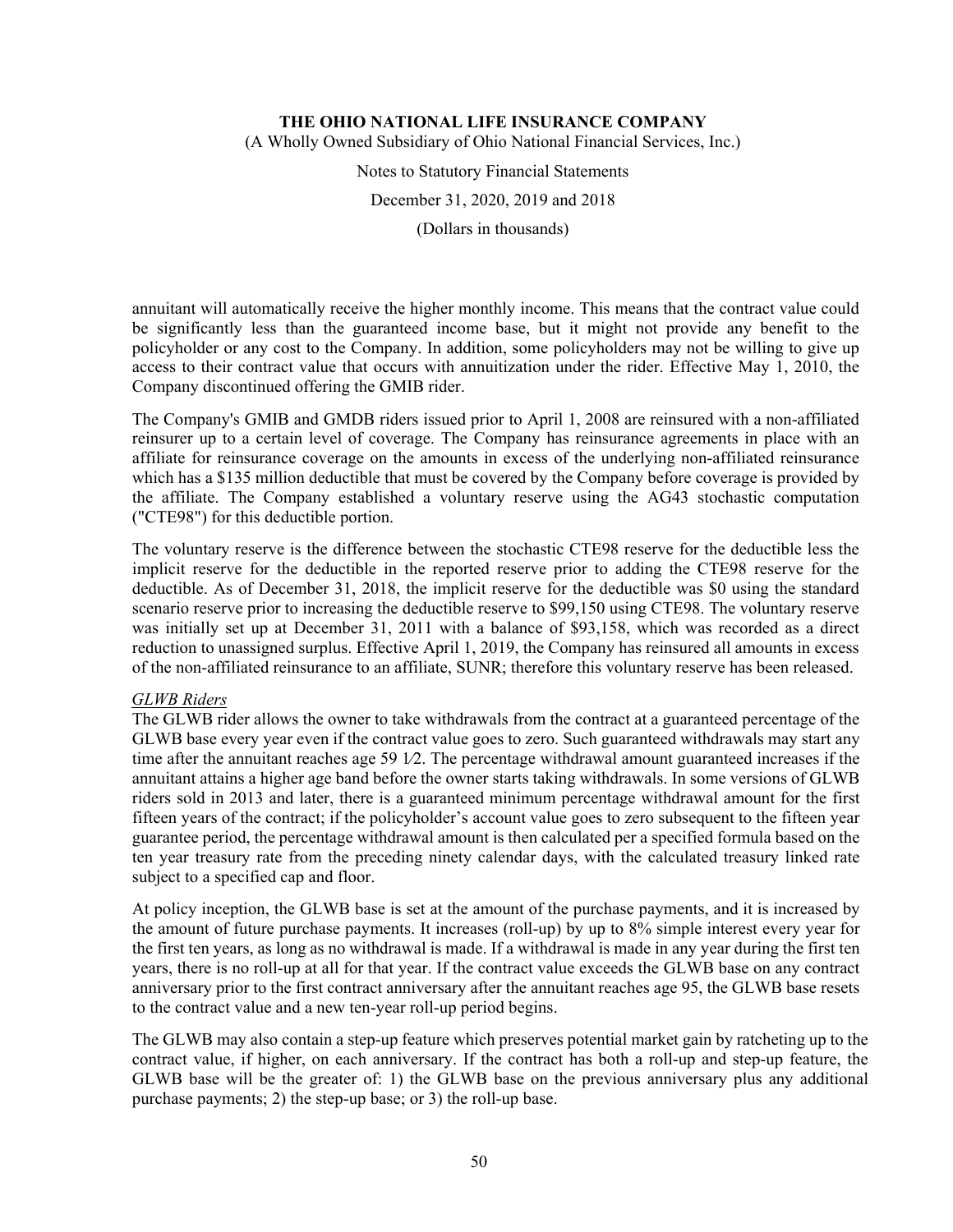(A Wholly Owned Subsidiary of Ohio National Financial Services, Inc.)

Notes to Statutory Financial Statements

December 31, 2020, 2019 and 2018

(Dollars in thousands)

In addition to the roll-up feature, some versions of the GLWB rider also provide for a top-off of the GLWB base at the end of the tenth contract year, subject to attained age restrictions where applicable if the owner has not made any withdrawals in the first ten years. The top-off is equal to 200% of the first-year purchase payments. Policyholders are eligible for only one top-off during the contractual term. A reset to the contract value does not start a new top-off period. A top-off will typically not occur if there is any reset in the first ten years.

The initial GLWB riders (issued May 1, 2010 through December 31, 2010) had a built-in death benefit. This death benefit is reduced dollar for dollar for withdrawals. It differs from most of the other death benefits that decline pro rata for withdrawals. Thus, when the contract value is less than the death benefit, withdrawals will reduce the death benefit under the GLWB rider by a smaller amount than the reduction for other death benefits.

The Company also offers single life and joint life versions of the GLWB rider. Under the joint life version, if the annuitant dies after the owner has started taking withdrawals, the surviving spouse may elect a spousal continuation under the rider and continue to receive the same payment. Under the single life version, the guaranteed amount that may be withdrawn could decline either because 1) the contract value is less than the GLWB base, and under the single life GLWB rider the contract value then becomes the new GLWB base and/or 2) the surviving spouse is in a different age band.

The GLWB riders issued beginning January 1, 2011, are offered by the Company in both single-life and joint-life versions. In conjunction with the second generation GLWB riders, the Company also began selling new death benefit riders in both single life and joint life versions.

#### *GMAB Riders*

Certain variable annuity contracts include a GMAB rider. On the eighth or tenth anniversary, depending on the version of the rider, the policyholder's account value will increase to the amount of the initial deposit if the account value at that anniversary is less than the initial deposit.

# *GMWB Riders*

Certain variable annuity contracts include a GMWB rider, which is similar to the GMAB rider noted above, except the policyholder is allowed to make periodic withdrawals instead of waiting for the benefit in a lump sum at the end of the tenth year. The Company discontinued the sale of its GMWB rider in 2009. The activity associated with GMWB riders is included with GMAB riders and labeled "GMAB."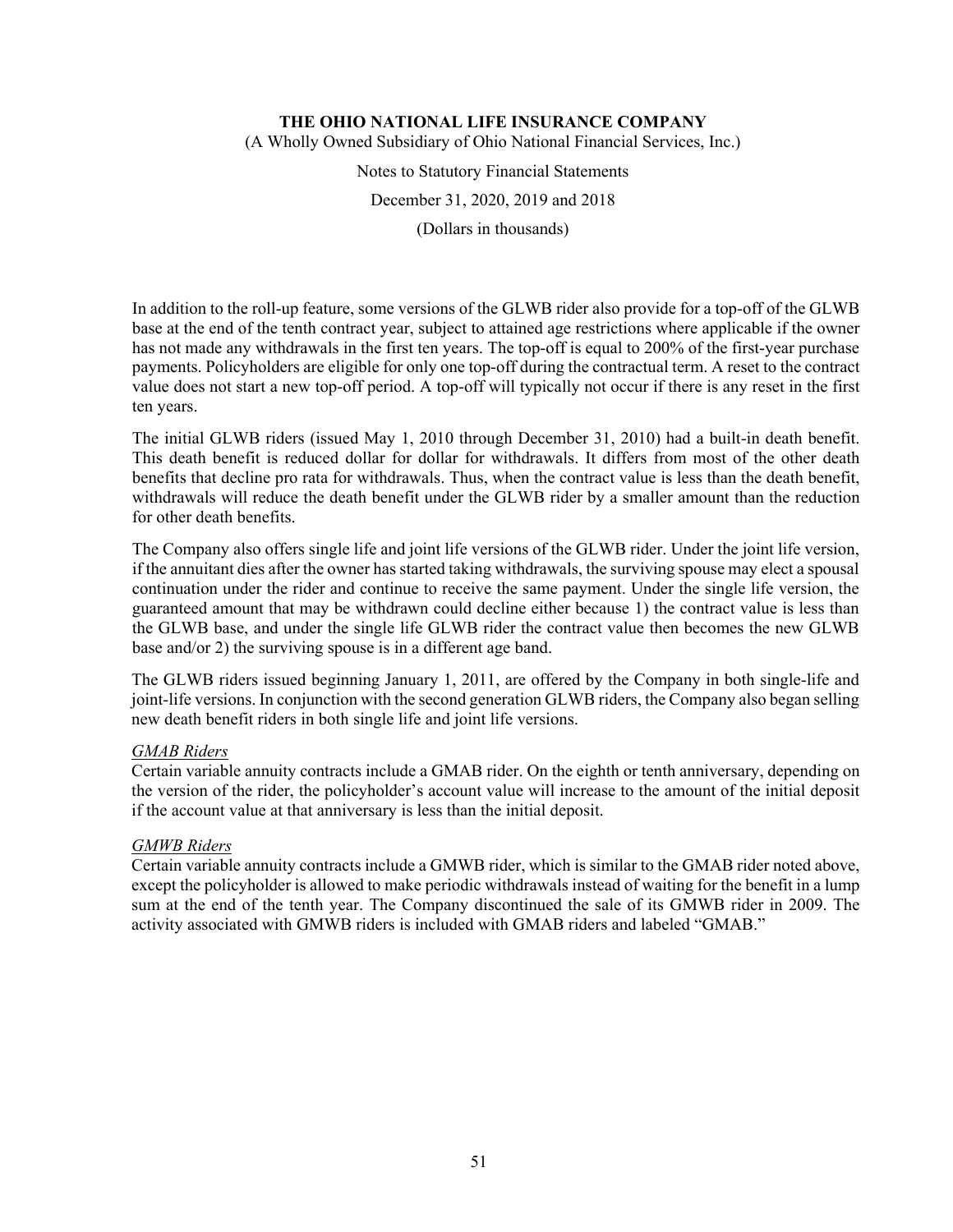(A Wholly Owned Subsidiary of Ohio National Financial Services, Inc.)

Notes to Statutory Financial Statements

December 31, 2020, 2019 and 2018

(Dollars in thousands)

The following tables summarize the net amount at risk, net of reinsurance, for variable annuity contracts with guarantees invested in both general and separate accounts as of December 31 (note that most contracts contain multiple guarantees):

|                                                                                                          | 2020              |             |                 |             |             |
|----------------------------------------------------------------------------------------------------------|-------------------|-------------|-----------------|-------------|-------------|
|                                                                                                          | Death<br>benefits |             | Living benefits |             |             |
|                                                                                                          |                   | <b>GMDB</b> | <b>GMIB</b>     | <b>GLWB</b> | <b>GMAB</b> |
| Return of net deposit                                                                                    |                   |             |                 |             |             |
| Net amount at risk $1$                                                                                   | \$                | 115         |                 |             |             |
| Return of net deposits accrued at a stated rate                                                          |                   |             |                 |             |             |
| Net amount at risk $1$                                                                                   | \$                | 1,518       |                 |             |             |
| Highest of return of net deposits accrued at a<br>stated rate and return of highest anniversary<br>value |                   |             |                 |             |             |
| Net amount at risk $1$                                                                                   | S                 | 22          |                 |             |             |
| Return of highest anniversary value<br>Net amount at risk $1$                                            | \$                | 3,522       |                 |             |             |
| <b>Total</b><br>Net amount at risk                                                                       | \$                | 5,177       |                 |             |             |

<sup>1</sup> Death benefit net amount at risk and living benefit net amount at risk are not additive at the contract level.

|                                                                                                          | 2019              |                 |             |             |  |
|----------------------------------------------------------------------------------------------------------|-------------------|-----------------|-------------|-------------|--|
|                                                                                                          | Death<br>benefits | Living benefits |             |             |  |
|                                                                                                          | <b>GMDB</b>       | <b>GMIB</b>     | <b>GLWB</b> | <b>GMAB</b> |  |
| Return of net deposit                                                                                    |                   |                 |             |             |  |
| Net amount at risk $1$                                                                                   | \$<br>28          |                 |             |             |  |
| Return of net deposits accrued at a stated rate                                                          |                   |                 |             |             |  |
| Net amount at risk $1$                                                                                   | \$<br>1,019       |                 |             |             |  |
| Highest of return of net deposits accrued at a<br>stated rate and return of highest anniversary<br>value |                   |                 |             |             |  |
| Net amount at risk $1$                                                                                   | \$<br>340         |                 |             |             |  |
| Return of highest anniversary value<br>Net amount at risk $1$                                            | \$<br>223         |                 |             |             |  |
| <b>Total</b>                                                                                             |                   |                 |             |             |  |
| Net amount at risk                                                                                       | \$<br>1,610       |                 |             |             |  |

<sup>1</sup> Death benefit net amount at risk and living benefit net amount at risk are not additive at the contract level.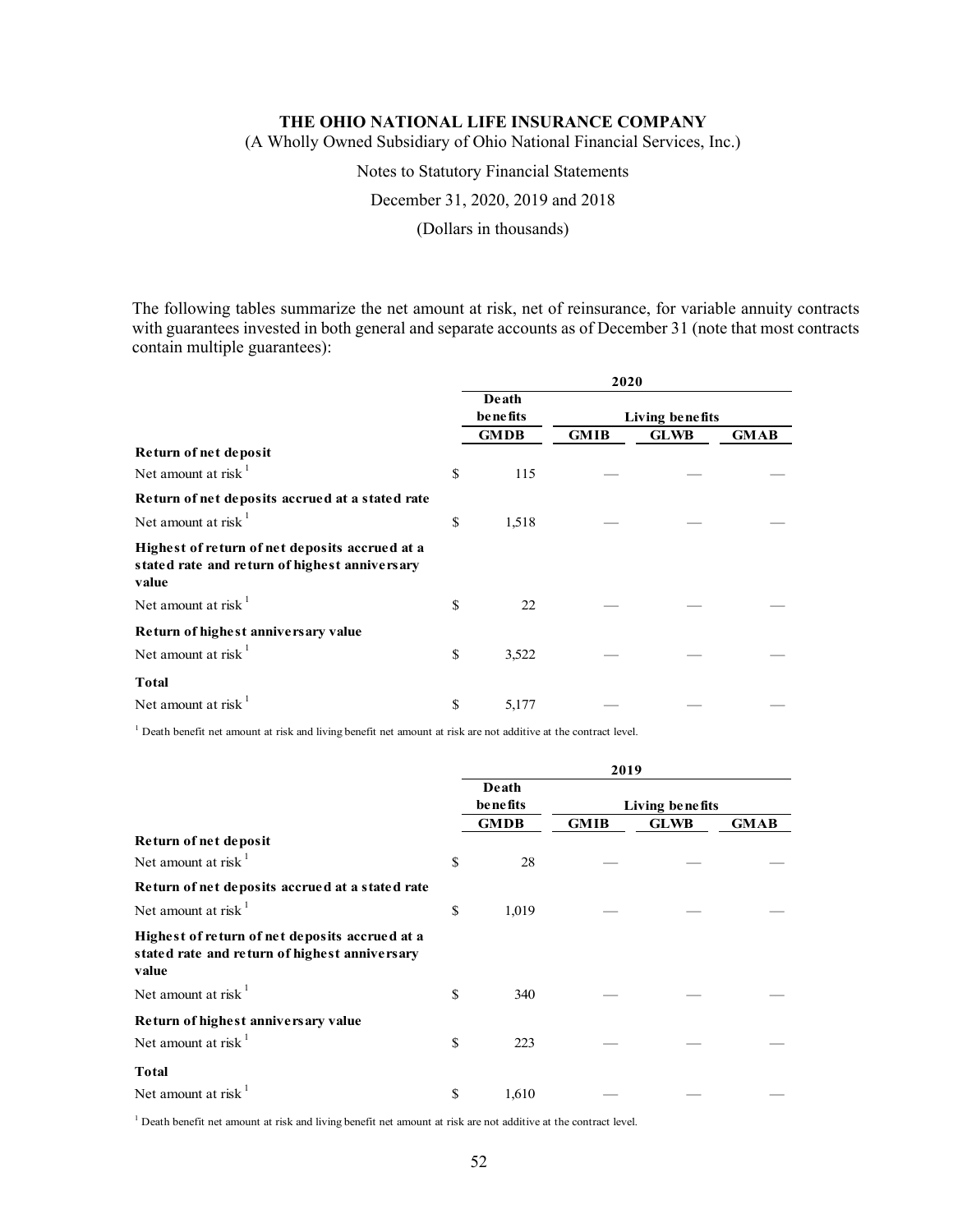(A Wholly Owned Subsidiary of Ohio National Financial Services, Inc.)

Notes to Statutory Financial Statements

December 31, 2020, 2019 and 2018

(Dollars in thousands)

For guarantees of benefits that are payable in the event of death (GMDB), the net amount at risk is generally defined as the current guaranteed minimum death benefit in excess of the account balance as of the date of the statement of admitted assets, liabilities, and capital surplus.

For benefit guarantees that are payable at annuitization (GMIB), the net amount at risk is generally defined as the present value of the minimum guaranteed annuity payments available to the contract holder, determined in accordance with the terms of the contract and best estimate assumptions, where applicable, in excess of the account balance as of the date of the statement of admitted assets, liabilities, and capital surplus.

For benefit guarantees that are payable upon withdrawal (GLWB), the net amount at risk is generally defined as the present value of the current maximum guaranteed withdrawal available to or taken by the contract holder, determined in accordance with the terms of the contract and best estimate assumptions, where applicable, in excess of the account balance as of the date of the statement of admitted assets, liabilities, and capital surplus.

For accumulation guarantees (GMAB), the net amount at risk is generally defined as the guaranteed minimum accumulation balance in excess of the account balance as of the date of the statement of admitted assets, liabilities, and capital surplus.

All separate account assets associated with these contracts are invested in shares of various mutual funds offered by the Company and its sub advisors. Some riders require that separate account funds be invested in asset allocation models, managed volatility models, and/or have other investment restrictions. Net amount at risk represents the amount of death benefit in excess of the account balance that is subject to market fluctuations.

The Company did not transfer assets from the general account to the separate account for any of its variable annuity contracts during 2020, 2019 or 2018.

The following table summarizes account balances of variable annuity contracts with guarantees that were invested in separate accounts as of December 31:

|               |    | 2020         | 2019       |
|---------------|----|--------------|------------|
| Mutual funds: |    |              |            |
| Bond          | \$ | 5,023,892    | 5,128,733  |
| Equity        |    | 12,537,342   | 12,586,572 |
| Money market  |    | 571,538      | 691,507    |
| Total         | S  | 18, 132, 772 | 18,406,812 |

The reserves on guaranteed riders are held in the general accounts, and there are no guaranteed separate accounts.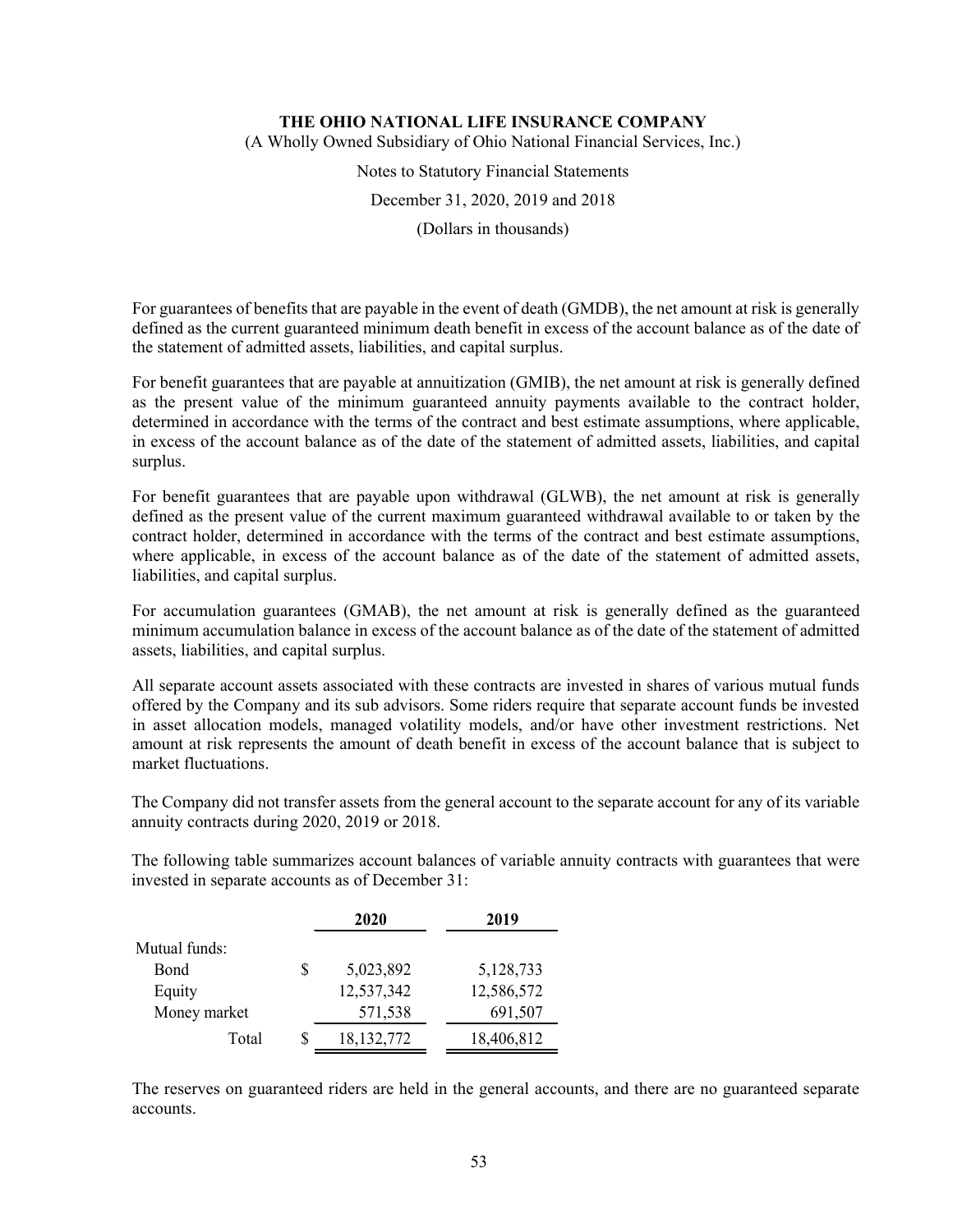(A Wholly Owned Subsidiary of Ohio National Financial Services, Inc.)

Notes to Statutory Financial Statements

December 31, 2020, 2019 and 2018

(Dollars in thousands)

# *Fixed Indexed Annuity Riders*

# *GLWB Riders*

Certain fixed indexed annuity contracts include a GLWB rider. The GLWB rider allows the owner to take withdrawals from the contract at a guaranteed percentage of the GLWB base every year even if the contract value goes to zero. There are two versions of GLWB rider offered: a single life GLWB with the annuitant as the covered person, and a joint life GLWB with the annuitant and the annuitant's spouse as the covered persons.

The rider provides for a guaranteed payment of the maximum allowable withdrawal (MAW) each index year during the lifetime withdrawal period. Such guaranteed withdrawals may start any time after the annuitant/youngest covered spouse reaches age 59 1∕2. The percentage withdrawal amount guaranteed increases if the annuitant/youngest covered spouse attains a higher age band before the guarantee is elected.

At the policy's initial sweep date, the GLWB base is set at the amount of the purchase payments. After the initial sweep date, the GLWB base will be the greater of the step-up GLWB base and the annual credit GLWB base. On each anniversary of the initial sweep date, except under excess withdrawal, the step-up GLWB base is equal to the greater of the GLWB base on the prior day, and the then current contract value, after deducting any applicable charges for the contract and credited interest. The annual credit base is the GLWB base just prior to the index year processing, plus the annual credit calculation base just prior to index processing, multiplied by an index or bonus credit rate. Upon a step-up, the annual credit calculation base will reset to the contract value at the time of step-up.

For the period from January 2, 2018 through April 6, 2018, and for the period from June 4, 2018 through September 7, 2018, in the state of California, the Company offered an exchange program, which provided certain variable annuity policyholders with a GMIB rider the opportunity to exchange the policy and associated rider for a fixed indexed annuity policy with an enhanced GLWB rider. The notable difference of the enhanced GLWB rider is the calculation of the initial GLWB benefit base. At the policy's initial sweep date, the GLWB base is set to equal the contract value on the sweep date multiplied by the GLWB enhancement percentage, which is set based on the ratio of GMIB benefit base to account value at the time of exchange. After the initial sweep date, the GLWB base will be the greater of the step-up GLWB base and the annual credit GLWB base.

The total account value, net of reinsurance, of the fixed indexed annuities was over \$575,000 as of December 31, 2020 and 2019. The account value, net of reinsurance, specific to the GLWB riders was over \$70,000 as of December 31, 2020 and 2019.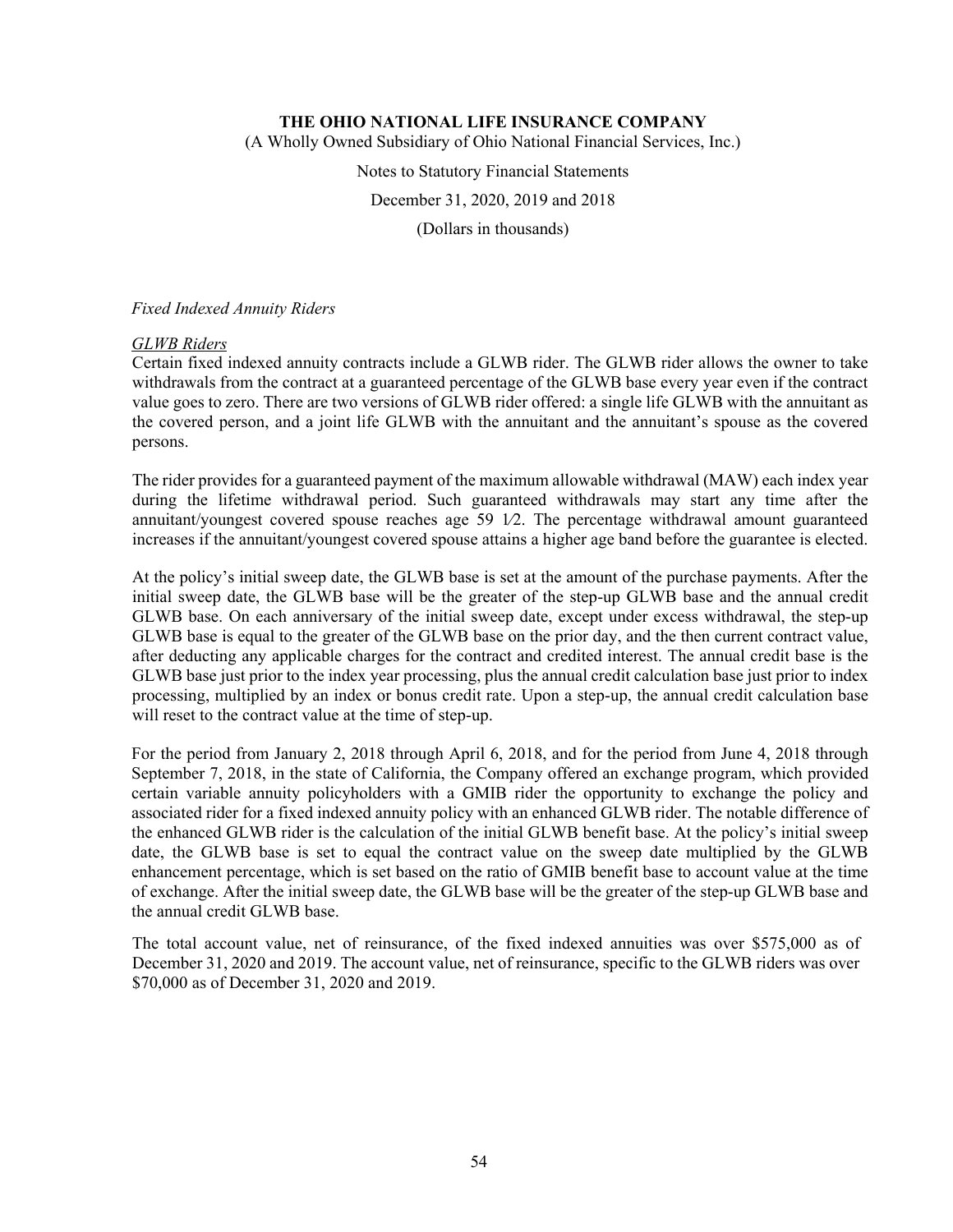(A Wholly Owned Subsidiary of Ohio National Financial Services, Inc.)

Notes to Statutory Financial Statements

December 31, 2020, 2019 and 2018

(Dollars in thousands)

## **(11) Annuity Reserves and Deposit Liabilities by Withdrawal Characteristics**

Annuity reserves and deposit liabilities by withdrawal characteristics are shown below as of December 31, 2020:

#### **Individual Annuities**

|                                                                                                                                          |   | General<br>account | <b>Separate</b><br>account<br>non-guaranteed | <b>Total</b> | % of Total |
|------------------------------------------------------------------------------------------------------------------------------------------|---|--------------------|----------------------------------------------|--------------|------------|
| Subject to discretionary withdrawal:                                                                                                     |   |                    |                                              |              |            |
| With market value adjustment                                                                                                             | S | 1,149,464          |                                              | 1,149,464    | $4.8\%$    |
| At book value less surrender charge                                                                                                      |   | 8,403              |                                              | 8,403        | $0.0\%$    |
| At fair value*                                                                                                                           |   |                    | 18,022,674                                   | 18,022,674   | 75.3%      |
| Total with adjustment or at market value                                                                                                 |   | 1,157,867          | 18,022,674                                   | 19,180,541   | 80.1%      |
| At book value without adjustment                                                                                                         |   | 1,525,756          |                                              | 1,525,756    | 6.4%       |
| Not subject to discretionary withdrawal                                                                                                  |   | 3,211,395          | 8,556                                        | 3,219,951    | 13.5%      |
| Total, gross                                                                                                                             |   | 5,895,018          | 18,031,230                                   | 23,926,248   | 100.0%     |
| Reinsurance ceded                                                                                                                        |   | 4,145,322          |                                              | 4,145,322    |            |
| Total, net                                                                                                                               |   | 1,749,696          | 18,031,230                                   | 19,780,926   |            |
| Amount at book value less surrender charge that<br>will move to at book value without adjustment<br>in the year after the statement date | S | 5,772              |                                              | 5,772        |            |

\* Includes \$18,022,674 of individual and variable deferred Annuity held in Separate Accounts that are surrenderable at market value less a surrender charge.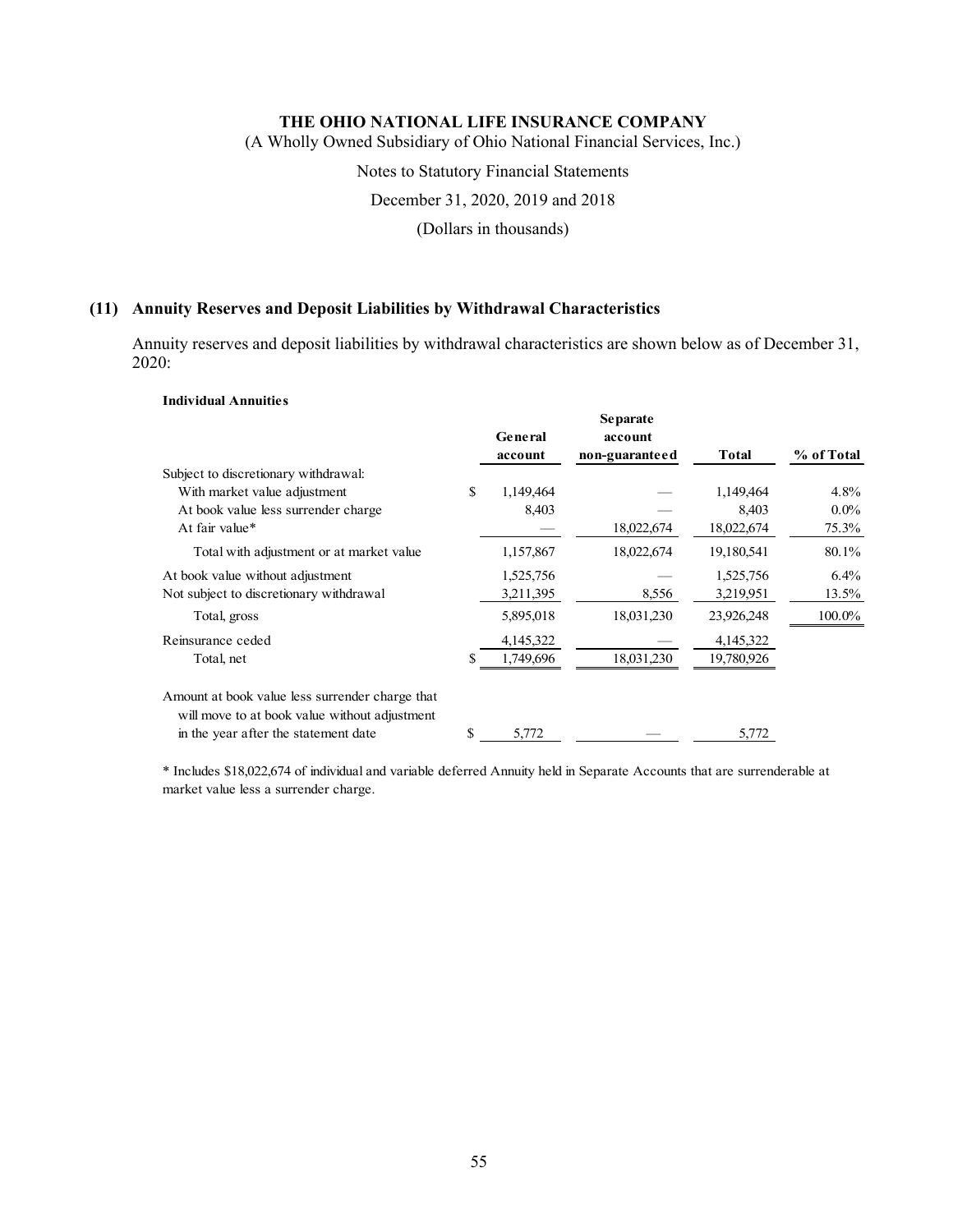(A Wholly Owned Subsidiary of Ohio National Financial Services, Inc.)

#### Notes to Statutory Financial Statements

# December 31, 2020, 2019 and 2018

# (Dollars in thousands)

#### **Group Annuities**

|                                                 | General<br>account | account<br>non-guaranteed | <b>Total</b> | % of Total |
|-------------------------------------------------|--------------------|---------------------------|--------------|------------|
| Subject to discretionary withdrawal:            |                    |                           |              |            |
| With market value adjustment                    | \$<br>62,853       |                           | 62,853       | $7.7\%$    |
| At book value less surrender charge             |                    |                           |              | $0.0\%$    |
| At fair value                                   |                    | 622,729                   | 622,729      | 76.6%      |
| Total with adjustment or at market value        | 62,853             | 622,729                   | 685,582      | 84.3%      |
| At book value without adjustment                |                    |                           |              | $0.0\%$    |
| Not subject to discretionary withdrawal         | 97,668             | 29,839                    | 127,507      | 15.7%      |
| Total, gross                                    | 160,521            | 652,568                   | 813,089      | 100.0%     |
| Reinsurance ceded                               |                    |                           |              |            |
| Total, net                                      | 160,521            | 652,568                   | 813,089      |            |
| A mount of book your loss surrandor aborgs that |                    |                           |              |            |

Amount at book value less surrender charge that will move to at book value without adjustment in the year after the statement date  $\qquad \qquad$   $\qquad \qquad$   $\qquad \qquad$ 

**Separate**

#### **Deposit-Type Contracts**

|                                                 |     |                | <b>Separate</b> |              |            |
|-------------------------------------------------|-----|----------------|-----------------|--------------|------------|
|                                                 |     | <b>General</b> | account         |              |            |
|                                                 |     | account        | non-guaranteed  | <b>Total</b> | % of Total |
| Subject to discretionary withdrawal:            |     |                |                 |              |            |
| With market value adjustment                    | \$. | 114,350        |                 | 114,350      | 16.6%      |
| At book value less surrender charge             |     |                |                 |              | $0.0\%$    |
| At fair value                                   |     |                |                 |              | $0.0\%$    |
| Total with adjustment or at market value        |     | 114,350        |                 | 114,350      | 16.6%      |
| At book value without adjustment                |     | 35,609         |                 | 35,609       | $5.1\%$    |
| Not subject to discretionary withdrawal         |     | 539,981        |                 | 539,981      | 78.3%      |
| Total, gross                                    |     | 689,940        |                 | 689,940      | 100.0%     |
| Reinsurance ceded                               |     |                |                 |              |            |
| Total, net                                      |     | 689,940        |                 | 689,940      |            |
| Amount at book value less surrender charge that |     |                |                 |              |            |

will move to at book value without adjustment in the year after the statement date  $\frac{\sqrt{3}}{2}$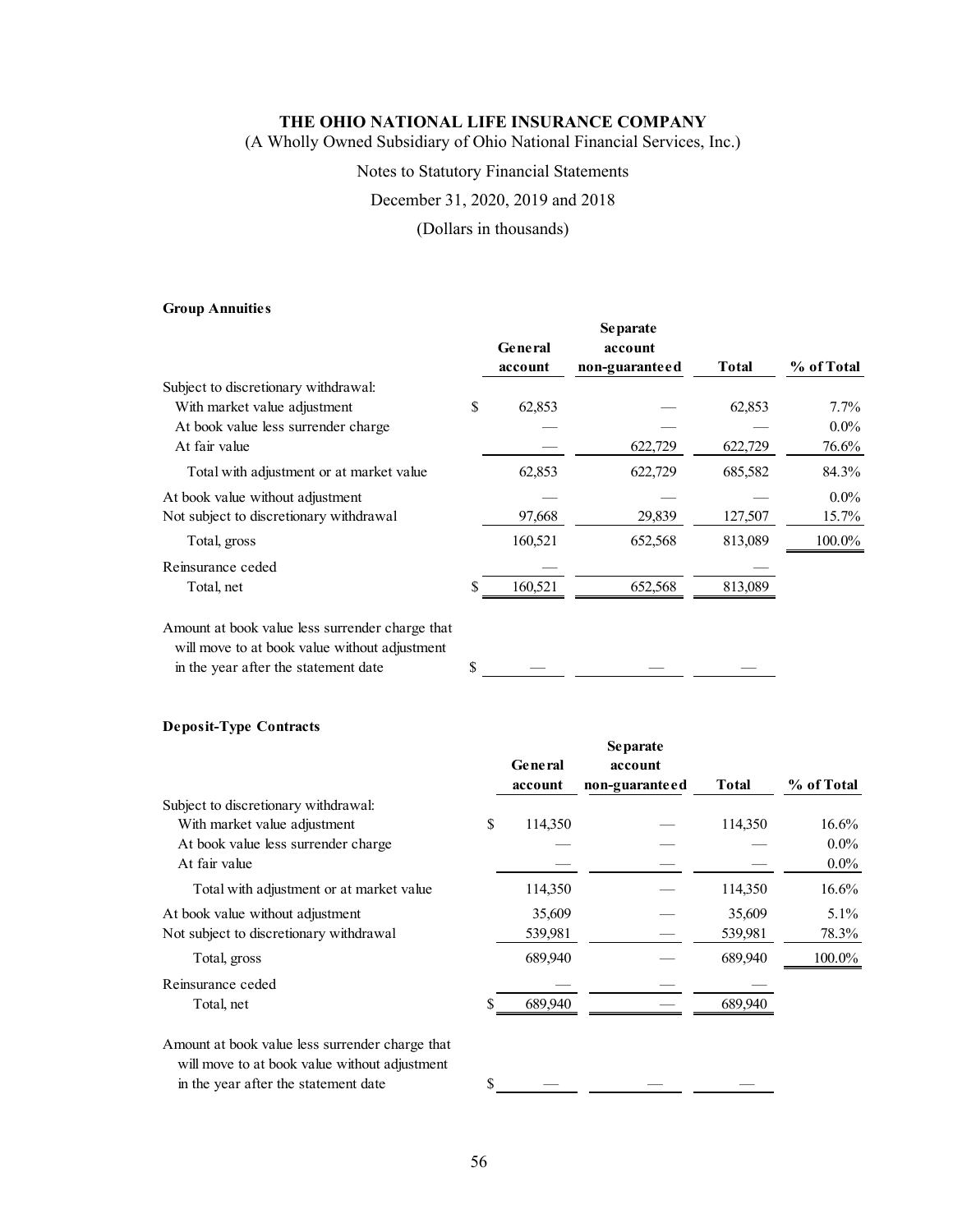(A Wholly Owned Subsidiary of Ohio National Financial Services, Inc.)

Notes to Statutory Financial Statements

December 31, 2020, 2019 and 2018

(Dollars in thousands)

The following is the reconciliation of annuity reserves and deposit liabilities as of December 31, 2020:

| Life, accident and health Annual Statement:                                |              |            |
|----------------------------------------------------------------------------|--------------|------------|
| Annuities (excluding supplementary contracts with life contingencies), net | <sup>8</sup> | 1,904,925  |
| Supplementary contracts with life contingencies, net                       |              | 5,292      |
| Deposit-type contracts                                                     |              | 689,940    |
| Subtotal                                                                   |              | 2,600,157  |
| Separate Accounts Annual Statement:                                        |              |            |
| Annuities, net                                                             |              | 18,683,798 |
| Total annuity reserves and deposit liabilities, net                        | S            | 21,283,955 |

As of December 31, 2020, withdrawal characteristics of life actuarial reserves were as follows:

|                                                |                |                        |                |            | Separate account - guaranteed |                |  |  |
|------------------------------------------------|----------------|------------------------|----------------|------------|-------------------------------|----------------|--|--|
|                                                |                | <b>General account</b> |                |            | and non-guaranteed            |                |  |  |
|                                                | <b>Account</b> |                        |                | Account    |                               |                |  |  |
|                                                | value          | Cash value             | <b>Reserve</b> | value      | Cash value                    | <b>Reserve</b> |  |  |
| Subject to discretionary withdrawal, surrender |                |                        |                |            |                               |                |  |  |
| values or policy loans:                        |                |                        |                |            |                               |                |  |  |
| Term policies with cash value                  | S              |                        |                |            |                               |                |  |  |
| Universal life                                 | 908,090        | 908,090                | 910,551        |            |                               |                |  |  |
| Universal life with secondary guarantees       |                |                        | 565            |            |                               |                |  |  |
| Indexed universal life with secondary          |                |                        |                |            |                               |                |  |  |
| guarantees                                     |                |                        |                |            |                               |                |  |  |
| Other permanent cash value life insurance      | 3,875,608      | 3,875,608              | 4,515,496      |            |                               |                |  |  |
| Variable life                                  |                |                        |                |            |                               |                |  |  |
| Variable universal life                        |                |                        |                |            |                               |                |  |  |
| Miscellaneous reserves                         |                |                        | 12,244         |            |                               |                |  |  |
| Not subject to discretionary withdrawal or no  |                |                        |                |            |                               |                |  |  |
| cash values                                    |                |                        |                |            |                               |                |  |  |
| Term policies without cash value               | <b>XXX</b>     | <b>XXX</b>             | 11,564         | <b>XXX</b> | <b>XXX</b>                    |                |  |  |
| Accidental death benefits                      | <b>XXX</b>     | <b>XXX</b>             |                | <b>XXX</b> | <b>XXX</b>                    |                |  |  |
| Disability - active lives                      | <b>XXX</b>     | <b>XXX</b>             | 27,714         | <b>XXX</b> | <b>XXX</b>                    |                |  |  |
| Disability - disabled lives                    | XXX            | <b>XXX</b>             | 11,781         | <b>XXX</b> | XXX                           |                |  |  |
| Miscellaneous reserves                         | XXX            | XXX                    | 1,562          | <b>XXX</b> | <b>XXX</b>                    |                |  |  |
| Total, gross                                   | 4,783,698      | 4,783,698              | 5,491,477      |            |                               |                |  |  |
| Reinsurance ceded                              | 765,612        | 765,612                | 962,808        |            |                               |                |  |  |
| Total, net                                     | 4,018,086<br>S | 4,018,086              | 4,528,669      |            |                               |                |  |  |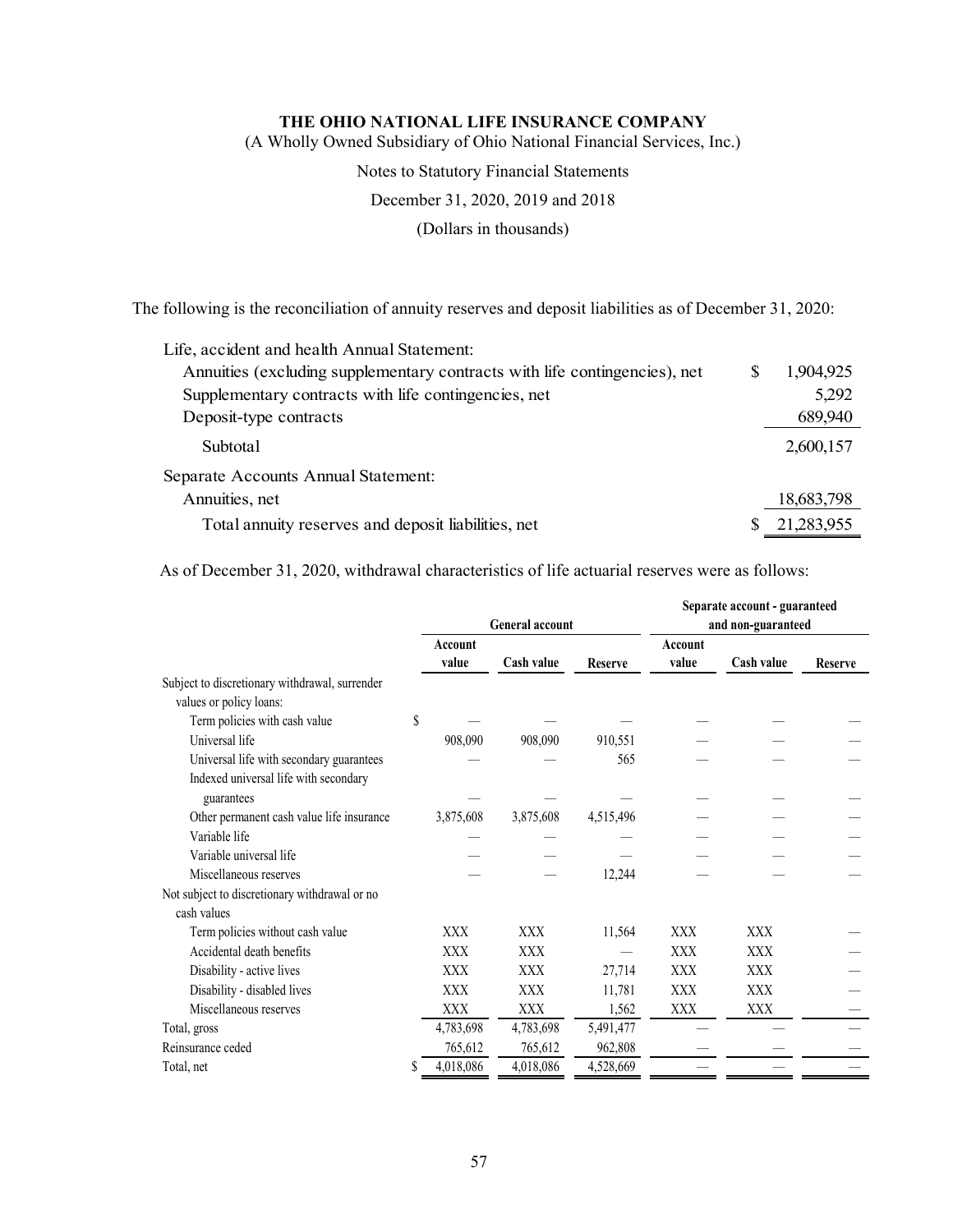(A Wholly Owned Subsidiary of Ohio National Financial Services, Inc.)

Notes to Statutory Financial Statements

December 31, 2020, 2019 and 2018

(Dollars in thousands)

The following is the reconciliation of life actuarial reserves as of December 31, 2020:

| Life, accident and health Annual Statement: |     |           |
|---------------------------------------------|-----|-----------|
| Life insurance, net                         | -SS | 4.528.669 |
| Separate Accounts Annual Statement:         |     |           |
| Life insurance, net                         |     |           |
| Total life reserves, net                    |     | 4,528,669 |

Annuity reserves and deposit liabilities by withdrawal characteristics are shown below as of December 31, 2019:

#### **Individual Annuities**

|                                                                                                                                          | <b>General</b><br>account | <b>Separate</b><br>account<br>non-guaranteed | <b>Total</b> | % of Total |
|------------------------------------------------------------------------------------------------------------------------------------------|---------------------------|----------------------------------------------|--------------|------------|
| Subject to discretionary withdrawal:                                                                                                     |                           |                                              |              |            |
| With market value adjustment                                                                                                             | \$<br>1,141,780           |                                              | 1,141,780    | $4.9\%$    |
| At book value less surrender charge                                                                                                      | 83,851                    |                                              | 83,851       | $0.4\%$    |
| At fair value*                                                                                                                           |                           | 18,283,597                                   | 18,283,597   | 79.1%      |
| Total with adjustment or at market value                                                                                                 | 1,225,631                 | 18,283,597                                   | 19,509,228   | 84.4%      |
| At book value without adjustment                                                                                                         | 1,584,098                 |                                              | 1,584,098    | $6.8\%$    |
| Not subject to discretionary withdrawal                                                                                                  | 2,021,179                 | 5,627                                        | 2,026,806    | 8.8%       |
| Total, gross                                                                                                                             | 4,830,908                 | 18,289,224                                   | 23,120,132   | 100.0%     |
| Reinsurance ceded                                                                                                                        | 3,134,900                 |                                              | 3,134,900    |            |
| Total, net                                                                                                                               | 1,696,008                 | 18,289,224                                   | 19,985,232   |            |
| Amount at book value less surrender charge that<br>will move to at book value without adjustment<br>in the year after the statement date | \$<br>77,968              |                                              | 77,968       |            |

\* Includes \$18,283,597 of individual and group variable deferred annuity held in the separate accounts that were surrenderable at market value less a surrender charge.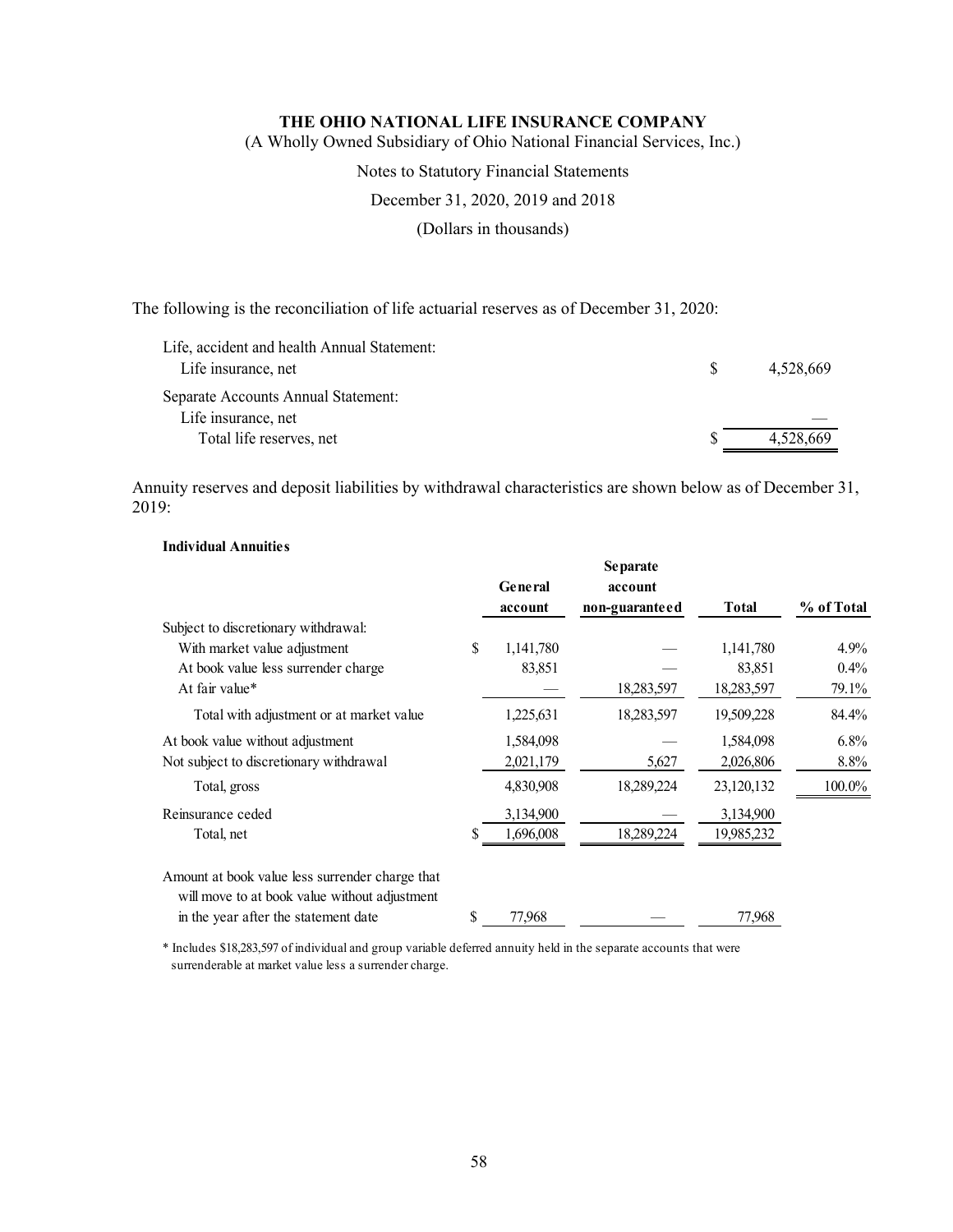(A Wholly Owned Subsidiary of Ohio National Financial Services, Inc.)

# Notes to Statutory Financial Statements

# December 31, 2020, 2019 and 2018

### (Dollars in thousands)

#### **Group Annuities**

|                                                 | General<br>account | account<br>non-guarante ed | <b>Total</b> | % of Total |
|-------------------------------------------------|--------------------|----------------------------|--------------|------------|
| Subject to discretionary withdrawal:            |                    |                            |              |            |
| With market value adjustment                    | \$<br>89,030       |                            | 89,030       | 8.7%       |
| At book value less surrender charge             |                    |                            |              | $0.0\%$    |
| At fair value*                                  |                    | 815,371                    | 815,371      | 79.4%      |
| Total with adjustment or at market value        | 89,030             | 815,371                    | 904,401      | 88.1%      |
| At book value without adjustment                |                    |                            |              | $0.0\%$    |
| Not subject to discretionary withdrawal         | 93,822             | 28,100                     | 121,922      | 11.9%      |
| Total, gross                                    | 182,852            | 843,471                    | 1,026,323    | 100.0%     |
| Reinsurance ceded                               |                    |                            |              |            |
| Total, net                                      | 182,852            | 843,471                    | 1,026,323    |            |
| Amount at book value less surrender charge that |                    |                            |              |            |

will move to at book value without adjustment in the year after the statement date  $\qquad \qquad$   $\qquad \qquad$ 

**Separate**

**Separate**

\* Includes \$815,371 of variable deferred annuity held in the separate accounts that were surrenderable at market value less a surrender charge.

#### **Deposit-Type Contracts**

|                                                 | <b>General</b><br>account | account<br>non-guarante ed | Total   | % of Total |
|-------------------------------------------------|---------------------------|----------------------------|---------|------------|
| Subject to discretionary withdrawal:            |                           |                            |         |            |
| With market value adjustment                    | \$<br>161,969             |                            | 161,969 | 23.2%      |
| At book value less surrender charge             |                           |                            |         | $0.0\%$    |
| At fair value                                   |                           |                            |         | $0.0\%$    |
| Total with adjustment or at market value        | 161,969                   |                            | 161,969 | 23.2%      |
| At book value without adjustment                | 35,939                    |                            | 35,939  | $5.2\%$    |
| Not subject to discretionary withdrawal         | 499,002                   |                            | 499,002 | 71.6%      |
| Total, gross                                    | 696,910                   |                            | 696,910 | 100.0%     |
| Reinsurance ceded                               |                           |                            |         |            |
| Total, net                                      | 696.910                   |                            | 696,910 |            |
| Amount at book value less surrender charge that |                           |                            |         |            |

will move to at book value without adjustment in the year after the statement date  $\frac{\$$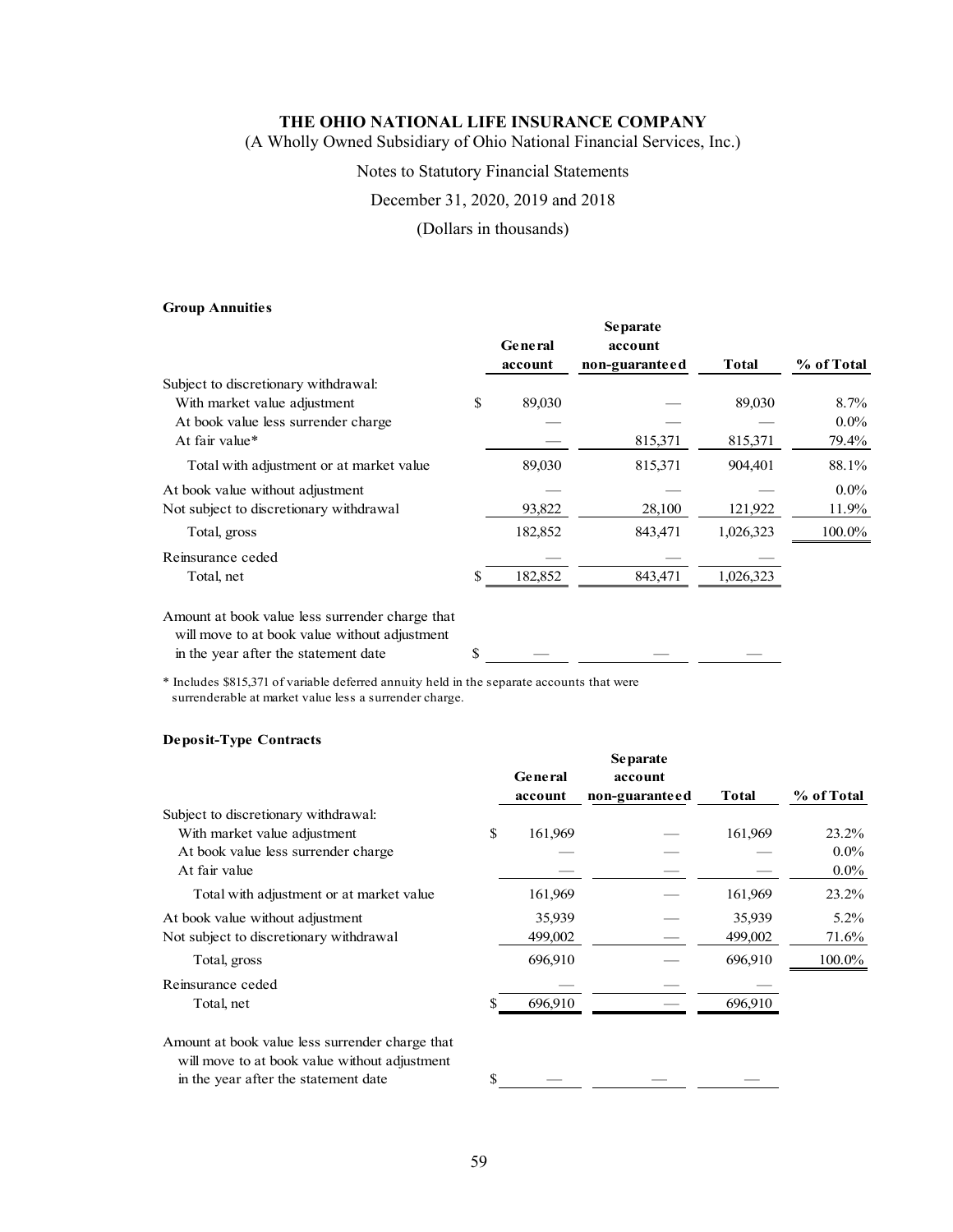(A Wholly Owned Subsidiary of Ohio National Financial Services, Inc.)

Notes to Statutory Financial Statements

December 31, 2020, 2019 and 2018

(Dollars in thousands)

The following is the reconciliation of annuity reserves and deposit liabilities as of December 31, 2019:

| Life, accident and health Annual Statement:                                |   |            |
|----------------------------------------------------------------------------|---|------------|
| Annuities (excluding supplementary contracts with life contingencies), net | S | 1,873,188  |
| Supplementary contracts with life contingencies, net                       |   | 5,672      |
| Deposit-type contracts                                                     |   | 696,910    |
| Subtotal                                                                   |   | 2,575,770  |
| Separate Accounts Annual Statement:                                        |   |            |
| Annuities, net                                                             |   | 19,132,695 |
| Total annuity reserves and deposit liabilities, net                        |   | 21,708,465 |

As of December 31, 2019, withdrawal characteristics of life actuarial reserves were as follows:

|                                                |    |                        |            |                |                    | Separate account - guaranteed |                |  |
|------------------------------------------------|----|------------------------|------------|----------------|--------------------|-------------------------------|----------------|--|
|                                                |    | <b>General account</b> |            |                | and non-guaranteed |                               |                |  |
|                                                |    | <b>Account</b>         |            |                | <b>Account</b>     |                               |                |  |
|                                                |    | value                  | Cash value | <b>Reserve</b> | value              | Cash value                    | <b>Reserve</b> |  |
| Subject to discretionary withdrawal, surrender |    |                        |            |                |                    |                               |                |  |
| values or policy loans:                        |    |                        |            |                |                    |                               |                |  |
| Term policies with cash value                  | \$ |                        |            |                |                    |                               |                |  |
| Universal life                                 |    | 905,715                | 905,715    | 907,921        |                    |                               |                |  |
| Universal life with secondary guarantees       |    |                        |            | 518            |                    |                               |                |  |
| Indexed universal life with secondary          |    |                        |            |                |                    |                               |                |  |
| guarantees                                     |    |                        |            |                |                    |                               |                |  |
| Other permanent cash value life insurance      |    | 3,392,843              | 3,392,843  | 3,984,215      |                    |                               |                |  |
| Variable life                                  |    |                        |            |                |                    |                               |                |  |
| Variable universal life                        |    |                        |            |                |                    |                               |                |  |
| Miscellaneous reserves                         |    |                        |            | 14,535         |                    |                               |                |  |
| Not subject to discretionary withdrawal or no  |    |                        |            |                |                    |                               |                |  |
| cash values                                    |    |                        |            |                |                    |                               |                |  |
| Term policies without cash value               |    | XXX                    | XXX        | 11,326         | XXX                | XXX                           |                |  |
| Accidental death benefits                      |    | <b>XXX</b>             | <b>XXX</b> |                | <b>XXX</b>         | <b>XXX</b>                    |                |  |
| Disability - active lives                      |    | <b>XXX</b>             | <b>XXX</b> | 26,054         | <b>XXX</b>         | <b>XXX</b>                    |                |  |
| Disability - disabled lives                    |    | <b>XXX</b>             | <b>XXX</b> | 10,744         | <b>XXX</b>         | <b>XXX</b>                    |                |  |
| Miscellaneous reserves                         |    | <b>XXX</b>             | XXX        | 1,840          | XXX                | XXX                           |                |  |
| Total, gross                                   |    | 4,298,558              | 4,298,558  | 4,957,153      |                    |                               |                |  |
| Reinsurance ceded                              |    | 760,781                | 760,781    | 951,354        |                    |                               |                |  |
| Total, net                                     | S  | 3,537,777              | 3,537,777  | 4,005,799      |                    |                               |                |  |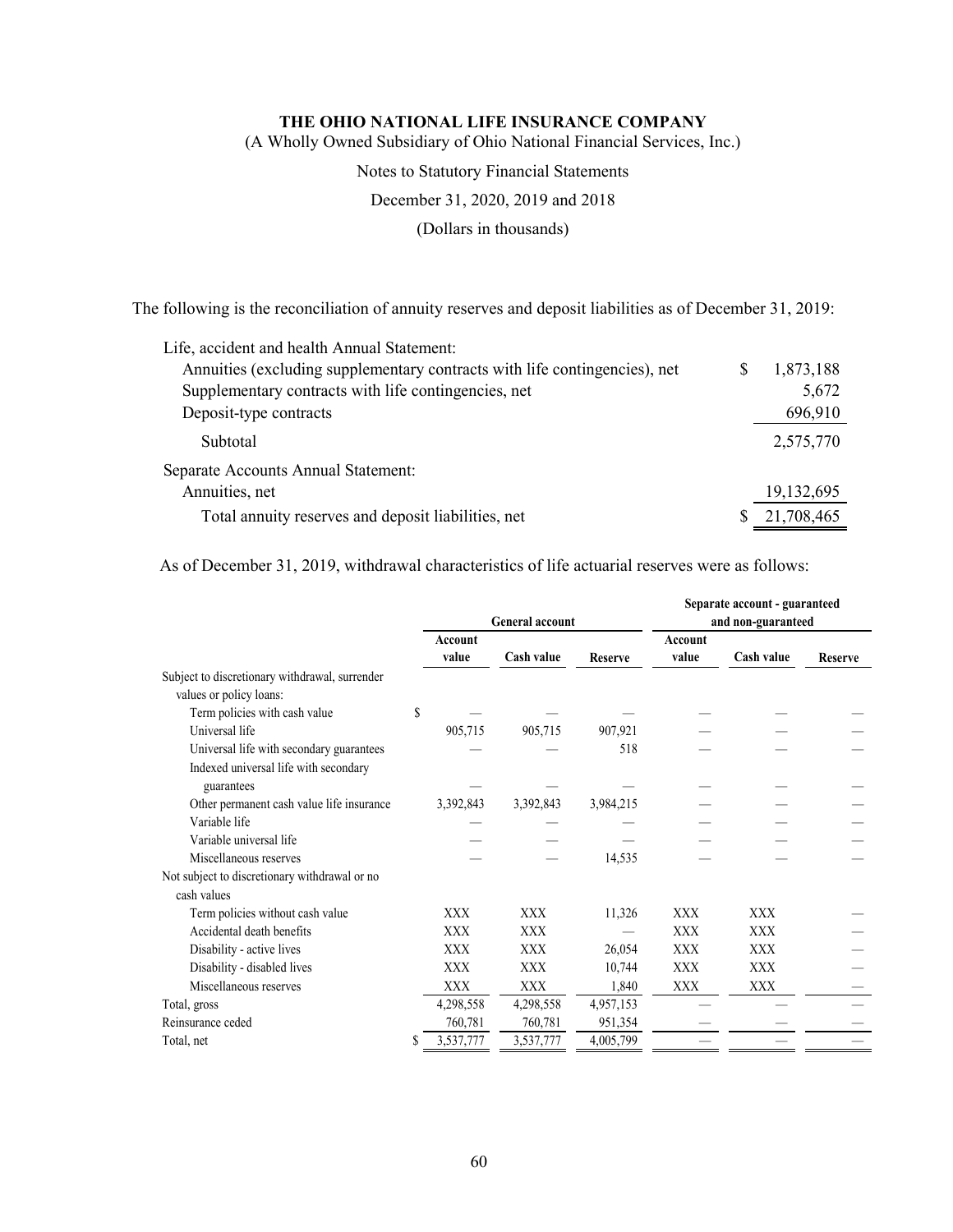(A Wholly Owned Subsidiary of Ohio National Financial Services, Inc.)

Notes to Statutory Financial Statements

December 31, 2020, 2019 and 2018

(Dollars in thousands)

The following is the reconciliation of life actuarial reserves as of December 31, 2019:

| Life, accident and health Annual Statement:<br>Life insurance, net | S. | 4,005,799 |
|--------------------------------------------------------------------|----|-----------|
| Separate Accounts Annual Statement:                                |    |           |
| Life insurance, net                                                |    |           |
| Total life reserves, net                                           |    | 4,005,799 |
|                                                                    |    |           |

#### **(12) Unpaid Claim Reserves**

The Company establishes unpaid claim reserves, which provide an estimated cost of paying claims made under individual disability accident and health policies. These reserves include estimates for claims that have been reported and claims that have been incurred but not reported. The amounts recorded for unpaid claim reserves are based on appropriate actuarial guidelines and techniques that represent the Company's best estimate based on current known facts and the actuarial guidelines. Accordingly, actual claim payouts may vary from present estimates.

The following table summarizes the disabled life unpaid claims for the years ended December 31:

|                                                                                                                              | 2020                        | 2019                       | 2018                    |
|------------------------------------------------------------------------------------------------------------------------------|-----------------------------|----------------------------|-------------------------|
| Claim reserves, beginning of year<br>Less reinsurance recoverables                                                           | \$<br>8,985<br>(3,296)      | 10,472<br>(899)            | 10,345<br>(635)         |
| Net claim reserves, beginning of year                                                                                        | 5,689                       | 9,573                      | 9,710                   |
| Claims paid related to:<br>Current year<br>Prior years                                                                       | 17<br>1,807                 | 26<br>(3,139)              | (30)<br>(1,641)         |
| Total claims paid                                                                                                            | 1,824                       | (3,113)                    | (1,671)                 |
| Incurred related to:<br>Current year's incurred<br>Current year's interest<br>Prior years' incurred<br>Prior years' interest | 691<br>13<br>(1,165)<br>345 | 445<br>9<br>(1,629)<br>404 | 945<br>18<br>170<br>401 |
| Total incurred                                                                                                               | (116)                       | (771)                      | 1,534                   |
| Net claim reserves, end of year                                                                                              | 7,397                       | 5,689                      | 9,573                   |
| Plus reinsurance recoverables                                                                                                | 970                         | 3,296                      | 899                     |
| Claims reserves, end of year                                                                                                 | \$<br>8,367                 | 8,985                      | 10,472                  |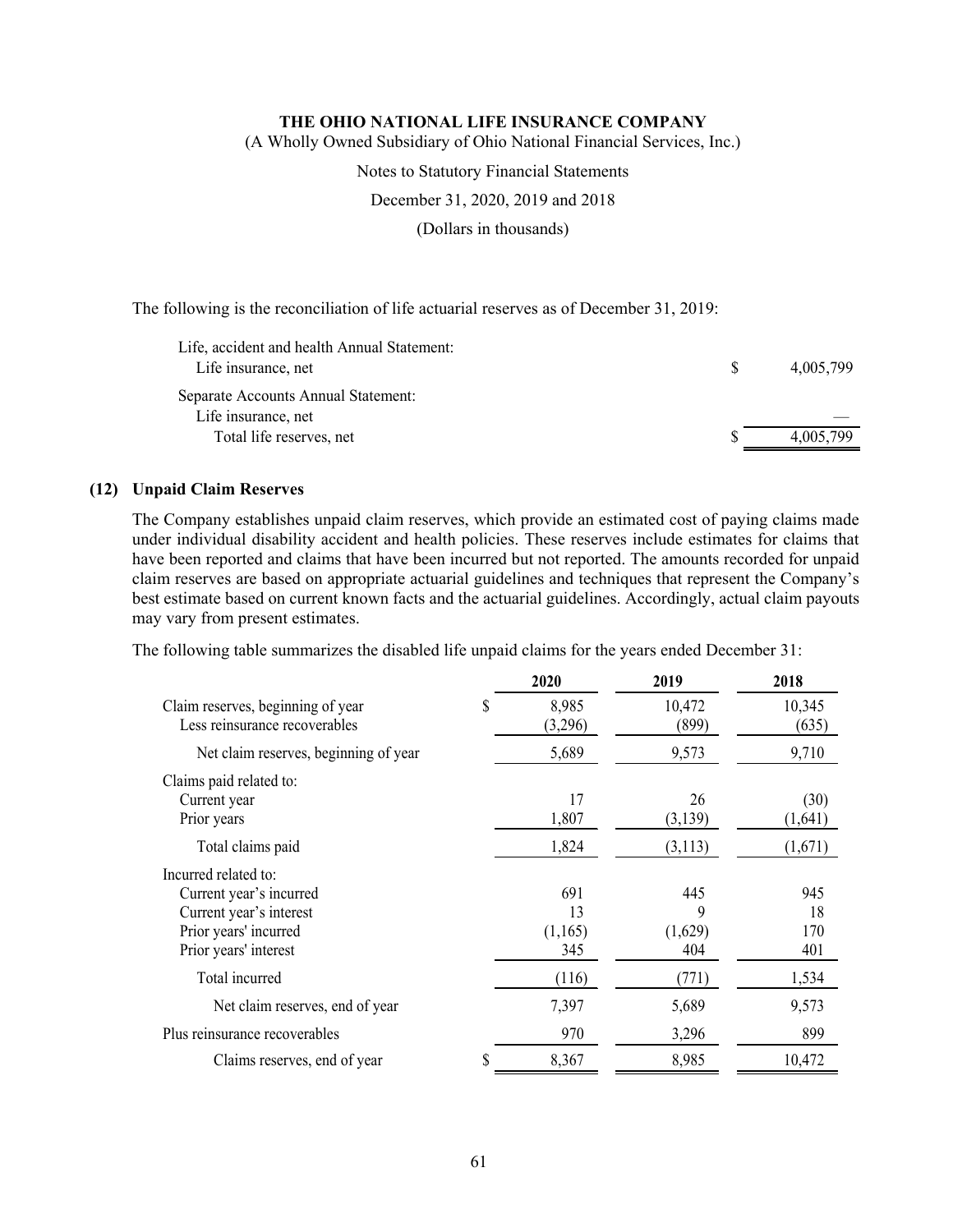(A Wholly Owned Subsidiary of Ohio National Financial Services, Inc.)

Notes to Statutory Financial Statements

December 31, 2020, 2019 and 2018

(Dollars in thousands)

The change in claim reserves and liabilities for claims incurred in prior years is the result of the general maturing process of claims, including the normal fluctuation resulting from the relatively small size of the block and continuing claim analysis.

# **(13) Reinsurance**

The Company participates in reinsurance activities in order to limit losses, minimize exposure to significant risks and provide additional capacity for future growth. The Company routinely enters into reinsurance transactions with other insurance companies, third parties, affiliates and subsidiaries. This reinsurance involves either ceding certain risks to, or assuming risks from, other insurance companies. The Company's statutory financial statements reflect the effects of assumed and ceded reinsurance transactions.

# *External Reinsurance*

For the Company's life insurance products, the Company reinsures a percentage of the mortality or morbidity risk on a quota share basis or on an excess of retention basis. The Company also reinsures risk associated with their disability and health insurance policies. Ceded premiums approximated 46.5%, 42.8% and 30.9% of gross earned life and accident and health premiums during 2020, 2019 and 2018, respectively.

For the Company's individual variable annuity products, the Company reinsures the various living and death benefit riders, including GMDB, GMIB, and GLWB.

For the Company's fixed annuity products, the Company has coinsurance agreements in place to reinsure fixed annuity products sold between 2001 and 2006. Ceded amounts under these coinsurance agreements range from one-third to two-thirds of the business produced. The ceded reserves attributable to fixed annuity coinsurance agreements were \$181,278 and \$198,598 as of December 31, 2020 and 2019, respectively.

Effective July 1, 2019, the Company entered into a reinsurance agreement to coinsure 100% of its retained inforce Bank Owned Life Insurance ("BOLI") and Single Premium Deferred Annuity ("SPDA") blocks of business with a third party reinsurer licensed as an authorized reinsurer in the State of Ohio. As a result of the transaction, bonds carried at the amount of \$1,554,453 were transferred to the reinsurer, resulting in a pre-tax realized gain of \$126,291 for the year ended December 31, 2019. This transaction resulted in IMR of \$109,964 being transferred to the reinsurer by the Company and a deferred reinsurance gain of \$52,844, which was recorded in surplus at the contract's inception.

The Company manages its risks related to certain reinsurance agreements by monitoring the credit ratings of the reinsurer. Reinsurance with unauthorized reinsurers is secured by either letter of credit or assets held in trust for the benefit of the Company in accordance with the requirements in Appendix A-785 of the NAIC Statutory Accounting Practices and Procedures Manual. As of December 31, 2020 and 2019, a nonaffiliated reinsurer held assets in trust with an estimated fair value of \$751,651 and \$953,387, respectively, and a letter of credit of \$702,976 and \$178,888, respectively.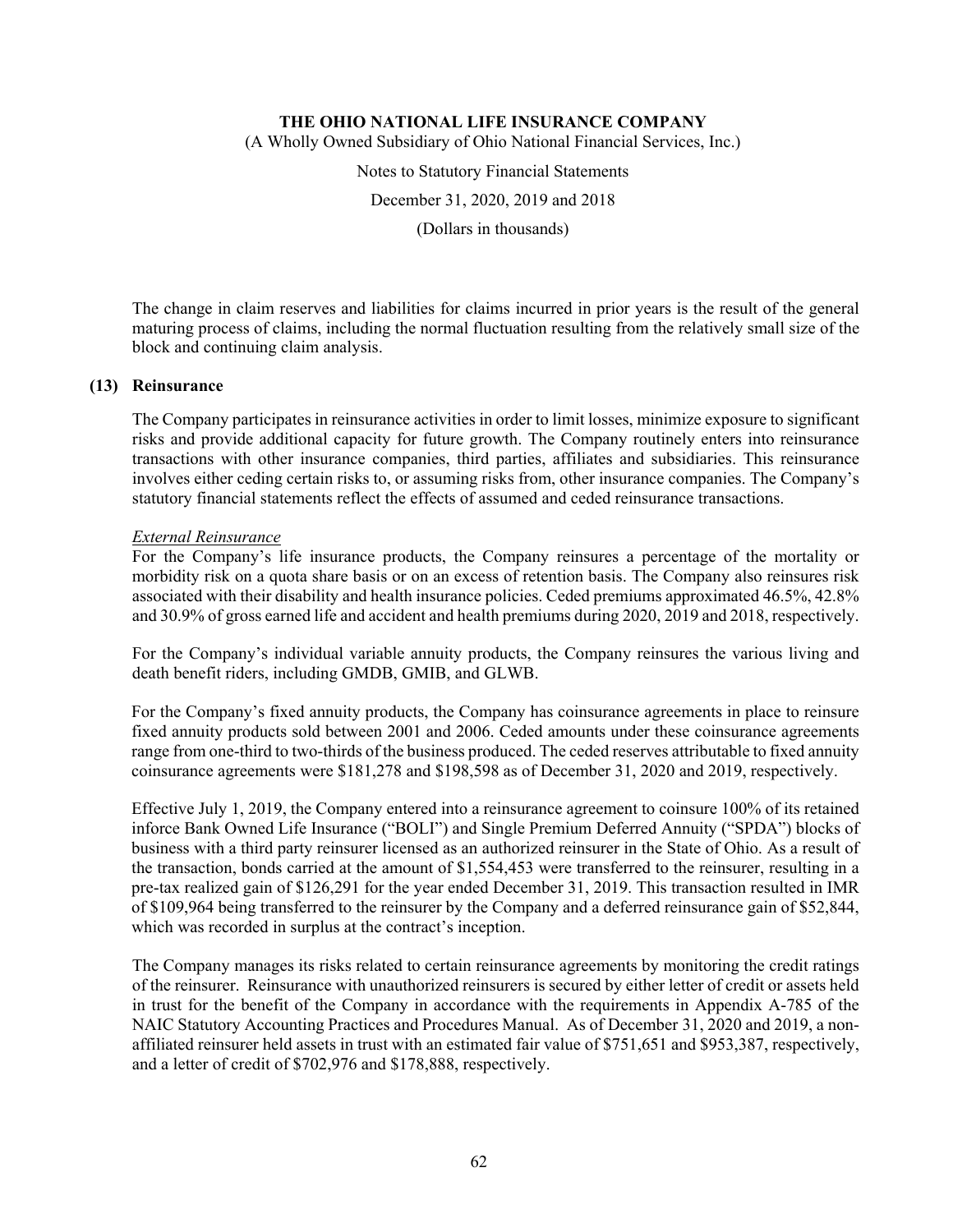(A Wholly Owned Subsidiary of Ohio National Financial Services, Inc.)

Notes to Statutory Financial Statements

December 31, 2020, 2019 and 2018

(Dollars in thousands)

#### *Affiliate Reinsurance*

As it relates to reinsurance among affiliates, to mitigate the volatility of statutory surplus for the Company, the Company cedes variable annuity-related risks, living and death benefits to SUNR for the GMAB, GMIB, GMDB, and GLWB riders, and from SUNR to Sycamore Re, Ltd ("SYRE"), an affiliated company, for certain GMIB and GMDB riders. Additionally, to consolidate the management of such living benefit risks, the Company assumes GMAB, GMIB, GMDB, and GLWB riders issued by NSLAC, which are correspondingly retroceded to SYRE. The base variable annuity contracts are retained by the Company, however the excess death benefit rider risk on the base contract is ceded to SUNR. Effective January 2018, ONLIC cedes 100% of the exchange program fixed indexed annuities and associated GLWB riders to SYRE. The Company assumes BOLI policies issued by ONLAC, but ceased reinsuring new policies in October 2016.

As noted above, the Company cedes to SYRE variable annuity-related risks, living and death benefits consisting of GMAB, GMIB, GMDB and GLWB riders assumed from NSLAC and fixed indexed annuity exchange policies and associated GLWB riders. The base variable annuity contracts are retained by the Company. SYRE applies a permitted practice prescribed by CIMA that allows SYRE to carry the assumed reserves of \$501,949 under the reinsurance arrangement utilizing a reserve methodology that is approved by CIMA. The approved reserve methodology is based upon U.S. generally accepted accounting principles. For all GMAB riders and some GLWB riders with net settlement provisions, the reserves are calculated using the Financial Accounting Standards Board ("FASB") Accounting Standards Codification ("ASC") Topic 815, *Derivatives and Hedging*. Topic 815 is a fair value or mark-to-market calculation required if the liability is deemed to be an embedded derivative. For all GMIB and GMDB riders, and the remaining GLWB riders without net settlement provisions, the reserves are calculated in accordance with FASB ASC Topic 944, *Financial Services - Insurance*. Topic 944 provides guidance for calculating reserves for contracts that provide additional benefits in excess of the account values and is similar to other generally accepted accounting principles reserve accounting methodologies. Topic 944 is a stochastic method that determines the percentage of the future rider charges required to fund the projected benefits. This percentage is recalculated at each valuation period. Under both of these generally accepted accounting principles calculations, the reserve calculation is measuring the reserve liability associated with the rider cash flows.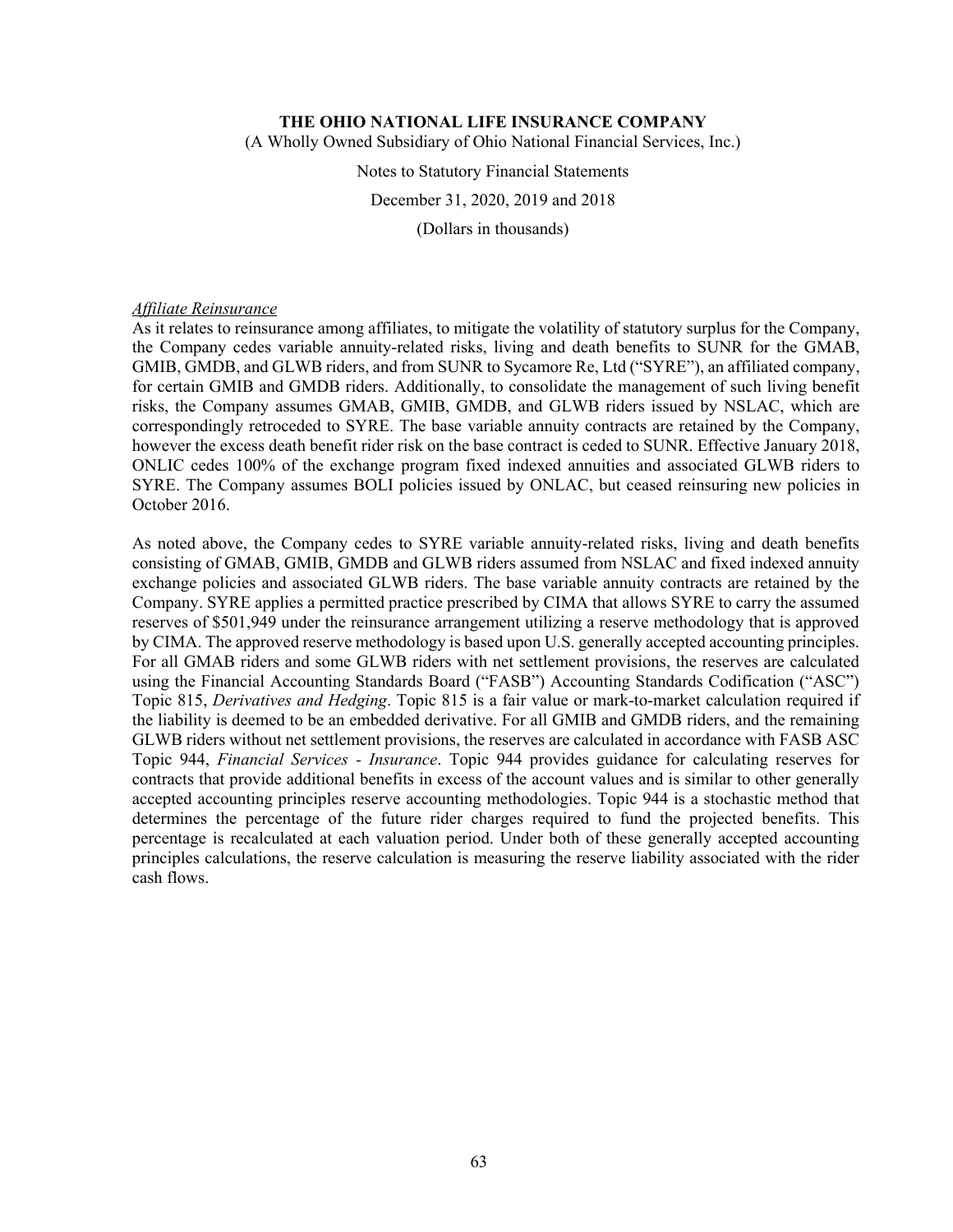(A Wholly Owned Subsidiary of Ohio National Financial Services, Inc.)

Notes to Statutory Financial Statements

December 31, 2020, 2019 and 2018

(Dollars in thousands)

The following table is a summary of the reserves by product, rider type and valuation standard as of December 31:

|                           |    | 2020    | 2019    |
|---------------------------|----|---------|---------|
| FASB ASC Topic 944:       |    |         |         |
| <b>GMIB</b>               | \$ | 3,806   | 2,936   |
| <b>GMDB</b>               |    | 12      |         |
| <b>GLWB</b>               |    | 25,623  | 13,011  |
| Subtotal                  |    | 29,441  | 15,948  |
| FASB ASC Topic 815:       |    |         |         |
| GMAB embedded derivatives |    | 519     | (511)   |
| Fixed indexed annuities   |    | 471,989 | 504,332 |
| Subtotal                  |    | 472,508 | 503,821 |
| Total reserves            | S  | 501,949 | 519,769 |

As of December 31, 2020, the Company recorded a reserve credit of \$2,073,575 related to the rider benefits and fixed indexed annuities ceded to SUNR and SYRE. As of December 31, 2019, the Company recorded a reserve credit of \$1,039,125 related to the rider benefits and fixed indexed annuities ceded to SUNR and SYRE. ONFS secured letters of credit totaling \$110,000 for SYRE, with ONLIC as the beneficiary in order to recognize the reserve credit. The Company also established funds withheld accounts for the benefit of SYRE that have a total carrying value of \$481,935 and are recorded in reinsurance funds withheld due to affiliate, net and other liabilities on the statutory statements of admitted assets, liabilities, and capital and surplus; and assets held in trust of \$35,770 as of December 31, 2020.

MONT, KENW and CMGO retrocede certain term life policies through yearly renewable term agreements to the Company on a quota share basis, which the Company then cedes to external reinsurers based on certain retention levels.

The Company assumes GMIB, GMAB, and GMWB riders issued by NSLAC. As of 2015, the Company no longer assumes new business from NSLAC. As the Company was neither authorized nor accredited as a reinsurer in the State of New York, a reinsurance trust was created and funded by the Company. As of December 31, 2020 and 2019, assets held in trust for the benefit of NSLAC are \$135,641 and \$77,408, respectively.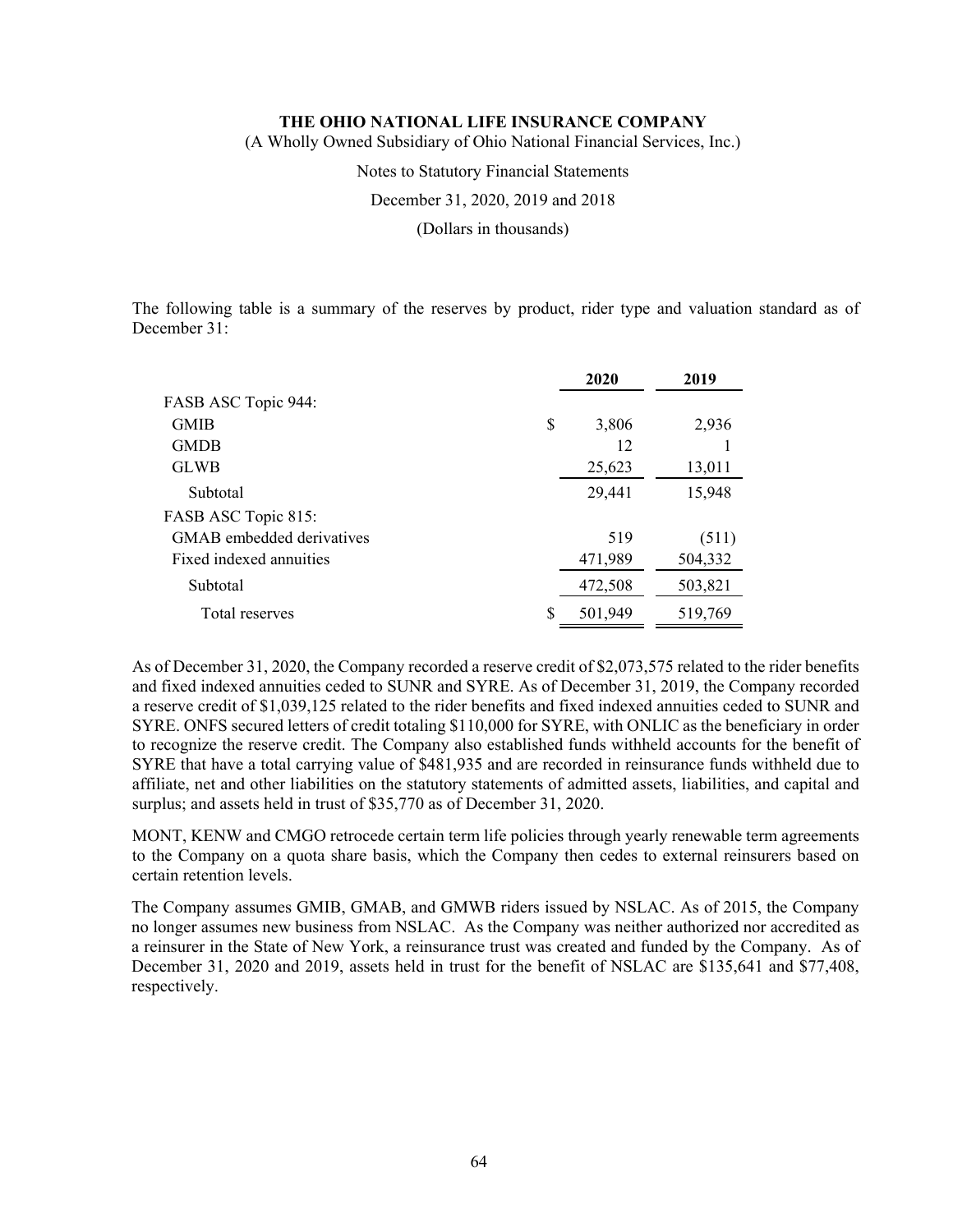(A Wholly Owned Subsidiary of Ohio National Financial Services, Inc.)

Notes to Statutory Financial Statements

December 31, 2020, 2019 and 2018

(Dollars in thousands)

Amounts in the accompanying statutory financial statements related to reinsurance agreements with ONLAC, NSLAC, MONT, SUNR and SYRE are as follows for the years ended as of December 31:

|                                     |   | 2020    | 2019    | 2018   |
|-------------------------------------|---|---------|---------|--------|
| Premiums assumed                    | S | 109,617 | 105,476 | 96,857 |
| Benefits incurred                   |   | 93,829  | 100,154 | 90,661 |
| Commission and expense allowance    |   | 4,440   | 4.441   | 4,426  |
|                                     |   | 2020    | 2019    |        |
| Reserves for future policy benefits | S | 973,770 | 943,738 |        |
| Policy and contract claims payable  |   | 17,500  | 15,883  |        |

#### *Variable Annuity Rider Reinsurance Agreements with SYRE and SUNR*

The details of the Company's annuity rider reinsurance agreements with SYRE and SUNR are as follows:

#### *GMIB and GMDB Riders Written After April 1, 2008*

In December 2008, the Company entered into a reinsurance agreement with SYRE to reinsure Annual Reset Death Benefit Riders ("ARDBR") and GMIB riders associated with variable annuity products written between April, 2008 and August, 2012. The treaty was amended to include new products issued beginning April 1, 2009. Under the agreement for contracts issued between April 1, 2008 and March 31, 2009, the Company retained the first 15% and reinsured to SYRE on an excess of loss basis the remaining 85% of the risk under its GMIB rider and the related ARDBR rider. For the above contracts, the Company reinsured to SYRE 100% of the risk for all riders listed above up to \$5 million per annuitant. Furthermore, SYRE was to pay a single adjusted GMIB claim amount when a GMIB policy annuitized.

Effective July 31, 2010, a treaty addendum was executed which effectively resulted in the extinguishment of the treaty above and the establishment of a new amended treaty. The new treaty resulted in the removal of the adjusted GMIB claim calculation that contains the one-time net settlement payment and in its place, a GMIB claim amount that covers the monthly GMIB benefit during the annuity payout. SYRE now accepts 100% of the risk for all GMIB and ARDBR riders up to \$5 million per annuitant.

Effective April 1, 2019, a treaty amendment was executed to recapture all Company-issued business previously ceded to SYRE. Effective April 1, 2019, the Company entered into a reinsurance agreement with SUNR to reinsure this business – a simultaneous transaction.

#### *GMIB and GMDB Riders Written Prior to April 1, 2008*

Effective November 30, 2011, the Company entered into a reinsurance agreement with SYRE to reinsure the claims in excess of limits established in a non-affiliated reinsurance agreement ("cap coverage") related to the GMIB riders associated with variable annuity products written on or after April 1, 2002 through March 31, 2008. Under the agreement, the cap coverage will have a deductible of \$100,000. The deductible will increase each year at the risk free rate defined by the one-year swap curve. The valuation date for the calculation of the fair value for the initial consideration was October 31, 2011.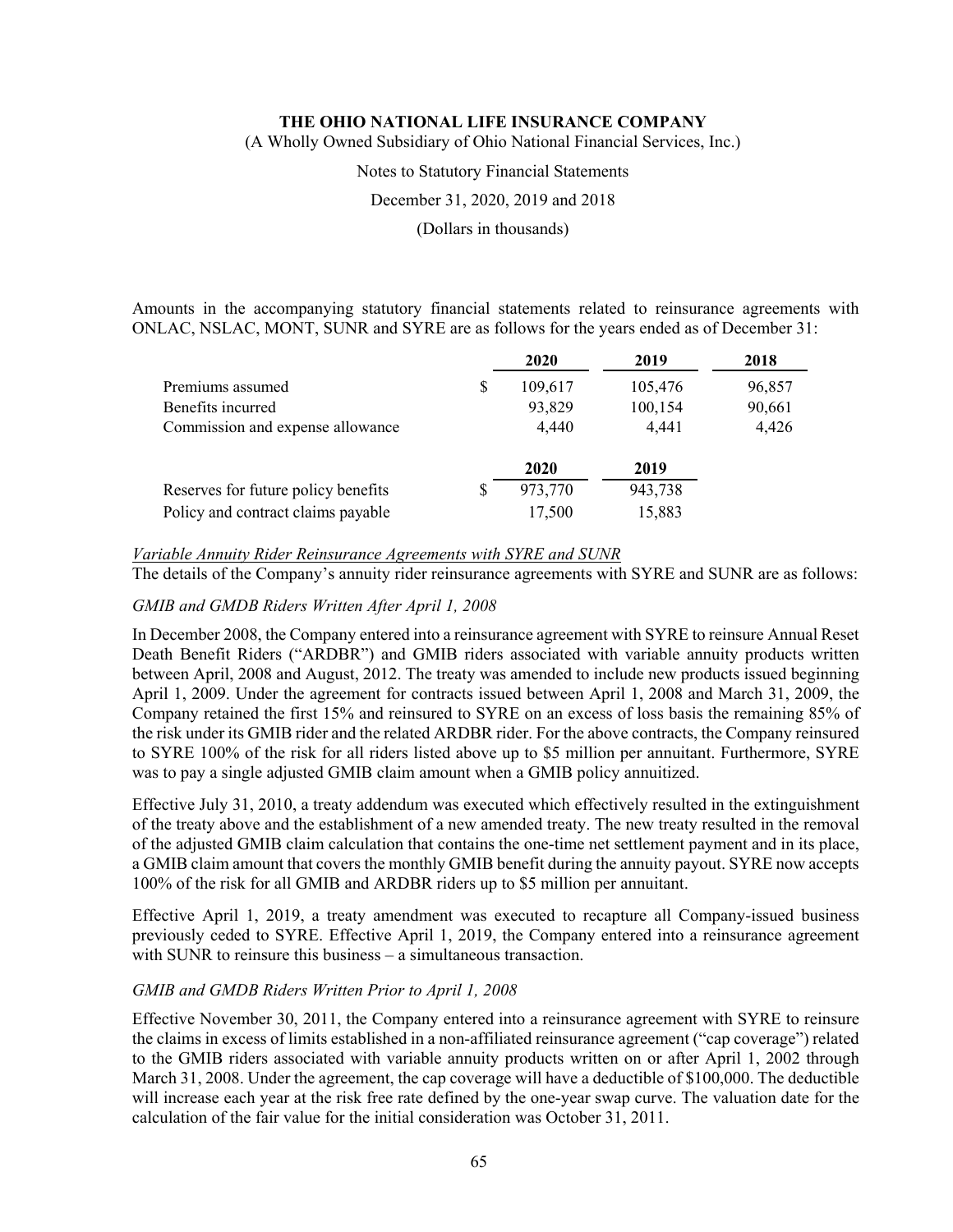(A Wholly Owned Subsidiary of Ohio National Financial Services, Inc.)

Notes to Statutory Financial Statements

December 31, 2020, 2019 and 2018

(Dollars in thousands)

Effective December 31, 2011, the Company entered into a reinsurance agreement with SYRE to reinsure the cap coverage related to the GMDB riders associated with variable annuity products written on or after July 1, 2005 but prior to April 1, 2008. Under the agreement, the cap coverage will have a deductible of \$35,000. The deductible will increase each year at the risk free rate defined by the one-year swap curve. The valuation date for the calculation of the fair value for the initial consideration was November 30, 2011.

Effective April 1, 2019, a treaty amendment was executed to recapture all Company-issued cap coverage previously ceded to SYRE. Effective April 1, 2019, the Company entered into a reinsurance agreement with SUNR to reinsure this business – a simultaneous transaction.

#### *GLWB Riders*

Effective May 1, 2010, the Company replaced its GMIB rider with a GLWB rider (see Note 10) in connection with its variable annuity products for all new business written from this date. The Company reinsures 100% of all GLWB riders with SYRE.

Effective April 1, 2019, a treaty amendment was executed to recapture all Company-issued business previously ceded to SYRE. Effective April 1, 2019, the Company entered into a reinsurance agreement with SUNR to reinsure this business – a simultaneous transaction.

#### *GMIB, GMDB, and GLWB Riders*

During December 2011, amendments were made to the SYRE reinsurance treaties for pre April 1, 2008 GMIB riders, post April 1, 2008 GMIB riders, GLWB riders and pre April 1, 2008 GMDB riders. The amendments provided SYRE with the option to convert the reinsurance treaties into a funds withheld ("FWH") arrangement in which the Company would engage in a hedging program under SYRE's direction and for the benefit of SYRE. The hedging performed by the Company for SYRE's benefit would be done in segregated FWH accounts. At the end of each quarter, SYRE will reimburse the Company for any hedging losses and expenses for operating the hedging program and SYRE will receive credit for any gains realized under the hedging program. The FWH amendments also state the responsibilities of the Company and SYRE as it relates to the margin requirements on the open derivative positions held in the FWH accounts. SYRE is responsible for reimbursing the Company for any cash held in a margin account related to a derivative program operated for the benefit of SYRE. The derivatives held by the Company for the benefit of SYRE in each segregated FWH account as well as the cash held in a margin account related to the derivative program are considered the amounts withheld and are recorded as separate funds withheld liability (or asset if the derivative positions decrease) in other liabilities (assets) on the statutory statements of admitted assets, liabilities, and capital and surplus. The change in the value of the FWH related to the derivative positions were recorded within derivative instruments in the statutory statements of income. As of December 31, 2011, the FWH option was elected by SYRE for the post April 1, 2008 GMIB riders and GLWB riders reinsurance treaties. As part of the initial FWH election, open derivative futures were sold from SYRE to the Company using the December 29, 2011 closing value of these positions of \$16,095.

Effective April 1, 2019, a treaty amendment was executed to recapture all Company-issued business previously ceded to SYRE. Effective April 1, 2019, the Company entered into a reinsurance agreement with SUNR to reinsure this business. These simultaneous transactions settled the remaining balances from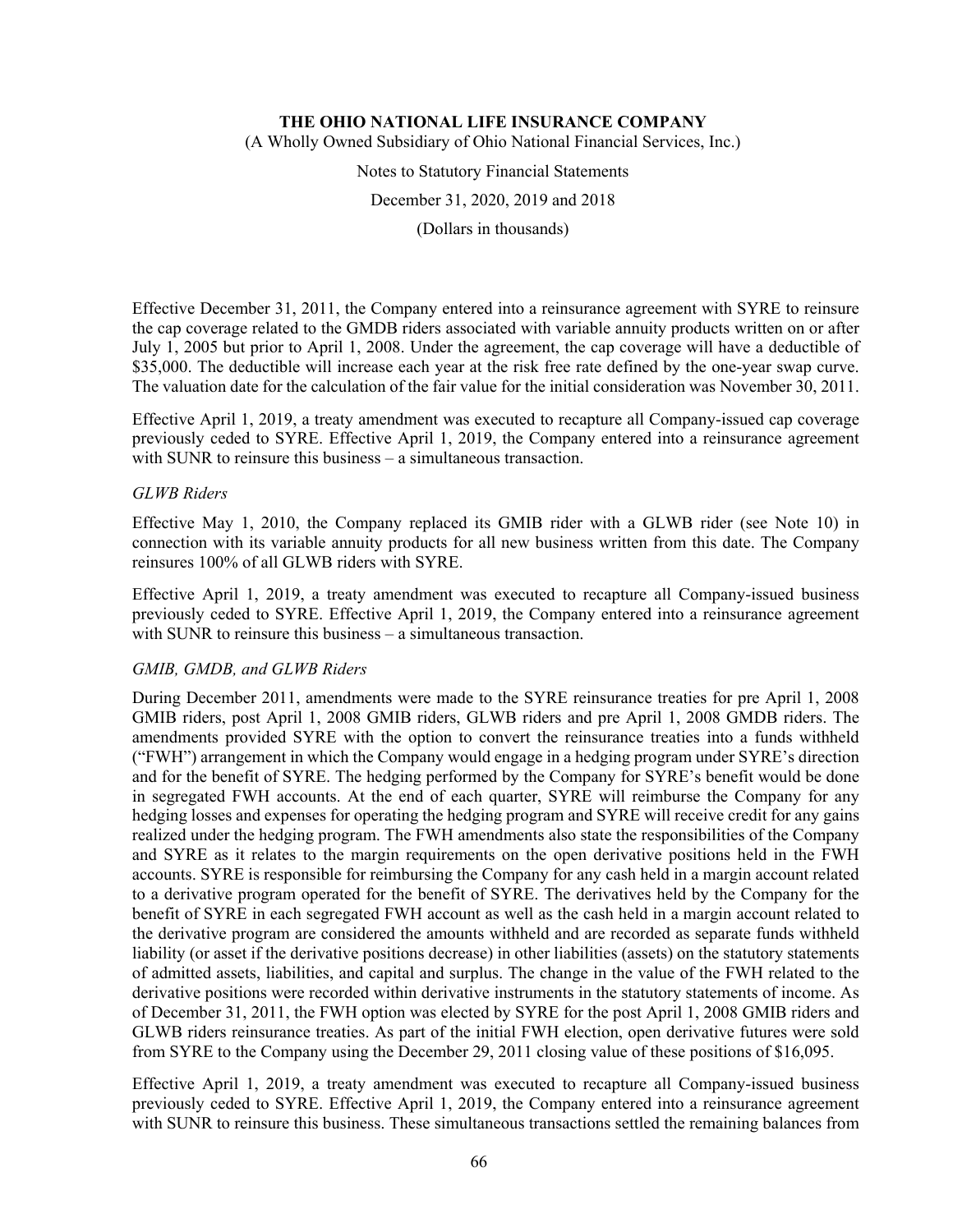(A Wholly Owned Subsidiary of Ohio National Financial Services, Inc.)

Notes to Statutory Financial Statements

December 31, 2020, 2019 and 2018

(Dollars in thousands)

the original SYRE treaty and amendments. The treaty between the Company and SUNR continues to contain a FWH arrangement.

## *GLWB Riders*

Effective May 1, 2013, the Company began selling a new 2013 Interest Sensitive GLWB rider (IS GLWB). An amendment was made to the SYRE GLWB reinsurance agreement to add these riders to the coverage. The Company cedes 30% of the benefit for this rider to SYRE for policies issued before January 1, 2018.

Effective April 1, 2019, a treaty amendment was executed to recapture all Company-issued business previously ceded to SYRE.

Effective April 1, 2019, the Company entered into a reinsurance agreement with SUNR to reinsure 30% of the benefit for policies issued before January 1, 2018 and 100% of the benefit for policies issued on or after January 1, 2018.

# *GMDB Riders*

Effective April 1, 2019, the Company entered into an agreement with SUNR to reinsure all death benefit riders associated with variable annuity products, issued on or after January 1, 2001 that were not previously mentioned above. This excludes the Gain Enhancement Benefit (GEB and GEB Plus) riders.

#### *GMAB/GPP Riders*

Certain variable annuity contracts include a GMAB rider. On the eighth or tenth anniversary, depending on the version of the rider, the policyholder's account value will increase to the amount of the initial deposit if the account value at that anniversary is less than the initial deposit.

Effective April 1, 2019, the Company entered into an agreement with SUNR to reinsure all Guaranteed Principal Protection Riders (GPP) associated with variable annuity products.

Amounts in the accompanying statutory financial statements related to ceded variable annuity business to SUNR were as follows for the years ended December 31:

|                                   | 2020    | 2019    |
|-----------------------------------|---------|---------|
| <b>Statements of Operations:</b>  |         |         |
| Premiums and other considerations | 148.236 | 873,589 |
| Death and other benefits          | 54.151  | 32,416  |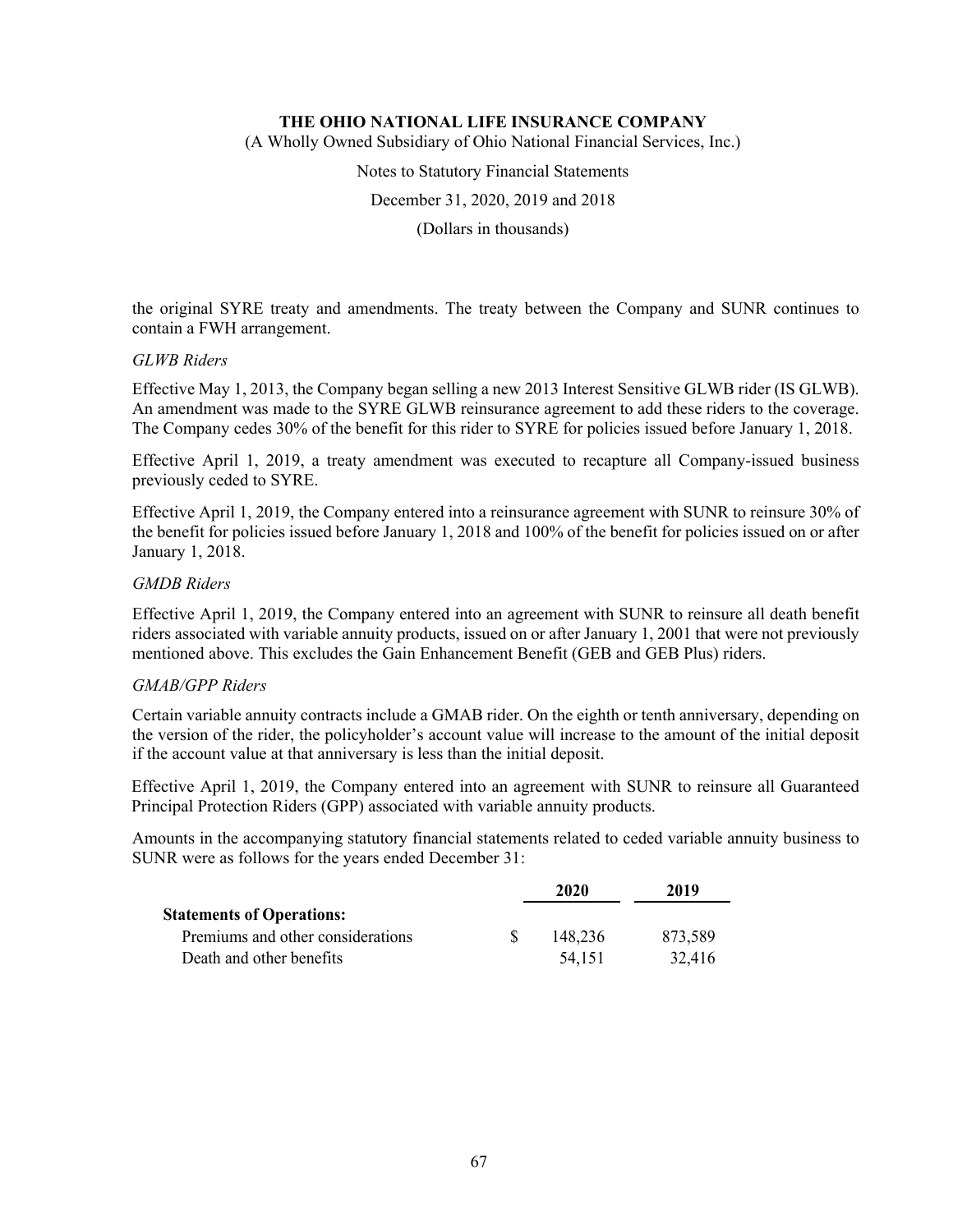(A Wholly Owned Subsidiary of Ohio National Financial Services, Inc.)

# Notes to Statutory Financial Statements

# December 31, 2020, 2019 and 2018

#### (Dollars in thousands)

| 2020        | 2019    |
|-------------|---------|
|             |         |
|             |         |
| \$<br>1,410 | 1,307   |
| 142         | 56,788  |
| 1,479,788   | 461,515 |
|             |         |
| 12.205      | 12,464  |
|             |         |
| 19,821      | 34,686  |
| (3,866)     | (2,045) |
|             |         |
|             |         |
| 98,026      | 58,800  |
|             |         |

Amounts in the accompanying statutory financial statements related to ceded variable annuity business to SYRE were as follows for the years ended December 31:

|                                                                                |    | 2020        | 2019       | 2018    |
|--------------------------------------------------------------------------------|----|-------------|------------|---------|
| <b>Statements of Operations:</b>                                               |    |             |            |         |
| Premiums and other considerations                                              | S  | 2,613       | (423, 054) | 162,386 |
| Death and other benefits                                                       |    | 83          | 2.294      | 8,040   |
|                                                                                |    | <b>2020</b> | 2019       |         |
| <b>Statements of Admitted Assets, Liabilities,</b><br>and Capital and Surplus: |    |             |            |         |
| Other admitted assets:                                                         |    |             |            |         |
| Reinsurance recoverable                                                        | \$ |             |            |         |
| Reserves for future policy benefits                                            |    | 28,013      | 3,624      |         |
| Other liabilities:                                                             |    |             |            |         |
| Premiums payable                                                               |    | 219         | 219        |         |

## *Fixed Indexed Annuity Reinsurance Agreements with SYRE*

Effective January 2018, the Company entered into a 100% coinsurance funds withheld reinsurance agreement with SYRE to reinsure the exchange program fixed indexed annuities and associated GLWB riders offered to certain policyholders of variable annuities with the GMIB rider. This exchange program was available for the period from January 2, 2018 through April 6, 2018, and for the period from June 4, 2018 through September 7, 2018 in the state of California.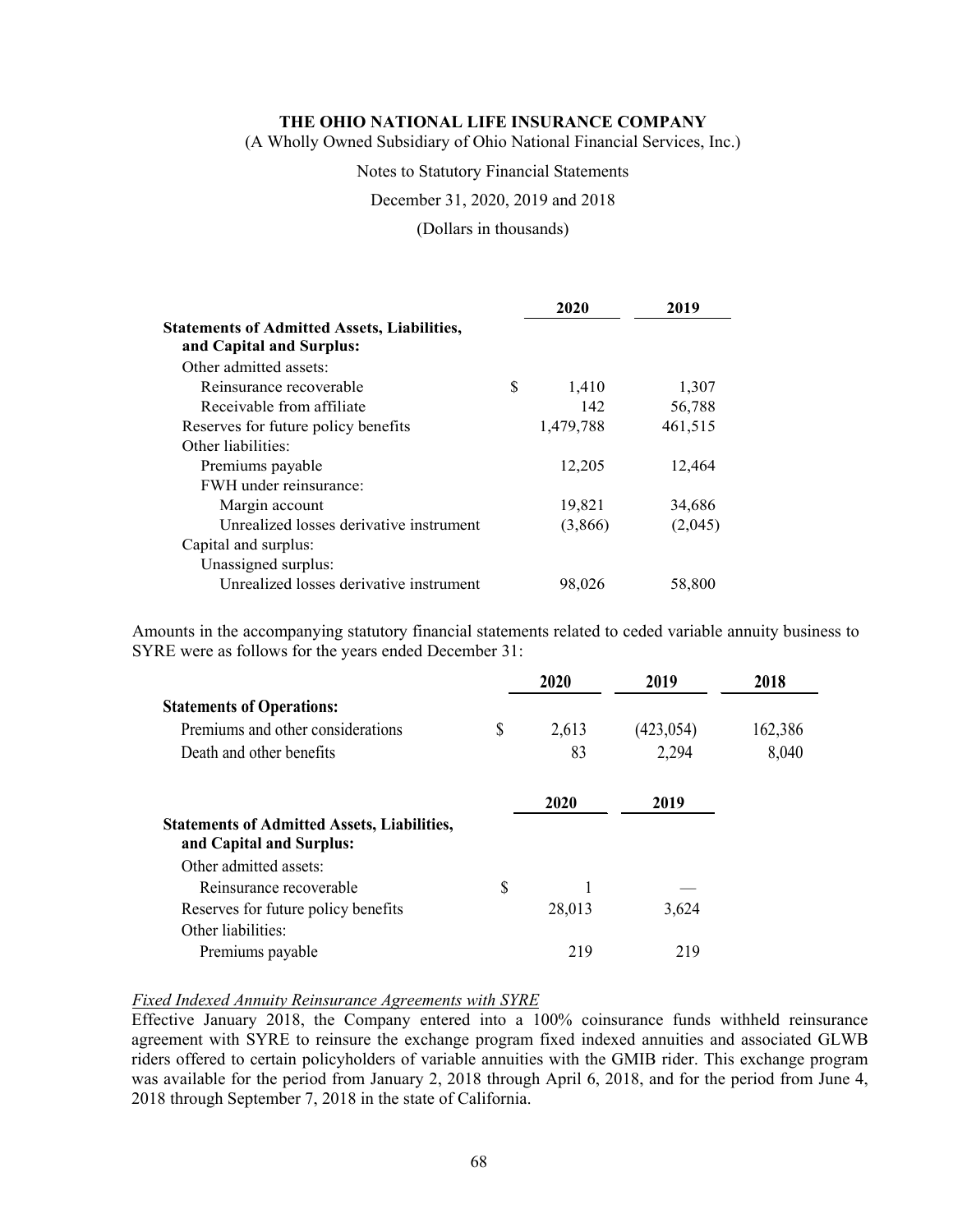(A Wholly Owned Subsidiary of Ohio National Financial Services, Inc.)

Notes to Statutory Financial Statements

December 31, 2020, 2019 and 2018

(Dollars in thousands)

Amounts in the accompanying statutory financial statements related to ceded fixed indexed annuity business to SYRE were as follows for the year ended December 31:

|                                                    | 2020          | 2019      | 2018    |
|----------------------------------------------------|---------------|-----------|---------|
| <b>Statements of Operations:</b>                   |               |           |         |
| Premiums and other considerations                  | \$<br>5,630   | 5,488     | 526,276 |
| Death and other benefits                           | 2,778         | 2,223     | 703     |
|                                                    | 2020          | 2019      |         |
| <b>Statements of Admitted Assets, Liabilities,</b> |               |           |         |
| and Capital and Surplus:                           |               |           |         |
| Reserves for future policy benefits                | \$<br>565,774 | 573,985   |         |
| Other liabilities:                                 |               |           |         |
| FWH under reinsurance:                             |               |           |         |
| Assets Payable to Affiliate                        | 481,935       | 492,467   |         |
| Capital and surplus:                               |               |           |         |
| Unassigned surplus:                                |               |           |         |
| Unrealized (gains) losses derivative instrument    | (11,299)      | (12, 101) |         |

#### **(14) Bank Line of Credit**

In April 2016, ONFS obtained a \$525,000 senior unsecured, syndicated credit facility. The credit facility was established for the purpose of issuing letters of credit and loans for general corporate purposes and matured in April 2021. In March 2017, ONFS increased this credit facility by \$50,000 to \$575,000. In March 2018, ONFS increased this credit facility by \$325,000 to \$900,000. The credit facility now matures in March 2023.

ONFS utilized \$110,000 of this facility as of December 31, 2020 and 2019, to secure a letter of credit for SYRE, with the Company as the beneficiary, in order to recognize reserve credit under statutory accounting principles.

On March 30, 2020, ONFS entered into a \$200,000, 364-day letter of credit facility with a group of banks in order to finance and support the reserve requirements of SYRE, the Company and SUNR. The Company and SUNR are the only beneficiaries of the related letters of credit. In June 2020, ONFS increased this facility by \$100,000 to \$300,000. This facility was not utilized by, or for the benefit of, the Company as of December 31, 2020.

On December 31, 2019, ONFS entered into a \$50,000, 364-day letter of credit facility with two banks in order to finance and to support the reserve requirements of SYRE, ONLIC and SUNR. ONLIC and SUNR are the only beneficiaries of the related letters of credit. . On December 28, 2020, this facility was renewed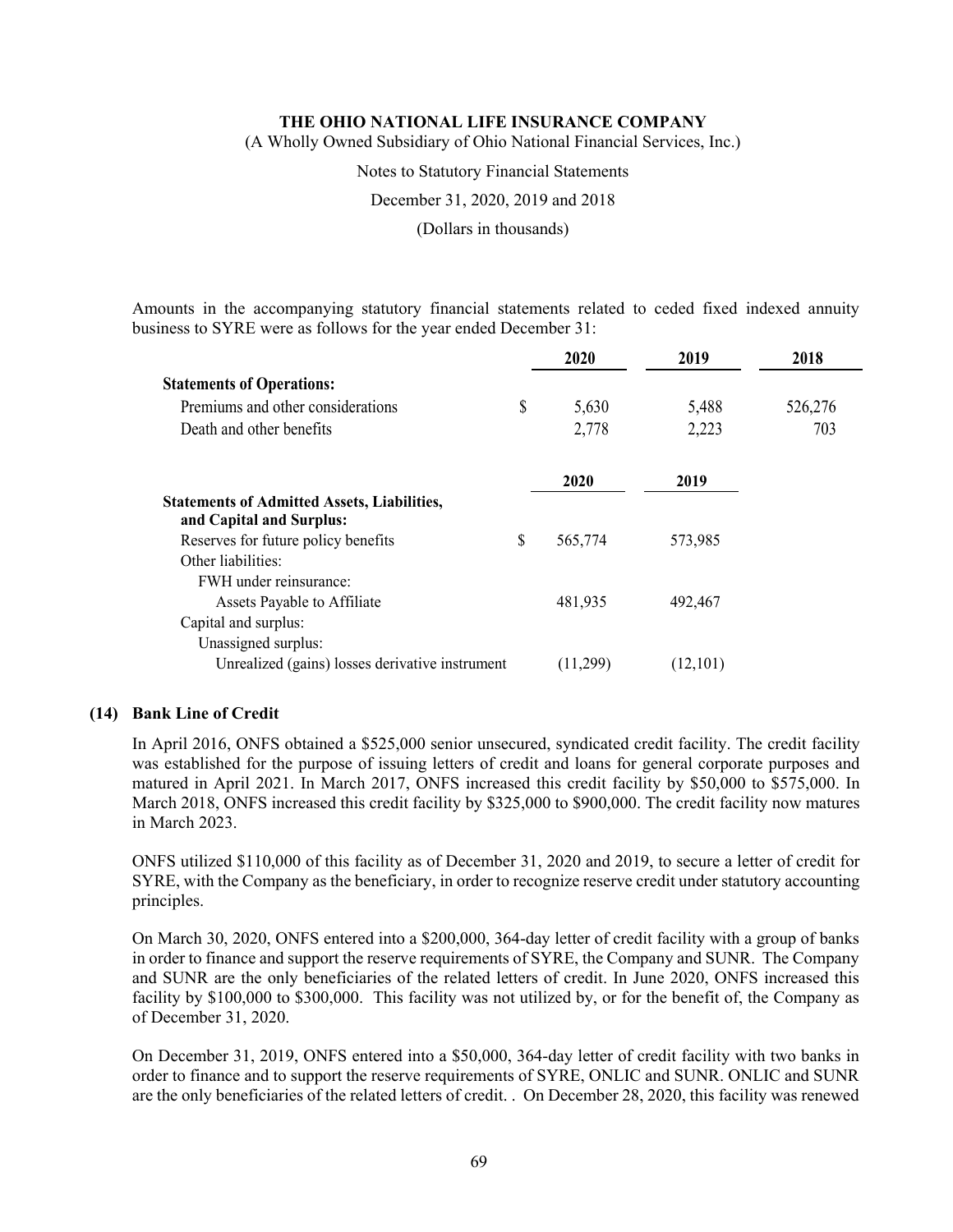(A Wholly Owned Subsidiary of Ohio National Financial Services, Inc.)

Notes to Statutory Financial Statements

December 31, 2020, 2019 and 2018

(Dollars in thousands)

for ninety days and matures on March 29, 2021. This facility was not utilized by or for the benefit of the Company as of December 31, 2020 or 2019.

There was no interest or fees paid by the Company on these lines of credit in 2020, 2019 or 2018.

# **(15) Income Taxes**

The Company provides for deferred tax assets in accordance with the NAIC issued guidance. The components of the net admitted deferred tax asset, including those certain deferred tax assets and deferred tax liabilities, recognized in the Company's statutory statements of admitted assets, liabilities, and capital and surplus as of December 31 are as follows:

|                                           |    | Ordinary  | Capital | <b>Total</b> |
|-------------------------------------------|----|-----------|---------|--------------|
| 2020                                      |    |           |         |              |
| Gross deferred tax assets                 | \$ | 232,804   | 2,405   | 235,209      |
| Statutory valuation allowance adjustments |    |           |         |              |
| Adjusted gross deferred tax assets        |    | 232,804   | 2,405   | 235,209      |
| Nonadmitted deferred tax assets           |    | (79,002)  | (2,405) | (81, 407)    |
| Admitted deferred tax assets              |    | 153,802   |         | 153,802      |
| Deferred tax liabilities                  |    | (42, 256) |         | (42, 256)    |
| Admitted deferred tax assets, net         | \$ | 111,546   |         | 111,546      |
| 2019                                      |    |           |         |              |
| Gross deferred tax assets                 | \$ | 226,851   | 3,386   | 230,237      |
| Statutory valuation allowance adjustments |    |           |         |              |
| Adjusted gross deferred tax assets        |    | 226,851   | 3,386   | 230,237      |
| Nonadmitted deferred tax assets           |    | (54, 528) | (100)   | (54, 628)    |
| Admitted deferred tax assets              |    | 172,323   | 3,286   | 175,609      |
| Deferred tax liabilities                  |    | (54, 513) |         | (54, 513)    |
| Admitted deferred tax assets, net         | \$ | 117,810   | 3,286   | 121,096      |
| Change                                    |    |           |         |              |
| Gross deferred tax assets                 | \$ | 5,953     | (981)   | 4,972        |
| Statutory valuation allowance adjustments |    |           |         |              |
| Adjusted gross deferred tax assets        |    | 5,953     | (981)   | 4,972        |
| Nonadmitted deferred tax assets           |    | (24, 474) | (2,305) | (26, 779)    |
| Admitted deferred tax assets              |    | (18, 521) | (3,286) | (21, 807)    |
| Deferred tax liabilities                  |    | 12,257    |         | 12,257       |
| Admitted deferred tax assets, net         | S  | (6,264)   | (3,286) | (9, 550)     |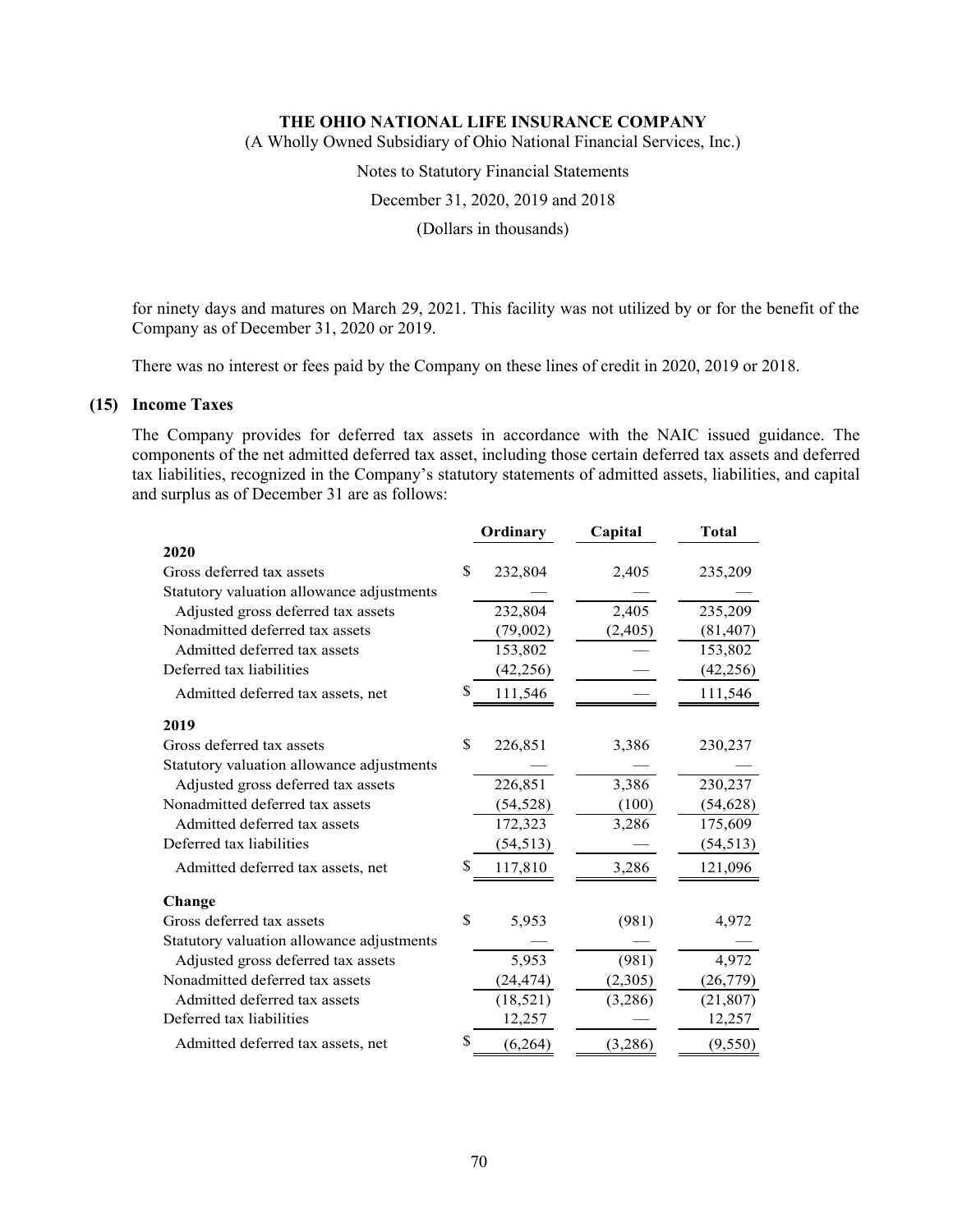(A Wholly Owned Subsidiary of Ohio National Financial Services, Inc.)

# Notes to Statutory Financial Statements

December 31, 2020, 2019 and 2018

(Dollars in thousands)

The amount of gross deferred tax assets admitted under each component and the resulting increased amount by tax character as of December 31 are as follows: **Ordinary Capital Total**

|                                                                                                     |    | Ordinary   | Capital    | I otal            |
|-----------------------------------------------------------------------------------------------------|----|------------|------------|-------------------|
| 2020                                                                                                |    |            |            |                   |
| Federal income taxes paid in prior years recoverable through loss                                   |    |            |            |                   |
| carrybacks                                                                                          | \$ |            |            |                   |
| Adjusted gross deferred tax assets expected to be realized after                                    |    |            |            |                   |
| application of the threshold limitations:                                                           |    |            |            |                   |
| (1) Adjusted gross deferred tax assets expected to be realized                                      |    |            |            |                   |
| following the balance sheet date                                                                    |    | N/A        | N/A        | 11,546            |
| (2) Adjusted gross deferred tax assets allowed per limitation threshold                             |    | N/A        | N/A        | 145,010           |
| Lesser of $(1)$ or $(2)$                                                                            |    | 111,546    |            | 111,546           |
| Deferred tax liabilities                                                                            |    | 42,256     |            | 42,256            |
| Admitted deferred tax assets                                                                        | S  | 153,802    |            | 153,802           |
| 2019                                                                                                |    |            |            |                   |
| Federal income taxes paid in prior years recoverable through loss                                   |    |            |            |                   |
| carrybacks                                                                                          | \$ |            |            |                   |
| Adjusted gross deferred tax assets expected to be realized after                                    |    |            |            |                   |
| application of the threshold limitations:                                                           |    |            |            |                   |
| (1) Adjusted gross deferred tax assets expected to be realized                                      |    |            |            |                   |
| following the balance sheet date                                                                    |    | N/A        | N/A        | 121,096           |
| (2) Adjusted gross deferred tax assets allowed per limitation threshold                             |    | N/A        | N/A        | 134,777           |
| Lesser of $(1)$ or $(2)$<br>Deferred tax liabilities                                                |    | 117,810    | 3,286      | 121,096           |
|                                                                                                     |    | 54,513     |            | 54,513            |
| Admitted deferred tax assets                                                                        | \$ | 172,323    | 3,286      | 175,609           |
| Change                                                                                              |    |            |            |                   |
| Federal income taxes paid in prior years recoverable through loss                                   |    |            |            |                   |
| carrybacks                                                                                          | \$ |            |            |                   |
| Adjusted gross deferred tax assets expected to be realized after                                    |    |            |            |                   |
| application of the threshold limitations:                                                           |    |            |            |                   |
| (1) Adjusted gross deferred tax assets expected to be realized                                      |    |            |            |                   |
| following the balance sheet date                                                                    |    | N/A<br>N/A | N/A<br>N/A | (109, 550)        |
| (2) Adjusted gross deferred tax assets allowed per limitation threshold<br>Lesser of $(1)$ or $(2)$ |    | (6,264)    | (3,286)    | 10,233<br>(9,550) |
| Deferred tax liabilities                                                                            |    | (12, 257)  |            | (12, 257)         |
| Admitted deferred tax assets                                                                        | S  | (18, 521)  | (3,286)    | (21, 807)         |
|                                                                                                     |    |            |            |                   |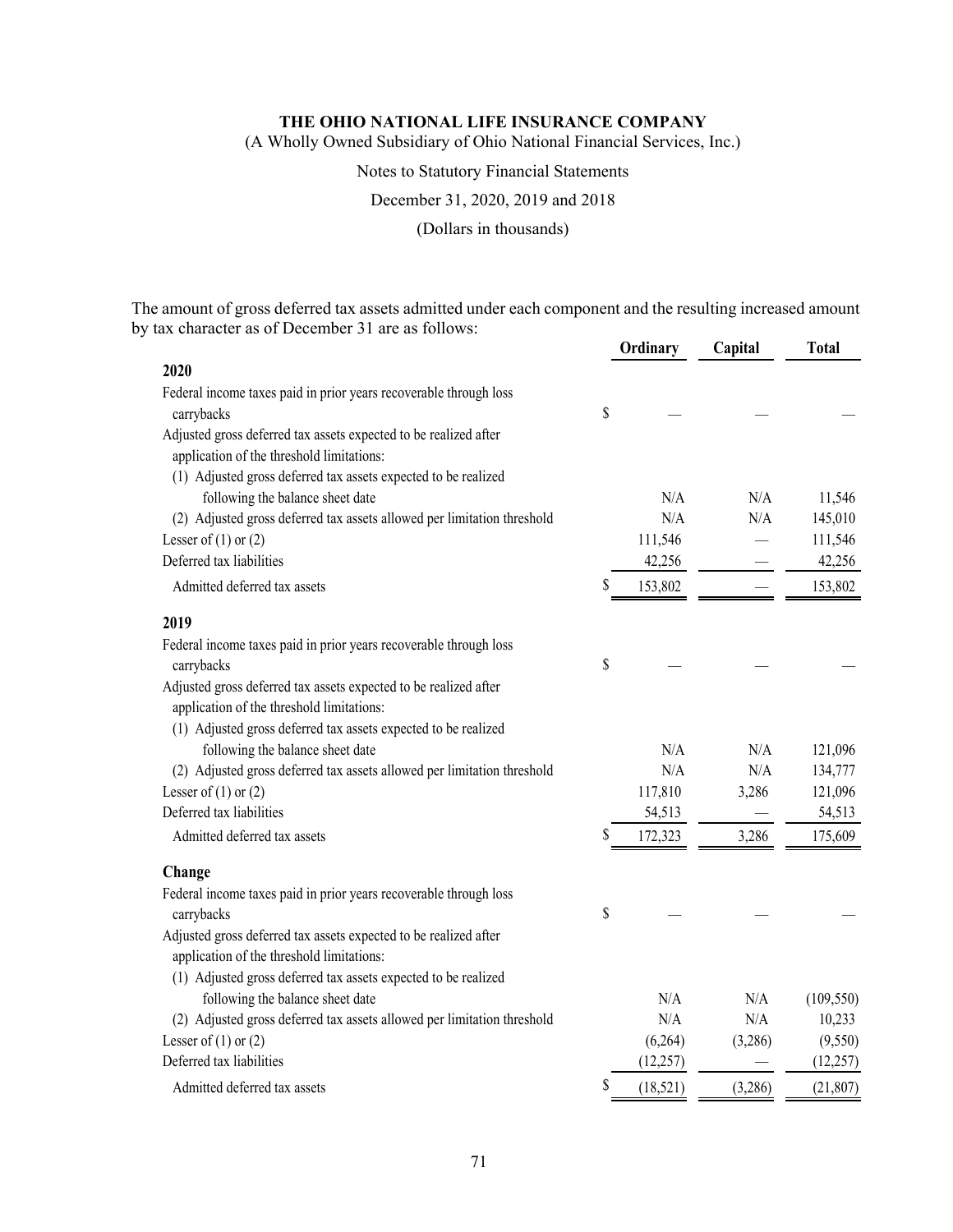(A Wholly Owned Subsidiary of Ohio National Financial Services, Inc.)

Notes to Statutory Financial Statements

December 31, 2020, 2019 and 2018

(Dollars in thousands)

The ratios used for threshold limitation (for SSAP 101 Paragraph 11b) as of December 31 are as follows:

|                                                                                                                                          |   | 2020      | 2019      | Change    |
|------------------------------------------------------------------------------------------------------------------------------------------|---|-----------|-----------|-----------|
| Ratio percentage used to determine the recovery period<br>and threshold limitation amount in above adjusted<br>gross deferred tax assets |   | 792.17%   | 914.86%   | (122.69%) |
| Amount of adjusted capital and surplus used to<br>determine the recovery period threshold limitation                                     |   |           |           |           |
| amount in above adjusted gross deferred tax assets                                                                                       | S | 1,092,306 | 1,016,133 | 76,173    |

The impact of tax-planning strategies as a percentage of adjusted gross and net admitted deferred tax assets as of December 31 are as follows:

|                                            | Ordinary | Capital   | <b>Total</b> |
|--------------------------------------------|----------|-----------|--------------|
| 2020                                       |          |           |              |
| Adjusted gross deferred tax assets:        |          |           |              |
| (Percentage of total adjusted gross)       |          |           |              |
| deferred tax assets)                       | $-$ %    | $1.02\%$  | $1.02\%$     |
| Net admitted gross deferred tax assets:    |          |           |              |
| (Percentage of total net admitted adjusted |          |           |              |
| gross deferred tax assets)                 | $0.00\%$ | $0.00\%$  | $0.00\%$     |
| 2019                                       |          |           |              |
| Adjusted gross deferred tax assets:        |          |           |              |
| (Percentage of total adjusted gross)       |          |           |              |
| deferred tax assets)                       | $-$ %    | $-$ %     | $-1/2$       |
| Net admitted gross deferred tax assets:    |          |           |              |
| (Percentage of total net admitted adjusted |          |           |              |
| gross deferred tax assets)                 | $0.00\%$ | $1.87\%$  | $1.87\%$     |
| Change                                     |          |           |              |
| Adjusted gross deferred tax assets:        |          |           |              |
| (Percentage of total adjusted gross)       |          |           |              |
| deferred tax assets)                       | $-$ %    | $1.02\%$  | $1.02\%$     |
| Net admitted gross deferred tax assets:    |          |           |              |
| (Percentage of total net admitted adjusted |          |           |              |
| gross deferred tax assets)                 | $0.00\%$ | $-1.87\%$ | $-1.87%$     |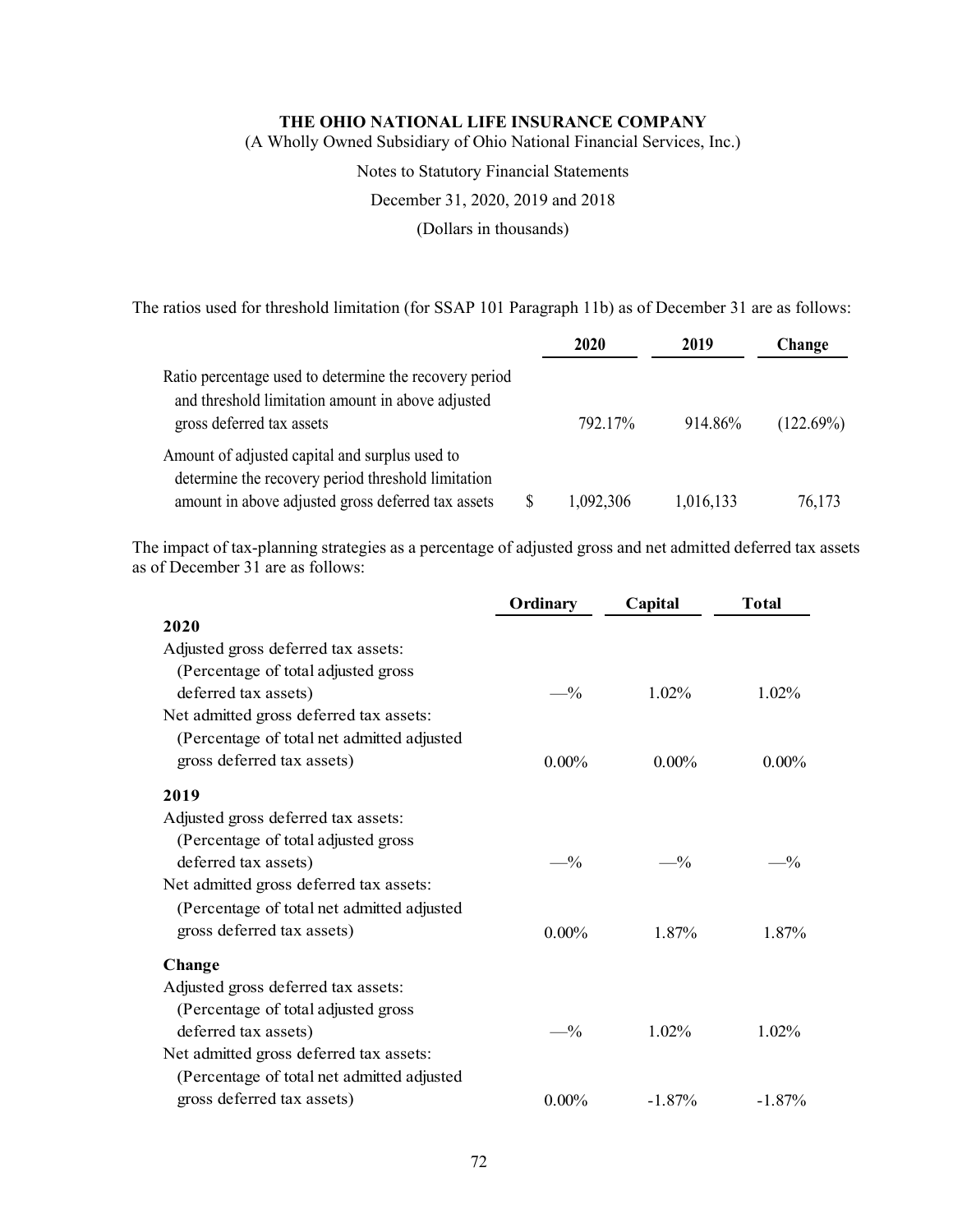(A Wholly Owned Subsidiary of Ohio National Financial Services, Inc.)

Notes to Statutory Financial Statements

December 31, 2020, 2019 and 2018

(Dollars in thousands)

The Company's tax planning strategies do not include the use of reinsurance tax planning strategies.

There are no temporary differences for which deferred tax liabilities are not recognized.

The provisions for current tax expenses on earnings for years ended December 31 are as follows:

|                                                              | 2020    | 2019      | 2018    |
|--------------------------------------------------------------|---------|-----------|---------|
| Current year federal tax (benefit) expense - ordinary income | 34,224  | (88, 213) | (9,704) |
| Current year foreign tax (benefit) expense - ordinary income |         |           |         |
| Subtotal                                                     | 34,224  | (88,213)  | (9,704) |
| Current year tax expense - net realized capital gains        | (1,292) | 25,920    | 910     |
| Utilization of capital loss carry forwards                   |         |           |         |
| Other                                                        |         |           |         |
| Federal and foreign income taxes incurred                    | 32.932  | (62, 293) | (8,794) |

The tax effects of temporary differences that give rise to significant components of the net deferred tax assets as of December 31 are as follows:

|              |           |          | Change    | Change    |
|--------------|-----------|----------|-----------|-----------|
| 2020         | 2019      | 2018     | from 2019 | from 2018 |
|              |           |          |           |           |
| \$<br>66,917 | 69,151    | 82,865   | (2,234)   | (13,714)  |
| 168          | 3,611     |          | (3, 443)  | 3,611     |
| 63,162       | 59,240    | 58,980   | 3,922     | 260       |
| 21,384       | 23,071    | 23,561   | (1,687)   | (490)     |
| 16,653       | 16,223    | 13,881   | 430       | 2,342     |
| 45,963       | 38,815    | 39,146   | 7,148     | (331)     |
| 10,437       | 8,393     | 13,419   | 2,044     | (5,026)   |
|              |           | 11,382   |           | (11, 382) |
| 4,216        | 4,674     | 4,713    | (458)     | (39)      |
| 3,904        | 3,673     | 4,139    | 231       | (466)     |
| 232,804      | 226,851   | 252,086  | 5,953     | (25, 235) |
|              |           |          |           |           |
| (79,002)     | (54, 528) | (63,375) | (24, 474) | 8,847     |
| 153,802      | 172,323   | 188,711  | (18, 521) | (16,388)  |
|              |           |          |           |           |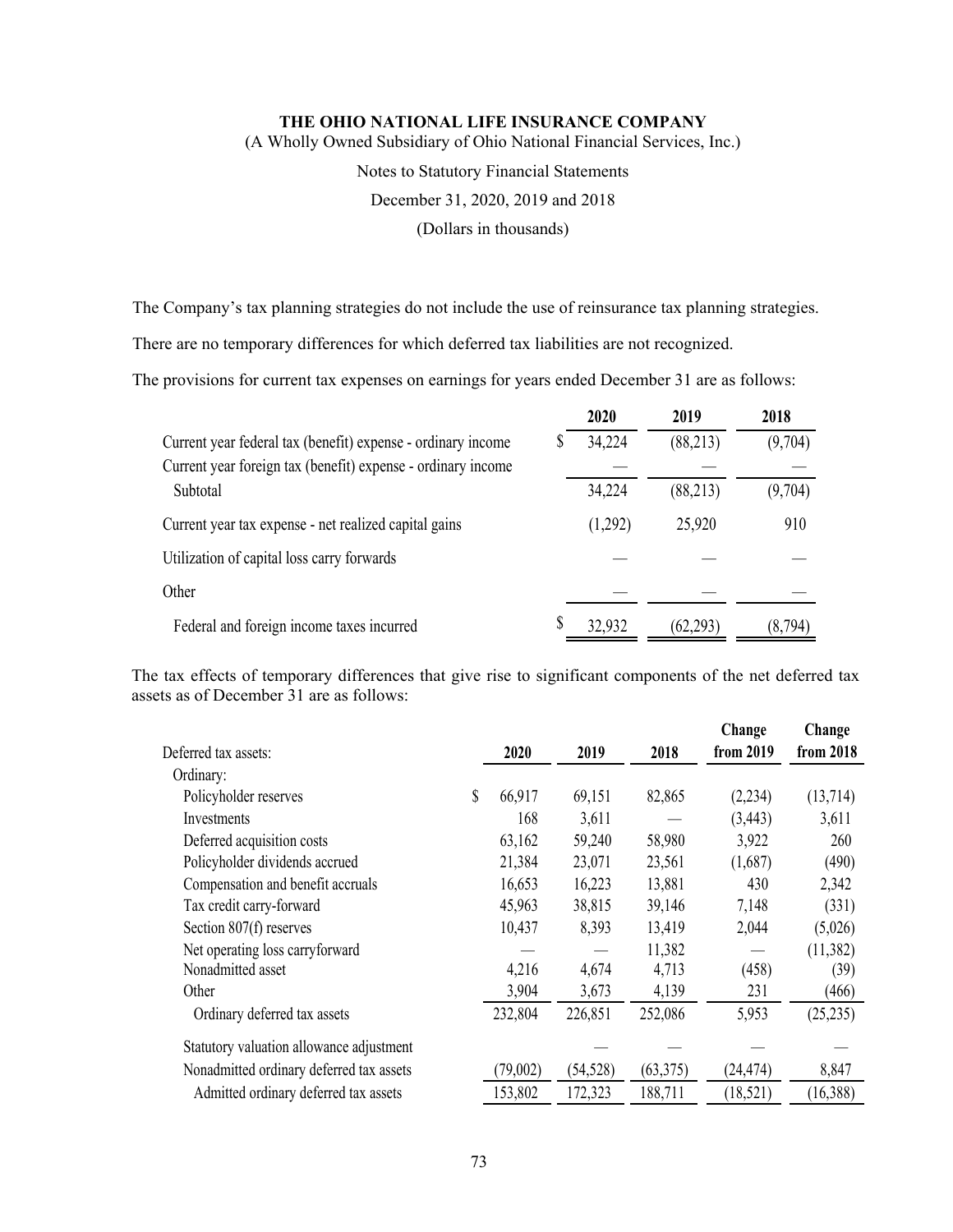(A Wholly Owned Subsidiary of Ohio National Financial Services, Inc.)

## Notes to Statutory Financial Statements

## December 31, 2020, 2019 and 2018

### (Dollars in thousands)

| Deferred tax assets (continued):              | 2020         | 2019    | 2018    | Change<br>from 2019 | Change<br>from 2018 |
|-----------------------------------------------|--------------|---------|---------|---------------------|---------------------|
| Capital:                                      |              |         |         |                     |                     |
| Investments                                   | 2,405        | 3,386   | 6,275   | (981)               | (2,889)             |
| Net capital loss carryforward                 |              |         |         |                     |                     |
| Capital deferred tax assets                   | 2,405        | 3,386   | 6,275   | (981)               | (2,889)             |
|                                               |              |         |         |                     |                     |
| Statutory valuation allowance adjustment      |              |         |         |                     |                     |
| Nonadmitted capital deferred tax assets       | (2,405)      | (100)   | (6,122) | (2,305)             | 6,022               |
| Admitted capital deferred tax assets          |              | 3,286   | 153     | (3,286)             | 3,133               |
| Admitted deferred tax assets                  | 153,802      | 175,609 | 188,864 | (21, 807)           | (13,255)            |
| Deferred tax liabilities:<br>Ordinary:        |              |         |         |                     |                     |
| Investments                                   | 330          | 9,662   | 3,164   | (9,332)             | 6,498               |
| Section 807(f) reserves                       | 6,474        | 7,322   | 13,024  | (848)               | (5,702)             |
| Deferred and uncollected premium              | 20,401       | 18,930  | 17,881  | 1,471               | 1,049               |
| Policyholder reserves - tax reform transition | 14,929       | 17,915  | 20,901  | (2,986)             | (2,986)             |
| Other                                         | 122          | 684     | 1,265   | (562)               | (581)               |
| Ordinary deferred tax liabilities             | 42,256       | 54,513  | 56,235  | (12,257)            | (1,722)             |
| Capital:                                      |              |         |         |                     |                     |
| Investments                                   |              |         | 153     |                     | (153)               |
| Subtotal                                      |              |         | 153     |                     | (153)               |
| Deferred tax liabilities                      | 42,256       | 54,513  | 56,388  | (12, 257)           | (1,875)             |
| Admitted deferred tax assets, net             | 111,546<br>S | 121,096 | 132,476 | (9,550)             | (11,380)            |

There was no statutory valuation allowance adjustment to gross deferred tax assets or net change in the total valuation allowance adjustments as of, and for the periods ended, December 31, 2020 and 2019.

The realization of the deferred tax asset is dependent upon the Company's ability to generate sufficient taxable income in future periods. Based on historical results and the prospects for future operations, management anticipates that it is more likely than not that future taxable income will be sufficient for the realization of the remaining deferred tax assets.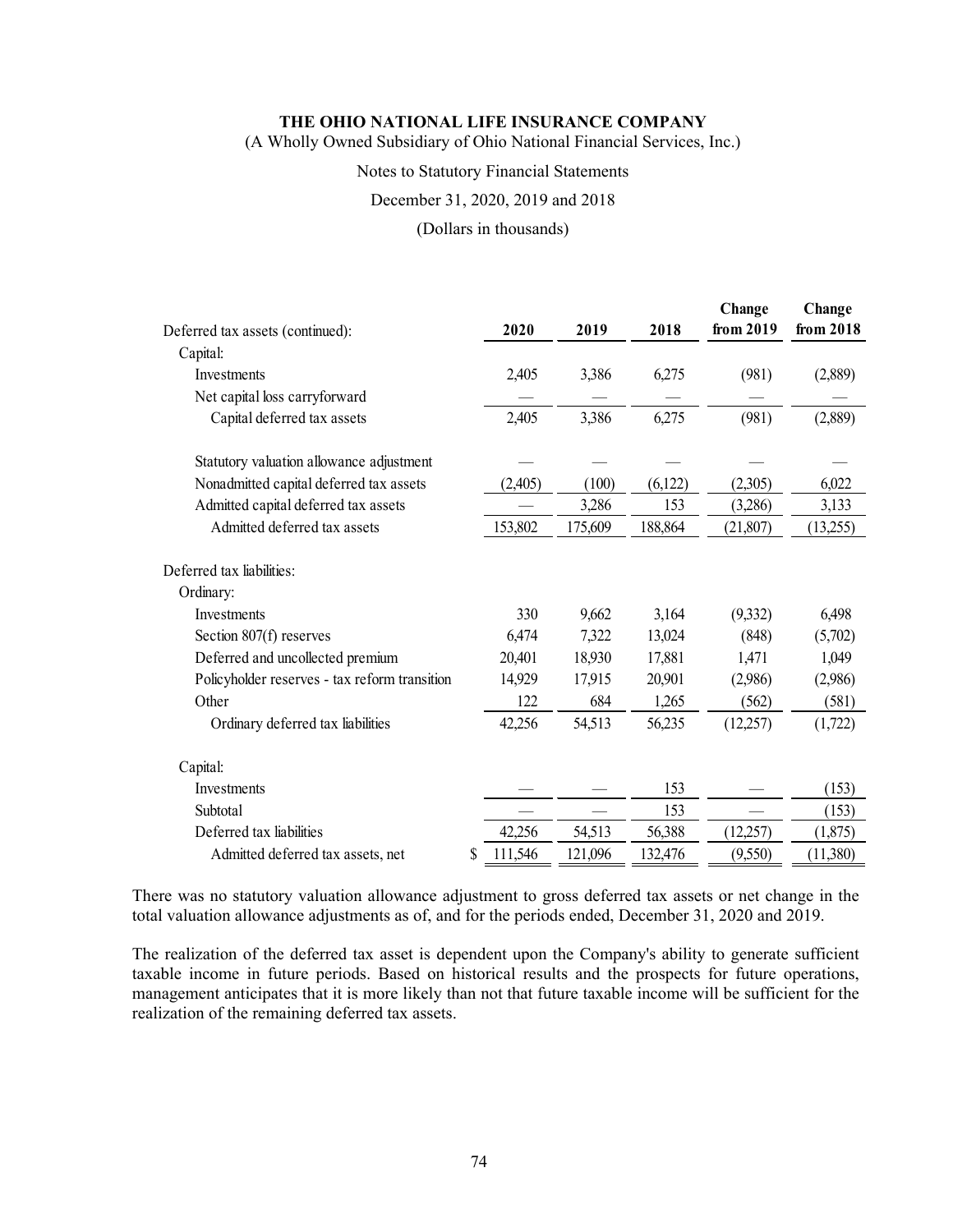(A Wholly Owned Subsidiary of Ohio National Financial Services, Inc.)

Notes to Statutory Financial Statements

December 31, 2020, 2019 and 2018

(Dollars in thousands)

The change in the net deferred income taxes of December 31 is comprised of the following:

|                                                                     |    |           |           |          | Change    | Change    |
|---------------------------------------------------------------------|----|-----------|-----------|----------|-----------|-----------|
|                                                                     |    | 2020      | 2019      | 2018     | from 2019 | from 2018 |
| Total deferred tax assets                                           | S. | 235,209   | 230,237   | 258,361  | 4,972     | (28, 124) |
| Total deferred tax liabilities                                      |    | (42, 256) | (54, 513) | (56,388) | 12,257    | 1,875     |
| Net deferred tax assets                                             |    | 192,953   | 175,724   | 201,973  | 17,229    | (26, 249) |
| Statutory valuation allowance adjustment                            |    |           |           |          |           |           |
| Net deferred tax assets                                             |    | 192,953   | 175,724   | 201,973  | 17,229    | (26, 249) |
| Tax effect of unrealized losses                                     |    | 3,758     | 10,102    | 675      | (6,344)   | 9,427     |
| Statutory valuation allowance adjustment<br>allocated to unrealized |    |           |           |          |           |           |
| Change in net deferred income taxes                                 |    | 196,711   | 185,826   | 202,648  | 10,885    | (16, 822) |
|                                                                     |    |           |           |          |           |           |

The provision for federal income taxes incurred is different from that which would be obtained by applying the statutory federal income tax rate to income before income taxes. The significant tax effects causing this difference for the years ended December 31 are as follows:

|                                            | 2020         | 2019      | 2018      |
|--------------------------------------------|--------------|-----------|-----------|
| Income before taxes                        | \$<br>34,832 | (36,217)  | (13,283)  |
| Dividends received deduction               | (6,263)      | (6,165)   | (11,298)  |
| Interest maintenance reserve               | 37           | 3,972     | (1,121)   |
| Change in equity of subsidiaries           | (3,980)      | (23, 678) | (6,704)   |
| Change in non-admitted deferred tax assets | 422          | 391       | 6,760     |
| Voluntary reserve                          |              | 20,489    | 1,496     |
| Transfer pricing                           | (2, 428)     | (7,048)   | (3,923)   |
| Tax credits                                | (5,232)      | (4,968)   | (10,687)  |
| Reinsurance surplus adjustment             | (4, 813)     | 8,260     |           |
| <b>Statutory Reserve Adjustment</b>        | 13,241       |           |           |
| Other                                      | (3,769)      | (507)     | 237       |
| Total statutory taxes                      | \$<br>22,047 | (45, 471) | (38, 523) |
| Provision for federal income taxes         | \$<br>34,224 | (88,213)  | (9,704)   |
| Tax on capital gains                       | (1,292)      | 25,920    | 910       |
| Change in net deferred income tax          | (10, 885)    | 16,822    | (29, 729) |
| Total statutory taxes                      | \$<br>22,047 | (45, 471) | (38, 523) |

The Company's policy for recording penalties associated with audits, claims, and adjustments is to record such amount as a component of income taxes.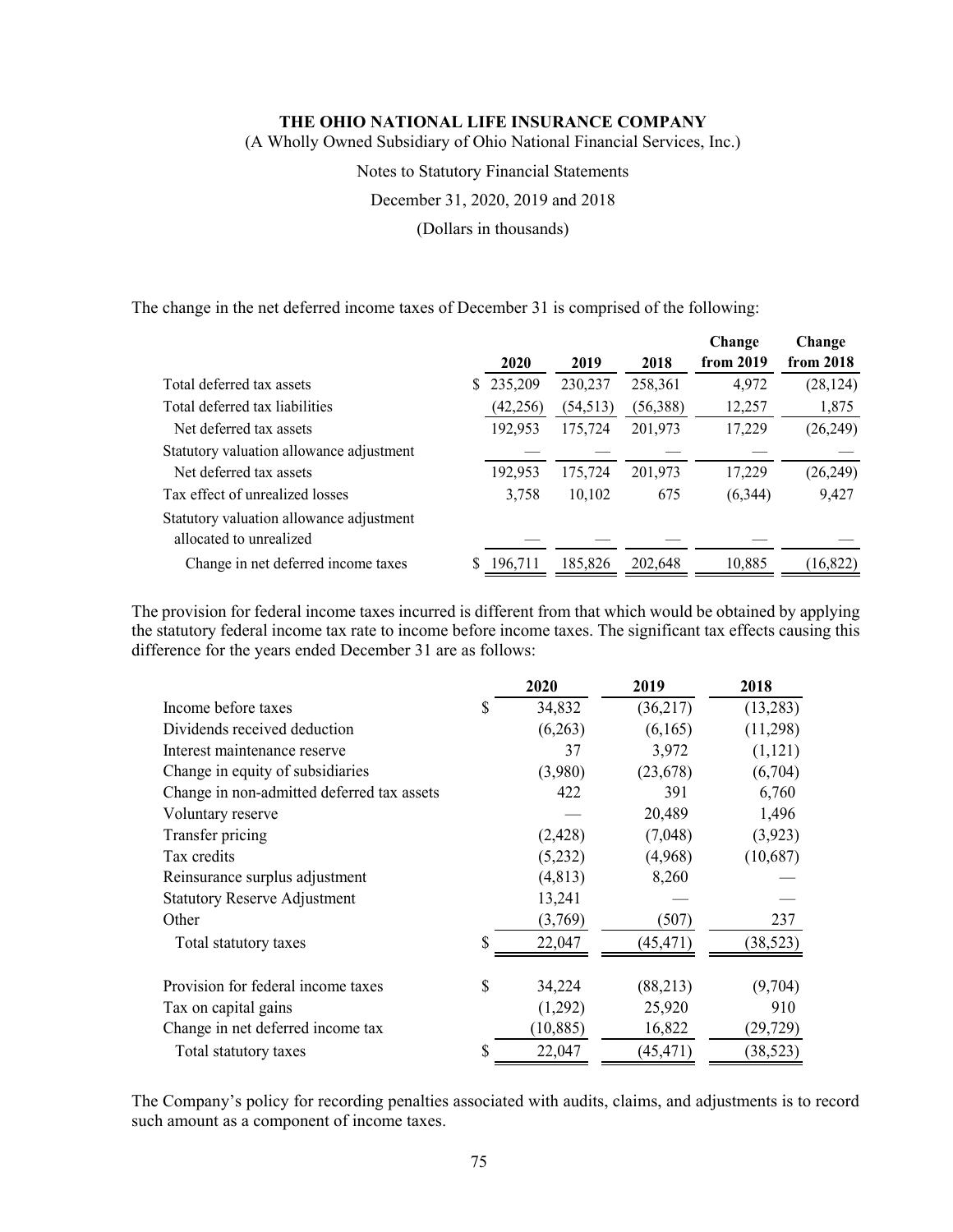(A Wholly Owned Subsidiary of Ohio National Financial Services, Inc.)

Notes to Statutory Financial Statements

December 31, 2020, 2019 and 2018

(Dollars in thousands)

Total federal income taxes paid (including tax on capital gains) was \$4,777 during the year ended December 31, 2020, while total federal income taxes received (including tax on capital gains) was \$101,075 and \$4,430 during the years ended December 31, 2019 and 2018, respectively.

As of December 31, 2020 and 2019, there are no net operating losses or capital loss carryforwards available for tax purposes. As of December 31, 2020 and 2019, the company has no capital loss carryforwards or valuation allowances recorded. As of December 31, 2020, the Company has \$118 of uncertain tax positions related to the Separate Account Dividends Receivable Deduction ("SA DRD") company share percentage(s) for tax return year 2017. As of December 31, 2020, the Company has tax credit carryforwards of \$45,963 expiring in years 2023 - 2036. As of December 31, 2019, the Company had \$1,972 of uncertain tax positions related to the SA DRD company share percentage(s) for tax return years 2013-2017. As of December 31, 2019, the Company had tax credit carryforwards of \$38,815 expiring in years 2023 through 2036.

There are no federal income taxes incurred that are available for recoupment in the event of future net losses.

The Company has no tax loss contingencies for which it is reasonably possible that the total liability will significantly increase within twelve months of reporting.

There are no aggregate federal income tax deposits under Internal Revenue Code Section 6603, and none are recorded as admitted assets.

The Company's federal income tax return is consolidated with the other life insurance companies ONLAC, NSLAC, KENW, MONT, SYRE, CMGO and SUNR and then with its common parent, ONMH.

The Company is not under current examination with the Internal Revenue Service. The statute of limitations remains open for tax years 2017, 2018 and 2019 for the consolidated tax group.

The allocation of taxes between members of the federal consolidated income tax return is subject to written agreement approved by the Board of Directors. Allocations are based on separate company calculations with current credit for losses. Intercompany tax balances are settled quarterly.

### **(16) Pensions and Other Post-Retirement Benefit Plans**

### *(a) Home Office Pension Plan*

The Company sponsors a funded qualified defined benefit pension plan covering all home office employees hired prior to January 1, 1998. This plan was amended effective December 31, 2019 to freeze the accrual of future benefits. The impact of the curtailment is included below. This plan includes participants who are employees of the Company and devote substantially all of their time to service for the Company. Retirement benefits are based on years of service and the highest average earnings in five of the last ten years.

The measurement dates were December 31, 2020 and 2019.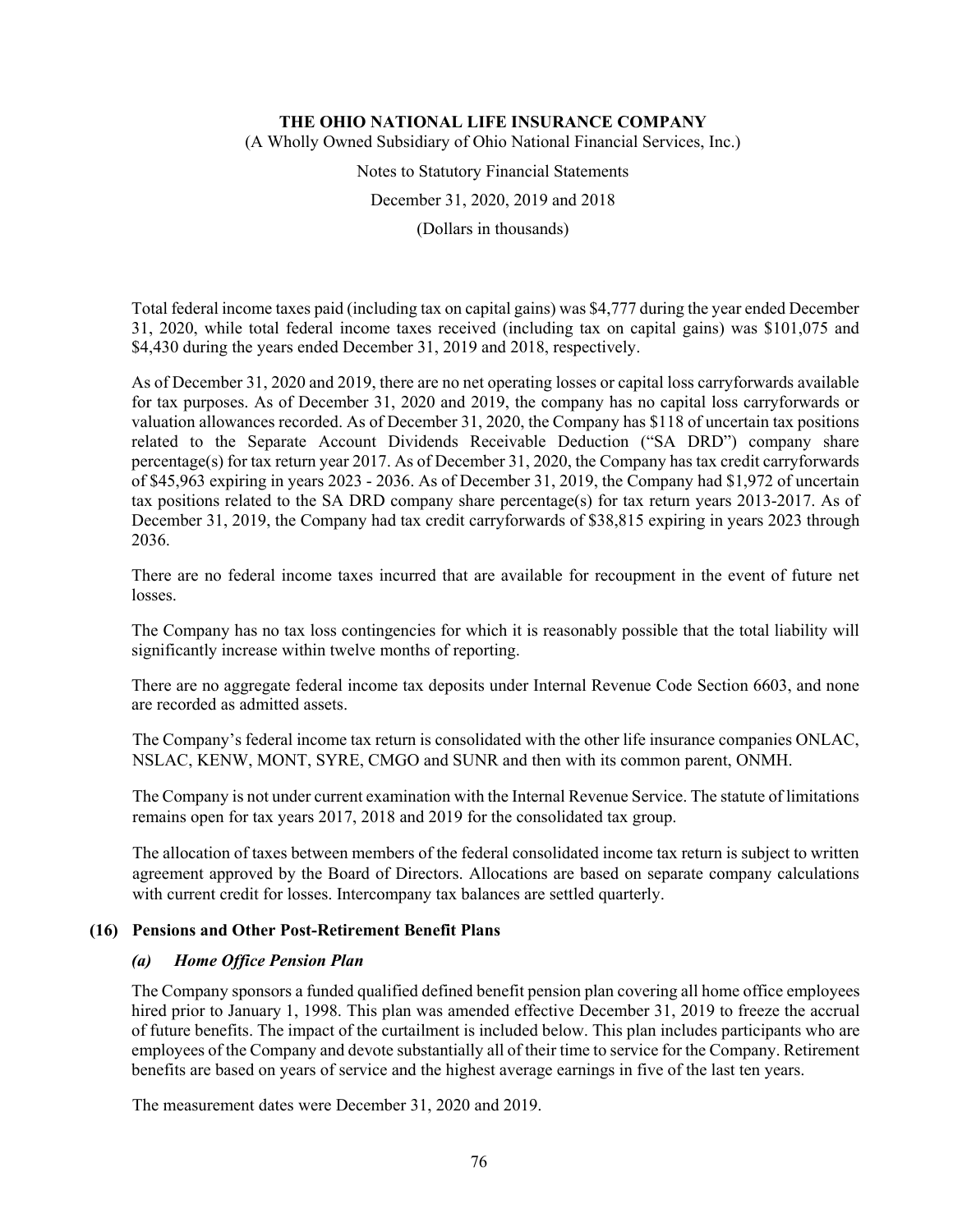(A Wholly Owned Subsidiary of Ohio National Financial Services, Inc.)

Notes to Statutory Financial Statements

December 31, 2020, 2019 and 2018

(Dollars in thousands)

## *(b) Home Office Post-Retirement Benefit Plan*

The Company currently offers eligible retirees the opportunity to participate in a post-retirement health and group life plan. This plan was amended effective July 1, 2013, to provide participants younger than age 65 a fixed portion of the health insurance contract premium and for participants age 65 and older, a fixed dollar amount which the participant must use to independently purchase their own insurance. Previously, this plan provided all participants a fixed portion of the health insurance contract premium. The portion the Company pays is periodically increased and is a function of participant service. Only home office employees hired prior to January 1, 1998 may become eligible for these benefits provided that the employee meets the retirement age and years of service requirements.

This plan includes participants who are employees of the Company and devote substantially all of their time to service for the Company.

The post-retirement health plan does not provide benefits which are actuarially equivalent to Medicare Part D benefits. Therefore, the Company does not receive the associated federal Medicare subsidy.

The measurement dates were December 31, 2020 and 2019.

## *(c) General Agents' Pension Plan*

The Company sponsors an unfunded, nonqualified defined benefit pension plan covering its general agents hired prior to January 1, 2005. This plan provides benefits based on years of service and average compensation during the final five and ten years of service.

The measurement dates were December 31, 2020 and 2019.

## *(d) Agents' Post-Retirement Benefits Plan*

The Company sponsors a post-retirement health and group life plan. Only agents with contracts effective prior to January 1, 1998 who meet the retirement age and service requirements are eligible for these benefits. The health and group life plan is contributory, with retirees contributing approximately 50% of premium for coverage. As with all plan participants, the Company reserves the right to change the retiree premium contribution at renewal.

The post-retirement health plan does not provide benefits which are actuarially equivalent to Medicare Part D benefits. Therefore, the Company does not receive the associated federal Medicare subsidy.

The measurement dates were December 31, 2020 and 2019.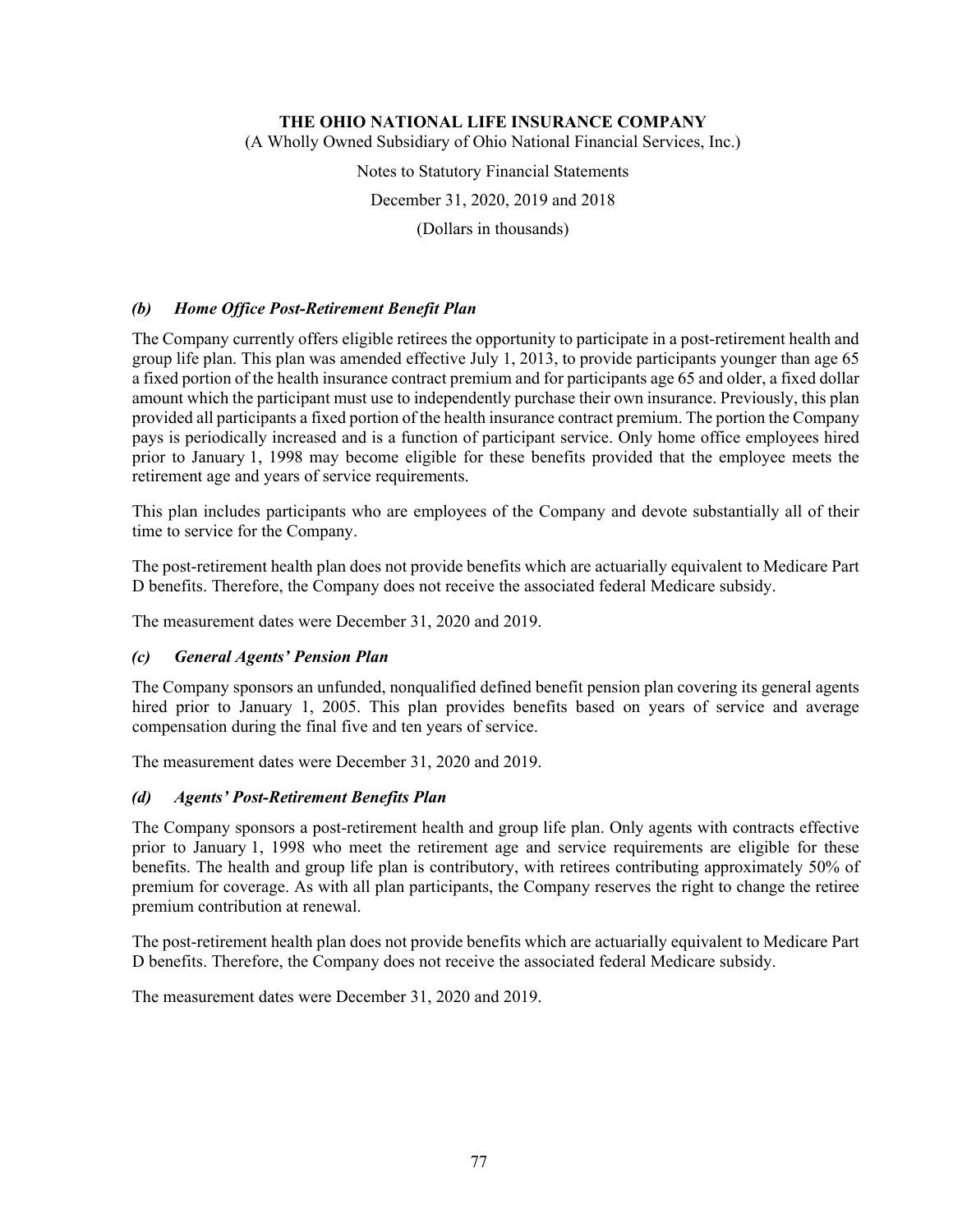(A Wholly Owned Subsidiary of Ohio National Financial Services, Inc.)

Notes to Statutory Financial Statements

December 31, 2020, 2019 and 2018

(Dollars in thousands)

### *(e) Obligations and Funded Status*

Information regarding the funded status of the pension plans as a whole and other benefit plans as a whole as of December 31 is as follows:

|                                                | <b>Pension benefits</b> |          | <b>Other benefits</b> |       |  |
|------------------------------------------------|-------------------------|----------|-----------------------|-------|--|
|                                                | 2020                    | 2019     | 2020                  | 2019  |  |
| Change in projected<br>benefit obligation:     |                         |          |                       |       |  |
| Projected benefit obligation                   |                         |          |                       |       |  |
| at beginning of year                           | \$<br>87,733            | 78,067   | 7,558                 | 6,306 |  |
| Service cost                                   | 659                     | 1,744    | 37                    | 25    |  |
| Interest cost                                  | 3,009                   | 3,893    | 263                   | 280   |  |
| Actuarial (gain) loss                          | 13,101                  | 19,988   | 3,803                 | 1,404 |  |
| Benefits paid *                                | (605)                   | (4,869)  | (777)                 | (457) |  |
| Settlement/curtailment                         | (5,746)                 | (11,090) |                       |       |  |
| Projected benefit obligation<br>at end of year | \$<br>98,151            | 87,733   | 10,884                | 7,558 |  |

\* Benefits paid include amounts paid from both funded and unfunded benefit plans.

|                                                   | <b>Pension benefits</b> |           | <b>Other benefits</b> |         |
|---------------------------------------------------|-------------------------|-----------|-----------------------|---------|
|                                                   | 2020                    | 2019      | 2020                  | 2019    |
| Change in plan assets:                            |                         |           |                       |         |
| Fair value of plan assets at<br>beginning of year | \$<br>56,609            | 50,703    |                       |         |
| Plan sponsor contribution                         | 10,000                  |           |                       |         |
| Actual return on plan assets                      | 10,065                  | 10,365    |                       |         |
| Benefits and expenses paid                        | (5,746)                 | (4, 459)  |                       |         |
| Fair value of plan assets at<br>end of year       | \$<br>70,928            | 56,609    |                       |         |
| <b>Funded status</b>                              | \$<br>(27, 223)         | (31, 124) | (10, 885)             | (7,559) |
| Unrecognized net actuarial<br>$loss$ (gain)       | 30,997                  | 28,103    | 6,118                 | 2,652   |
| Unrecognized prior service cost                   |                         |           | (293)                 | (342)   |
| Net prepaid (accrued) amount<br>recognized        | \$<br>3,774             | (3,021)   | (5,060)               | (5,249) |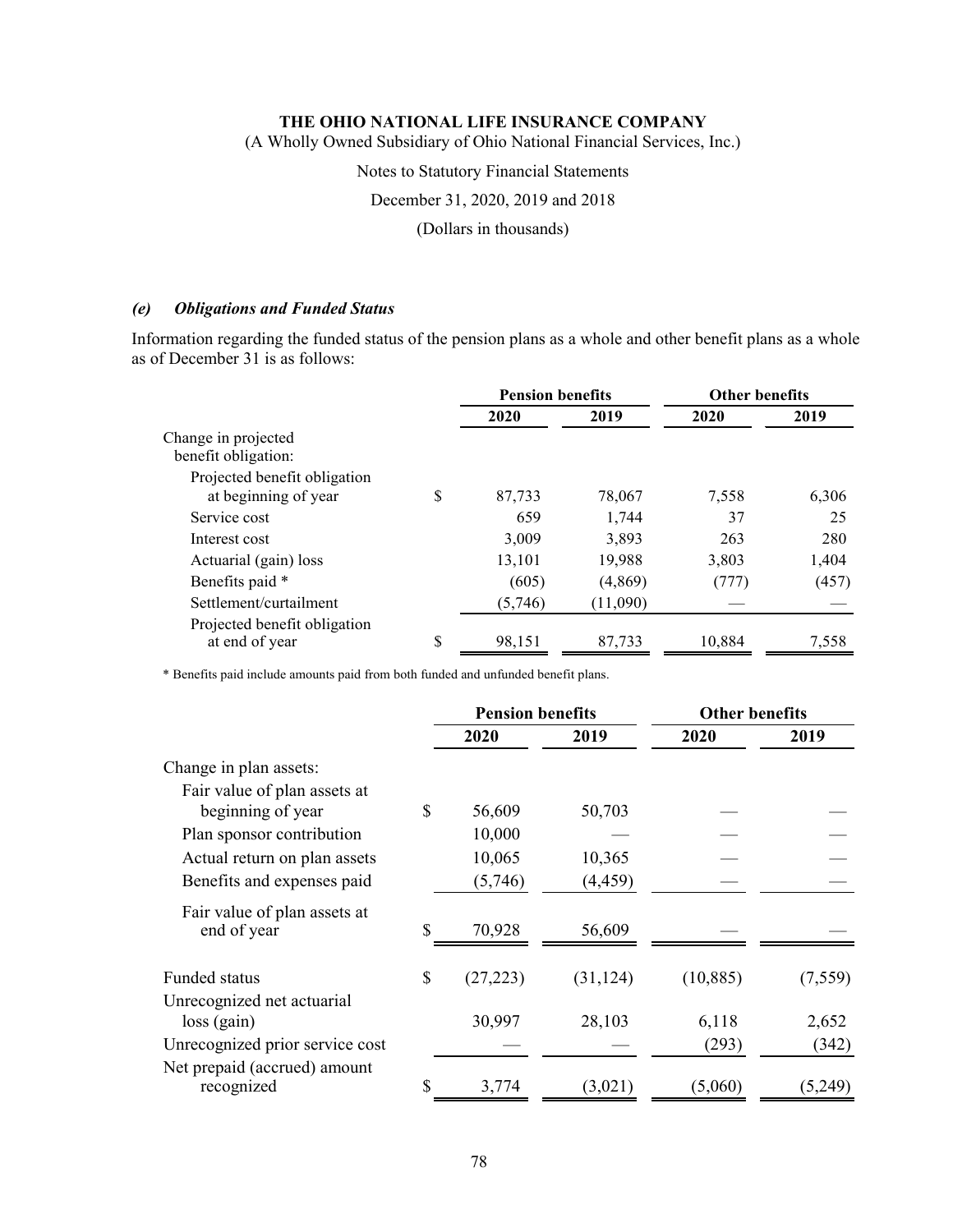(A Wholly Owned Subsidiary of Ohio National Financial Services, Inc.)

## Notes to Statutory Financial Statements

December 31, 2020, 2019 and 2018

# (Dollars in thousands)

|                                                                                                                                 |               | <b>Pension benefits</b> |           | Other benefits |         |
|---------------------------------------------------------------------------------------------------------------------------------|---------------|-------------------------|-----------|----------------|---------|
| <b>Funded Status:</b>                                                                                                           |               | 2020                    | 2019      | 2020           | 2019    |
| Overfunded                                                                                                                      |               |                         |           |                |         |
| Assets (nonadmitted)                                                                                                            |               |                         |           |                |         |
| Prepaid benefit costs                                                                                                           | \$            |                         |           |                |         |
| Overfunded plan assets                                                                                                          |               |                         |           |                |         |
| Total assets (nonadmitted)                                                                                                      | \$            |                         |           |                |         |
| Underfunded                                                                                                                     |               |                         |           |                |         |
| Liabilities recognized                                                                                                          |               |                         |           |                |         |
| Net prepaid (accrued)                                                                                                           |               |                         |           |                |         |
| amount recognized                                                                                                               | $\mathsf{\$}$ | 3,774                   | (3,021)   | (5,060)        | (5,249) |
| Liabilities for benefits                                                                                                        |               | (30,997)                | (28, 103) | (5,825)        | (2,309) |
| <b>Total liabilities</b>                                                                                                        |               |                         |           |                |         |
| recognized                                                                                                                      | \$            | (27,223)                | (31, 124) | (10, 885)      | (7,558) |
|                                                                                                                                 |               | <b>Pension benefits</b> |           | Other benefits |         |
|                                                                                                                                 |               | 2020                    | 2019      | 2020           | 2019    |
| Amounts recognized in the<br>statutory statements of<br>admitted assets, liabilities,<br>and capital and surplus<br>consist of: |               |                         |           |                |         |
| Prepaid benefit costs                                                                                                           | $\mathbb{S}$  | 17,535                  | 9,458     |                |         |
| Accrued benefit costs                                                                                                           |               | (13,761)                | (12, 479) | (5,060)        | (5,249) |
| Surplus                                                                                                                         |               | (30,997)                | (28, 103) | (5,825)        | (2,309) |
| <b>Total</b> liabilities                                                                                                        |               |                         |           |                |         |
| recognized                                                                                                                      | \$            | (27, 223)               | (31, 124) | (10, 885)      | (7,558) |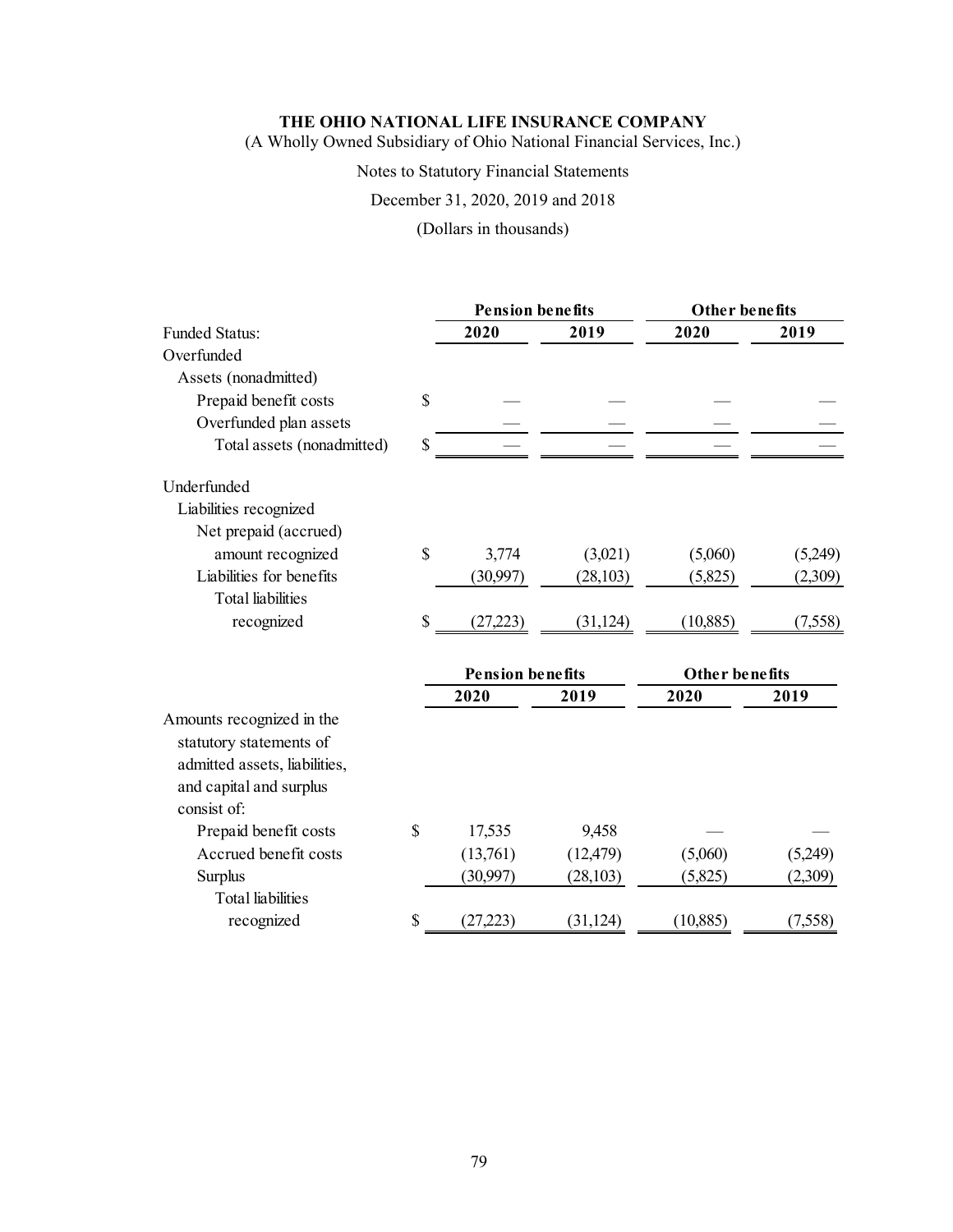(A Wholly Owned Subsidiary of Ohio National Financial Services, Inc.)

Notes to Statutory Financial Statements

December 31, 2020, 2019 and 2018

(Dollars in thousands)

|                                          | <b>Pension benefits</b> |         |          |  |
|------------------------------------------|-------------------------|---------|----------|--|
|                                          | 2020                    | 2019    | 2018     |  |
| Components of net periodic benefit cost: |                         |         |          |  |
| Service cost                             | \$<br>659               | 1,744   | 2,412    |  |
| Interest cost                            | 3,009                   | 3,893   | 3,994    |  |
| Expected return on plan assets           | (4,167)                 | (3,568) | (4, 726) |  |
| Amortization of prior service cost       |                         | 41      | 153      |  |
| Amortization of net loss                 | 2,588                   | 3,010   | 3,274    |  |
| Settlement                               | 1,721                   |         |          |  |
| Net periodic benefit cost                | 3,810                   | 5,120   | 5,107    |  |

|                                          | <b>Other benefits</b> |      |      |  |
|------------------------------------------|-----------------------|------|------|--|
|                                          | 2020                  | 2019 | 2018 |  |
| Components of net periodic benefit cost: |                       |      |      |  |
| Service cost                             | 37                    | 25   | 43   |  |
| Interest cost                            | 263                   | 280  | 261  |  |
| Amortization of prior service cost       | (49)                  | (31) | (13) |  |
| Amortization of net gain                 | 336                   | 117  | 57   |  |
| Net periodic benefit cost                | 587                   | 391  | 348  |  |

The following is attributable to pension plans whose accumulated benefit obligation exceeds plan assets as of December 31:

|                                |              | <b>Pension benefits</b> |         |  |
|--------------------------------|--------------|-------------------------|---------|--|
|                                |              | 2020                    | 2019    |  |
| Projected benefit obligation   | <sup>8</sup> | 98,151                  | 87,733  |  |
| Accumulated benefit obligation |              | 94,497                  | 85,217  |  |
| Prepaid pension cost           |              | 3,774                   | (3,021) |  |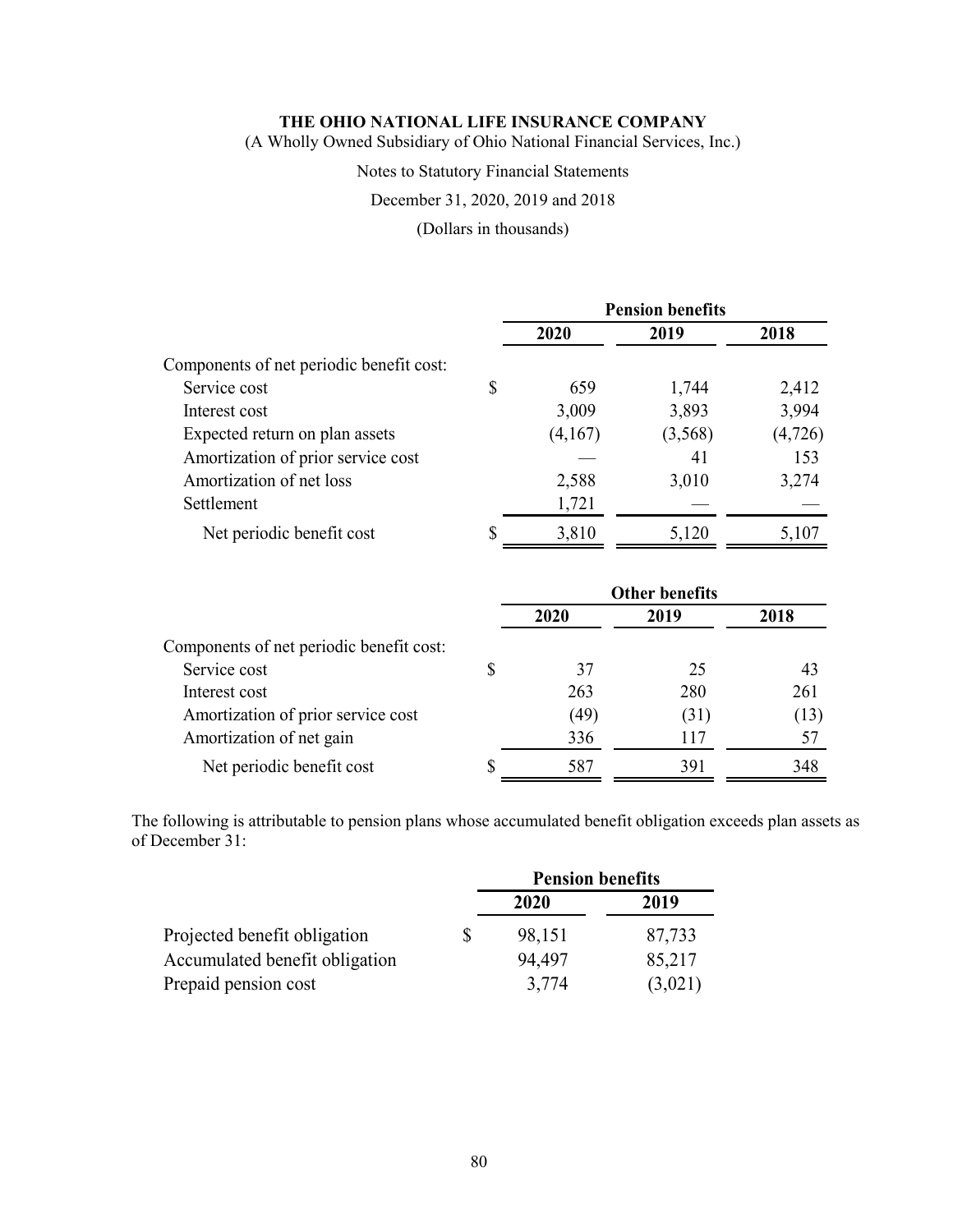(A Wholly Owned Subsidiary of Ohio National Financial Services, Inc.)

## Notes to Statutory Financial Statements

## December 31, 2020, 2019 and 2018

## (Dollars in thousands)

## *(f) Assumptions*

|                                                | <b>Pension benefits</b> |       | <b>Other benefits</b> |          |
|------------------------------------------------|-------------------------|-------|-----------------------|----------|
|                                                | 2020                    | 2019  | 2020                  | 2019     |
| Weighted average assumptions used to determine |                         |       |                       |          |
| net periodic cost at January 1:                |                         |       |                       |          |
| Discount rate                                  | $3.65\%$                | 4.90% | 3.49%                 | $4.74\%$ |
| Expected long-term return on plan assets       | 7.50%                   | 7.50% |                       |          |
| Rate of compensation increase                  | 3.56%                   | 4.12% | 4.25%                 | 4.25%    |
| Health care cost trend rate assumed for        |                         |       |                       |          |
| next year:                                     |                         |       |                       |          |
| Before 65                                      |                         |       | 8.70%                 | 6.90%    |
| Age 65 and older                               |                         |       | 0.60%                 | 0.70%    |
| Rate to which the health cost trend            |                         |       |                       |          |
| rate is assumed to decline (the ultimate       |                         |       |                       |          |
| trend rate):                                   |                         |       |                       |          |
| Before 65                                      |                         |       | 8.60%                 | 6.80%    |
| Age 65 and older                               |                         |       | 0.50%                 | 0.60%    |
| Year that the rate reaches the ultimate        |                         |       |                       |          |
| trend rate                                     |                         |       | 2024                  | 2023     |
| Weighted average assumptions used to determine |                         |       |                       |          |
| benefit obligations at December 31:            |                         |       |                       |          |
| Discount rate                                  | 2.76%                   | 3.65% | 2.53%                 | 3.49%    |
| Rate of compensation increase                  | 3.56%                   | 4.11% | 4.25%                 | 4.25%    |

Assumed health care cost trend rates have a significant effect on the amounts reported for the health care plans. A one percentage point change in assumed health care cost trend rates would have the following effects:

|                                                         |                | 1 Percentage 1 Percentage |
|---------------------------------------------------------|----------------|---------------------------|
|                                                         | point increase | point decrease            |
| Effect on total of 2020 service cost and interest cost  | 26.            | (19)                      |
| Effect on 2020 other post-retirement benefit obligation | 735            | (657)                     |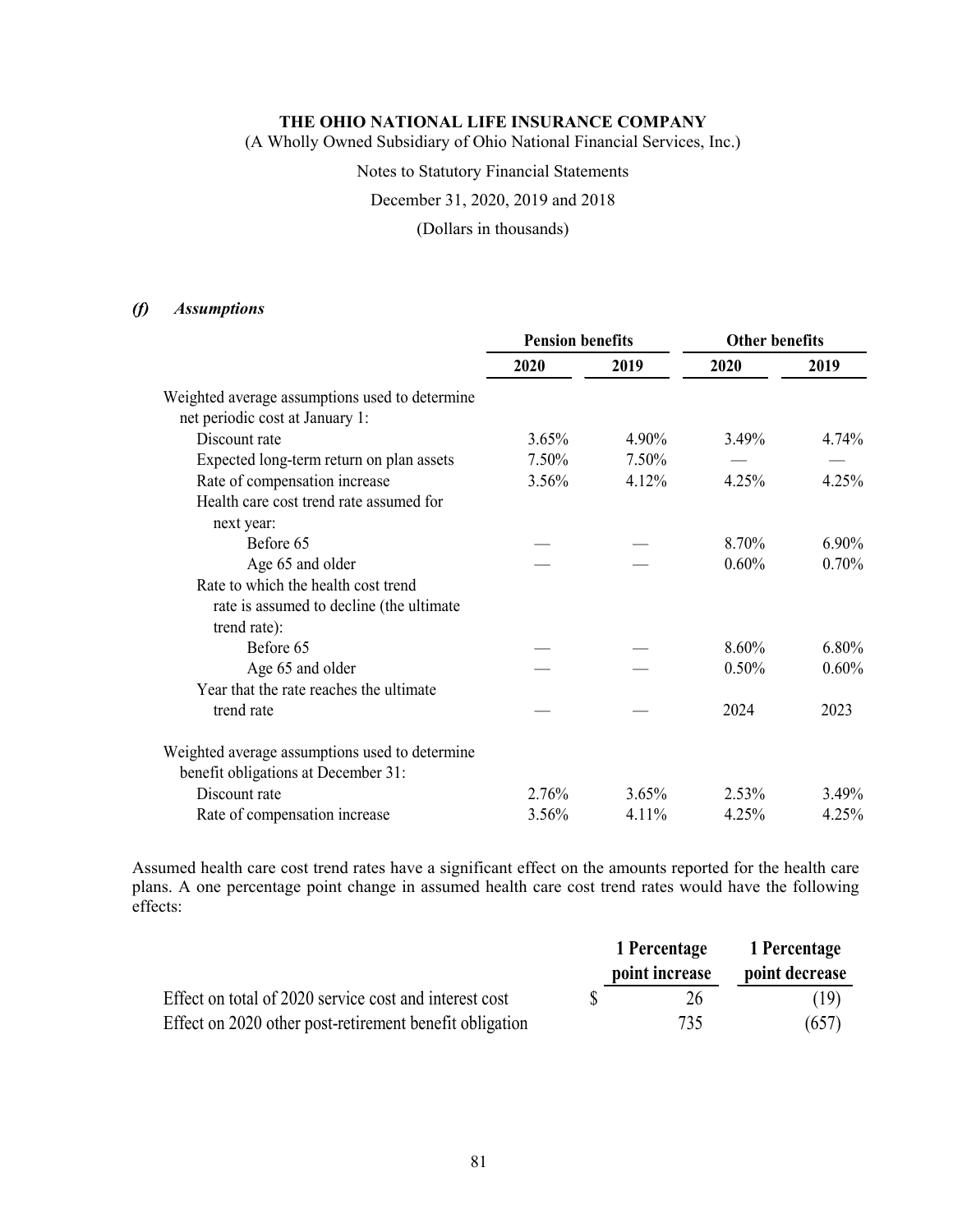(A Wholly Owned Subsidiary of Ohio National Financial Services, Inc.)

Notes to Statutory Financial Statements

December 31, 2020, 2019 and 2018

(Dollars in thousands)

## *(g) Plan Assets*

The following table presents the hierarchy of the Company's qualified pension plan assets at fair value as of December 31:

|              |    | Level 1 | <b>Level 2</b> | Level 3 | <b>Total</b> |
|--------------|----|---------|----------------|---------|--------------|
| 2020         |    |         |                |         |              |
| Bond funds   | \$ | 20,219  |                |         | 20,219       |
| Stock funds  |    | 50,709  |                |         | 50,709       |
| Total assets | \$ | 70,928  |                |         | 70,928       |
| 2019         |    |         |                |         |              |
| Bond funds   | \$ | 19,152  |                |         | 19,152       |
| Stock funds  |    | 37,457  |                |         | 37,457       |
| Total assets | S  | 56,609  |                |         | 56,609       |

The Company categorizes pension benefit plan assets consistent with the Fair Value Hierarchy as described in Note 5.

The assets of the Company's Home Office Pension Plan ("the Plan") are invested in group variable annuity contracts issued by the Company offering specific investment choices from various asset classes providing diverse and professionally managed options. As of December 31, 2020 and 2019, \$50,228 and \$36,170, respectively, of the Plan assets are funds that are affiliated with the Company. The assets are invested in a mix of stocks, bonds and real estate securities in allocations as determined from time to time by the Pension Plan Committee. The target allocations are designed to balance the Plan's short-term liquidity needs and its long-term liabilities. The target allocations are currently 70% stocks and 30% bonds.

For diversification and risk control purposes, where applicable, each asset class is further divided into sub classes such as large cap, mid cap and small cap and growth, core and value for stocks and U.S. domestic, global and high yield for bonds. To the extent possible, each sub asset class utilizes multiple fund choices and no single fund contains more than 25% of the Plan assets (exclusive of any short-term increases in assets due to any Plan funding). The Plan performance is measured by a weighted benchmark consisting of stock and bond benchmarks in weights determined by the Pension Plan committee.

The overall expected long-term rate of return on assets is determined by a weighted average return of bond and stock indexes. Bond securities (including cash) make up 35% of the weighted average return and stocks make up 65% of the weighted average return.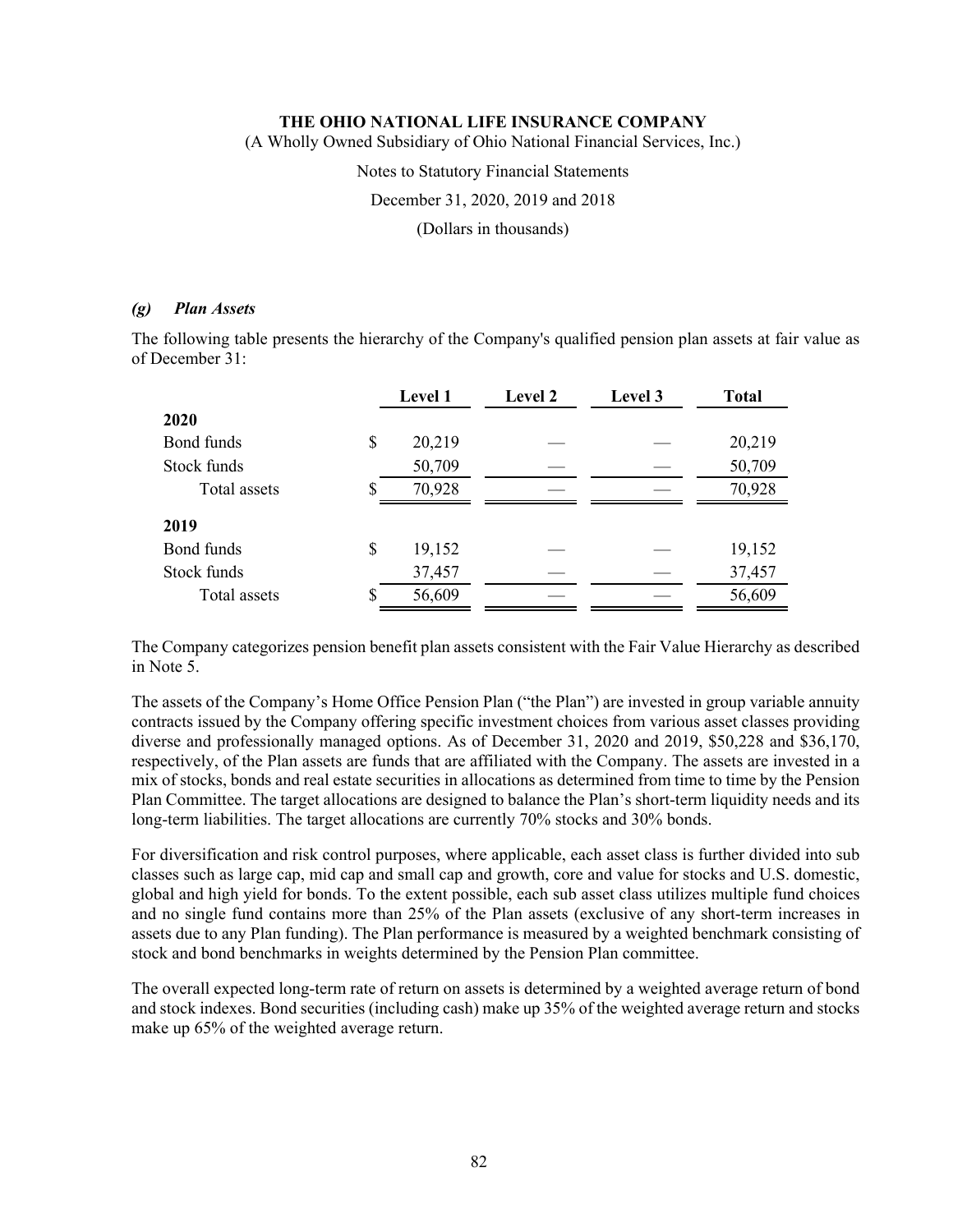(A Wholly Owned Subsidiary of Ohio National Financial Services, Inc.)

Notes to Statutory Financial Statements

December 31, 2020, 2019 and 2018

(Dollars in thousands)

The following table shows the weighted average asset allocation by class of the Plan's assets as of December 31:

|               | 2020 | 2019 |
|---------------|------|------|
| <b>Stocks</b> | 71%  | 66%  |
| <b>Bonds</b>  | 29   | 34   |
| Total         | 100% | 100% |

## *(h) Cash Flows*

#### *Contributions*

The minimum funding requirement under The Employee Retirement Income Security Act of 1974 for 2020 was zero. The Plan Sponsor contributed \$10,000 to the qualified pension plan for the years ended December 31, 2020. No contribution were made to the qualified pension plan for the years ended December 31, 2019 and 2018. There is no planned contribution to the qualified pension plan for the 2021 plan year.

## *Estimated Future Benefit Payments*

The following benefit payments, which reflect expected future service, as appropriate, are expected to be paid:

|           | <b>Pension</b> | <b>Other</b> |
|-----------|----------------|--------------|
|           | benefits       | benefits     |
| 2021      | \$<br>8,382    | 814          |
| 2022      | 10,198         | 860          |
| 2023      | 8,995          | 888          |
| 2024      | 8,579          | 847          |
| 2025      | 7,044          | 775          |
| 2026-2030 | 32,347         | 3,224        |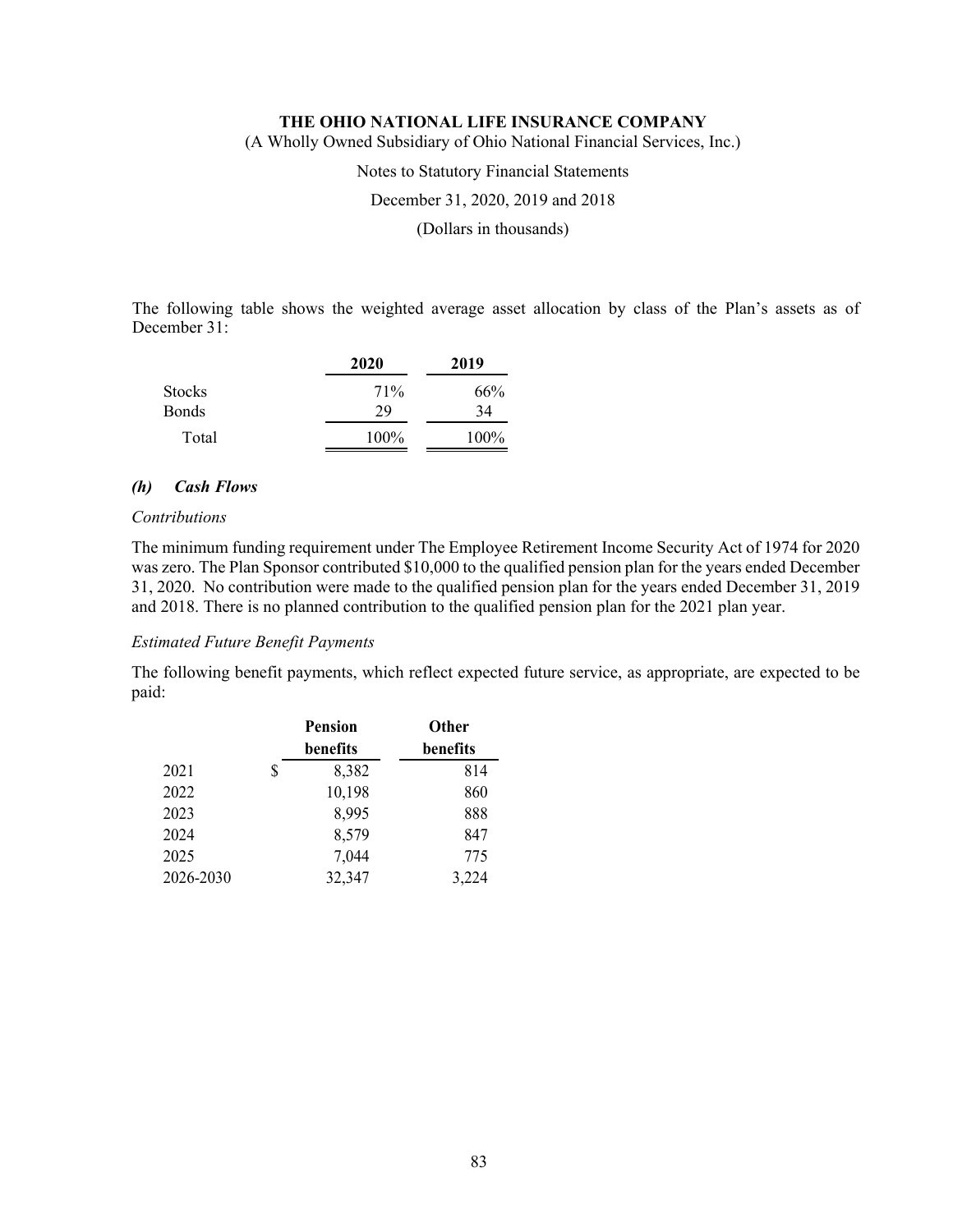(A Wholly Owned Subsidiary of Ohio National Financial Services, Inc.)

## Notes to Statutory Financial Statements

## December 31, 2020, 2019 and 2018

### (Dollars in thousands)

|                                                                                                                                              | <b>Pension benefits</b> |         | <b>Other benefits</b> |       |
|----------------------------------------------------------------------------------------------------------------------------------------------|-------------------------|---------|-----------------------|-------|
|                                                                                                                                              | 2020                    | 2019    | 2020                  | 2019  |
| Amounts in unassigned funds (surplus)<br>recognized in the next fiscal year as<br>components of periodic benefit cost:                       |                         |         |                       |       |
| Items not yet recognized as a component<br>of net periodic cost - prior year                                                                 | \$                      | 29,056  | 2,309                 | 991   |
| Net prior service cost or credit recognized                                                                                                  | 28,102                  | (41)    | 49                    | 31    |
| Net gain and loss arising during the period                                                                                                  | 7,204                   | 2,097   | 3,804                 | 1,404 |
| Net gain and loss recognized                                                                                                                 | (2,588)                 | (3,010) | (336)                 | (117) |
| Items not yet recognized as a component                                                                                                      |                         |         |                       |       |
| of net periodic cost - current year                                                                                                          | \$<br>32,718            | 28,102  | 5,826                 | 2,309 |
|                                                                                                                                              | <b>Pension benefits</b> |         | Other benefits        |       |
|                                                                                                                                              | 2020                    | 2019    | 2020                  | 2019  |
| Amounts in unassigned funds (surplus)<br>expected to be recognized in the next<br>fiscal year as components of net<br>periodic benefit cost: |                         |         |                       |       |
| Net prior service cost or credit                                                                                                             | \$                      |         | (49)                  | (49)  |
| Net recognized gains and losses                                                                                                              | 2,977                   | 2,494   | 725                   | 286   |
|                                                                                                                                              | <b>Pension benefits</b> |         | Other benefits        |       |
|                                                                                                                                              | 2020                    | 2019    | 2020                  | 2019  |
| Amounts in unassigned funds (surplus)<br>that have not yet been recognized as<br>components of net periodic benefit cost:                    |                         |         |                       |       |
| Net prior service cost or credit                                                                                                             | \$                      |         | (293)                 | (342) |
| Net recognized gains and losses                                                                                                              | 30,997                  | 28,102  | 6,118                 | 2,652 |

### *(i) Other Plan Expenses*

The Company also maintains a qualified contributory defined contribution profit-sharing plan covering substantially all employees. Company contributions to the profit-sharing plan are based on the net earnings of the Company and are payable at the sole discretion of management. The expense for contributions to the profit-sharing plan for 2020, 2019 and 2018 was \$3,665, \$6,011 and \$6,900, respectively.

Employees hired on or after January 1, 1998 are covered by a defined contribution pension plan. The expense reported for this plan was \$2,618, \$2,615 and \$2,891 in 2020, 2019 and 2018, respectively.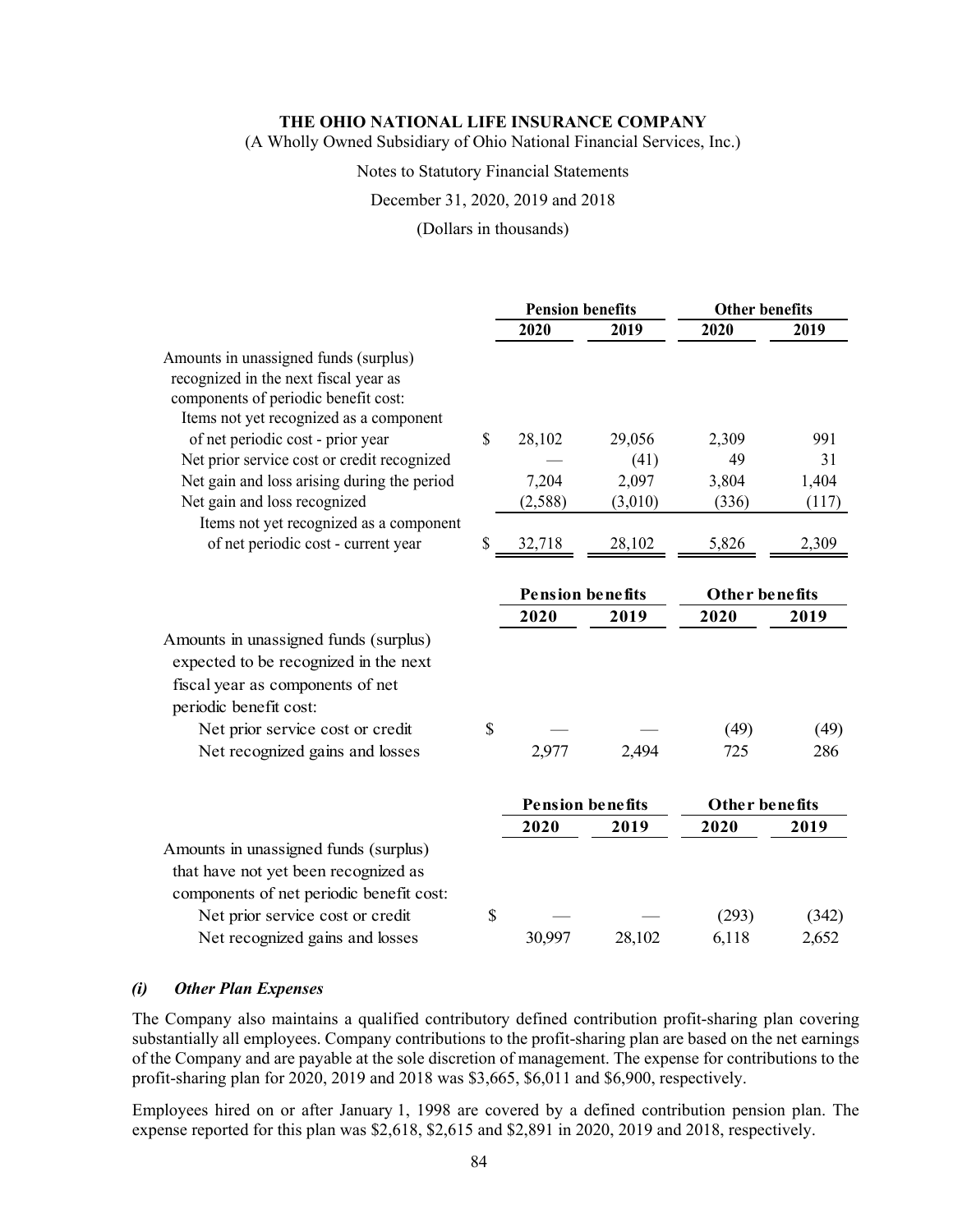(A Wholly Owned Subsidiary of Ohio National Financial Services, Inc.)

Notes to Statutory Financial Statements

December 31, 2020, 2019 and 2018

(Dollars in thousands)

During 2020 the profit-sharing plan and the defined contribution pension plan were combined and are now being administered by a third party.

## *(j) ONFS Employees*

The Company's qualified pension and post-retirement benefit plans include participants who are employees of ONFS. Participating ONFS employees are vice presidents and other executive officers of ONFS and devote substantially all of their time to service for the Company. Most of ONFS's employees were employees of the Company prior to January 1, 2001 and were participants in the benefit plan at that time.

## **(17) Capital and Surplus, Dividend Restrictions and Regulatory RBC**

### *Capital and Surplus*

The Company has 10,000,000 shares (\$1 par value) authorized, issued and outstanding of Class A common stock as of December 31, 2020 and 2019. The Company has no preferred stock issued or outstanding.

The Company did not receive a capital contribution from its parent, ONFS, during 2020, 2019 or 2018.

Surplus notes outstanding are as follows as of December 31:

|                                 |   | 2020    |   | 2019    |
|---------------------------------|---|---------|---|---------|
| Surplus notes                   |   |         |   |         |
| $6.875\%$ fixed rate due $2042$ |   | 250,000 |   | 250,000 |
| 5,000% fixed rate due 2031      |   | 4,059   |   | 4,019   |
| 5.800% fixed rate due 2027      |   | 5,911   |   | 5,897   |
| $8.500\%$ fixed rate due 2026   |   | 49,881  |   | 49,859  |
|                                 |   |         |   |         |
| Total                           | S | 309,851 | S | 309,775 |

In June 2012, ONLIC issued a \$250,000, 6.875% fixed rate surplus note due June 15, 2042. Interest on this surplus note is payable semi-annually on June 15 and December 15. ONLIC may redeem this surplus note at its option. This surplus note is unsecured and subordinated to all present and future indebtedness and policy claims of ONLIC.

In December 2011, ONLIC issued a \$4,500, 5% fixed rate surplus note to Security Mutual Life Insurance Company of New York ("SML"), as payment for the purchase of the additional shares of NSLAC. This note matures on December 15, 2031. Interest on this surplus note is payable semi-annually on December 15 and June 15. ONLIC may redeem this surplus note at its option. This surplus note is unsecured and subordinated to all present and future indebtedness and policy claims of ONLIC.

In April 2007, ONLIC issued a \$6,000, 5.8% fixed rate surplus note to SML, as payment for the purchase of a portion of the shares of NSLAC. This note matures on April 1, 2027. Interest on this surplus note is payable semi-annually on April 1 and October 1. ONLIC may redeem this surplus note at its option. This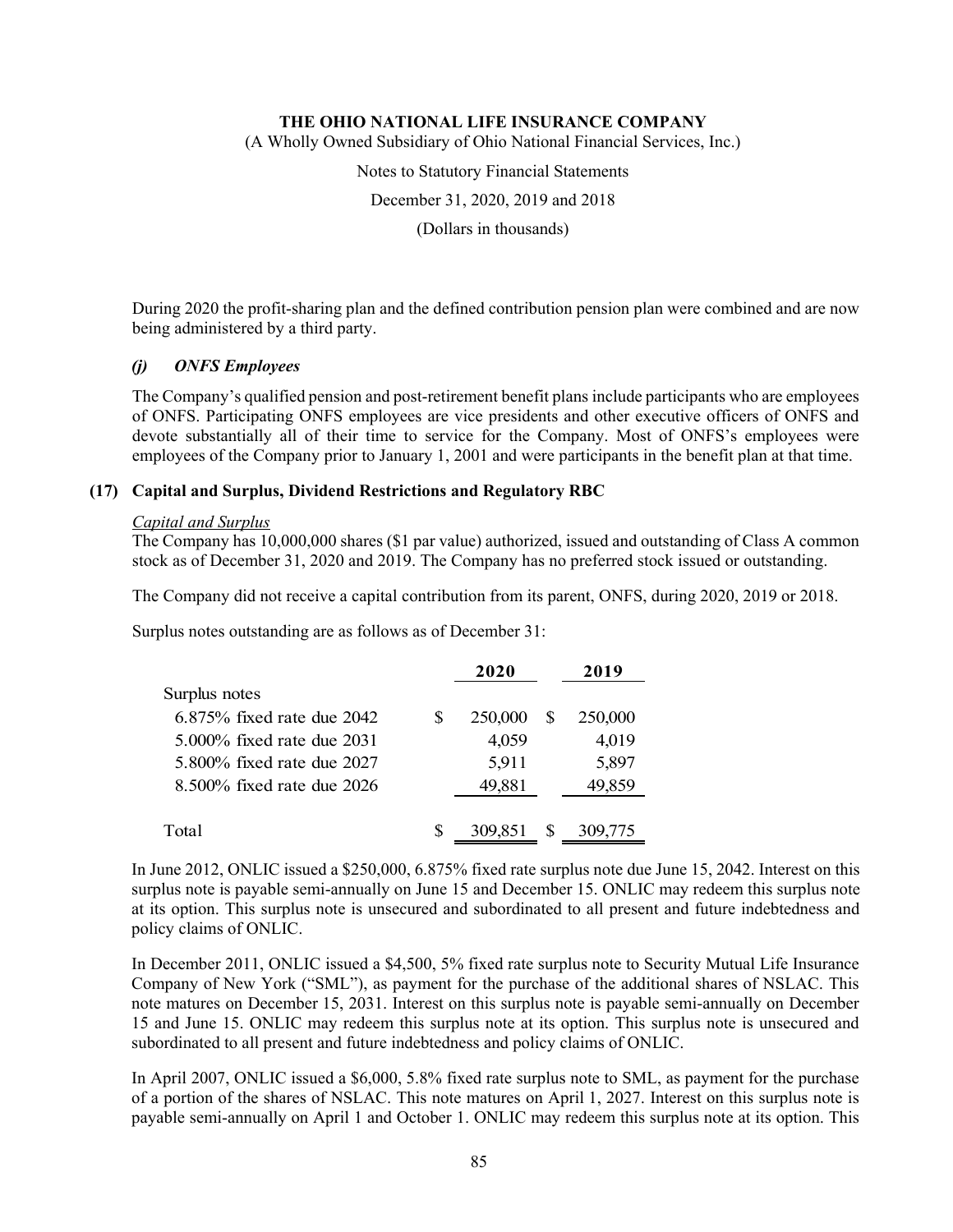(A Wholly Owned Subsidiary of Ohio National Financial Services, Inc.)

Notes to Statutory Financial Statements

December 31, 2020, 2019 and 2018

(Dollars in thousands)

surplus note is unsecured and subordinated to all present and future indebtedness and policy claims of ONLIC.

In May 1996, ONLIC issued \$50,000, 8.5% fixed rate surplus notes due May 15, 2026. Interest on this surplus note is payable semi-annually on May 15 and November 15. ONLIC may not redeem this surplus note at its option. This surplus note is unsecured and subordinated to all present and future indebtedness and policy claims of ONLIC.

Except as provided in Section 3901.72 of the Ohio Revised Code, the notes are not part of the legal liabilities of the Company and are not a liability or claim against the Company or any of its assets. Interest payments, scheduled semi-annually, must be approved for payment by the Department. The Company paid \$22,011 in interest related to these notes in 2020, 2019 and 2018. Principal payments must also be approved by the Department. Interest expense for surplus notes is not recognized in the statutory statements of operations until it has been approved by the Department.

## *Regulatory RBC*

The NAIC has established RBC requirements to assist regulators in monitoring the financial strength and stability of life insurers and provides for an insurance commissioner to intervene if the insurer experiences financial difficulty. The RBC requirements instruct every life insurer to calculate its total adjusted capital and RBC position. The formula includes components for asset risk, liability risk, interest rate exposure, and other factors. Under the NAIC requirements, each insurer must maintain its total adjusted capital and surplus above a calculated minimum threshold or take corrective measures to achieve that threshold. Based upon the December 31, 2020 and 2019 statutory financial statements, the Company exceeded all required RBC levels.

### *Dividend Restrictions*

The payment of dividends by ONLIC to ONFS is limited by Ohio insurance laws. The maximum dividend that may be paid to ONFS without prior approval of the Director of Insurance is limited to the greater of ONLIC's statutory net income of the preceding calendar year or 10% of statutory surplus as of the preceding December 31. Any dividend that exceeds the earned surplus of the Company, even if it is within the above parameters, would be deemed extraordinary under Ohio law. Therefore, dividends of approximately \$135,000 may be paid by ONLIC to ONFS in 2021 without prior approval. Dividends of \$40,000, \$55,000 and \$60,000 were declared and paid by ONLIC to ONFS in 2020, 2019 and 2018, respectively.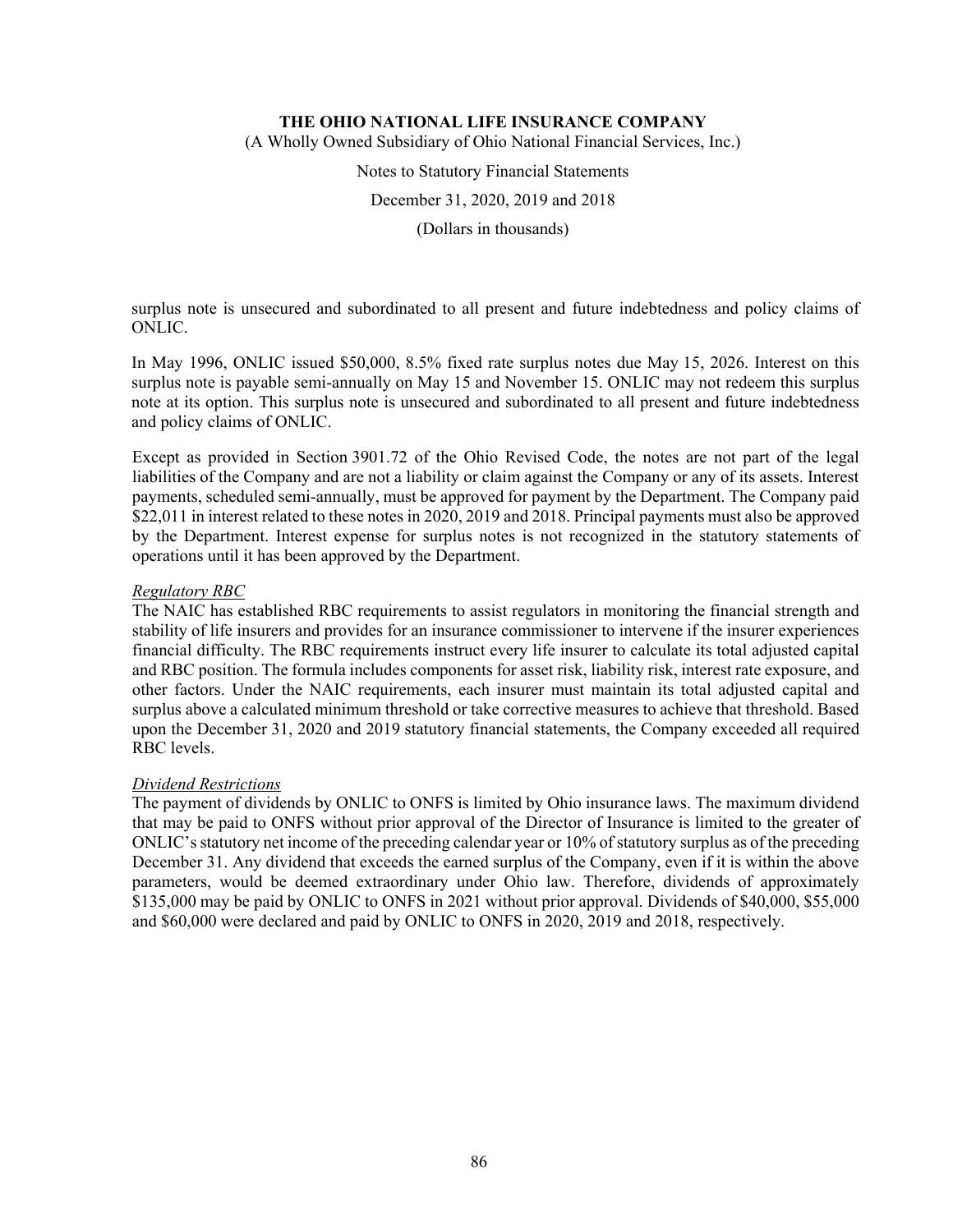(A Wholly Owned Subsidiary of Ohio National Financial Services, Inc.)

Notes to Statutory Financial Statements

December 31, 2020, 2019 and 2018

(Dollars in thousands)

#### *Subsidiary Dividends*

The following table details the dividends received from each of the subsidiaries and included in investment income for the years:

|        | 2020   | 2019    | 2018   |
|--------|--------|---------|--------|
| ONLAC  | 12,000 | 106,000 | 27,000 |
| ONII   | 6.950  | 6.750   | 4,000  |
| ONESCO |        |         | 924    |
|        | 18,950 | 112,750 | 31,924 |

The payment of dividends by ONLAC to ONLIC is limited by Ohio insurance laws. The maximum dividend that may be paid without prior approval of the Director of Insurance is limited to the greater of ONLAC's statutory net income of the preceding calendar year or 10% of statutory surplus as of the preceding December 31. Any dividend that exceeds the earned surplus of ONLAC, even if it is within the above parameters, would be deemed extraordinary under Ohio law. Therefore, dividends of approximately \$23,000 may be paid by ONLAC to ONLIC in 2021 without prior approval. ONLAC declared and paid ordinary dividends to ONLIC of \$12,000, \$30,857 and \$27,000 in 2020, 2019 and 2018, respectively. Extraordinary dividends of \$75,143 were paid by ONLAC to ONLIC during 2019. No extraordinary dividends were declared or paid by ONLAC to ONLIC during 2020 or 2018.

The payment of dividends by CMGO to ONLIC is limited by Ohio insurance laws. CMGO may pay to its stockholder, ONLIC, a dividend from unassigned surplus at the end of any calendar quarter in which CMGO's unassigned surplus is equal to the amount required for CMGO to have company action level RBC of 200%, after adjusting its capital level and its RBC level for such dividend. No dividends were declared or paid by CMGO in 2020, 2019 or 2018.

The payment of dividends by SUNR to ONLIC is limited by the SUNR plan of operations, which was approved by the Ohio Department of Insurance.

The payment of dividends by NSLAC to ONLIC is limited by New York insurance laws. The maximum ordinary dividend that may be paid without prior approval of the Superintendent of Financial Services is limited to the lesser of 10% of NSLAC's statutory surplus (defined by New York Insurance Law, Section 4207a as page 3, line 37 of the Annual Statement) as of the immediate preceding calendar year or NSLAC's net gain from operations for the immediately preceding calendar year, not including realized capital gains. Therefore, dividends of approximately \$3,000 may be paid by NSLAC to ONLIC in 2021 without prior approval. No dividends were declared or paid by NSLAC in 2020, 2019 or 2018.

MONT and KENW are subject to limitations, imposed by the State of Vermont, on the payment of dividends to their stockholder, ONLIC. Generally, dividends during any year may not be paid, without prior regulatory approval. No dividends were declared or paid by MONT to ONLIC in 2020, 2019 or 2018. No dividends were declared or paid by KENW to ONLIC in 2020, 2019 or 2018.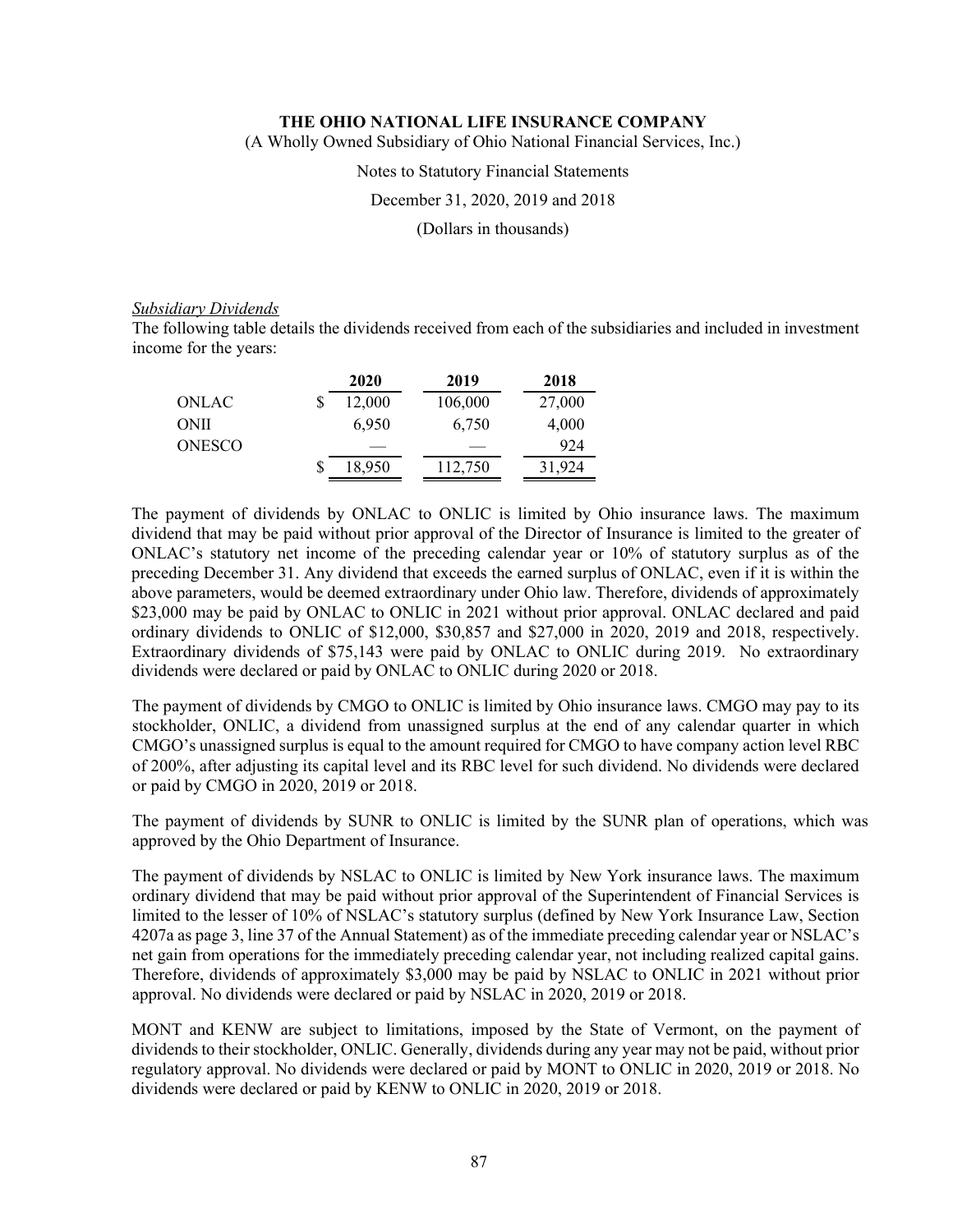(A Wholly Owned Subsidiary of Ohio National Financial Services, Inc.)

Notes to Statutory Financial Statements

December 31, 2020, 2019 and 2018

(Dollars in thousands)

## **(18) Additional Financial Instruments Disclosure**

#### *Financial Instruments with Off Balance Sheet Risk*

The Company is a party to financial instruments with off balance sheet risk in the normal course of business through management of its investment portfolio. The Company had outstanding commitments to fund mortgage loans and bonds of \$23,327 and \$43,565 as of December 31, 2020 and 2019, respectively. These commitments involve, in varying degrees, elements of credit and market risk in excess of amounts recognized in the statutory financial statements. The credit risk of all financial instruments, whether on or off balance sheet, is controlled through credit approvals, limits, and monitoring procedures.

#### **(19) Leases**

The Company leases office equipment under various noncancelable operating lease agreements that expire through August 2025. Rental expense under these leases was \$675, \$695 and \$342 for the years ended December 31, 2020, 2019 and 2018, respectively. The Company also leases its home office from ONFS under a noncancelable operating lease agreement that expires in September 2026. Rental expense under this lease was \$2,793 for the years ended December 31, 2020, 2019 and 2018. The minimum aggregate rental commitments under these leases are as follows:

| 2021       | \$<br>3,860  |
|------------|--------------|
| 2022       | 3,669        |
| 2023       | 3,560        |
| 2024       | 2,978        |
| 2025       | 2,889        |
| Thereafter | 1,862        |
| Total      | \$<br>18,818 |

### **(20) Contingencies**

The Company and all other solvent life insurance companies are periodically assessed by certain state guaranty funds to cover losses to policyholders of insolvent or rehabilitated companies. Some of these assessments are partially recoverable through a reduction in future premium taxes in some states. In addition, the Company is subject to legal and regulatory proceedings in the ordinary course of its business. These include proceedings specific to the Company and proceedings generally applicable to business practices in the industry in which the Company operates. The outcomes of these proceedings cannot be predicted due to their complexity, scope and uncertainties. The Company believes, however, that based on currently known information, the ultimate outcome of all pending legal and regulatory proceedings as well as state guaranty fund assessments are not likely to have a material adverse effect on the Company's financial condition or results of operations.

The Company, along with its affiliates, is a party to six court cases and two Financial Industry Regulatory Authority ("FINRA") arbitrations stemming from the strategic changes announced in September 2018,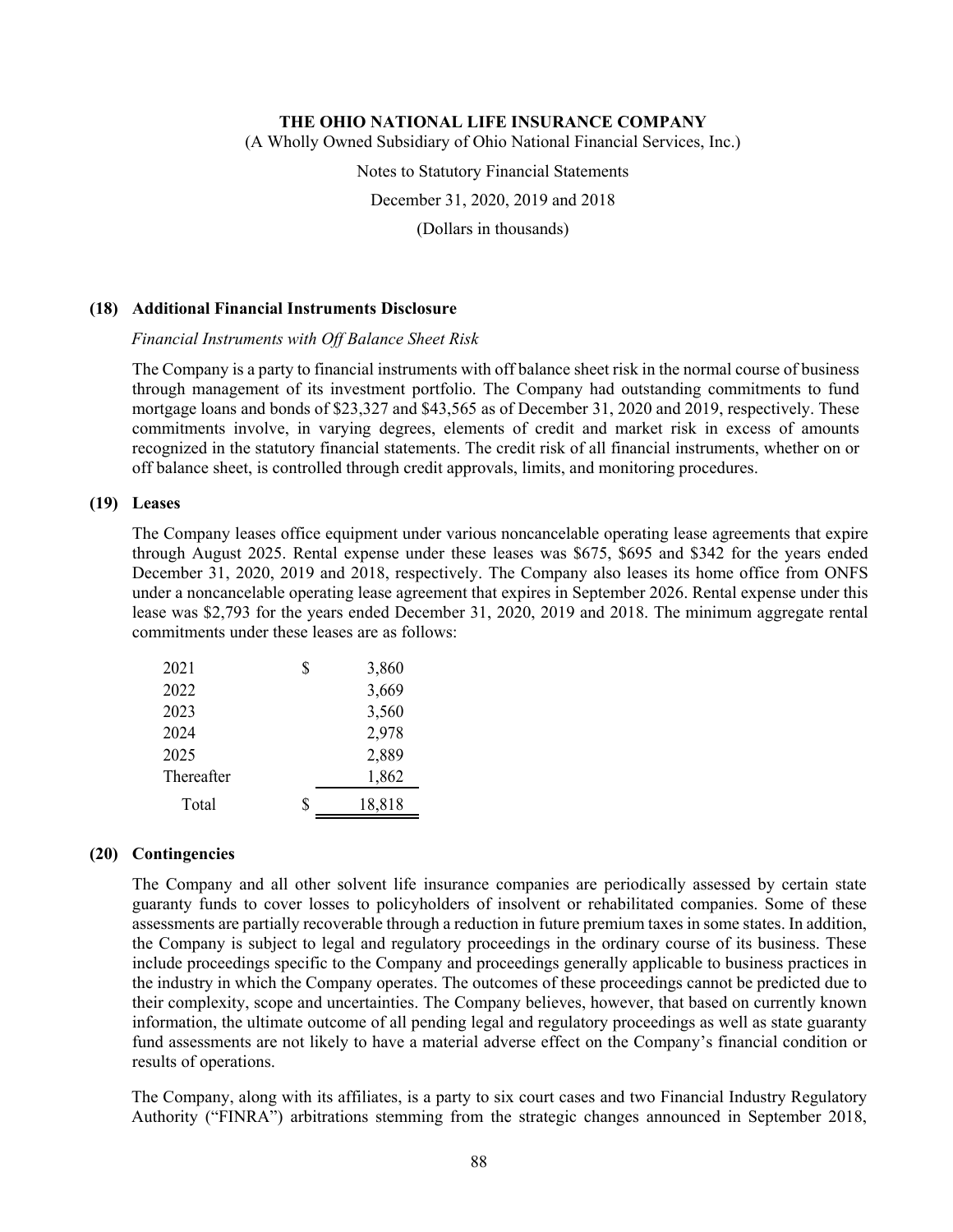(A Wholly Owned Subsidiary of Ohio National Financial Services, Inc.)

Notes to Statutory Financial Statements

December 31, 2020, 2019 and 2018

(Dollars in thousands)

specifically the termination of certain variable annuity selling agreements with broker dealers related to the annuity business. The core issue in all of the cases is a disputed interpretation of certain language in Ohio National Life's contracts with the broker dealers who sold Ohio National Life's annuities. One case purports to be on behalf of a class, but no motions for class certification have yet been filed, and no class has been certified. Eight previously pending court cases and seven previously pending FINRA arbitrations have been resolved. The next case currently set for trial is in October, 2021. The Company expects to continue to vigorously defend itself against these allegations. However, litigation is inherently uncertain, and the outcome thereof cannot be predicted. Accordingly, it is possible that the ultimate outcome in one or more of the proceedings may be material to the Company's results of operations for a particular period depending upon, among other factors, the size of the loss and the level of the Company's results of operations for the period.

## **(21) Related-Party Transactions**

The Company made capital contributions of \$165,000 and \$140,654 to SUNR during the years ended December 31, 2020 and 2019, respectively.

The Company has a written agreement to provide services for personnel, data processing and supplies to ONLAC, which either party may terminate upon a thirty-day notice. ONLIC primarily uses multiple bases (head counts, salaries, number of policies, field compensation, time, reserve account balances, transaction counts, etc.) and believes they are reasonable for determining the expense charges. This agreement was approved by the Department. Generally, the apportionment is based upon specifically identifying the expense to the incurring entity. Where this is not feasible, apportionment is based upon pertinent factors and ratios. The terms call for a cash settlement at least quarterly. There is no assurance that these costs would be similar if the Company had to obtain such services on its own. This agreement resulted in services charges totaling \$59,692, \$38,124 and \$59,927 in 2020, 2019 and 2018, respectively. These amounts include pension costs for the personnel furnished to the Company. At December 31, 2020 and 2019, ONLAC owed ONLIC \$2,078 and \$5,974, respectively.

The Company paid \$4,785, \$4,966 and \$5,406 for rent and operating expenses on the home office to ONFS for the years ended December 31, 2020, 2019 and 2018, respectively.

ONFS provides services for executive management and data processing equipment placed in service after December 31, 2000, to ONLIC. For the years ended December 31, 2020, 2019 and 2018, ONLIC recorded expenses of \$20,899, \$22,003 and \$21,968, respectively, for these services.

The Company is a party to an agreement with ONMH and most of its direct and indirect subsidiaries whereby ONLIC maintains a common checking account. It is ONLIC's duty to maintain sufficient funds to meet the reasonable needs of each party on demand. ONLIC must account for the balances of each party daily. Such funds are deemed to be held in escrow by ONLIC for the other parties. Settlement is made daily for each party's needs from or to the common account. It is ONLIC's duty to invest excess funds in an interest-bearing account and/or short-term highly liquid investments. ONLIC will credit interest monthly at the average interest earned for positive cash balances during the period or charge interest on any negative balances. Interest credited for the years ended December 31, 2020, 2019 and 2018 was \$301, \$770 and \$20,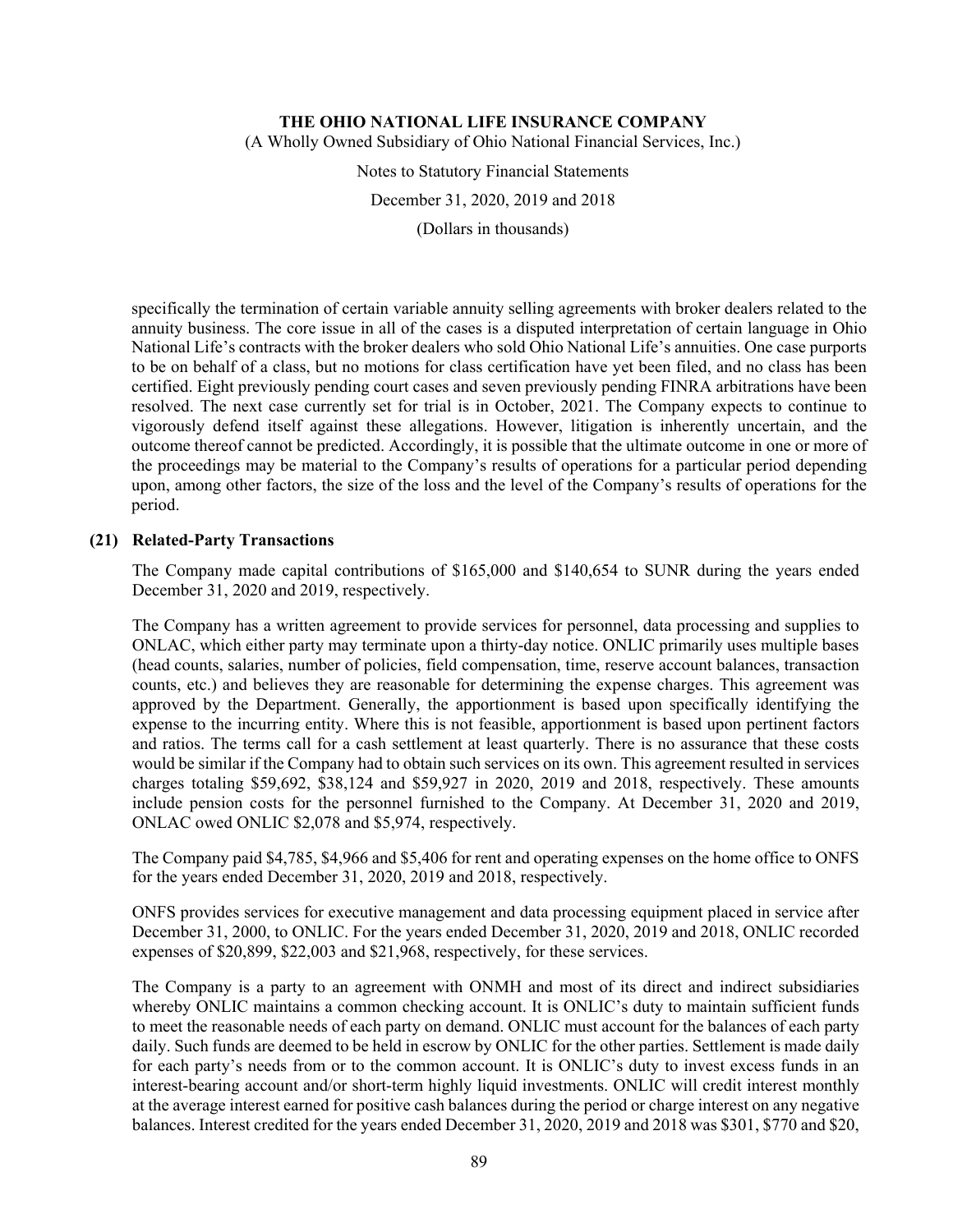(A Wholly Owned Subsidiary of Ohio National Financial Services, Inc.)

Notes to Statutory Financial Statements

December 31, 2020, 2019 and 2018

(Dollars in thousands)

respectively. The parties agree to indemnify one another for any losses of any nature relating to a party's breach of its duties under the terms of the agreement. The Company held the following balances for the participating entities in payable to parent, subsidiaries and affiliates as of December 31:

|                                    | 2020          | 2019     |
|------------------------------------|---------------|----------|
| <b>ONMH</b>                        | \$<br>97      | 998      |
| <b>ONFS</b>                        | 15,270        | 12,457   |
| ONLAC                              | 84,680        | 31,921   |
| <b>MONT</b>                        | 4,690         | 2,114    |
| <b>KENW</b>                        | 5,074         | 5,968    |
| <b>CMGO</b>                        | 5,902         | 8,097    |
| <b>SYRE</b>                        | 257           | 55,873   |
| <b>SUNR</b>                        | 22,904        | (25,890) |
| <b>ONII</b>                        | 6,129         | 6,141    |
| ON Flight Inc.                     | 83            | (61)     |
| ONTech, LLC                        | (1, 852)      | 591      |
| ON Foreign Holdings, LLC           | (11,230)      | (9,697)  |
| Fiduciary Capital Management, Inc. |               | 302      |
| Financial Way Realty, Inc.         | 150           | 441      |
| Total                              | \$<br>132,154 | 89,255   |

### **(22) Accounting Changes and Corrections of Errors**

The Company's December 31, 2020 statutory financial statements reflect a change in valuation basis for annuity reserves and other deposit funds associated with the adoption of VM-21. The change is effective for all policies in force. The impact of the change relating to reserves as of December 31, 2019 and prior was \$63,050 and is reflected as an increase to Unassigned surplus and a decrease to Reserves for future policy benefits for Annuity and other deposit funds.

The Company's December 31, 2020 statutory financial statements reflect a prior period adjustment relating to the recording of income taxes, primarily related to calculation changes in the intercompany tax transfer pricing chargebacks. The events contributing to the understatement of taxes impact surplus as follows:

| Federal and foreign income taxes incurred (excluding taxes on capital gains) | $\{(1,188)\}$      |
|------------------------------------------------------------------------------|--------------------|
| Decrease in surplus                                                          | $\text{S}$ (1.188) |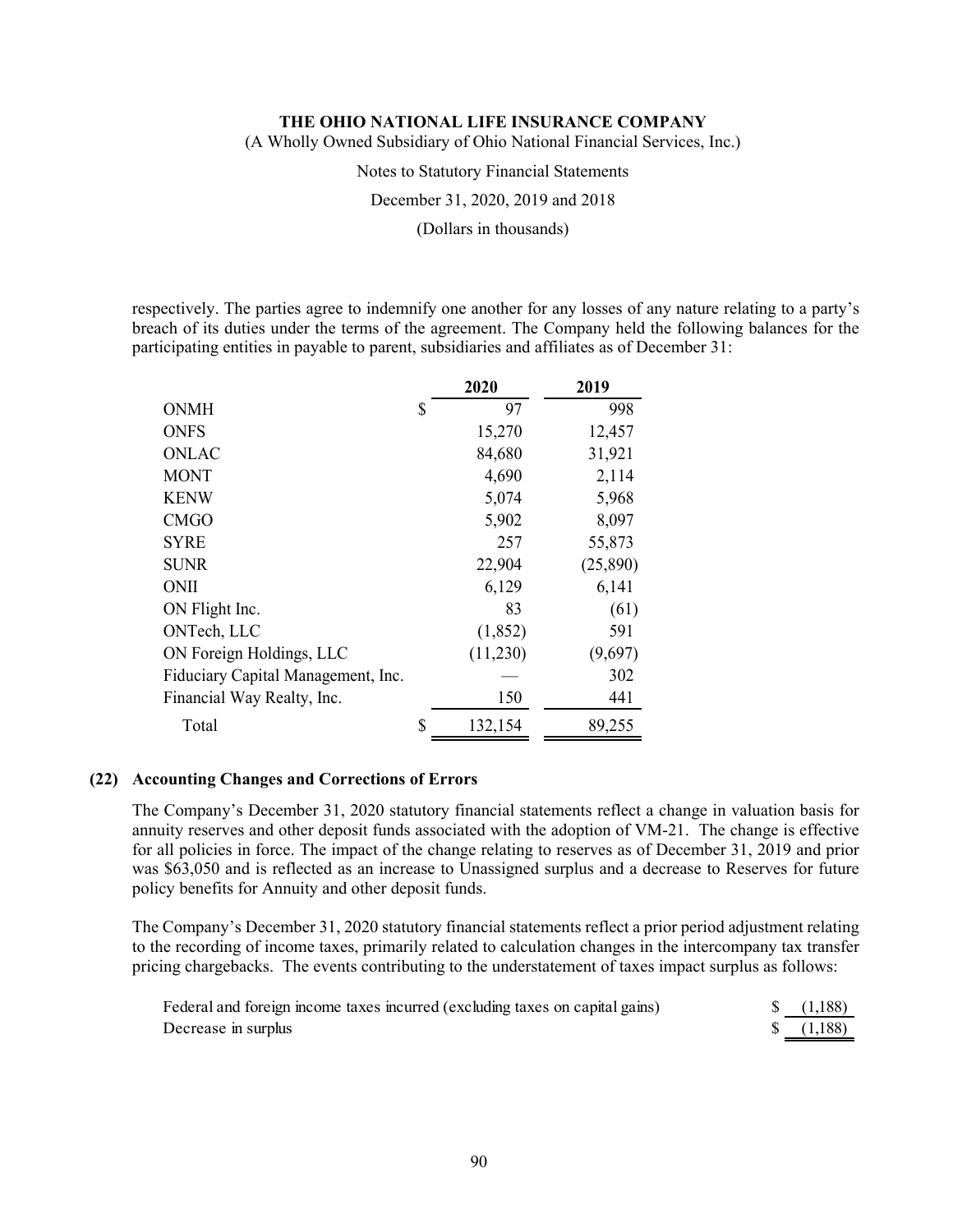(A Wholly Owned Subsidiary of Ohio National Financial Services, Inc.)

Notes to Statutory Financial Statements

December 31, 2020, 2019 and 2018

(Dollars in thousands)

The Company's December 31, 2020 statutory financial statements reflect a prior period adjustment relating to the recording and valuation of unrealized gains and losses. As of December 31, 2020, the unrealized gains and losses were overstated by \$993. The events contributing to the adjustment impact surplus as follows:

| Change in net unrealized capital gains | -993 |
|----------------------------------------|------|
| Increase in surplus                    | -993 |

The Company's December 31, 2019 financial statements reflect a prior period adjustment relating to the recording of guaranteed interest contract immediate annuity reserves. As of December 31, 2018, reserves were understated by \$1,831. As a result, surplus was overstated by \$1,446. The events contributing to the adjustment impact surplus as follows:

| Increase in aggregate reserves for life accident and health contracts        | $\{1,831\}$            |
|------------------------------------------------------------------------------|------------------------|
| Federal and foreign income taxes incurred (excluding taxes on capital gains) | 385                    |
| Decrease in surplus                                                          | $\frac{1}{46}$ (1,446) |

The cumulative prior period surplus impact of these errors is shown as a direct adjustment to surplus within the statutory statements of changes in capital and surplus. SSAP No. 3R, *Accounting Changes and Corrections of Errors*, prescribes that if a reporting entity becomes aware of a material accounting error in a previously filed financial statement after it has been submitted to the appropriate regulatory agency, the entity shall file an amended financial statement unless otherwise directed by the domiciliary regulator. Correction of all immaterial accounting errors in previously issued statutory financial statements, for which an amended financial statement was not filed, shall be reported as adjustments to unassigned funds (surplus) in the period an error is detected.

### **(23) Reconciliation to 2019 Annual Statement**

The Company's net cash provided by operations and net cash used in financing do not agree to the amounts reported in the Company's 2019 Statutory Annual Statement. The audited Statutory Statement of Cash Flows included herein differs from the Annual Statement Cash Flow statement because of a reclassification made with respect to buyout activity related to GMIB riders as discussed in Note 1. There is no difference between the audited Statutory financial statements and the Annual Statement filing with respect to cash, cash equivalents and short-term investments at December 31, 2019 as a result of this adjustment.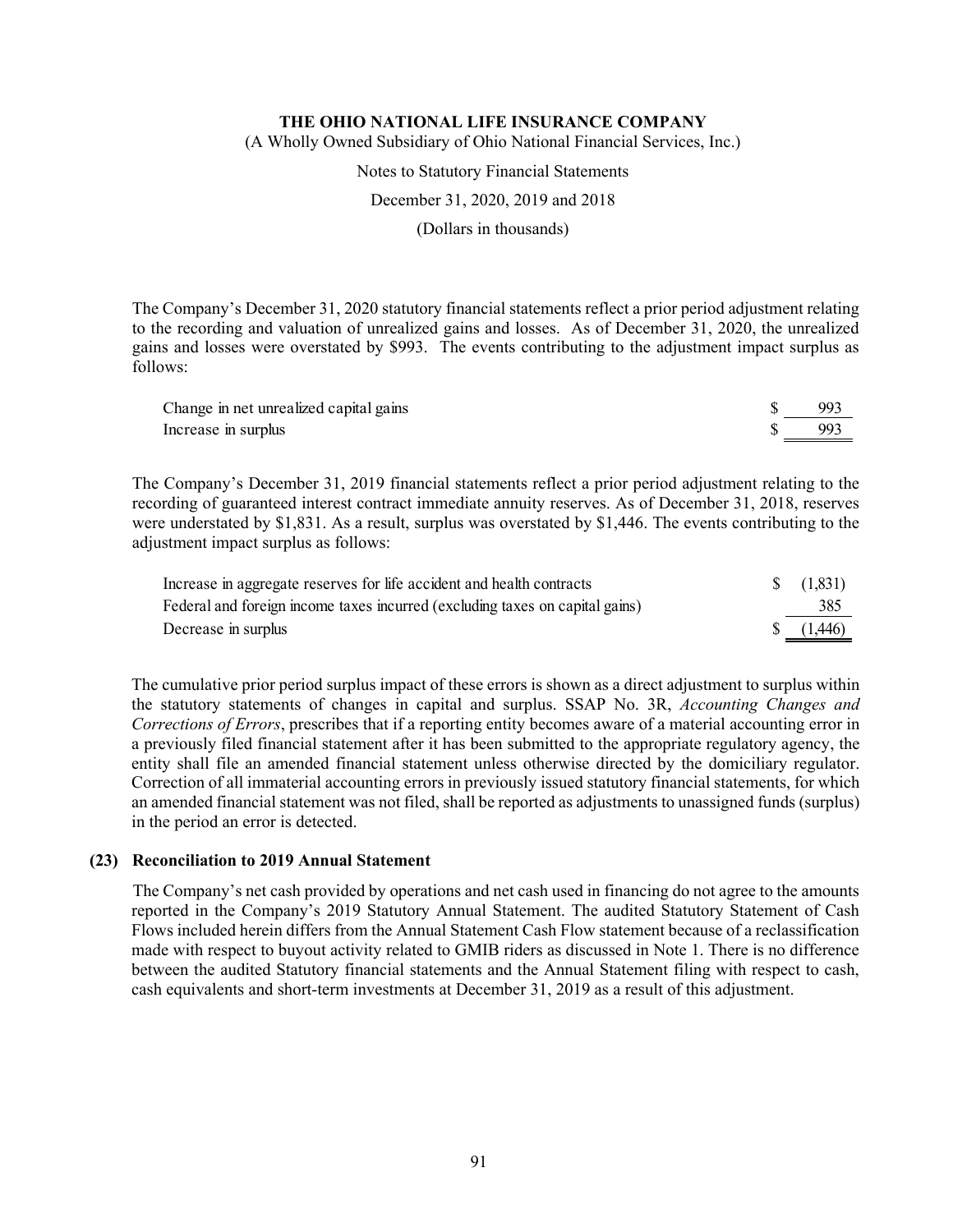(A Wholly Owned Subsidiary of Ohio National Financial Services, Inc.)

Notes to Statutory Financial Statements

December 31, 2020, 2019 and 2018

(Dollars in thousands)

The following table reconciles net cash from operations and net cash from financing and miscellaneous sources from the Annual Statement to the accompanying audited Statutory Statement of Cash Flows for the year ended December 31, 2019 (using classifications and titles from the audited statement and referencing Annual Statement page and line numbers):

|                                           |   | As filed in<br>Annual<br><b>Statement</b> | Adjustment | As presented in<br>audited<br>statements |
|-------------------------------------------|---|-------------------------------------------|------------|------------------------------------------|
| Less:                                     |   |                                           |            |                                          |
| Death and other benefits (P5, L5)         | S | 3,253,820                                 | 114.930    | 3,368,750                                |
| Net cash provided by operations (P5, L11) |   | 949,222                                   | (114,930)  | 834,292                                  |
| Other, net $(P5, L16.6)$                  |   | (308,010)                                 | 114,930    | (193,080)                                |
| Net cash used in financing (P5, L17)      |   | (388, 925)                                | 114,930    | (273,995)                                |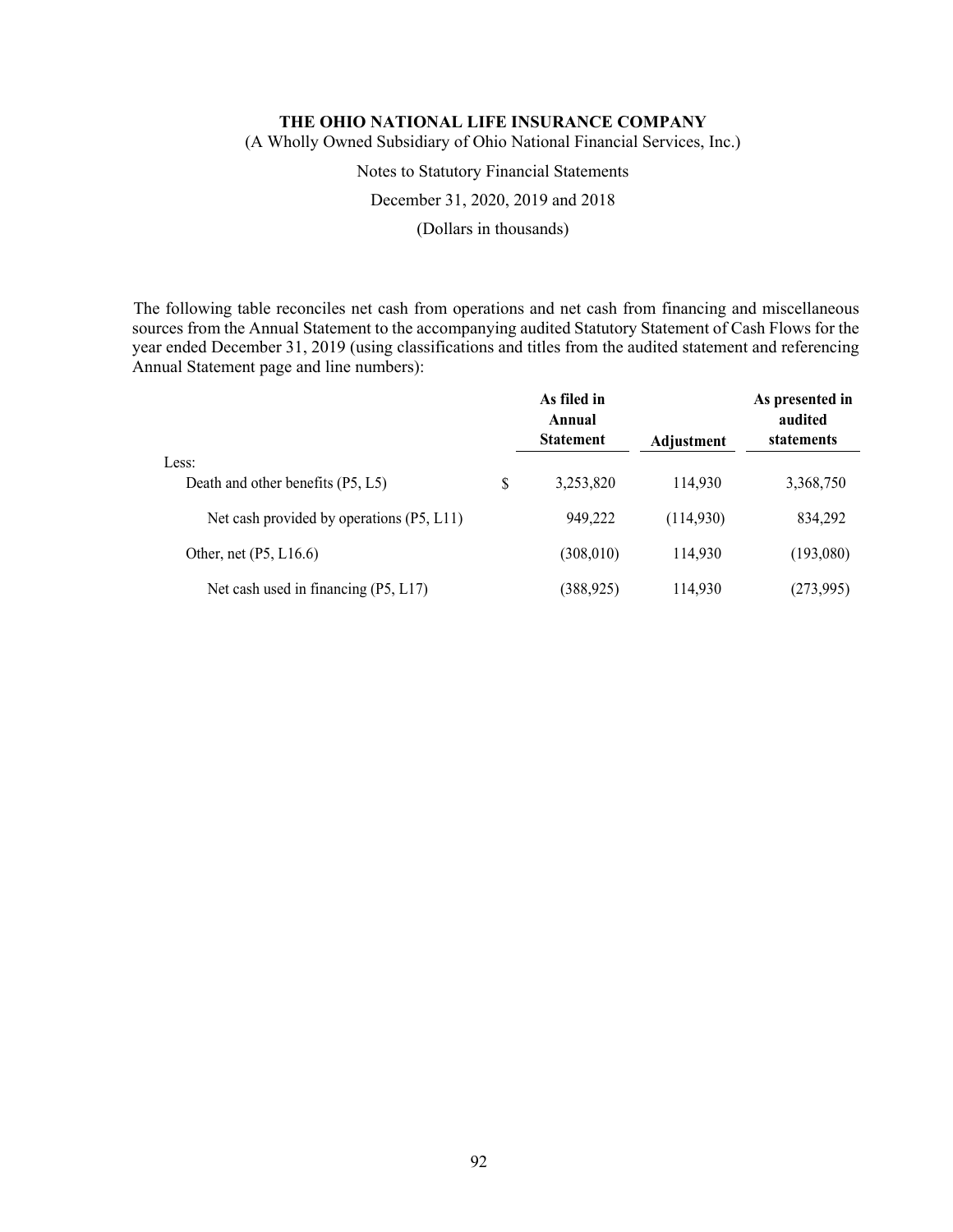#### **THE OHIO NATIONAL LIFE INSURANCE COMPANY**

(A Wholly Owned Subsidiary of Ohio National Financial Services, Inc.)

# Supplemental Insurance Information

December 31, 2020

(Dollars in thousands)

The following is a summary of certain financial data.

| Investment income earned:                                               |                 |
|-------------------------------------------------------------------------|-----------------|
| Government bonds                                                        | \$<br>3,240     |
| Other bonds (unaffiliated)                                              | 218,275         |
| Bonds of affiliates                                                     |                 |
| Preferred stocks (unaffiliated)                                         | 355             |
| Preferred stocks of affiliates                                          |                 |
| Common stocks (unaffiliated)                                            | 962             |
| Common stocks of affiliates                                             | 18,950          |
| Mortgage loans                                                          | 45,344          |
| Real estate                                                             | 2,016           |
| Contract loans                                                          | 35,553          |
| Cash, cash equivalents and short-term investments                       | 945             |
| Other invested assets                                                   | 9,021           |
| Derivative instruments                                                  | 192             |
| Amortization of interest maintenance reserve                            | 3,343           |
| Aggregate write-ins for investment income                               | 1,826           |
| Total investment income earned                                          | \$<br>340,022   |
| Real estate owned – book value less encumbrances                        | \$<br>24,757    |
| Mortgage loans - book value:                                            |                 |
| Farm mortgages                                                          | \$              |
| Residential mortgages                                                   |                 |
| Commercial mortgages                                                    | 970,773         |
| Total mortgage loans - book value                                       | \$<br>970,773   |
| Mortgage loans by standing - book value:                                |                 |
| Good standing                                                           | \$<br>970,773   |
| Good standing with restructured terms                                   |                 |
| Interest overdue more than three months, not in foreclosure             |                 |
| Foreclosure in process                                                  |                 |
| Other long-term assets - statement value                                | \$<br>490,376   |
|                                                                         |                 |
| <b>Contract Loans</b>                                                   | \$<br>835,945   |
| Bonds and stocks of parents, subsidiaries, and affiliates - book value: |                 |
| <b>Bonds</b>                                                            | \$              |
| Preferred stocks                                                        |                 |
| Common stocks                                                           | 311,342         |
| Due within one year or less                                             | \$<br>478,015   |
| Over 1 year through 5 years                                             | 1,797,550       |
| Over 5 years through 10 years                                           | 1,558,419       |
| Over 10 years through 20 years                                          | 788,211         |
| Over 20 years                                                           | 776,004         |
| Total bonds and short-term investments by maturity - statement value    | \$<br>5,398,199 |
|                                                                         |                 |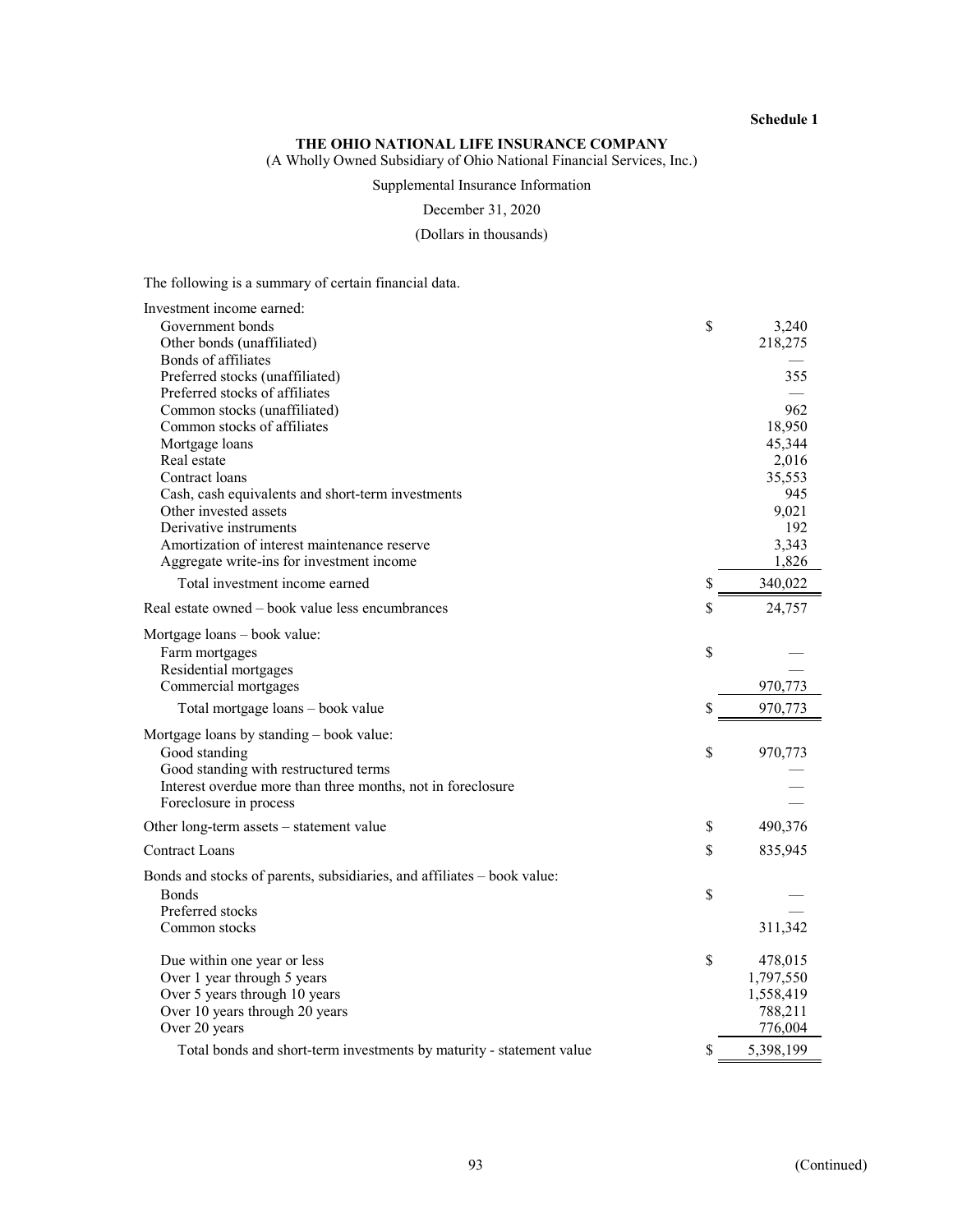#### **THE OHIO NATIONAL LIFE INSURANCE COMPANY**

(A Wholly Owned Subsidiary of Ohio National Financial Services, Inc.)

## Supplemental Insurance Information

December 31, 2020

(Dollars in thousands)

| Bonds and short-term investments by class - statement value:                                                        |                                                            |
|---------------------------------------------------------------------------------------------------------------------|------------------------------------------------------------|
| Class 1<br>Class 2<br>Class 3<br>Class 4<br>Class 5<br>Class 6                                                      | \$<br>3,101,579<br>2,082,624<br>183,145<br>22,694<br>4,520 |
| Total bonds and short-term investments by class - statement value                                                   | \$<br>3,637<br>5,398,199                                   |
| Total bonds and short-term investments publicly traded                                                              | \$<br>3,046,989                                            |
| Total bonds and short-term investments privately placed                                                             | \$<br>2,351,210                                            |
| Preferred stocks – statement value                                                                                  | \$<br>7,101                                                |
| Common stocks - market value                                                                                        | \$<br>356,756                                              |
|                                                                                                                     |                                                            |
| Short-term investments – book value                                                                                 | \$                                                         |
| Cash equivalents - book value                                                                                       | \$<br>109,247                                              |
| Financial options purchased - statement value                                                                       | \$<br>237,428                                              |
| Financial options written and in force – statement value                                                            | \$<br>(155,795)                                            |
| Financial Swaps - statement value                                                                                   | \$<br>439                                                  |
| Financial futures contracts open – current price                                                                    | \$<br>(3,866)                                              |
| Cash on deposit                                                                                                     | \$<br>539,279                                              |
| Life insurance in force:<br>Industrial<br>Ordinary<br>Credit life<br>Group life                                     | \$<br>27,439,434<br>4,154                                  |
| Amount of accidental death insurance in force under ordinary policies                                               | \$<br>55,611                                               |
| Life insurance policies with disability provisions in force:<br>Industrial<br>Ordinary<br>Credit life<br>Group life | \$<br>26,795,973<br>4,154                                  |
| Supplementary contracts in force:<br>Ordinary – not involving life contingencies:                                   |                                                            |
| Amount on deposit<br>Income payable<br>Ordinary – involving life contingencies:                                     | \$<br>3,730                                                |
| Income payable<br>Group - not involving life contingencies:                                                         | 627                                                        |
| Amount on deposit<br>Income payable<br>Group - involving life contingencies:                                        |                                                            |
| Income payable                                                                                                      |                                                            |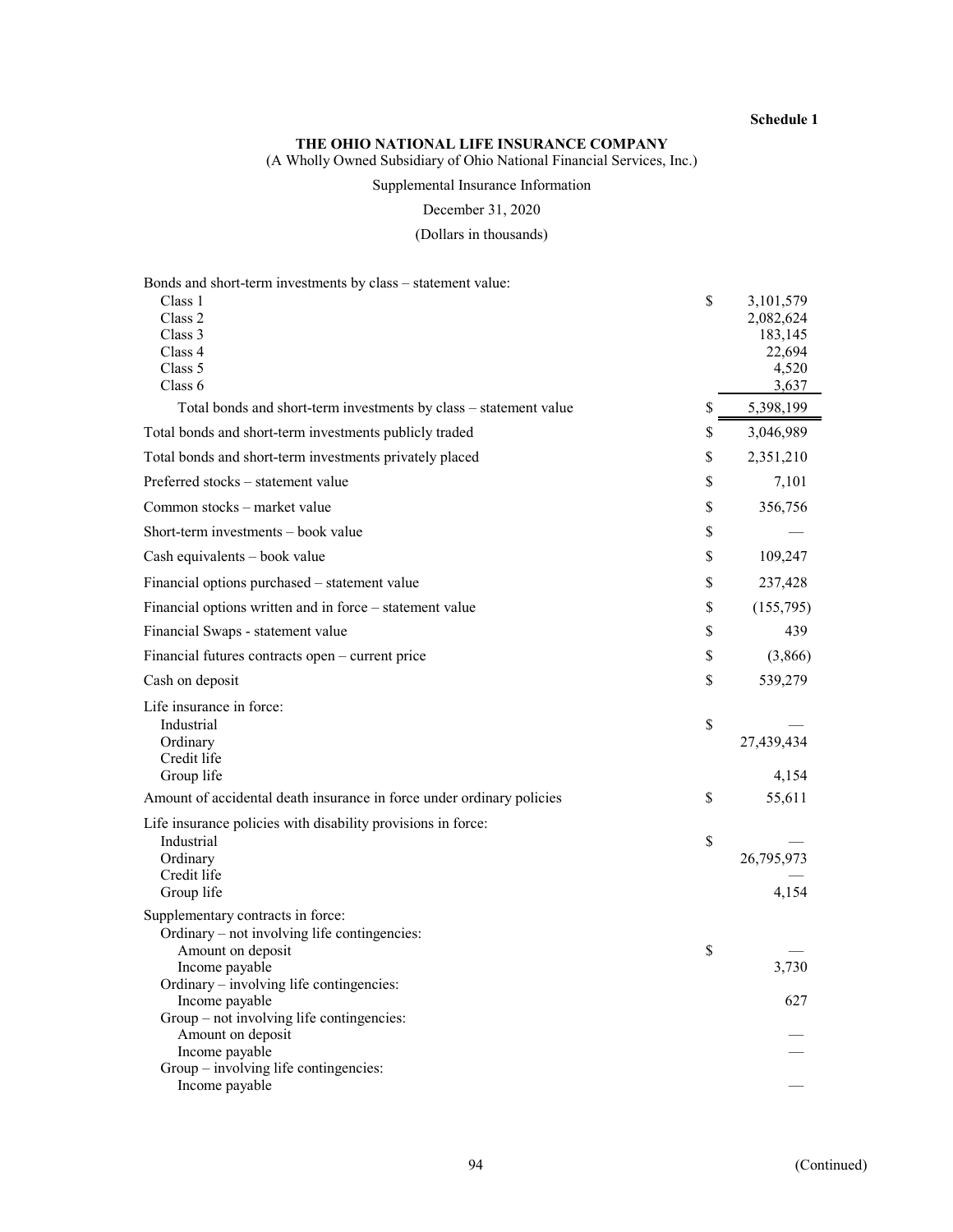#### **THE OHIO NATIONAL LIFE INSURANCE COMPANY**

(A Wholly Owned Subsidiary of Ohio National Financial Services, Inc.)

## Supplemental Insurance Information

December 31, 2020

## (Dollars in thousands)

| Annuities:                                                                                                                   |              |                      |
|------------------------------------------------------------------------------------------------------------------------------|--------------|----------------------|
| Ordinary:                                                                                                                    |              |                      |
| Immediate – amount of income payable<br>Deferred - fully paid account balance<br>Deferred – not fully paid – account balance | $\mathbb{S}$ | 84,165<br>20,735,442 |
| Group:                                                                                                                       |              |                      |
| Amount of income payable<br>Fully paid account balance<br>Not fully paid – account balance                                   | $\mathbb{S}$ | 12,071<br>685,581    |
| Accident and health insurance - premiums in force:                                                                           |              |                      |
| Ordinary<br>Group<br>Credit                                                                                                  | \$           | 10,729               |
| Deposit funds and dividend accumulations:                                                                                    |              |                      |
| Deposit funds - account balance<br>Dividend accumulations – account balance                                                  | \$           | 595,558<br>31,680    |
| Claim payments:                                                                                                              |              |                      |
| Group accident and health:                                                                                                   |              |                      |
| 2020 (incurred)<br>2019 (incurred)                                                                                           | \$           |                      |
| 2018 (incurred)                                                                                                              |              |                      |
| 2017 (incurred)                                                                                                              |              |                      |
| 2016 (incurred)<br>Prior (incurred)                                                                                          |              |                      |
| Other accident and health:                                                                                                   |              |                      |
| 2020 (incurred)                                                                                                              | \$           | (17)                 |
| 2019 (incurred)                                                                                                              |              | (12)                 |
| 2018 (incurred)                                                                                                              |              | 78                   |
| 2017 (incurred)<br>2016 (incurred)                                                                                           |              | 15<br>54             |
| Prior (incurred)                                                                                                             |              | 384                  |
| Other coverages that use developmental methods to calculate claims reserves:                                                 |              |                      |
| 2020 (incurred)                                                                                                              | \$           |                      |
| 2019 (incurred)                                                                                                              |              |                      |
| 2018 (incurred)                                                                                                              |              |                      |
| 2017 (incurred)<br>2016 (incurred)                                                                                           |              |                      |
| Prior (incurred)                                                                                                             |              |                      |

See accompanying independent auditors' report.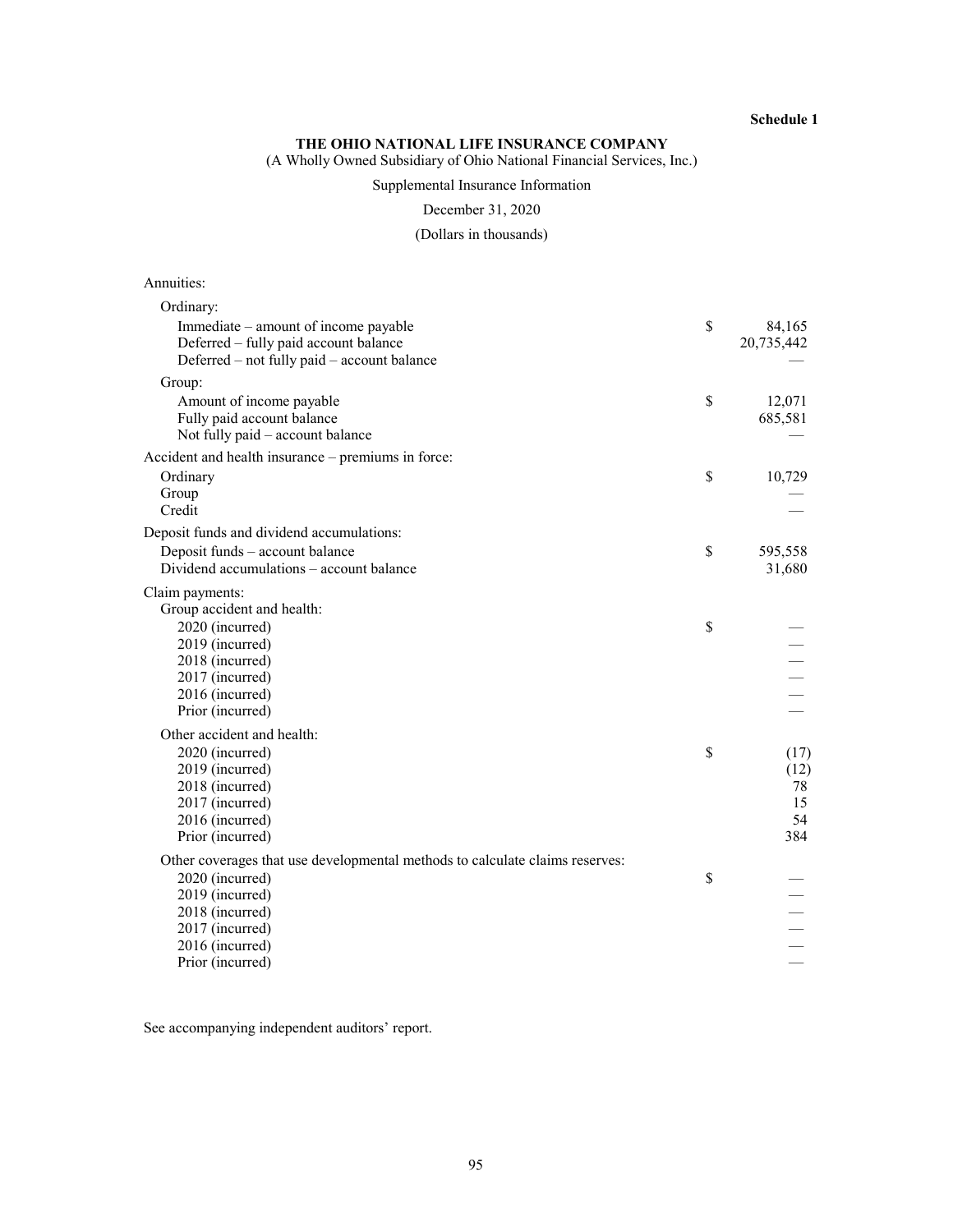(A Wholly Owned Subsidiary of Ohio National Financial Services, Inc.)

Investment Risks Interrogatories

Year ended December 31, 2020

(Dollars in thousands)

Answer the following interrogatories by reporting the applicable U.S. dollar amounts and percentages of the reporting entity's total admitted assets held in that category of investments.

- 1. Reporting entity's total admitted assets excluding separate accounts as reported on page two of the Annual Statement: \$9,606,513.
- 2. Ten largest exposures to a single issuer/borrower/investment.

|      | <b>Issuer</b>                  | <b>Description</b><br>of exposure | Amount  | Percentage<br>of total<br>admitted<br>assets |
|------|--------------------------------|-----------------------------------|---------|----------------------------------------------|
| 2.01 | SUNRISE CAPTIVE RE, LLC        | \$<br>LLC                         | 342,720 | 3.568%                                       |
| 2.02 | OHIO NATIONAL LIFE ASSURANCE   | <b>EQUITY</b>                     | 232,746 | 2.423                                        |
| 2.03 | MONTGOMERY RE SURPLUS NOTE     | <b>SURPLUS NOTE</b>               | 75,000  | 0.781                                        |
| 2.04 | NATIONAL SEC LIFE & ANNUITY CO | <b>EQUITY</b>                     | 44,367  | 0.462                                        |
| 2.05 | FEDERAL HOME LOAN BANK - CINTI | <b>EQUITY</b>                     | 43,552  | 0.453                                        |
| 2.06 | BOEING CO                      | <b>BOND</b>                       | 29,364  | 0.306                                        |
| 2.07 | CAMARGO RE INC                 | <b>EQUITY</b>                     | 25,250  | 0.263                                        |
| 2.08 | NEXTERA ENERGY INC             | <b>BOND</b>                       | 21,013  | 0.219                                        |
| 2.09 | CMWLTH FING AUTH PA            | <b>BOND</b>                       | 19,738  | 0.205                                        |
| 2.10 | BERKSHIRE HATHAWAY INC         | <b>BOND</b>                       | 19,712  | 0.205                                        |

3. Amounts and percentages of the reporting entity's total admitted assets held in bonds and preferred stocks by NAIC rating.

|      |        | <b>Bonds</b> |         | <b>Preferred stock</b> |  |       |       |
|------|--------|--------------|---------|------------------------|--|-------|-------|
| 3.01 | NAIC-1 | 3,101,579    | 32.286% | $P/RP-1$               |  |       | $-$ % |
| 3.02 | NAIC-2 | 2,082,624    | 21.679  | $P/RP-2$               |  | 7,101 | 0.074 |
| 3.03 | NAIC-3 | 183,145      | 1.906   | $P/RP-3$               |  |       |       |
| 3.04 | NAIC-4 | 22,694       | 0.236   | $P/RP-4$               |  |       |       |
| 3.05 | NAIC-5 | 4,520        | 0.047   | $P/RP-5$               |  |       |       |
| 3.06 | NAIC-6 | 3,637        | 0.038   | $P/RP-6$               |  |       |       |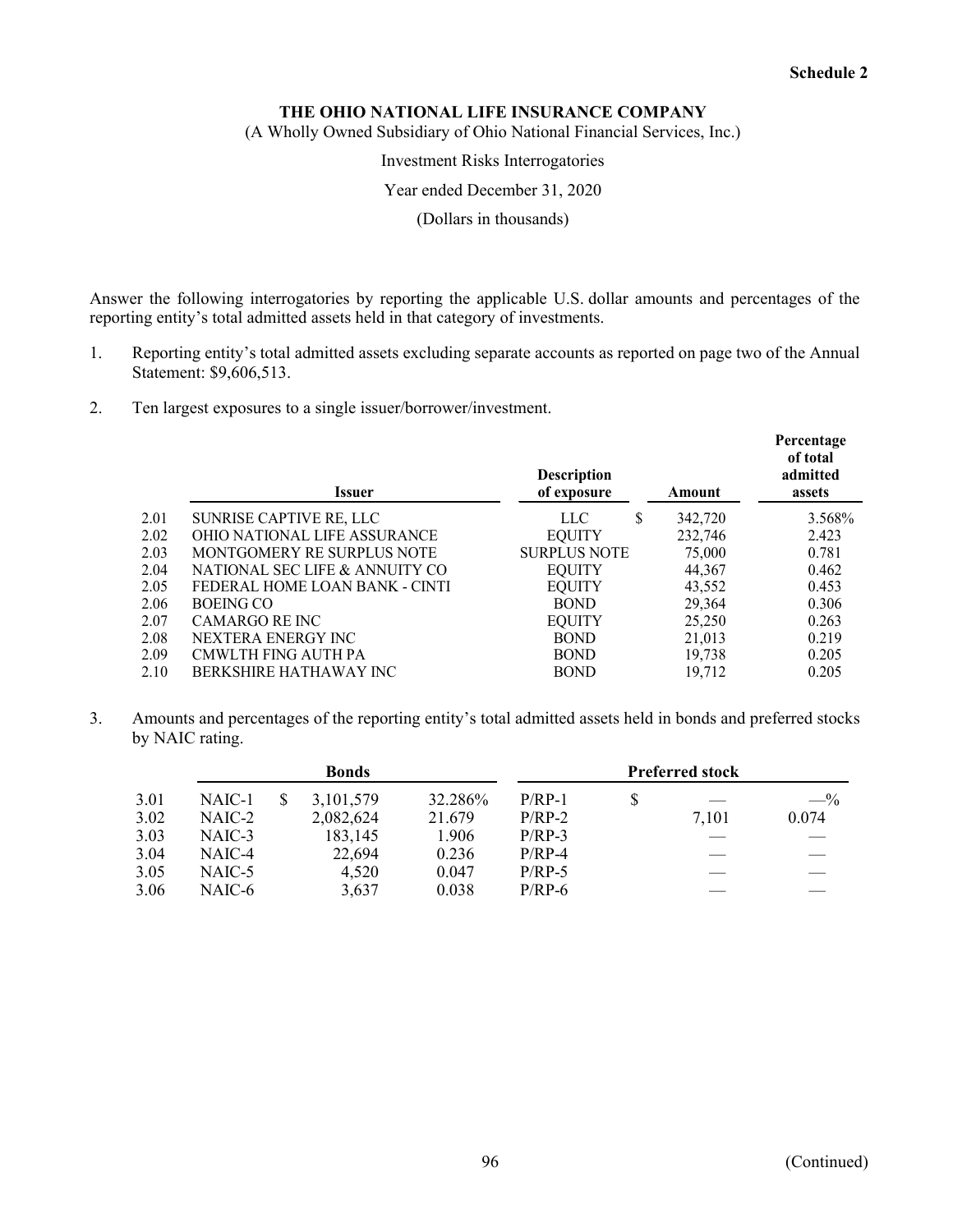(A Wholly Owned Subsidiary of Ohio National Financial Services, Inc.)

Investment Risks Interrogatories

## Year ended December 31, 2020

(Dollars in thousands)

4. Assets held in foreign investments:

4.01 Are assets held in foreign investments less than 2.5% of the reporting entity's total admitted assets?

 $Yes [ ] No [ X ]$ 

| 4.02 | Total admitted assets held in foreign investments | 812,055 | 8.453% |
|------|---------------------------------------------------|---------|--------|
| 4.03 | Foreign-currency-denominated investments          | 8.599   | 0.090  |
| 4.04 | Insurance liabilities denominated in that same    |         |        |
|      | foreign currency                                  |         |        |

If response to 4.01 above is yes, responses are not required for interrogatories 5 – 10.

5. Aggregate foreign investment exposure categorized by NAIC sovereign rating:

| 5.01 | Countries rated $NAIC - 1$          | 768.614 | $8.001\%$ |
|------|-------------------------------------|---------|-----------|
| 5.02 | Countries rated $NAIC - 2$          | 36,945  | 0.385     |
| 5.03 | Countries rated NAIC $-$ 3 or below | 6.496   | 0.067     |

6. Largest foreign investment exposures by country, categorized by NAIC sovereign rating:

|      | Countries rated $NAIC - 1$ :         |   |         |        |
|------|--------------------------------------|---|---------|--------|
| 6.01 | Country 1: CAYMAN ISLANDS            | S | 166,101 | 1.729% |
| 6.02 | Country 2: AUSTRALIA                 |   | 146,601 | 1.526  |
|      | Countries rated $NAIC - 2$ :         |   |         |        |
| 6.03 | Country 1: MEXICO                    |   | 36,945  | 0.385  |
| 6.04 | Country 2: N/A                       |   |         |        |
|      | Countries rated $NAIC - 3$ or below: |   |         |        |
| 6.05 | Country 1: BAHAMAS                   |   | 5,600   | 0.058  |
| 6.06 | Country 2: BARBADOS                  |   | 896     | 0.009  |

7. Aggregate unhedged foreign currency exposure:

|  | $\longrightarrow$<br>⁄υ |
|--|-------------------------|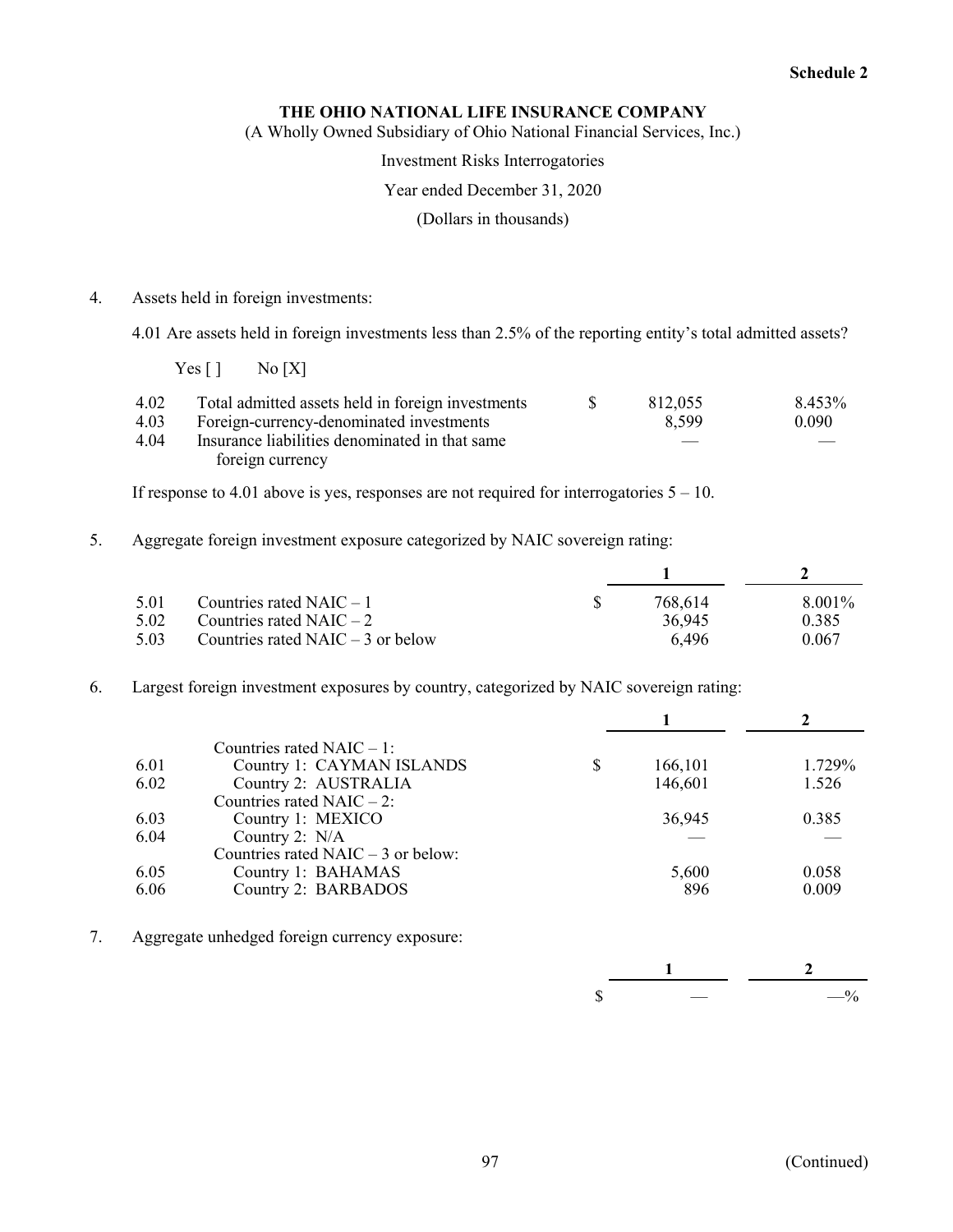(A Wholly Owned Subsidiary of Ohio National Financial Services, Inc.)

Investment Risks Interrogatories

## Year ended December 31, 2020

(Dollars in thousands)

8. Aggregate unhedged foreign currency exposure categorized by NAIC sovereign rating:

| 8.01 | Countries rated $NAIC - 1$          |  | $-$ % |
|------|-------------------------------------|--|-------|
| 8.02 | Countries rated NAIC $-2$           |  |       |
| 8.03 | Countries rated $NAIC - 3$ or below |  |       |

9. Largest unhedged foreign currency exposures by country, categorized by NAIC sovereign rating:

|      | Countries rated NAIC $-1$ :         |    |       |
|------|-------------------------------------|----|-------|
| 9.01 | Country:                            | \$ | $-$ % |
| 9.02 | Country:                            |    |       |
|      | Countries rated NAIC $-2$ :         |    |       |
| 9.03 | Country:                            |    |       |
| 9.04 | Country:                            |    |       |
|      | Countries rated NAIC $-3$ or below: |    |       |
| 9.05 | Country:                            |    |       |
| 9.06 | Country:                            |    |       |

10. Ten largest non-sovereign (i.e. non-governmental) foreign issues:

|       | Issuer                            | <b>NAIC</b> rating |   |        |        |
|-------|-----------------------------------|--------------------|---|--------|--------|
| 10.01 | CSLB HOLDINGS INC                 |                    | S | 17,599 | 0.183% |
| 10.02 | AXA                               |                    |   | 16,290 | 0.170  |
| 10.03 | VOYA CLO LTD                      |                    |   | 15,400 | 0.160  |
| 10.04 | STANDARD CHARTERED BANK           |                    |   | 15,316 | 0.159  |
| 10.05 | DIONYSUS AVIATION DES ACT CO      |                    |   | 15,000 | 0.156  |
| 10.06 | <b>TRANSPOWER NEW ZEALAND LTD</b> |                    |   | 14,706 | 0.153  |
| 10.07 | BROOKFIELD INFRASTRUCCTURE PART   |                    |   | 14,500 | 0.151  |
| 10.08 | <b>BABSON CLO LTD</b>             |                    |   | 14,000 | 0.146  |
| 10.09 | HOFER FINANCIAL SERVICES GmbH     |                    |   | 14,000 | 0.146  |
| 10.10 | KIMBERLY-CLARK DE MEXICO          |                    |   | 13,146 | 0.137  |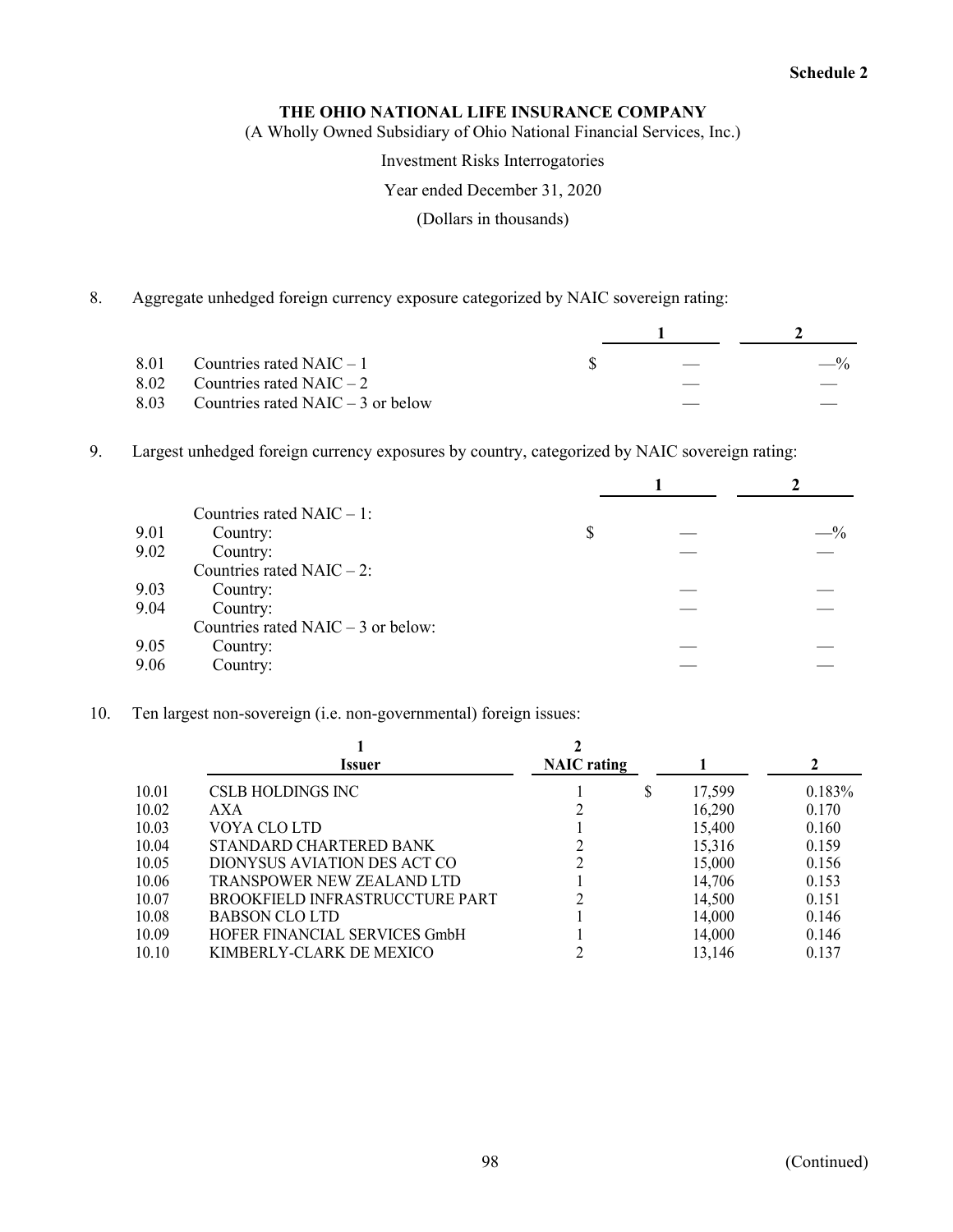(A Wholly Owned Subsidiary of Ohio National Financial Services, Inc.)

Investment Risks Interrogatories

### Year ended December 31, 2020

(Dollars in thousands)

11. Amounts and percentages of the reporting entity's total admitted assets held in Canadian investments and unhedged Canadian currency exposure:

11.01 Are assets held in Canadian investments less than 2.5% of the reporting entity's total admitted assets?

 $Yes [X]$  No [ ]

If response to 11.01 above is yes, detail is not required for remainder of Interrogatory 11.

- 12. Report aggregate amounts and percentages of the reporting entity's total admitted assets held in investments with contractual sales restrictions.
	- 12.01 Are assets held in investments with contractual sales restrictions less than 2.5% of the reporting entity's total admitted assets?
		- $Yes [X]$  No []

If response to 12.01 above is yes, responses are not required for the remainder of Interrogatory 12.

13. Amounts and percentages of admitted assets held in the ten largest equity interests:

13.01 Are assets held in equity interest less than 2.5% of the reporting entity's total admitted assets?

 $Yes [ ] No [ X ]$ 

If response to 13.01 above is yes, responses are not required for the remainder of Interrogatory 13.

|       | 1                              | 2       | 3      |
|-------|--------------------------------|---------|--------|
|       | <b>Issuer</b>                  |         |        |
| 13.02 | SUNRISE CAPTIVE RE LLC         | 342,720 | 3.568% |
| 13.03 | OHIO NATIONAL LIFE ASSURANCE   | 232,746 | 2.423  |
| 13.04 | NATIONAL SEC LIFE & ANNUITY CO | 44,367  | 0.462  |
| 13.05 | FEDERAL HOM LOAN BANK - CINTI  | 43,552  | 0.453  |
| 13.06 | CAMARGO RE INC                 | 25,250  | 0.263  |
| 13.07 | THE O.N. EQUITY SALES CO       | 7,944   | 0.083  |
| 13.08 | <b>IRONWOOD</b>                | 5,557   | 0.058  |
| 13.09 | MORGAN STANLEY SERIES I PFD    | 5,000   | 0.052  |
| 13.10 | PUBLIC STORAGE                 | 2,000   | 0.021  |
| 13.11 | BONAVISTA ENERGY CORPORATION   | 1,719   | 0.018  |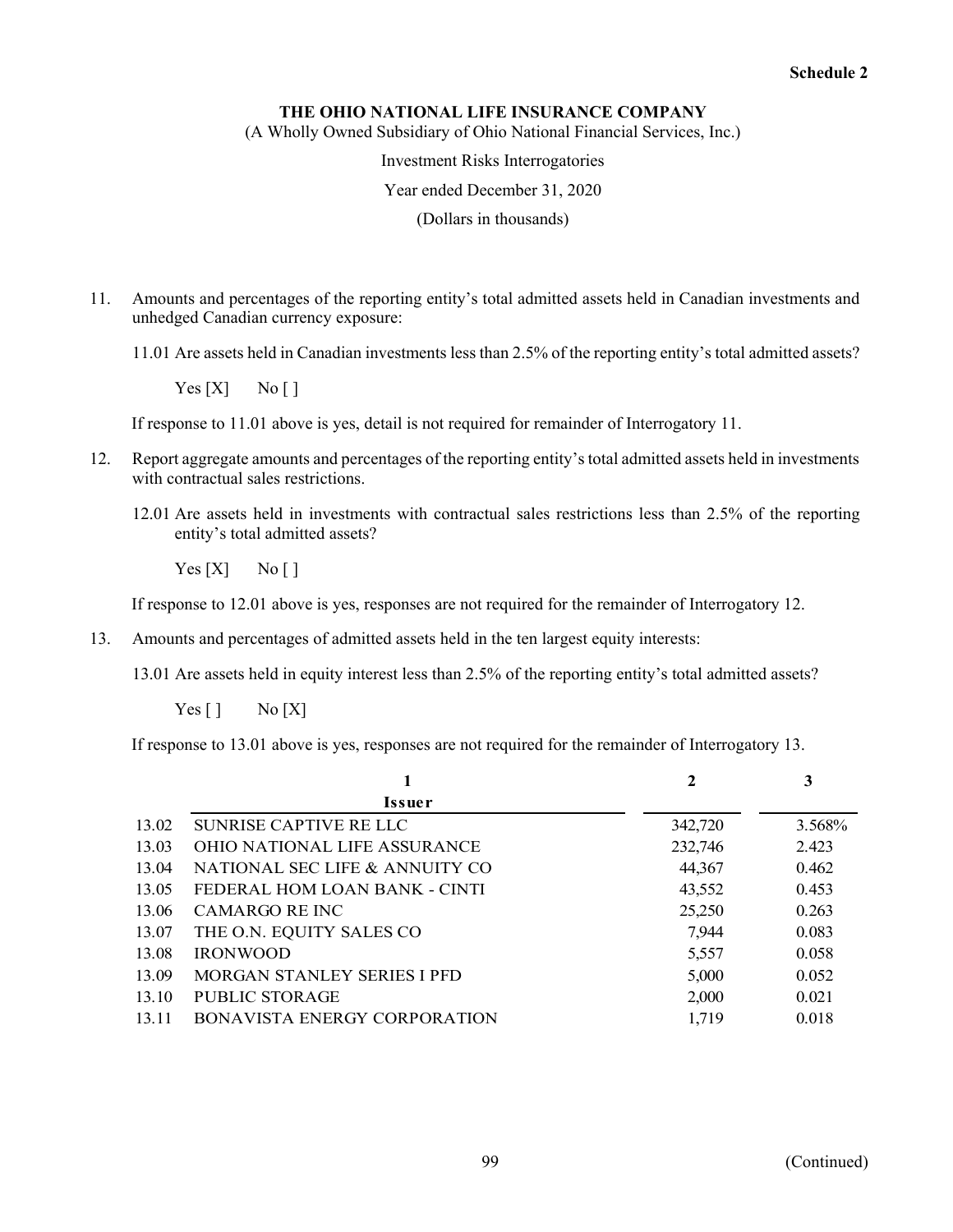(A Wholly Owned Subsidiary of Ohio National Financial Services, Inc.)

Investment Risks Interrogatories

Year ended December 31, 2020

(Dollars in thousands)

- 14. Amounts and percentages of the reporting entity's total admitted assets held in nonaffiliated privately placed equities:
	- 14.01 Are assets held in nonaffiliated, privately placed equities less than 2.5% of the reporting entity's total admitted assets?

 $Yes [X]$  No []

If response to 14.01 above is yes, responses are not required for the remainder of Interrogatory 14.

- 15. Amounts and percentages of the reporting entity's total admitted assets held in general partnership interests:
	- 15.01 Are assets held in general partnership interests less than 2.5% of the reporting entity's total admitted assets?

 $Yes [X]$  No []

If response to 15.01 above is yes, responses are not required for the remainder of Interrogatory 15.

- 16. Amounts and percentages of the reporting entity's total admitted assets held in mortgage loans:
	- 16.01 Are mortgage loans reported in Schedule B less than 2.5% of the reporting entity's total admitted assets?
		- $Yes [ ] No [ X ]$

If response to 16.01 above is yes, responses are not required for the remainder of Interrogatory 16 and Interrogatory 17.

|       | Type (residential, commercial, agricultural) |              |        |
|-------|----------------------------------------------|--------------|--------|
| 16.02 | <b>COMMERCIAL</b>                            | \$<br>25,000 | 0.260% |
| 16.03 | <b>COMMERCIAL</b>                            | 21,675       | 0.226  |
| 16.04 | <b>COMMERCIAL</b>                            | 20,255       | 0.211  |
| 16.05 | <b>COMMERCIAL</b>                            | 17,465       | 0.182  |
| 16.06 | <b>COMMERCIAL</b>                            | 16,473       | 0.171  |
| 16.07 | <b>COMMERCIAL</b>                            | 15,578       | 0.162  |
| 16.08 | <b>COMMERCIAL</b>                            | 14,389       | 0.150  |
| 16.09 | <b>COMMERCIAL</b>                            | 9,939        | 0.103  |
| 16.10 | <b>COMMERCIAL</b>                            | 9,429        | 0.098  |
| 16.11 | <b>COMMERCIAL</b>                            | 8,733        | 0.091  |
|       |                                              |              |        |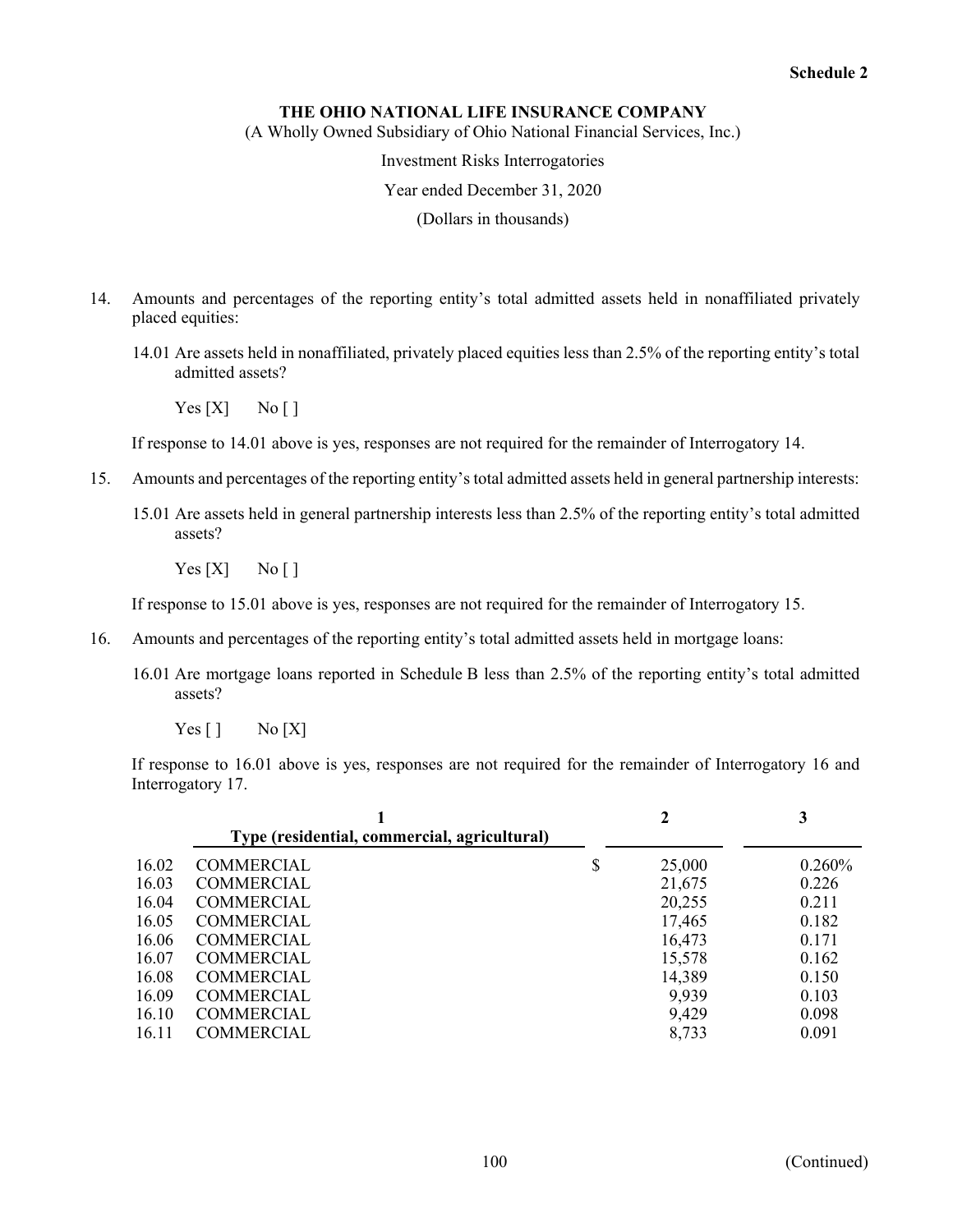(A Wholly Owned Subsidiary of Ohio National Financial Services, Inc.)

### Investment Risks Interrogatories

### Year ended December 31, 2020

(Dollars in thousands)

Amount and percentage of the reporting entity's total admitted assets held in the following categories of mortgage loans:

|       |                                              | Loans |       |
|-------|----------------------------------------------|-------|-------|
|       | 16.12 Construction loans                     |       | $-$ % |
| 16.13 | Mortgage loans over 90 days past due         |       |       |
| 16.14 | Mortgage loans in the process of foreclosure |       |       |
|       | 16.15 Mortgage loans foreclosed              |       |       |
|       | 16.16 Restructured mortgage loans            | 4.591 | 0.048 |

17. Aggregate mortgage loans having the following loan-to-value ratios as determined from the most current appraisal as of the annual statement date:

|       | Loan-to-value | <b>Residential</b> |          | Commercial |              | <b>Agricultural</b> |       |  |
|-------|---------------|--------------------|----------|------------|--------------|---------------------|-------|--|
| 17.01 | Above 95%     |                    | $-$ % \$ | 11.076     | $0.115\%$ \$ | $\frac{1}{1}$       | $-$ % |  |
| 17.02 | 91\% to 95\%  |                    |          |            |              |                     |       |  |
| 17.03 | 81% to 90%    |                    |          | 60,665     | 0.631        |                     |       |  |
| 17.04 | 71\% to 80\%  |                    |          | 73,578     | 0.766        |                     |       |  |
| 17.05 | Below 70%     |                    |          | 825,454    | 8.593        |                     |       |  |

18. Amounts and percentages of the reporting entity's total admitted assets held in each of the five largest investments in real estate:

18.01 Are assets held in real estate reported less than 2.5% of the reporting entity's total admitted assets?

 $Yes [X]$  No []

If response to 18.01 above is yes, responses are not required for the remainder of Interrogatory 18.

- 19. Report aggregate amounts and percentages of the reporting entity's total admitted assets held in investments held in mezzanine real estate loans:
	- 19.01 Are assets held in investments held in mezzanine real estate loans less than 2.5% of the reporting entity's total admitted assets?

 $Yes [X]$  No []

If response to 19.01 above is yes, responses are not required for the remainder of Interrogatory 19.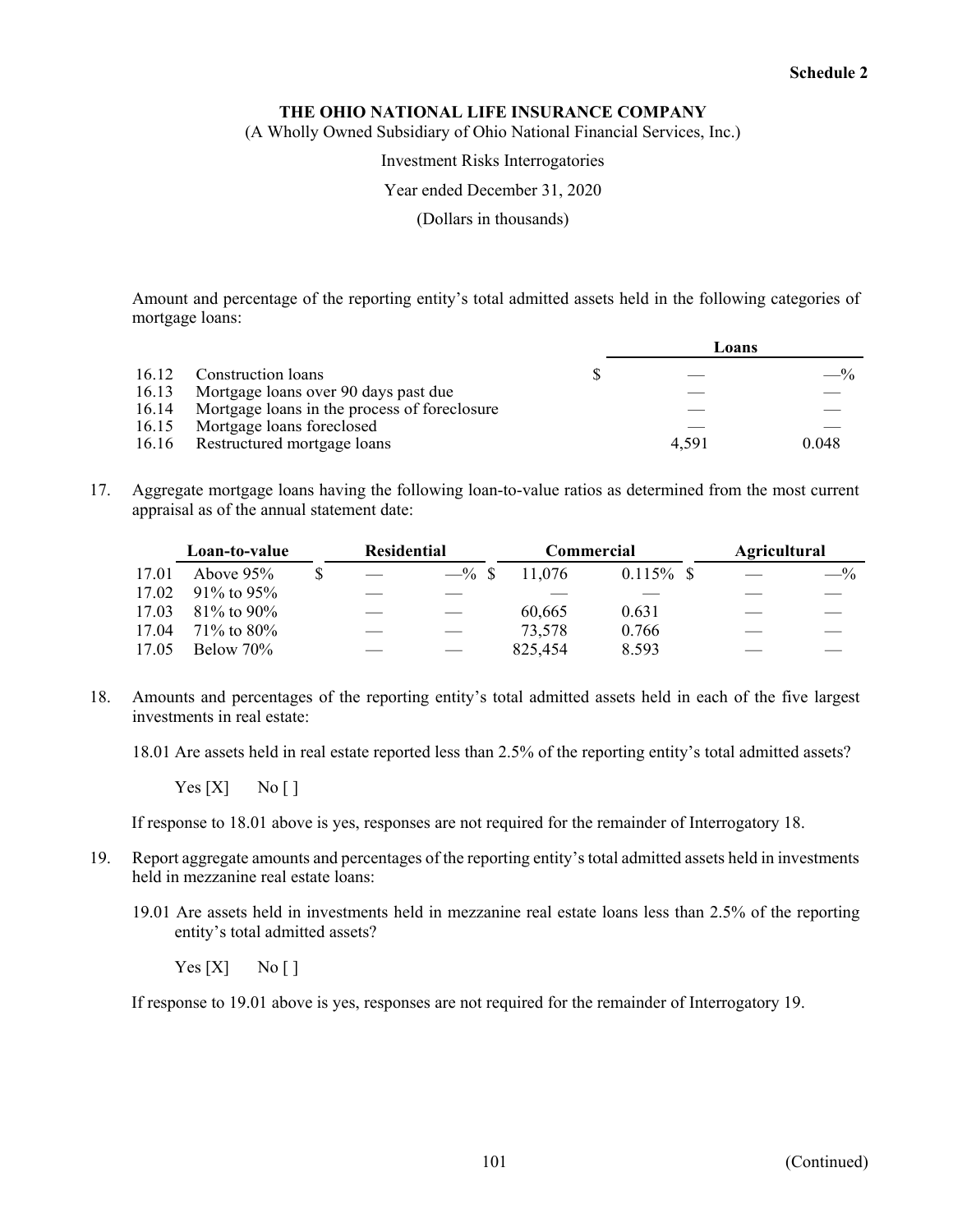(A Wholly Owned Subsidiary of Ohio National Financial Services, Inc.)

Investment Risks Interrogatories

### Year ended December 31, 2020

(Dollars in thousands)

20. Amounts and percentages of the reporting entity's total admitted assets subject to the following types of agreements:

|       |                                                                                        |   |             |        | At end of each quarter |          |          |  |
|-------|----------------------------------------------------------------------------------------|---|-------------|--------|------------------------|----------|----------|--|
|       |                                                                                        |   | At year-end |        | 1st Qtr.               | 2nd Qtr. | 3rd Qtr. |  |
|       |                                                                                        |   |             |        | 3                      |          | C.       |  |
| 20.01 | Securities lending agreements<br>(do not include assets held<br>as collateral for such |   |             |        |                        |          |          |  |
|       | transactions)                                                                          | S | 276,706     | 2.880% | 110,805                | 99,347   | 168,108  |  |
|       | 20.02 Repurchase agreements                                                            |   |             |        |                        |          |          |  |
| 20.03 | Reverse repurchase agreements                                                          |   |             |        |                        |          |          |  |
| 20.04 | Dollar repurchase agreements                                                           |   |             |        |                        |          |          |  |
| 20.05 | Dollar reverse repurchase                                                              |   |             |        |                        |          |          |  |
|       | agreements                                                                             |   |             |        |                        |          |          |  |

21. Amounts and percentages of the reporting entity's total admitted assets for warrants not attached to other financial instruments, options, caps, and floors:

|                         | Owned |          | Written |       |  |
|-------------------------|-------|----------|---------|-------|--|
|                         |       |          |         |       |  |
| 21.01 Hedging           |       | $-$ % \$ |         | $-$ % |  |
| 21.02 Income generation |       |          |         |       |  |
| 21.03 Other             |       |          |         |       |  |

22. Amounts and percentages of the reporting entity's total admitted assets of potential exposure for collars, swaps, and forwards:

|                         |             |           |   |          | At end of each quarter |          |
|-------------------------|-------------|-----------|---|----------|------------------------|----------|
|                         | At year-end |           |   | 1st Qtr. | 2nd Qtr.               | 3rd Qtr. |
|                         |             |           |   |          |                        |          |
| 22.01 Hedging           | 89          | $0.001\%$ | S | 97       | 94                     | 92       |
| 22.02 Income generation |             |           |   |          |                        |          |
| 22.03 Replications      |             |           |   |          |                        |          |
| 22.04 Other             |             |           |   |          |                        |          |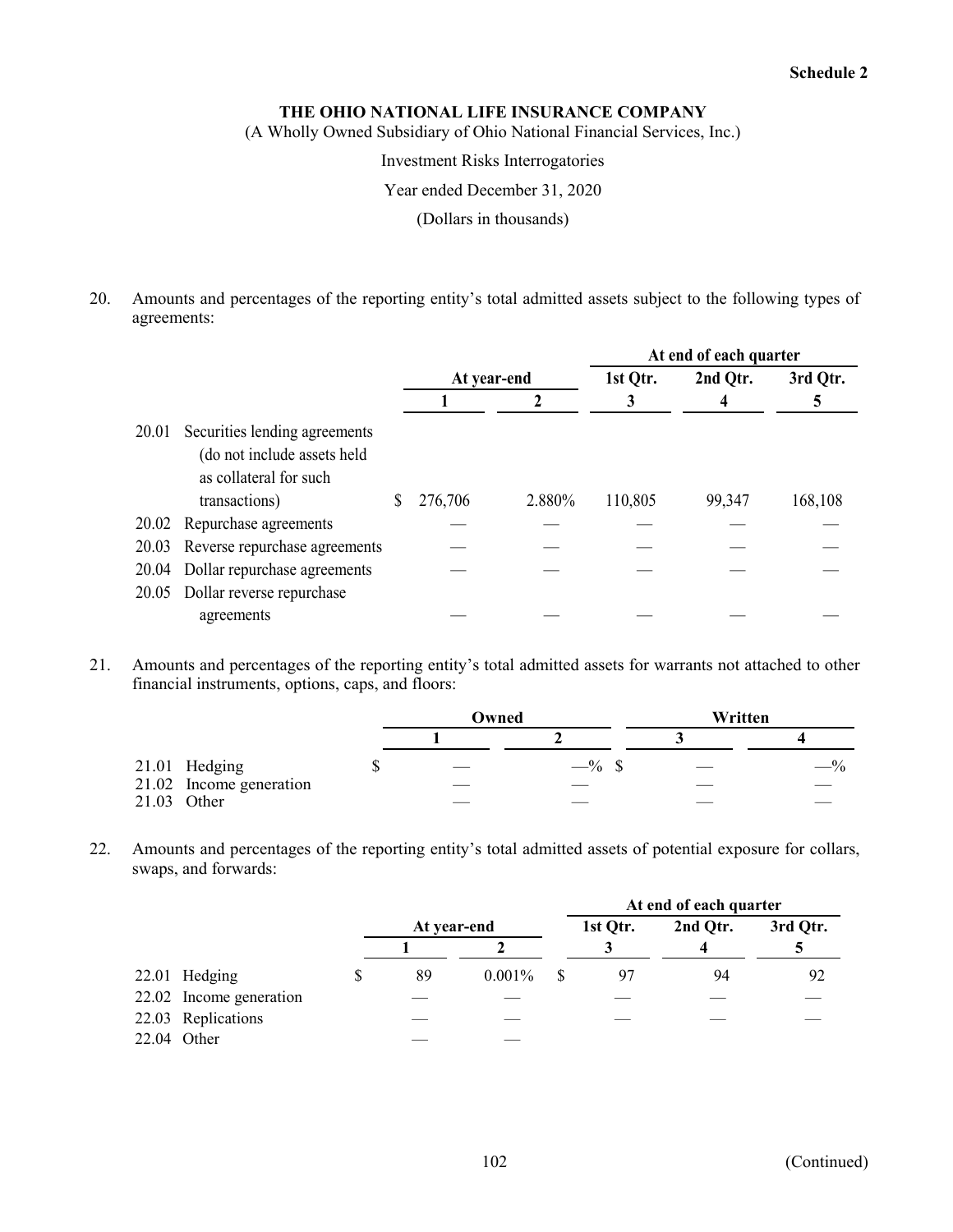(A Wholly Owned Subsidiary of Ohio National Financial Services, Inc.)

## Investment Risks Interrogatories

## Year ended December 31, 2020

(Dollars in thousands)

23. Amounts and percentages of the reporting entity's total admitted assets of potential exposure for future contracts:

|                         |             |        |          | At end of each quarter |          |
|-------------------------|-------------|--------|----------|------------------------|----------|
|                         | At year-end |        | 1st Qtr. | 2nd Qtr.               | 3rd Qtr. |
|                         |             |        |          |                        |          |
| 23.01 Hedging           |             |        |          |                        |          |
| 23.02 Income generation |             |        |          |                        |          |
| 23.03 Replications      |             |        |          |                        |          |
| 23.04 Other             | 6.986       | 0.073% | 6,399    | 7.250                  | 7,852    |

See accompanying independent auditors' report.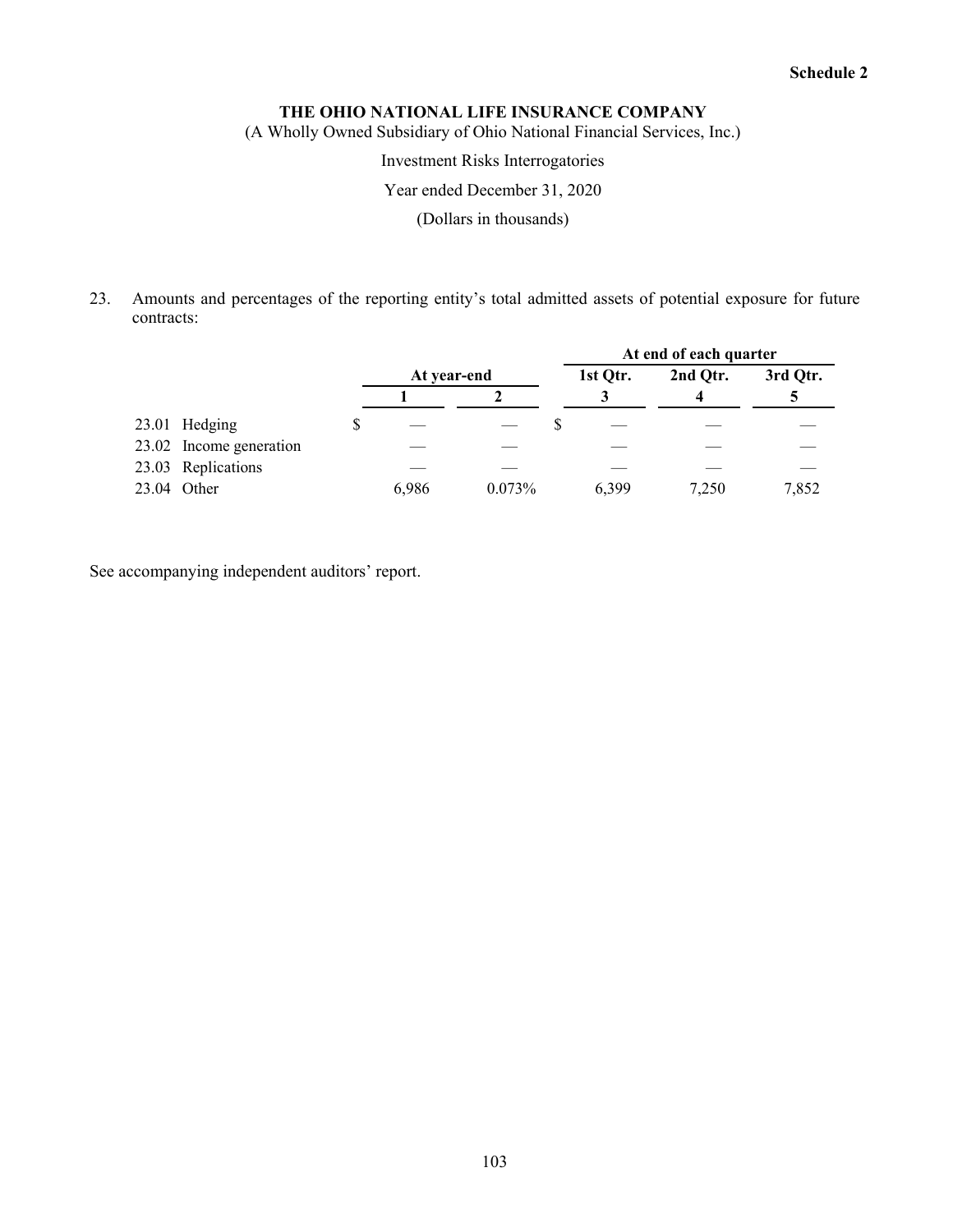# **THE OHIO NATIONAL LIFE INSURANCE COMPANY** (A Wholly Owned Subsidiary of Ohio National Financial Services, Inc.)

Summary of Investments

#### December 31, 2020

#### (Dollars in thousands)

|                                                             |    | <b>Gross investment</b><br>holdings* |               |               |               | <b>Admitted assets as reported</b><br>in Annual Statement |                          |               |
|-------------------------------------------------------------|----|--------------------------------------|---------------|---------------|---------------|-----------------------------------------------------------|--------------------------|---------------|
| <b>Investment categories</b>                                |    | Amount                               | Percentage    |               |               | Amount                                                    | Percentage               |               |
| <b>Bonds</b>                                                |    |                                      |               |               |               |                                                           |                          |               |
| U.S. Governments                                            | \$ | 74,927                               | 0.82          | $\frac{0}{0}$ | <sup>\$</sup> | 74,927                                                    | 0.82                     | $\frac{0}{0}$ |
| All Other Governments                                       |    |                                      |               |               |               |                                                           |                          |               |
| U.S. States, Territories, and Possessions, etc., Guaranteed |    | 771,358                              | 8.45          |               |               | 771,358                                                   | 8.45                     |               |
| U.S. Political Subdivisions of States, Territories and      |    |                                      |               |               |               |                                                           |                          |               |
| Possessions, Guaranteed                                     |    | 7,335                                | 0.08          |               |               | 7,335                                                     | 0.08                     |               |
| U.S. Special Revenue and Special Assessment Obligations,    |    |                                      |               |               |               |                                                           |                          |               |
| etc., Non-Guaranteed                                        |    | 325,044                              | 3.56          |               |               | 325,044                                                   | 3.56                     |               |
| Industrial and Miscellaneous                                |    | 4,216,535                            | 46.18         |               |               | 4,216,535                                                 | 46.18                    |               |
| <b>Hybrid Securities</b>                                    |    | 3,000                                | 0.03          |               |               | 3,000                                                     | 0.03                     |               |
| Parent, Subsidiaries and Affiliates                         |    |                                      |               |               |               |                                                           |                          |               |
| SVO Identified Funds                                        |    |                                      |               |               |               |                                                           |                          |               |
| <b>Unaffiliated Bank Loans</b>                              |    |                                      |               |               |               |                                                           |                          |               |
| Preferred Stocks                                            |    |                                      |               |               |               |                                                           |                          |               |
| Industrial and Misc. (Unaffiliated)                         |    | 7,101                                | 0.08          |               |               | 7,101                                                     | 0.08                     |               |
| Parent, Subsidiaries and Affiliates                         |    |                                      |               |               |               |                                                           |                          |               |
| Common Stocks                                               |    |                                      |               |               |               |                                                           |                          |               |
| Industrial and Miscellaneous Publicly Traded (Unaffiliated) |    | 142                                  |               |               |               | 142                                                       |                          |               |
| Industrial and Miscellaneous Other (Unaffiliated)           |    | 45,272                               | 0.49          |               |               | 45,272                                                    | 0.49                     |               |
| Parent, Subsidiaries and Affiliates Publicly Traded         |    |                                      |               |               |               |                                                           |                          |               |
| Parent, Subsidiaries and Affiliates Other                   |    | 311,342                              | 3.41          |               |               | 311,342                                                   | 3.41                     |               |
|                                                             |    |                                      |               |               |               |                                                           |                          |               |
| Mutual Funds                                                |    |                                      |               |               |               |                                                           |                          |               |
| Unit Investment Trusts                                      |    |                                      |               |               |               |                                                           |                          |               |
| Closed-End Funds                                            |    |                                      |               |               |               |                                                           |                          |               |
| Mortgage loans:                                             |    |                                      |               |               |               |                                                           |                          |               |
| Farm Mortgages                                              |    |                                      |               |               |               |                                                           |                          |               |
| <b>Residential Mortgages</b>                                |    |                                      |               |               |               |                                                           |                          |               |
| <b>Commercial Mortgages</b>                                 |    | 970,773                              | 10.63         |               |               | 970,773                                                   | 10.63                    |               |
| Mezzanine Real Estate Loans                                 |    |                                      |               |               |               |                                                           |                          |               |
| <b>Real Estate</b>                                          |    |                                      |               |               |               |                                                           |                          |               |
| Properties Occupied by Company                              |    |                                      |               |               |               |                                                           |                          |               |
| Properties Held for Production of Income                    |    | 24,757                               | 0.27          |               |               | 24,757                                                    | 0.27                     |               |
| Properties Held for Sale                                    |    |                                      |               |               |               |                                                           |                          |               |
| Cash, Cash Equivalents, and Short-Term Investments          |    |                                      |               |               |               |                                                           |                          |               |
| Cash                                                        |    | 539,279                              | 5.91          |               |               | 539,279                                                   | 5.91                     |               |
| Cash Equivalents                                            |    | 109,247                              | 1.20          |               |               | 109,247                                                   | 1.20                     |               |
| Short-Term Investments                                      |    |                                      | $\frac{1}{2}$ |               |               |                                                           | $\overline{\phantom{0}}$ |               |
| Contract loans                                              |    | 836,078                              | 9.16          |               |               | 835,945                                                   | 9.16                     |               |
| Derivatives                                                 |    | 115,488                              | 1.26          |               |               | 115,488                                                   | 1.26                     |               |
| Other Invested Assets                                       |    | 489,176                              | 5.36          |               |               | 489,176                                                   | 5.36                     |               |
| Receivables for Securities                                  |    | 510                                  | 0.01          |               |               | 510                                                       | 0.01                     |               |
| Securities Lending                                          |    | 281,976                              | 3.09          |               |               | 281,976                                                   | 3.09                     |               |
| <b>Other Invested Assets</b>                                |    | 1,200                                | 0.01          |               |               | 1,200                                                     | 0.01                     |               |
| Total invested assets                                       | S  | 9.130.540                            | 100.00 %      |               | <sup>\$</sup> | 9.130.407                                                 | 100.00 %                 |               |

\* Gross investment holdings as valued in compliance with NAIC accounting practices and procedures.

See accompanying independent auditors' report.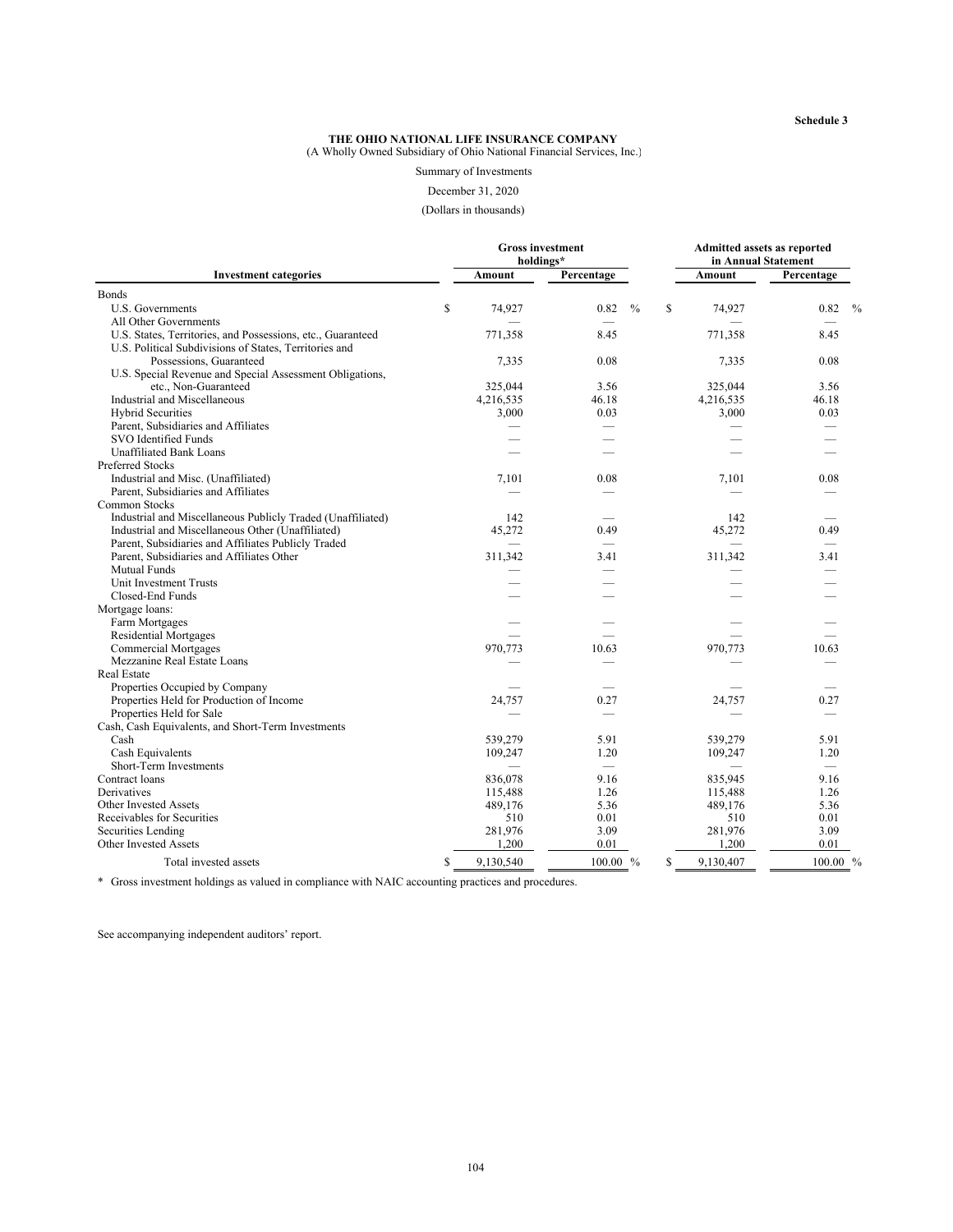(A Wholly Owned Subsidiary of Ohio National Financial Services, Inc.)

## Reinsurance Risk Interrogatories

Year ended December 31, 2020

(Dollars in thousands)

The following information regarding reinsurance agreements is presented to satisfy the disclose requirements in SSAP No. 61R, *Life, Deposit-Type and Accident and Health Reinsurance*, which apply to reinsurance agreements entered into, renewed or amended on or after January 1, 1996.

1. Has ONLIC reinsured any risk with any other entity under a reinsurance agreements (or multiple contracts with the same reinsurer or its affiliates) that is subject to Appendix A-791, Life and Health Reinsurance Agreements, and includes a provision that limits the reinsurer's assumption of significant risks identified in Appendix A-791?

Examples of risk-limiting features include provisions such as a deductible, a loss ratio corridor, a loss cap, an aggregate limit or other provisions that result in similar effects?

 $Yes [ ] No [ X ]$ 

If yes, indicate the number of reinsurance agreements to which such provisions apply:

If yes, indicate if deposit accounting was applied for all contracts subject to Appendix A-791 that limit significant risks.

Yes [ ] No [ ] N/A [ ]

2. Has ONLIC reinsured any risk with any other entity under a reinsurance agreement (or multiple contracts with the same reinsurer or its affiliates) that is not subject to Appendix A-791, for which reinsurance accounting was applied and includes a provision that limits the reinsurer's assumption of risk?

Examples of risk-limiting features include provisions such as a deductible, a loss ratio corridor, a loss cap, an aggregate limit or other provisions that result in similar effects.

 $Yes [ ] No [ X ]$ 

If yes, indicate the number of reinsurance agreements to which such provisions apply:

If yes, indicate whether the reinsurance credit was reduced for the risk-limiting features.

Yes [ ] No [ ] N/A [ ]

- 3. Does ONLIC have any reinsurance agreements (other than reinsurance agreements with a federal or state facility) that contain one or more of the following features which may result in delays in payment in form or in fact:
	- (a) Provisions that permit the reporting of losses to be made less frequently than quarterly;
	- (b) Provisions that permit settlements to be made less frequently than quarterly;
	- (c) Provisions that permit payments due from the reinsurer to not be made in cash within ninety (90) days of the settlement date (unless there is no activity during the period); or
	- (d) The existence of payment schedules, accumulating retentions from multiple years, or any features inherently designed to delay timing of the reimbursement to the ceding entity.

 $Yes [ ] No [ X ]$